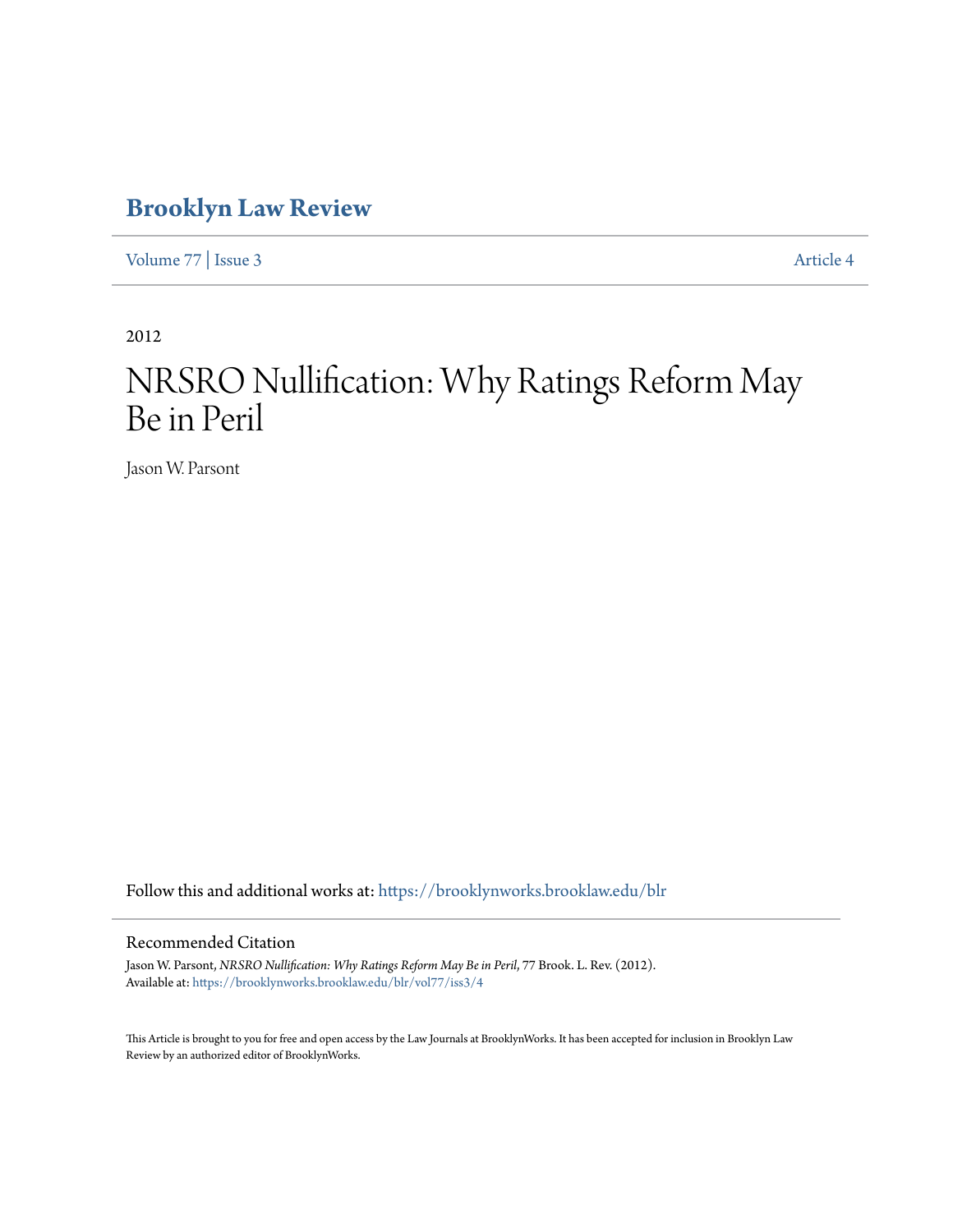## NRSRO Nullification

## WHY RATINGS REFORM MAY BE IN PERIL

#### *Jason W. Parsont*†

*[O]ne strategic move might be made by the Big Three [Moody's, S&P and Fitch] that would destabilize the status quo: they could decide to surrender their NRSRO status, and thereby avoid the more demanding provisions of the Dodd-Frank Act, which only apply to NRSROs. . . . [W]hen the burdens outweigh the benefits, it makes sense for them to abandon NRSRO status—if they can.*<sup>1</sup>

#### **INTRODUCTION**

 $\overline{a}$ 

In the words of Senator Christopher Dodd, Congress has "spent an inordinate amount of time on the rating agency question."2 Scholars too have been deeply engaged in answering this question and so have market participants, the Securities and Exchange Commission (SEC), and others.

The rating-agency question asks whether there is a regulatory mechanism that can be adopted to encourage the credit rating agencies (CRAs)—including those that are nationally recognized statistical rating organizations (NRSROs)3 —to produce more accurate credit ratings on debt securities, or whether another assessment of credit risk exists

<sup>†</sup> Careers-in-Law-Teaching Fellow, Columbia Law School, J.D. For helpful comments on earlier drafts, I am grateful to Frank Partnoy, Claire Hill, Paul Mahoney, Victor Goldberg, Dan Dunson, Ari Blaut, Jordan Abramson, Jonathan Schalit, Yuliya Guseva, Irene Ten Cate, Elizabeth Sepper, Aarthi Anand, Jennifer Sheridan and all other participants in the Associates' and Fellows' Workshop at Columbia Law School. I am also grateful to John Coffee and Charles Whitehead for their important advice and for the support of friends and family.

John C. Coffee Jr., *Ratings Reform: The Good, the Bad, and the Ugly*, 1 HARV. BUS. L. REV. 231, 264 (2011). 2

 $156$  CONG. REC. S3664, 3677 (daily ed. May 13, 2010) (statement of Sen. Christopher Dodd).

 <sup>&</sup>quot;NRSROs," as used herein, mean those ten CRAs, such as Moody's, S&P, and Fitch (the Big Three), that are registered with and regulated by the SEC. *See Commission Orders Granting NRSRO Registration*, U.S. SEC. & EXCHANGE COMMISSION, http://www.sec.gov/divisions/marketreg/ratingagency.htm (last visited Jan. 22, 2012). For the legal definitions of CRA and NRSRO, see Sections 3(a)(61) and (62) of the Securities Exchange Act of 1934, 15 U.S.C.A. § 78c(a)(61), (62) (West 2011).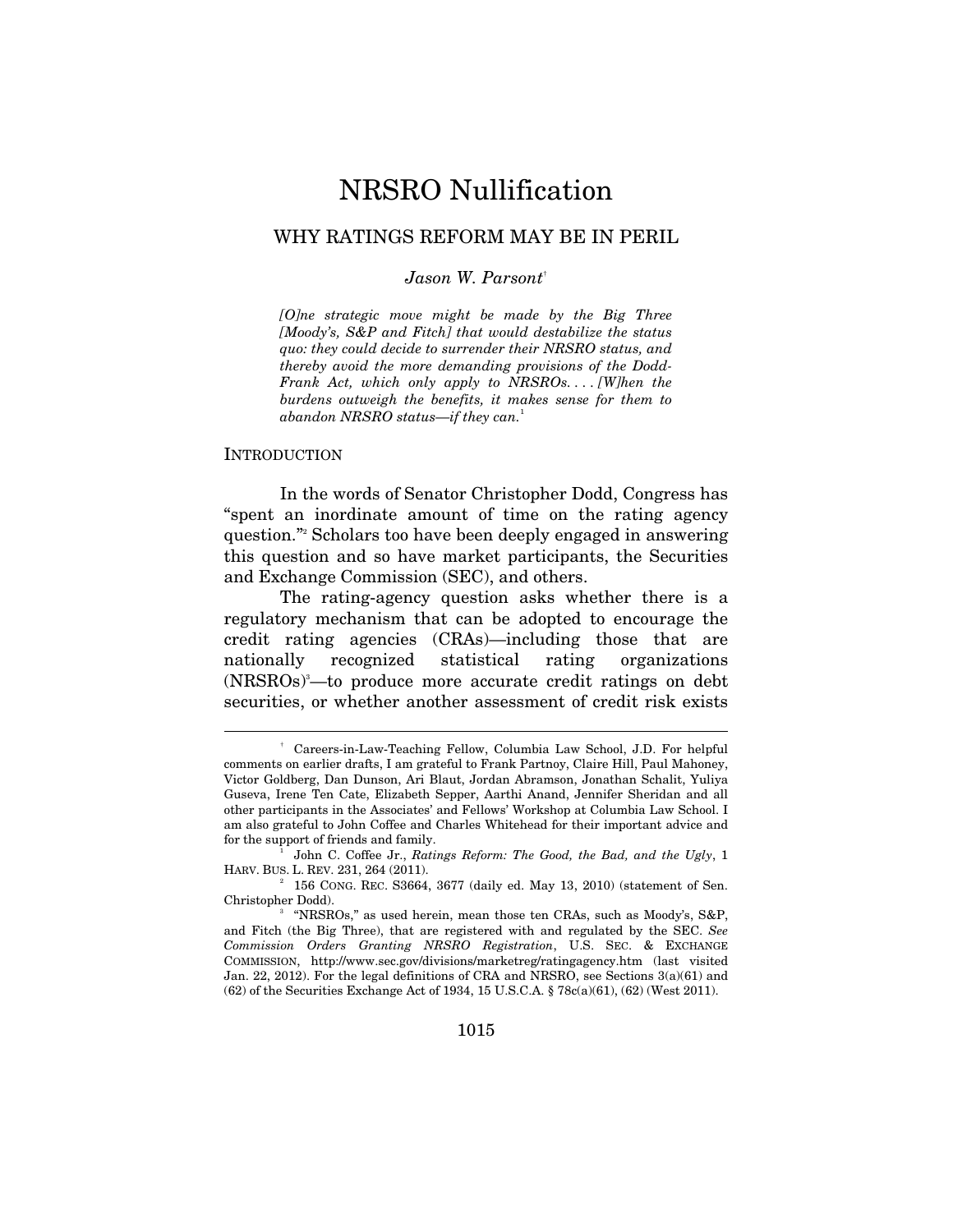that could replace the need for credit ratings. Recently, Congress found that inaccurate credit ratings on a type of debt security—structured-finance products,<sup>4</sup> such as subprime residential mortgage-backed securities and collateralized-debt obligations (CDOs)—significantly contributed to the mismanagement of risk by investors during the financial crisis of 2008.<sup>5</sup> This, in turn, was a root cause of the crisis.<sup>6</sup>

Given the close scrutiny that has been devoted to this question, including Congress's recent legislative solution  $(collectively, Ratings Reform),$ <sup>this article's purpose is not to  $($ </sup> propose a new answer, but to help refine the proposed answers. It tackles a fundamental problem that has the potential to cause any regulatory solution to the rating-agency question to crumble: "NRSRO Nullification," which is the exercise of the NRSROs' right to voluntarily withdraw from the regulatory regime.<sup>8</sup> Such action would undermine, if not completely nullify, Ratings Reform and any future regulatory solutions. The concept of NRSRO Nullification also encompasses the exercise of the corollary right of the approximately seventy-six unregulated  $CRAs$  (non- $NRSROS)$ <sup>9</sup> to refrain from registering and thereby avoid the regulatory framework governing NRSROs.<sup>10</sup>

Ratings Reform was a compromise between the views of two competing camps—the Free Market Camp and the Reform

<sup>4</sup> The Dodd-Frank Wall Street Reform and Consumer Protection Act defines "structured finance product" as "an asset-backed security, as defined in section 3(a)(77) of the Securities Exchange Act of 1934, as added by section 941, and any structured product based on an asset-backed security, as determined by the Commission, by rule." Dodd-Frank Wall Street Reform and Consumer Protection Act, Pub. L. No. 111-203, § 939F(a), 124 Stat. 1376, 1889 (2010) [hereinafter Dodd-Frank]. 5

See infra note 66.

*See infra* note 69. 7

 <sup>&</sup>quot;Ratings Reform," as used herein, means (1) Dodd-Frank, (2) the Credit Rating Agency Reform Act of 2006, Pub. L. No. 109-291, 120 Stat. 1327 (2006) [hereinafter CRARA], and (3) the rules and regulations adopted thereunder.

<sup>&</sup>lt;sup>8</sup> See Securities Exchange Act of 1934  $\S 15E(e)(1)$ , 15 U.S.C.A.  $\S 780-7(e)(1)$ (West 2011) ("[An NRSRO] may . . . withdraw from registration by furnishing a written notice of withdrawal to the Commission"); *see also* 17 C.F.R. § 240.17g-1(g) (2011) (the related withdrawal rule).

<sup>&</sup>lt;sup>9</sup> By one recent estimate, there are approximately seventy-six non-NRSROs in the world, which figure includes some foreign affiliates of NRSROs. *See Credit Rating Agencies: (The Full Global List)*, DEFAULTRISK.COM, http://www.defaultrisk.com/rating\_ agencies.htm (last modified Oct. 2011). Another estimate, from 1999, puts this number at about 130. *See* U.S. SEC. & EXCH. COMM'N, REPORT ON THE ROLE AND FUNCTION OF CREDIT RATING AGENCIES IN THE OPERATION OF THE SECURITIES MARKET 37 n.98 (2003) [hereinafter SEC REPORT OF 2003] (citations omitted).

<sup>&</sup>lt;sup>10</sup> See 15 U.S.C.A. § 78o-7(a) (setting forth the right of CRAs to voluntarily register, or refrain from registering, as NRSROs).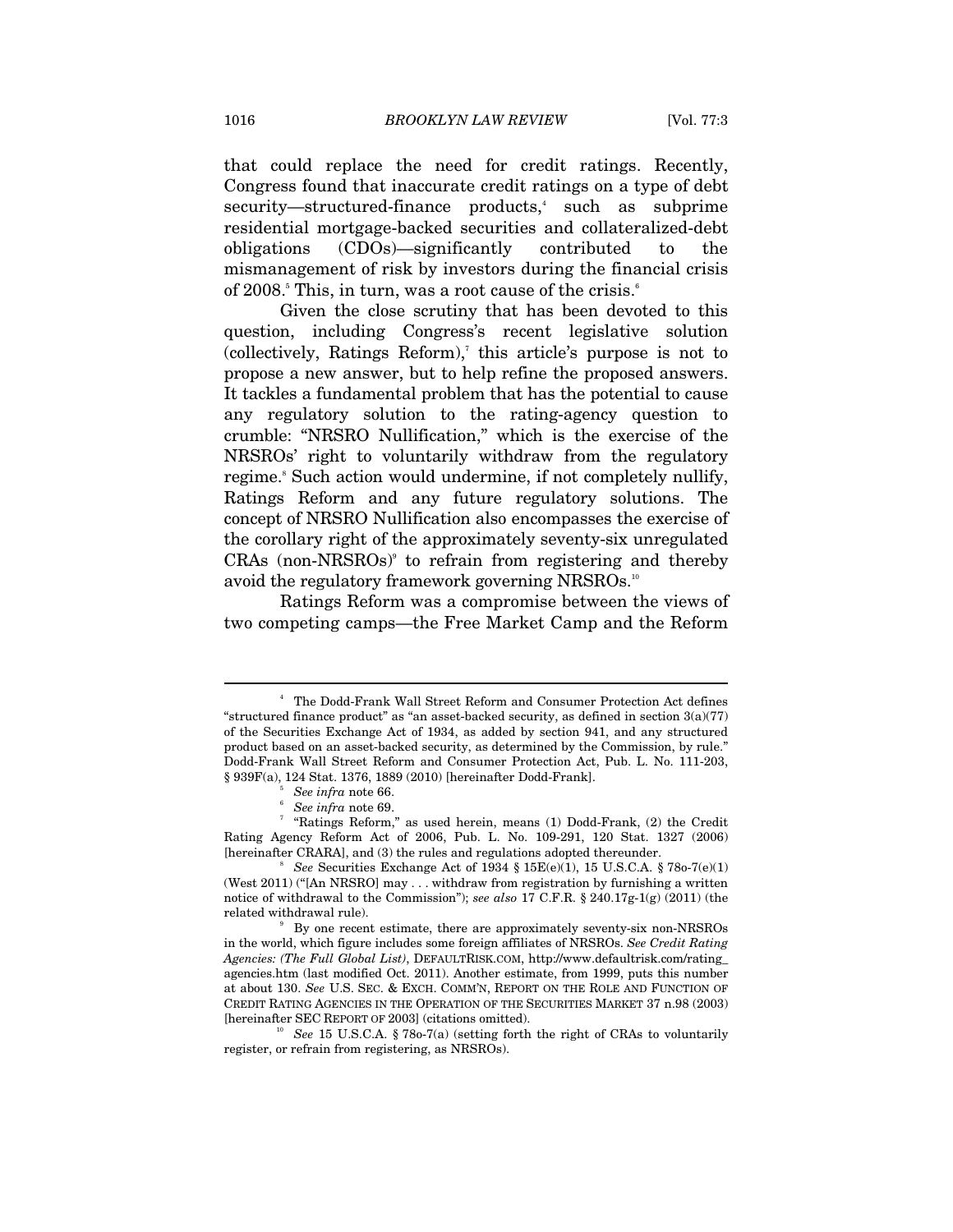$Camp.<sup>11</sup>$  The Free Market Camp generally advocates deregulation and replacing credit ratings with market measures or a professional-judgment analysis as the solution to the rating-agency question.12 Its goal is to decrease reliance on credit ratings. The Reform Camp, on the other hand, generally advocates closer regulation—including purging destructive conflicts of interest—to improve the accuracy and reliability of credit ratings.13 While Ratings Reform may have been a compromise, the thrust of the combined legislation favors the Reform Camp's solution due to its emphasis on using regulation and oversight to improve the quality of credit ratings, even as it seeks to deemphasize their importance.

The prospect of NRSRO Nullification is thus most problematic for those in the Reform Camp (including this author), because it would permit the NRSROs to foil Congress's intent. In its most drastic form, all ten NRSROs could exercise their withdrawal right, which would precipitate de facto deregulation. It would be more likely, however, that only the seven smallest  $NRSROS<sup>44</sup>$  would exercise this right, which would return the regulated club to only the Big Three— Moody's, S&P and Fitch.<sup>15</sup> Either result would deprive society of a regulatory mechanism to effectively promote accurate and reliable ratings. In the absence of regulation, there would be no way to collect comparative performance data, manage or prohibit conflicts of interest, or realign incentives so that accurate ratings—instead of issuer-friendly ratings—would serve the NRSROs' best business interests. If such regulation only applied to the Big Three, then the comparative data set and controls would be confined to this group, and there would be significantly less incentive to compete over accuracy. While some in the Free Market Camp might welcome NRSRO Nullification, $16$  they too should be wary since market

<sup>&</sup>lt;sup>11</sup> See Coffee, *supra* note 1, at 246 (identifying the two camps of reformers);

*see also infra* note 63. 12 *See infra* Part I.C. 13 *See infra* Part I.C. 14 The seven smallest NRSROs are A.M. Best Co. (A.M. Best), Dominion Bond Rating Service Limited (DBRS), Kroll Bond Rating Agency, Inc. (Kroll), Japan Credit Rating Agency (JCR), Rating and Investment Information (R&I), Egan-Jones Ratings Company (Egan-Jones), and Morningstar Credit Ratings (Morningstar). *See infra* notes 64, 102, 142.<br><sup>15</sup> The Big Three are Moody's Investors Services, Inc. (Moody's), Standard &

Poor's Financial Services LLC, a subsidiary of The McGraw-Hill Companies, Inc. (S&P), and Fitch, Inc., Fitch Ratings Ltd., and its subsidiaries (Fitch). See infra Part III.A.3.

See Lawrence J. White, A New Law for the Bond Rating Industry, SEC. & INV., Spring 2007, at 52, *available at* http://www.cato.org/pubs/regulation/regv30n1/v30n1-3.pdf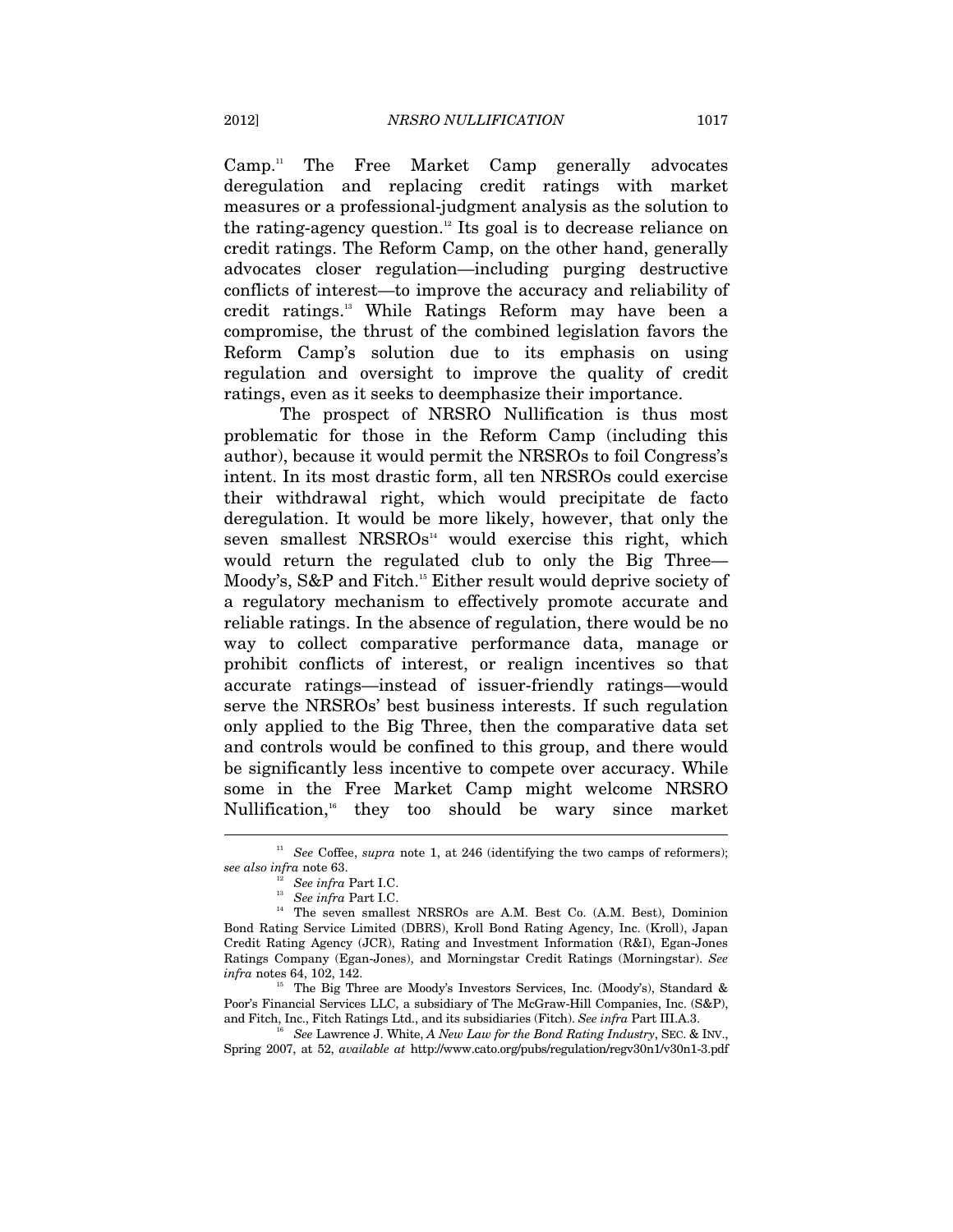participants will continue to rely on NRSRO ratings in the near term irrespective of congressional action seeking to decrease reliance on them.<sup>17</sup>

NRSRO Nullification, moreover, is realistic for at least some subset of the regulated club, because Ratings Reform has substantially increased the burdens of regulation *vis-à-vis* the benefits.<sup>18</sup> Indeed, this is precisely the reason some non-NRSROs have refrained from registering and some NRSROs have stopped rating structured-finance products or curtailed plans to expand.19 Since the NRSROs are only subjected to Ratings Reform if they consent, there is a fragile equilibrium that must be maintained between the benefits and burdens of NRSRO status.20 The resolution of the two most critical unresolved aspects of Ratings Reform—the Franken Proposal<sup>21</sup> and the new standards of creditworthiness<sup>22</sup>—will impact this equilibrium. To the extent the final form of these items continues to increase NRSRO-specific burdens without providing NRSRO-specific benefits, such measures could tip the balance toward NRSRO Nullification, especially for the seven smallest NRSROs.<sup>23</sup>

The final form of these items could also prevent NRSRO Nullification if such items provide sufficient benefits to avoid the tipping point. The Franken Proposal's CRA Board, $4$ <sup>4</sup> which would act as both a "rater" of the NRSROs and an allocator of

<sup>(</sup>characterizing abandonment of the entire NRSRO regulatory regime as "an unrealistic pipedream" that would nonetheless be a preferable solution). 17 *See* Claire A. Hill, *Limits of Dodd-Frank's Rating Agency Reform*, 15 CHAP.

L. REV. 133, 144  $(2011)$  ("[P]eople will continue to be influenced by the agencies . . . no matter what the government does . . . . [So] it behooves government to make them better if at all possible."); *see also* 156 CONG. REC. S3955, 3956 (daily ed. May 19, 2010) (statement of Sen. Al Franken) ("Here is the problem. Eliminating federally mandated reliance on NRSRO credit ratings doesn't change the fact that State laws, pension fund policies, and other private market actors will still explicitly rely on NRSRO ratings.").<br><sup>18</sup> For a description of how the benefits and burdens of NRSRO status have

changed over three different periods, see *infra* Part II.  $\frac{19}{20}$  See *infra* notes 229-30 and accompanying text. Professor Coffee recently alluded to this problem by suggesting that the Big Three might strategically abandon their NRSRO status to avoid the more demanding provisions of Ratings Reform if the burdens were to outweigh the benefits. *See supra* note 1 and accompanying text. I distinguish my claim by suggesting the more likely problem is that the other seven NRSROs would surrender their NRSRO

status for precisely this reason while the Big Three would remain.<br><sup>21</sup> See infra Part III.A.1.<br><sup>22</sup> See infra Part III.A.2.<br><sup>23</sup> Based on today's existing distinctions between NRSRO and non-NRSRO status, it appears that the smallest seven would be more likely to opt out of the regulatory regime than the Big Three. *See infra* Part III.A.3. 24 *See infra* notes 235-40 and accompanying text (describing the mechanics of

the CRA Board).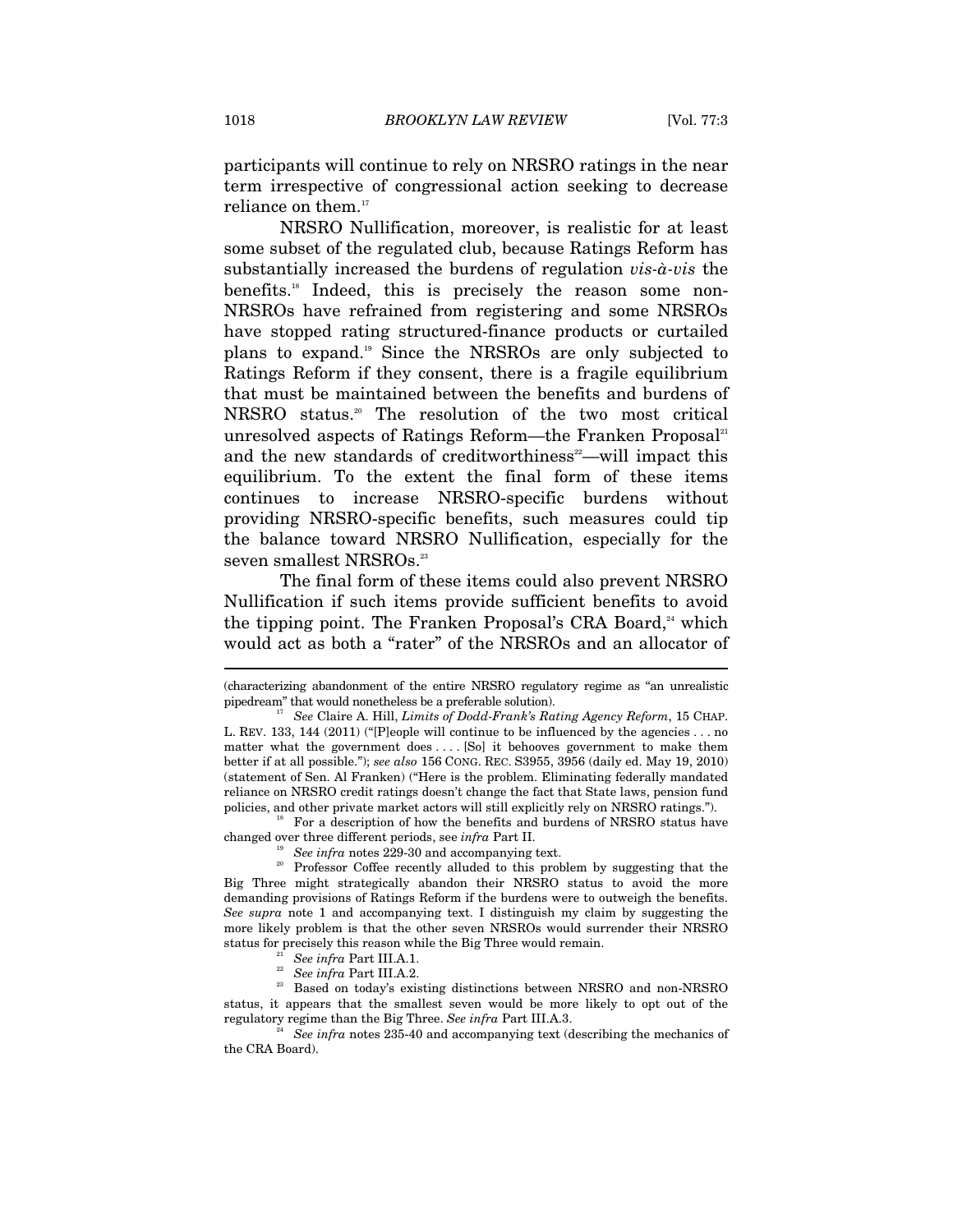initial (but not secondary) rating assignments, is a potential solution for keeping the NRSROs voluntarily regulated while also maximizing accurate and reliable ratings. Through its rating function, the CRA Board could provide a reliable signal to the market about the best-performing NRSROs over time. If the new standards of creditworthiness permit investment fiduciaries<sup>25</sup> to optionally rely on credit ratings, such a signal could significantly influence the preferences that such fiduciaries have regarding CRAs. Through its allocating function, the CRA Board could also reward good performance with increased market share. While both functions have the potential to create competition over accuracy, the allocating function may be premature because there is currently no definition of accuracy that the market accepts. My central recommendation,<sup>26</sup> which would only put into place the Franken Proposal's rating function, seeks to address this problem as part of a broader goal of finding an optimal mechanism to address both the rating-agency question and NRSRO Nullification together.

While this article also considers closing the voluntary registration loophole by having Congress adopt a mandatory registration requirement as an alternate way to prevent or reverse NRSRO Nullification, $27$  the article concludes that doing so is not necessary if my central recommendation is adopted.<sup>28</sup>

There is also recent precedent demonstrating that the NRSROs would be willing to foil Congress's intent. As part of Dodd-Frank, Congress sought to impose negligence exposure under Section 11 of the Securities Act of 1933 on the NRSROs for misleading ratings disclosed in a registration statement.<sup>29</sup> The NRSROs had historically not been subject to negligence only recklessness—because of a safe harbor, known as Rule

 $25$  "Investment fiduciaries," as used herein, means those persons (such as a fund's board of directors and investment advisor) responsible for determining creditworthiness, whether or not under the new standards of creditworthiness, at their  $\begin{array}{lll} \mbox{respective institutions (e.g., broker-dealers, funds, banks, insurance companies, etc.).}\\ \mbox{28} & \mbox{See infra Part IV.}\\ \mbox{27} & \mbox{See infra Part III.B.}\\ \mbox{28} & \mbox{See infra Part IV.C.}\\ \mbox{29} & \mbox{See infra Part IV.C.}\\ \mbox{29} & \mbox{See Dodd-Frank § 939G ("Rule 436(g) \dots shall have no force or effect."); see} \end{array}$ 

*House-Senate Conference Committee Holds a Meeting on the Wall Street Reform and Consumer Protection Act*, FIN. MARKETS REG. WIRE, June 15, 2010 (statement of Rep. Mary Jo Kilroy) ("Included in the House offer is a simple commonsense proposal that will help change this dynamic, a proposal that would nullify SEC Rule  $436(g)$  and hold all [CRAs] accountable under Section 11 liability, a standard which already covers many experts in the financial world—accountants, auditors, lawyers, investment bankers and the directors, officers and executives of the issuer.").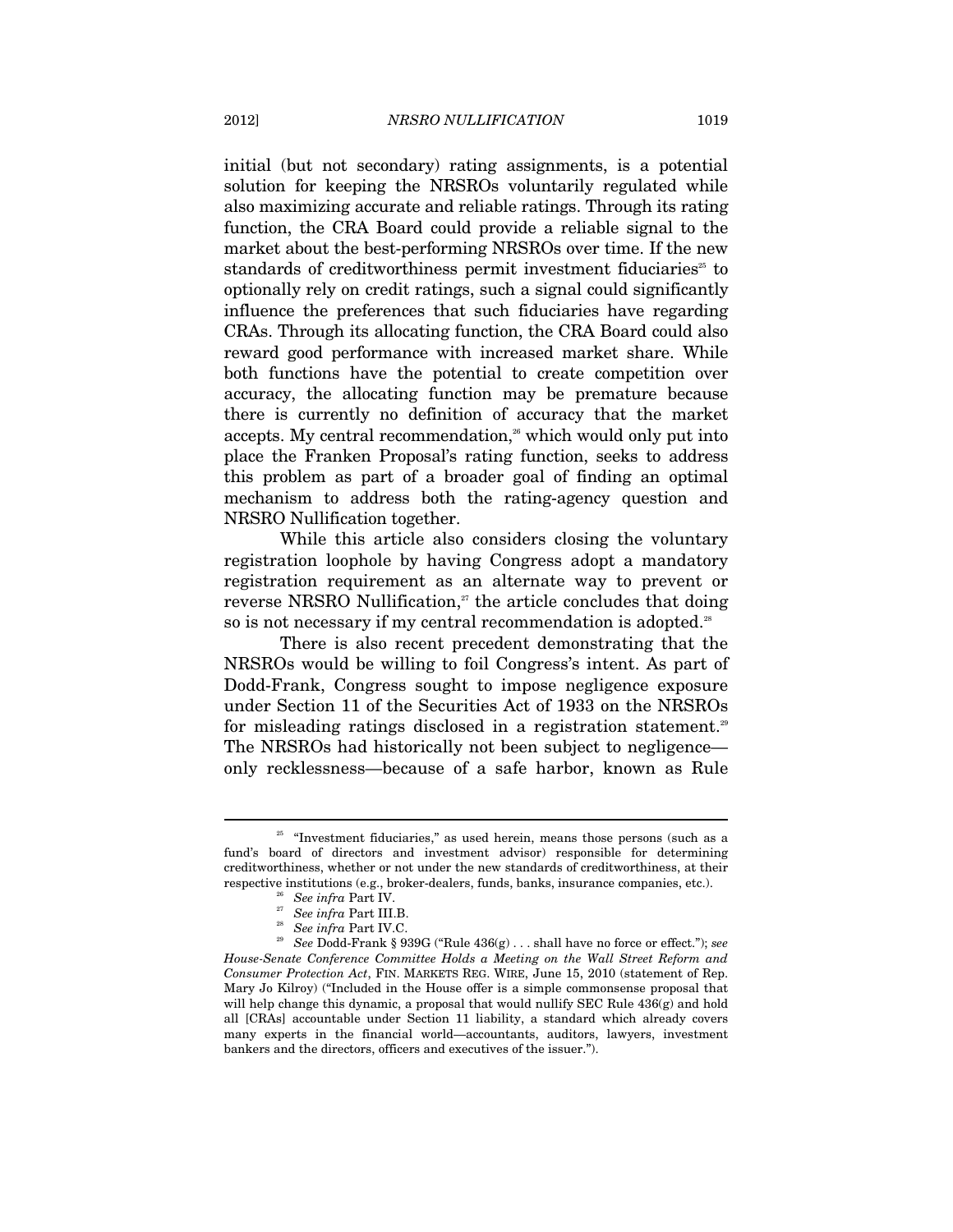$436(g)$ , that shielded them from such exposure.<sup>30</sup> Congress did not, however, repeal the NRSROs' existing right to withhold consent to negligence exposure.<sup>31</sup> Thus, the NRSROs collectively withheld consent shortly after Dodd-Frank passed and thereby nullified the intent of Congress.<sup>32</sup> While it is troubling that the NRSROs escaped negligence exposure in this manner, NRSRO Nullification would pose a significantly larger problem because it would allow an escape not just from negligence exposure but from the entire regulatory regime. While it would be headline news if the Big Three left the regulated club, few words would likely be uttered if the other seven surrendered their NRSRO status.

This article proceeds in four parts. Part I provides background to the rating-agency question by discussing what credit ratings are and what it means for them to be inaccurate when made. It then describes the debate over the rating-agency question and the ultimate shape of Ratings Reform. Part II examines the question of why a CRA would want to be an NRSRO. It describes the benefits and burdens of being an NRSRO prior to 2006 and in the aftermath of Congress's two recent attempts at Ratings Reform, the Credit Rating Agency Reform Act of 2006 (CRARA)<sup>33</sup> and Dodd-Frank.<sup>34</sup> It shows that being an NRSRO has become significantly less attractive over time. Part III identifies and discusses the financial and reputational implications that today's most critical unresolved items—the Franken Proposal and the new standards of creditworthiness—will have on the NRSROs' decision to withdraw from Ratings Reform. It then assesses the impact that today's existing distinctions in concert with such unresolved items will have on this decision and the legal implications of NRSRO Nullification. This part also assesses the extent to which such items and their alternatives will promote accurate

<sup>30</sup> *See* 17 C.F.R. § 230.436(g) (2009). 31 Securities Act of 1933 § 7(a), 15 U.S.C.A. § 77g(a) (West 2010) ("If . . . any person [e.g., an NRSRO] whose profession gives authority to a statement made by him [e.g., a credit rating], is named as having prepared or certified any part of the registration statement . . . the written consent of such person shall be filed with the

<sup>&</sup>lt;sup>32</sup> See Ford Motor Credit Company LLC, SEC No-Action Letter, Item No. 1120 (Regulation AB) (Nov. 23, 2010) [hereinafter Ford No-Action Letter], *available at* http://www.sec.gov/divisions/corpfin/cf-noaction/2010/ford072210-1120.htm ("[T]he rating agencies indicated that they were not willing to provide their consent . . . .").<br><sup>33</sup> See CRARA, Pub. L. No. 109-291, 120 Stat. 1327, 1329 (2006) (adding

Section 15E "Registration of Nationally Recognized Statistical Rating Organizations" to the Securities Exchange Act of 1934, 15 U.S.C.A. § 78o-7). 34 Dodd-Frank, Title IX, Subtitle C.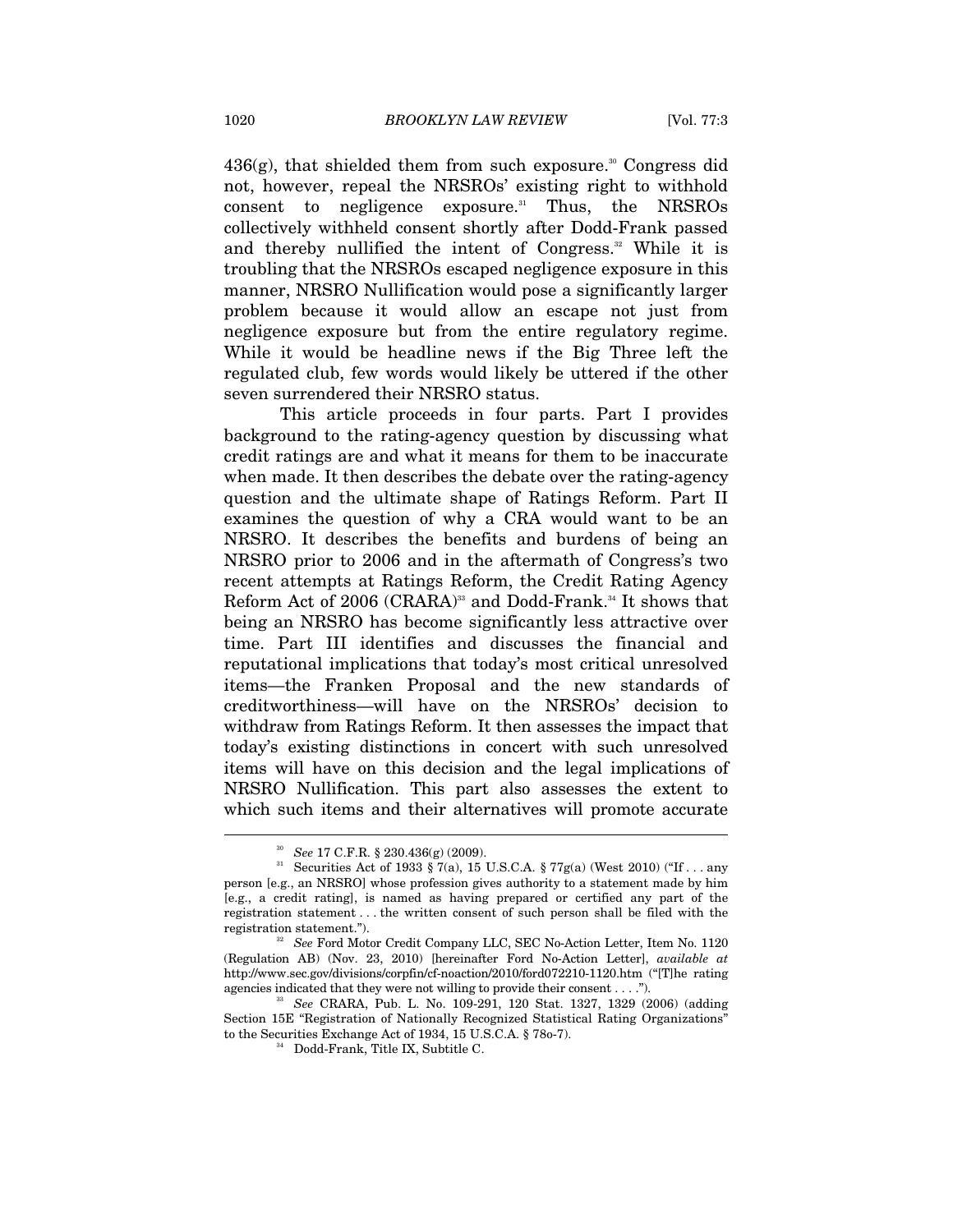and reliable ratings. It concludes that certain proposals for resolving these items would be more likely to tip the balance toward NRSRO Nullification, while other proposals would be more likely to prevent this result, and that the smaller seven are more likely to opt out of Ratings Reform than the Big Three.

In Part IV, I present my central recommendation for resolving the Franken Proposal and new standards of creditworthiness in consonance with the dual goals of promoting accurate and reliable ratings and preventing NRSRO Nullification—adopt a refined version of the rating function suggested by the Franken Proposal, but not the allocating function. In addition, adopt the SEC's current proposal to permit partial reliance by investment fiduciaries on any credit ratings under the new standards of creditworthiness subject to one additional requirement: investment fiduciaries seeking to rely on NRSROs that the rater deems good performers must certify agreement with the rater's methodology for defining accuracy, while investment fiduciaries seeking to rely on non-NRSROs or NRSROs that the rater deems poor performers must publicly explain their disagreement with the rater's methodology or show why certain non-NRSROs, when compared with NRSROs, produce ratings of equal or better quality. Under this proposal, it will not be necessary to close the voluntary registration loophole through a mandatory registration requirement.

#### I. THE RATING-AGENCY QUESTION

This part provides background to the rating-agency question by discussing what credit ratings are and what it means for them to be inaccurate when made. Then it describes the debate over the rating-agency question and Congress's Ratings Reform solution.

#### *A. What Are Credit Ratings?*

 $\overline{a}$ 

Credit ratings are letter- and number-based assessments of risk that are "designed to measure and predict the probability of default, or the expected loss . . . for an individual debt obligation or for an obligor."35 The ratings scales

 $^\mathrm{35}$  U.S. SEC. & EXCH. COMM'N, ANNUAL REPORT ON NATIONALLY RECOGNIZED STATISTICAL RATING ORGANIZATIONS 9 (2011) [hereinafter SEC 2011 ANNUAL REPORT], *available at* http://www.sec.gov/divisions/marketreg/ratingagency/nrsroannrep0111.pdf.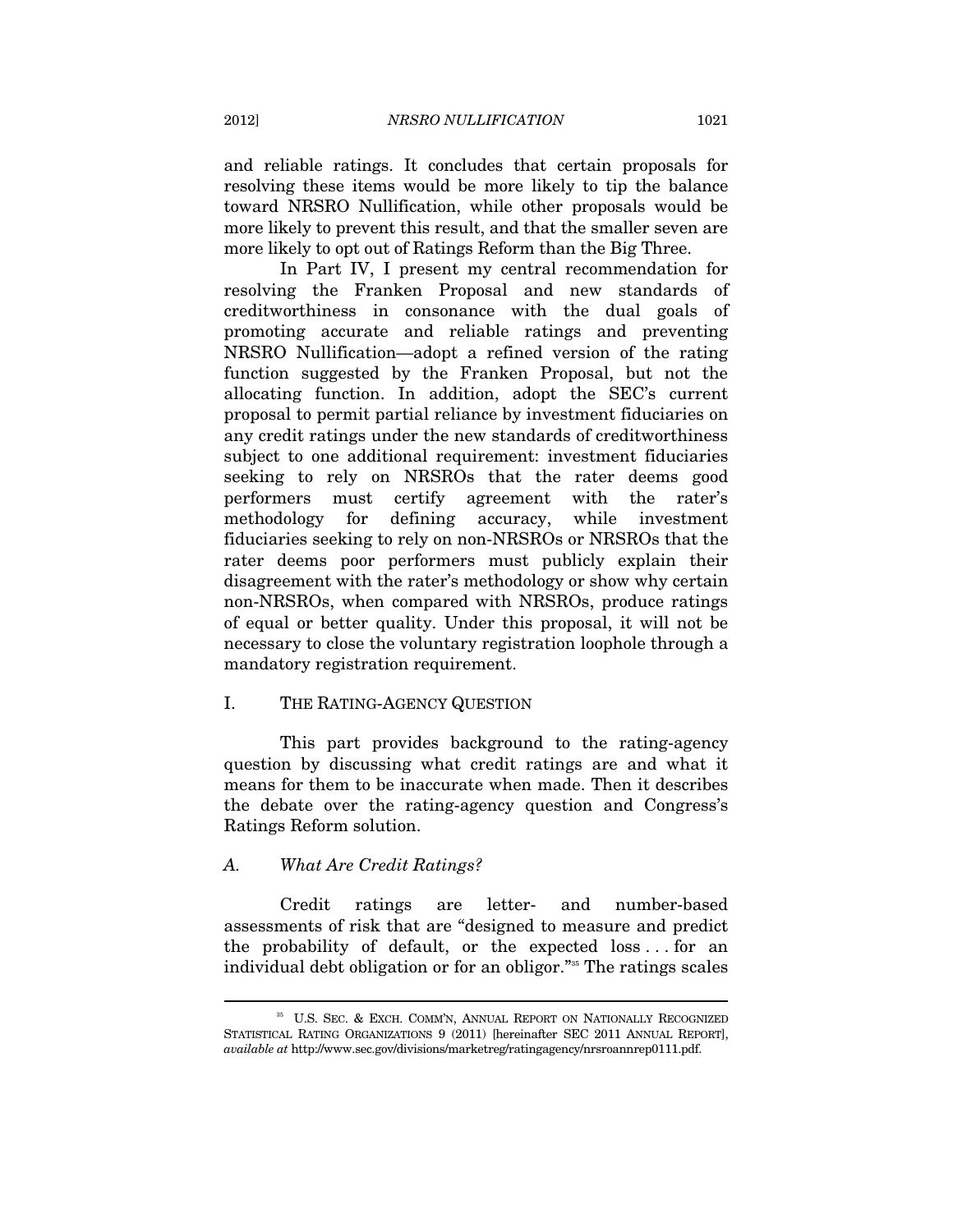typically range from triple-A (denoted by S&P and Fitch as "AAA" and by Moody's as "Aaa")—which represents the least risk of default—to C or D, which represents default or high vulnerability to default.<sup>36</sup> Ratings that fall within the four highest categories assigned (typically "Baa3," "BBB-" or higher) are known as "investment grade," while lower ratings are known as non-investment grade (sometimes referred to as speculative, high-yield, or junk). The chart on the following page provides a comparison of the Big Three's long-term credit ratings for individual debt obligations.

The CRAs characterize these symbols as forwardlooking opinions $\mathbf{S}^3$  and not as guarantees of future performance. Moody's states that the CRAs "do not predict which specific bonds within a category are expected to default. Rather, credit ratings communicate that the higher the rating category, the lower the expected frequency of default."<sup>38</sup>

Since ratings are predictions about future risk and are not hard-and-fast facts, a credit rating should not be considered inaccurate when made simply because the rated security performed worse than expected. Good-faith predictions of future risk frequently prove wrong.

<sup>36</sup> *See, e.g.*, MOODY'S INVESTORS SERV., RATING SYMBOLS AND DEFINITIONS (2011), *available at* http://www.moodys.com/researchdocumentcontentpage.aspx?docid=PBC\_79004; *Credit Rating Definitions & FAQs*, STANDARD & POOR'S, http://www.standardandpoors.com/ ratings/definitions-and-faqs/en/us (last visited Mar. 3, 2012); FITCH RATINGS, DEFINITIONS OF RATINGS AND OTHER FORMS OF OPINION (2011), *available at* http://www.fitchratings.com/web\_ content/ratings/fitch\_ratings\_definitions\_and\_scales.pdf. 37 *See, e.g.*, Letter from Michel Madelain, Chief Operating Officer, Moody's

Investor's Serv., to Elizabeth M. Murphy, Sec'y, Sec. & Exch. Comm'n 5 (Dec. 14, 2009), *available at* http://www.sec.gov/comments/s7-25-09/s72509-5.pdf ("[R]atings are inherently and completely forward-looking, rather than backward-looking, in nature.").<br><sup>38</sup> *Id.* at 3. Moody's compares its ratings to actuarial predictions made by life

insurance companies:

<sup>[</sup>A]n actuary would predict that, in the next five years, a 25 year-old nonsmoker will be less likely to die than an 80 year-old smoker; nonetheless, in the next five years, some 25 year-old non-smokers will die, while some 80 year-old smokers will survive. Similarly, a rating analyst is predicting that a Ba1 bond will be more likely to default than a Aaa bond; nonetheless, some Aaa bonds will default, while most Ba1 bonds will not default.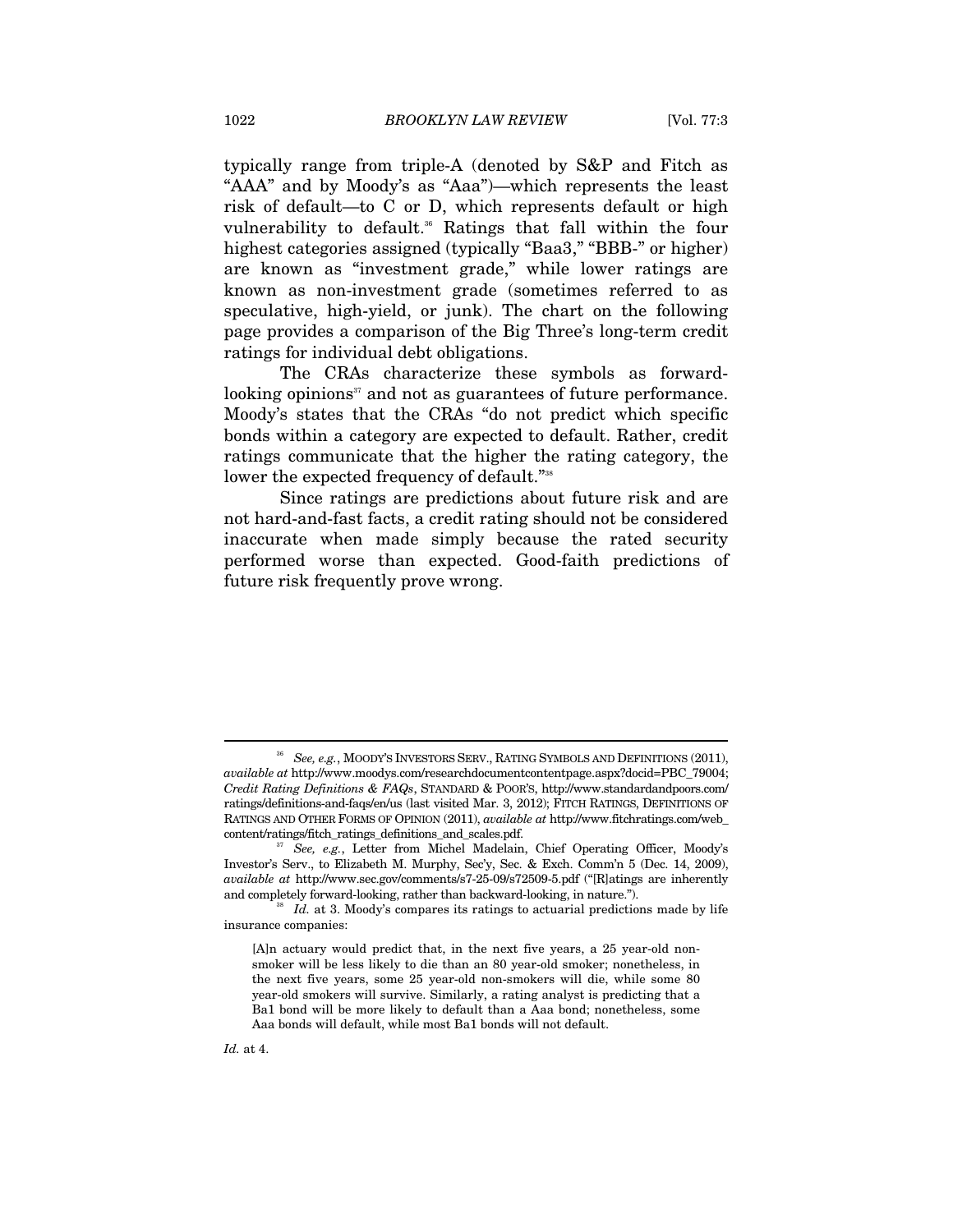| Moody's <sup>39</sup> | $S\&P^{40}$             | Fitch <sup>41</sup> |
|-----------------------|-------------------------|---------------------|
|                       | <b>Investment Grade</b> |                     |
| Aaa                   | <b>AAA</b>              | <b>AAA</b>          |
| Aa                    | AA                      | AA                  |
| $\mathbf{A}$          | $\mathbf{A}$            | $\mathbf A$         |
| Baa                   | <b>BBB</b>              | <b>BBB</b>          |
| Baa3                  | BBB-                    | BBB-                |
|                       | Non-Investment Grade    |                     |
| Ba1                   | $BB+$                   | $BB+$               |
| Ba                    | <b>BB</b>               | <b>BB</b>           |
| B                     | B                       | $\bf{B}$            |
| Caa                   | CCC                     | CCC                 |
| Ca                    | CC                      | CC                  |
| $\overline{C}$        | $\overline{C}$          | $\overline{C}$      |
|                       | D                       |                     |
|                       |                         |                     |

<sup>39</sup> *See* MOODY'S INVESTORS SERV., *supra* note 36, at 4 ("Moody's appends numerical modifiers 1, 2, and 3 to each generic rating classification from Aa through Caa. The modifier 1 indicates that the obligation ranks in the higher end of its generic rating category; the modifier 2 indicates a mid-range ranking; and the modifier 3 indicates a ranking in the lower end of that generic rating category.").

<sup>40</sup> See STANDARD & POOR'S, *supra* note 36 ("Ratings from 'AA' to 'CCC' may be modified by the addition of a plus  $(+)$  or minus  $(.)$  sign to show relative standing within the major rating categories.").

<sup>41</sup> See FITCH RATINGS, *supra* note 36 ("The modifiers '+' or '-' may be appended to a rating to denote relative status within major rating categories.").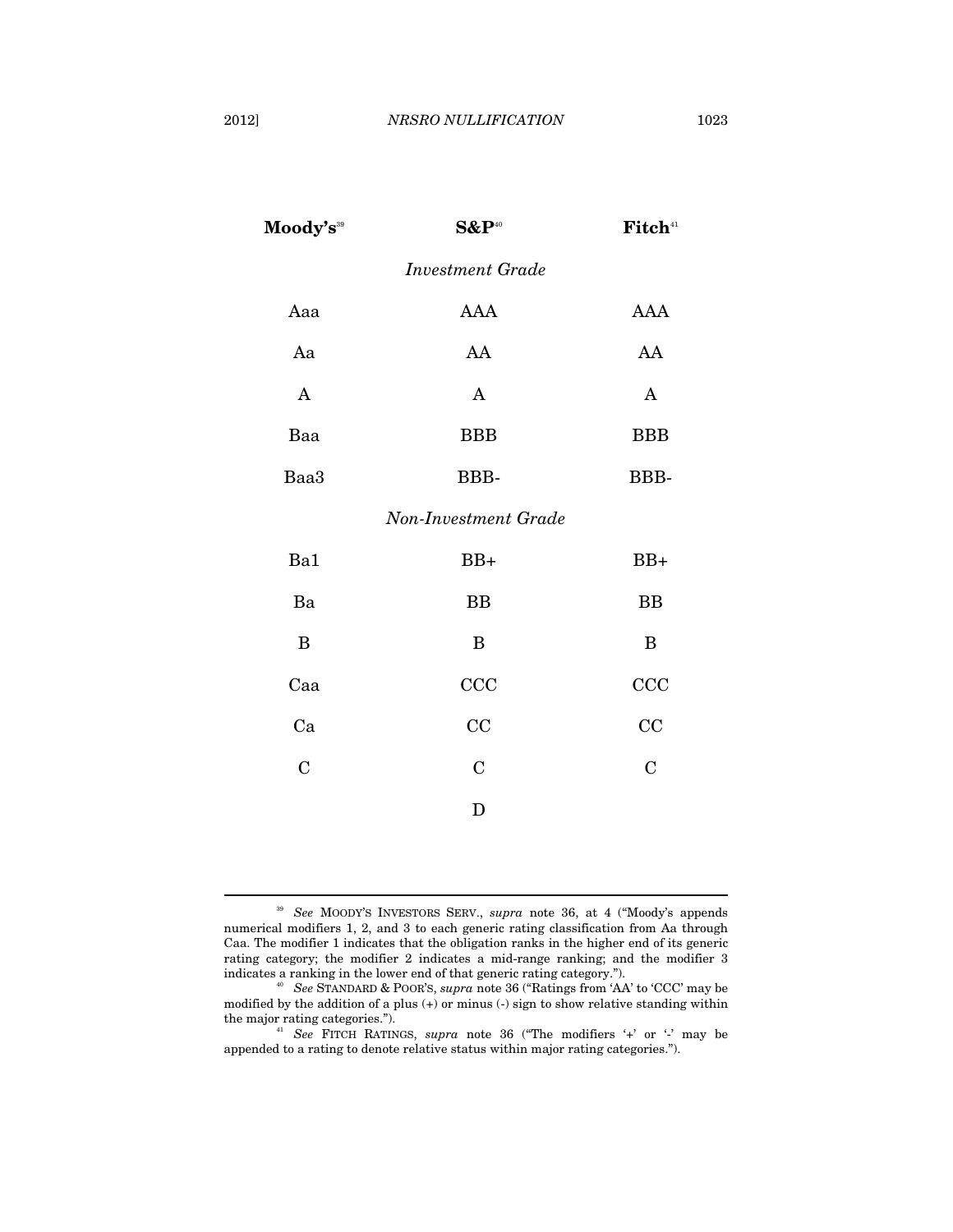#### *B. How Can a Credit Rating Be Inaccurate When Made?*

Since any retrospective analysis comparing actual defaults against before-the-fact predictions will show some level of inaccuracy, one must distinguish between those ratings that were inaccurate when made as a result of neglect or bad faith and those ratings that were made in good faith at the outset but only proved inaccurate as a result of naturally occurring market forces. The available evidence identifies at least five different scenarios when neglect or bad faith in the initial production of ratings appears to have contributed to inaccurate ratings.

The first scenario involves the failure of rating analysts to comply with or adhere to available procedures and methodologies for producing credit ratings.<sup>42</sup> For example, two financial economists reported that the CRAs were regularly making subjective adjustments in certain cases rather than following consistent policies.43 They reported that "'only 1.3% of AAA CDOs closed between January 1997 and March 2007 met the rating agency's reported AAA default standard,' with the rest falling short."44 They concluded that "the AAA tranches should have been rated 'as approximately BBB' and that if the AAA tranches in their sample of 916 CDOs were so downgraded to BBB, the total overvaluation 'cumulates to \$86.2 billion in cost to investors."<sup>45</sup> This example suggests that there was a systematic failure to comply with objective procedures and methodologies for producing ratings. Many other examples have also been alleged where the CRAs failed to comply with their own models or failed to implement existing models that would have produced more accurate, but less issuer-friendly, ratings.<sup>46</sup> As recently as September 2011,

<sup>42</sup> *See, e.g.*, John M. Griffin & Dragon Yongjun Tang, *Did Subjectivity Play a Role in CDO Credit Ratings?*, J. FIN. (forthcoming), *available at* http://ssrn.com/abstract=

<sup>&</sup>lt;sup>43</sup> See Coffee, *supra* note 1, at 242 ("[Credit rating agencies] did not follow a consistent policy or valuation model with respect to subordination, but rather regularly made 'adjustments' on subjective grounds." (citing Griffin & Tang, supra note 42, at 17)).

<sup>&</sup>lt;sup>44</sup> *Id.* (quoting Griffin & Tang, *supra* note 42, at 4).<br><sup>45</sup> *Id.* (quoting Griffin & Tang, *supra* note 42, at 4-5).<br><sup>46</sup> *See, e.g.*, Claire A. Hill, *Why Did the Rating Agencies Do Such a Bad Job Rating Subprime Securities?*, 71 U. PITT. L. REV. 585, 593 (2010) ("[R]ather than adjusting the ratings, they 'fixed' the model so the instruments could continue to 'be' AAA."); *see also* Paul Lasell Bonewitz, *Implications of Reputation Economics on Regulatory Reform of the Credit Rating Industry*, 1 WM. & MARY BUS. L. REV. 391, 394 (2010) ("[F]or years Standard & Poor's (S&P) intentionally failed to implement a model its executives knew more accurately reflected the risk of structured debt products . . . .").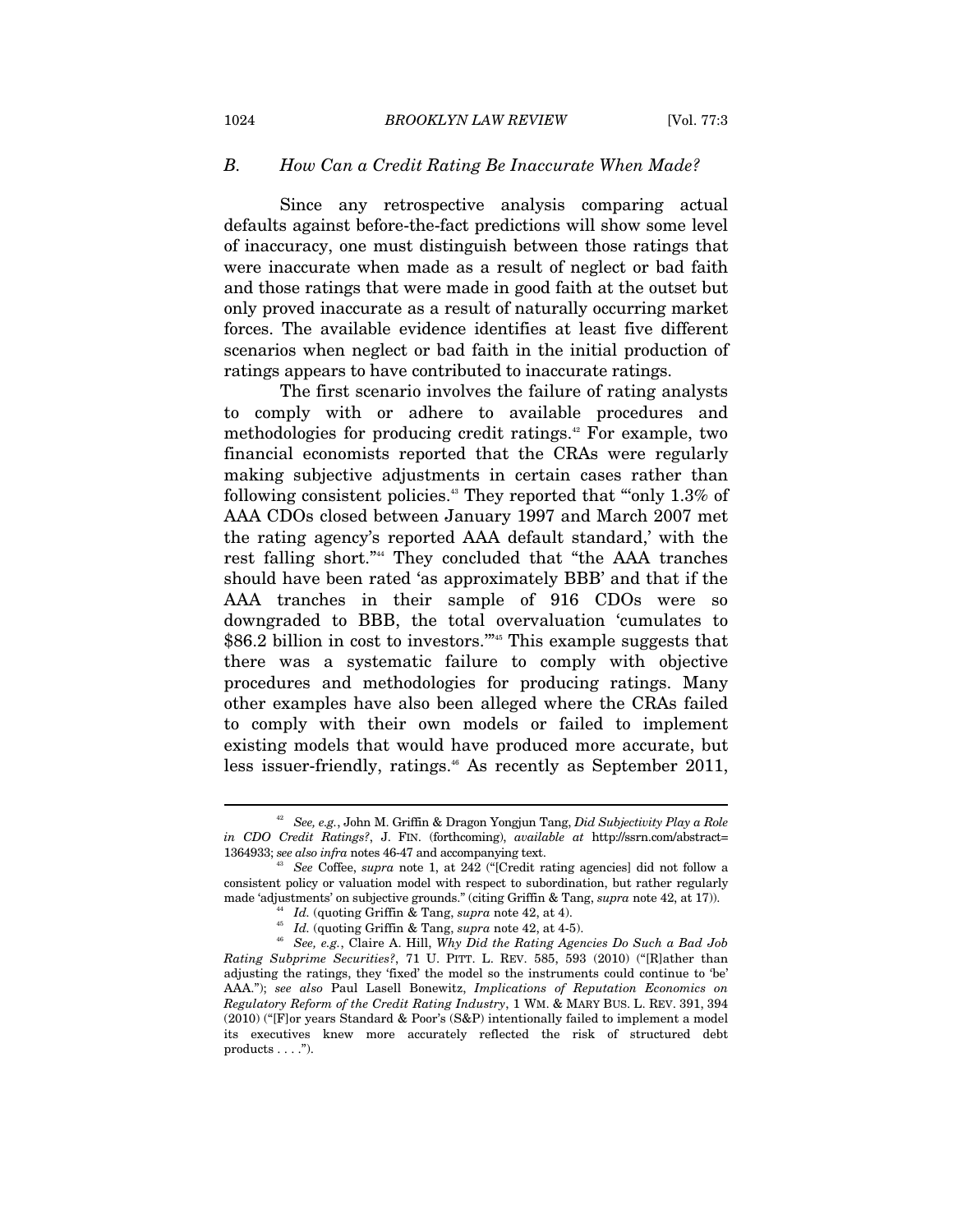the SEC found that "[o]ne of the larger NRSROs reported that it had failed to follow its methodology for rating certain assetbacked securities" and "[a]ll of the NRSROs failed to follow their ratings procedures in some instances."47

The second scenario involves the use of identical rating symbols to express grossly different risks.<sup>48</sup> In spite of years of statistical evidence showing that different securities such as corporate bonds and CDOs had grossly different default rates across the same risk symbols, the CRAs did not seek to alert investors to these differences in risk by using different symbols. For example, two financial economists reported "that the five year cumulative default rate on corporate bonds receiving a 'Baa' rating from Moody's between 1983 and 2005 was only 2.2%, but the same five year cumulative rate between 1994 and 2005 on CDOs with a Baa rating was 24%—a more than ten to one disparity!"49 Similarly, during the financial crisis of 2008, "[r]ating agencies gave triple-A ratings to 75% of the \$3.2 trillion subprime mortgages that lost sizable value only months after the ratings were made."50 Such triple-A ratings signaled to investors a degree of safety commensurate with U.S. treasury bonds. It is troubling that the CRAs used the symbol associated with the benchmark of safe securities to represent securities that proved to be, and perhaps should have always been known to have been, significantly more risky.

The third and most often cited scenario involves the existence of two inherent conflicts of interests: the issuer-pays conflict and the ratings-shopping problem.<sup>51</sup> The issuer-pays

structured products receive more generous ratings"). 49 *See Turmoil in U.S. Credit Markets: The Role of the Credit Rating Agencies: Hearing Before the S. Comm. on Banking, Housing, and Urban Affairs*, 110th Cong. 5 (2008) [hereinafter *Senate Turmoil Hearings*] (statement of John C. Coffee, Jr.) (citing Calomiris & Mason, *supra* note 48), *available at* http://banking.senate.gov/

<sup>47</sup> *See* SEC. & EXCH. COMM'N, 2011 SUMMARY REPORT OF COMMISSION STAFF'S EXAMINATIONS OF EACH NATIONALLY RECOGNIZED STATISTICAL RATING ORGANIZATION 11, 13 (2011) [hereinafter SEC SEPT. 2011 SUMMARY REPORT], *available at* http://sec.gov/news/studies/2011/2011\_nrsro\_section15e\_examinations\_summary\_report.pdf. 48 *See, e.g.*, Charles Calomiris & Joseph Mason, *Reclaim Power from the Ratings* 

*Agencies*, FIN. TIMES (Aug. 24, 2007, 3:00 AM), http://www.ft.com/intl/cms/s/0/fac2a61a-51d9-11dc-8779-0000779fd2ac.html#axzz1kay98gwj; *see also* Jess Cornaggia, Kimberly J. Cornaggia & John E. Hund, Credit Ratings Across Asset Classes:  $A = A$ ? (Mar. 1, 2012) (unpublished manuscript), *available at* http://ssrn.com/abstract=1909091 (testing whether credit ratings contain the same information across asset classes and finding that, relative to traditional corporate bonds, "municipal and sovereign bonds receive harsher ratings and

public/\_files/OpgStmtCoffeeSenateTestimonyTurmoilintheUSCreditMarkets.pdf.<br><sup>50</sup> Lynn Bai, *The Performance Disclosures of Credit Rating Agencies: Are They*<br>*Effective Reputational Sanctions?*, 7 N.Y.U. J.L. & BUS. 47, 48 (

<sup>&</sup>lt;sup>51</sup> See, e.g., Coffee, *supra* note 1, at 234. See generally Deryn Darcy, Note, *Credit Rating Agencies and the Credit Crisis: How the "Issuer Pays" Conflict*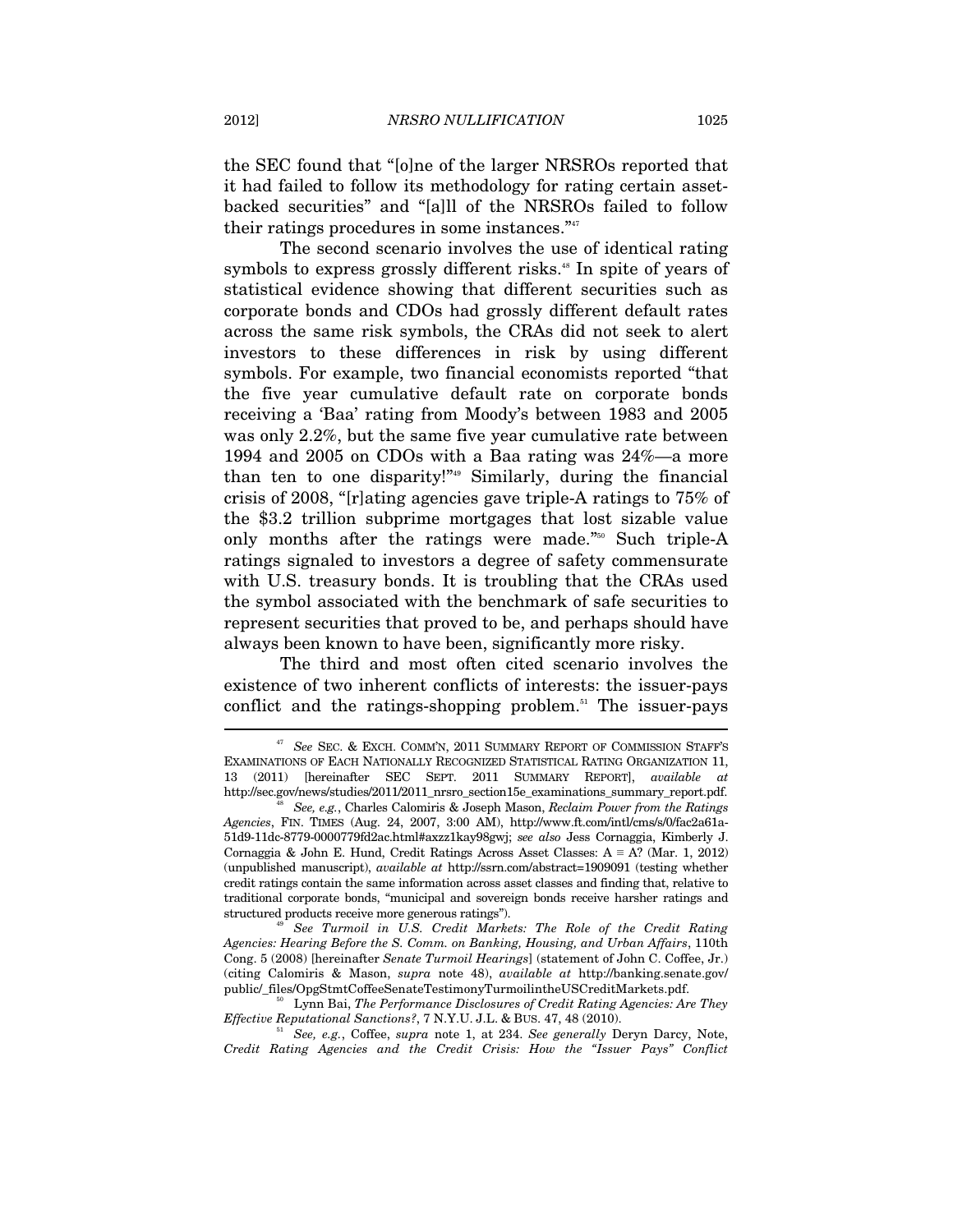conflict describes the business model where the issuer, rather than the investor, pays the rating agency for a rating. The ratings-shopping problem occurs where issuers shop privately for preliminary (as opposed to final) ratings and award business to the rating agency willing to give it the highest, rather than the most accurate, final rating. $52$  Ample evidence supports the notion that such inherent conflicts of interest put unmanaged pressure on the CRAs to inflate ratings in order to maintain their market share. For example, e-mails uncovered by a Senate committee reveal that one Moody's managing director admitted that its behavior in terms of handing out triple-A ratings for mortgage-backed securities made it "either incompetent at credit analysis, or like we sold our soul to the devil for revenue."53 An S&P official said that its mortgage team had "become so beholden to their top issuers for revenue [that] they ha[d] developed a kind of Stockholm syndrome which they mistakenly tag as customer value creation."54 One UBS banker warned S&P as follows: "Heard your ratings could be 5 notches back of mo[o]dy's equivalent. This is going to kill your [residential business]. It may force us [UBS] to do moodyfitch only cdos [sic]."55

The fourth scenario involves the failure of the CRAs or their proxies to do due diligence.<sup>56</sup> Most cogently, Professor

*See* Coffee, *supra* note 1, at 237.<br><sup>53</sup> Gillian Tett, *E-mails Throw Light on Murky World of Credit*, FIN. TIMES (Aug. 25, 2010), http://www.ft.com/cms/s/0/a9da1aa4-508b-11df-bc86-00144feab49a.html#  $axz1RSKtZTp5$ .

<sup>54</sup> Id.<br><sup>55</sup> See 156 CONG. REC. S3664, 3681 (daily ed. May 13, 2010) (statement of Sen. Carl Levin). 56 *See, e.g.*, John Patrick Hunt, *Credit Rating Agencies and the "Worldwide* 

*Contributed and What Regulators Might Do About It*, 2009 COLUM. BUS. L. REV. 605; 156 CONG. REC. S3664, 3673 (daily ed. May 13, 2010) (statement of Sen. Al Franken). 52 There is also a related conflict of interest associated with client

concentration. Issuances of asset-backed securities equaled and then subsequently exceeded those of corporate bonds beginning in 2002 and "the top six underwriters [of asset-backed securities] controlled over 50 percent of the mortgage-backed securities underwriting market in 2007, and the top eleven underwriters each had more than 5 percent of the market and in total controlled roughly 80 percent of this very lucrative market"; thus it becomes clear that a rating agency's market share could be significantly diminished if a small concentration of clients became unhappy and sought to take business elsewhere. *See Enhancing Investor Protection and the Regulation of Securities Markets: Hearing Before the S. Comm. on Banking, Housing, and Urban Affairs*, 111th Cong. 55-56 (2009) [hereinafter *Enhancing Investor Protection*] (written statement of John C. Coffee, Jr.). By contrast, for corporate bonds, whose ratings have proven far more accurate, "no one client accounted for more than 1% of their business."

*Credit Crisis": The Limits of Reputation, the Insufficiency of Reform, and a Proposal for Improvement*, 2009 COLUM. BUS. L. REV. 109, 170-71 ("Fitch explains that it 'does not audit or verify . . . or . . . perform any other kind of investigative diligence into the accuracy . . . or completeness' of the information it receives." (citation omitted)); Darcy, *supra* note 51, at 617 ("CRAs do not perform their own due diligence."); Paul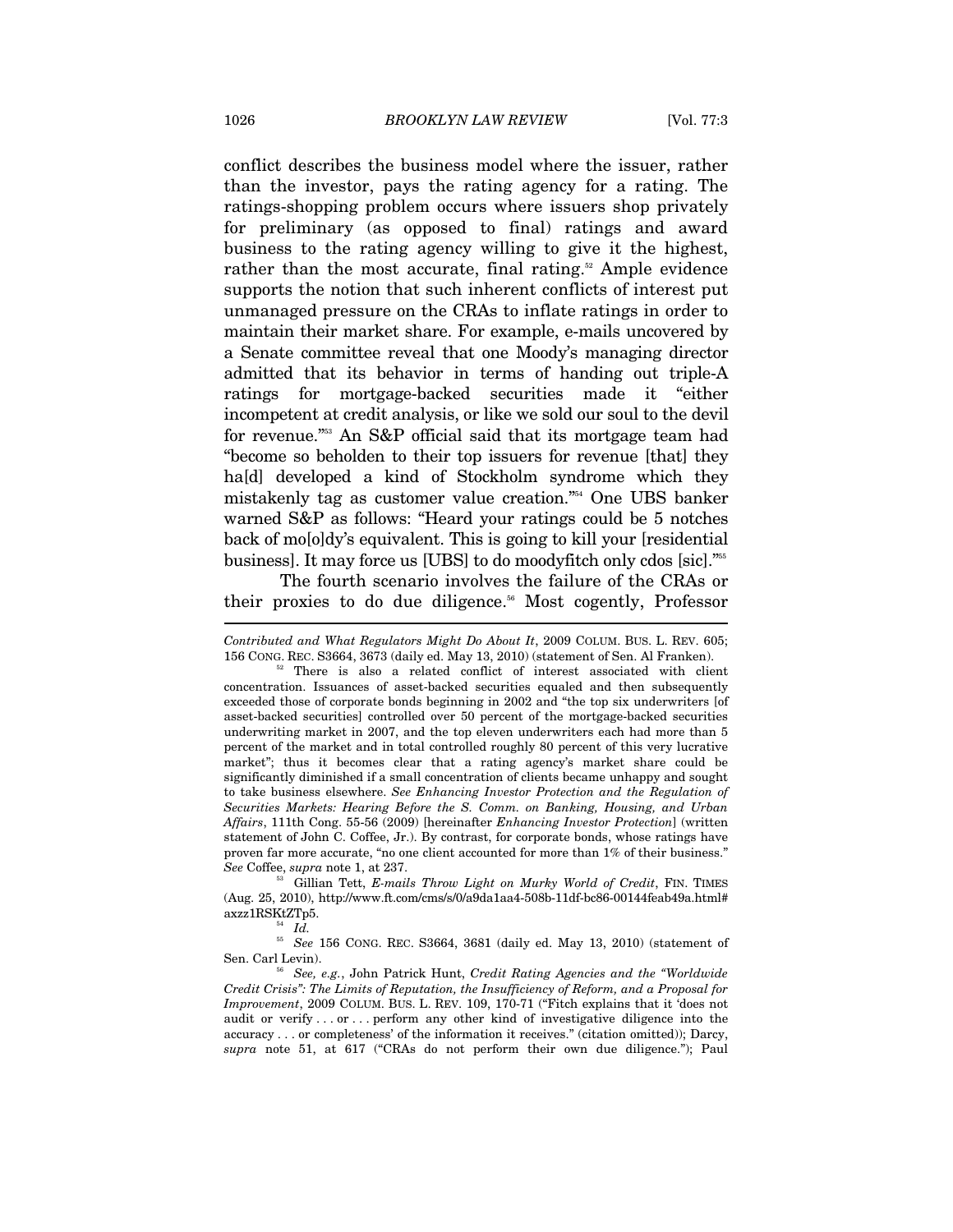Coffee pointed out that CRAs were alone among financial gatekeepers in that they did not conduct "factual verification with respect to the information on which their valuation models rely."57 He explains that the problem is "that no valuation model, however well designed, can outperform its informational inputs; hence, use of unverified data results in the well-known 'GIGO Effect'—Garbage In, Garbage Out."58 While the CRAs used to rely on due diligence firms to test the creditworthiness of securitized mortgages, this practice mostly ended after the year 2000 with the CRAs' tacit approval.<sup>59</sup>

The fifth scenario involves "less-than-thorough business practices."60 According to the SEC, "[w]hen the firms didn't have enough staff to do the job right, they often cut corners."61 A senior analytical manager at one of the Big Three stated in an e-mail that "[w]e do not have the resources to support what we are doing now."<sup>62</sup> As the CRAs began expanding their coverage of issuances and began taking on more complex instruments, resources to produce each rating with integrity declined.63 At present, there is a large disparity in staffing resources when comparing the Big Three against the smaller seven NRSROs. While the Big Three each employ over one thousand credit analysts and supervisors, the smaller seven each employ considerably fewer.<sup>64</sup>

Justensen, Note, *Ratings Recall: Will New Reform Proposals Make Lasting Impact?*, 35 J. CORP. L. 193, 201 (2009) ("In 2008, critics again blamed CRAs for substandard due diligence, particularly with respect to the failing mortgage-backed securities that prompted the worldwide credit crisis.").<br><sup>57</sup> See Coffee, *supra* note 1, at 244.<br>*58 Id.* 

<sup>&</sup>lt;sup>59</sup> Id. at 241 ("[F]actual verification of the creditworthiness of securitized mortgages largely disappeared after 2000, as investment banks and deal arrangers ceased to pay for such activities, and the CRAs did not insist on their continuation."). 60 *See* Hill, *supra* note 46, at 594 (citing OFFICE OF COMPLIANCE INSPECTIONS

<sup>&</sup>amp; EXAMINATIONS, U.S. SEC. & EXCH. COMM'N, SUMMARY REPORT OF ISSUES IDENTIFIED IN THE COMMISSION STAFF'S EXAMINATIONS OF SELECT CREDIT RATINGS AGENCIES 2 %), available at http://www.sec.gov/news/studies/2008/craexamination070808.pdf).<br><sup>61</sup> *Id.* at 595 (citation omitted).<br><sup>62</sup> *See* FRANK PARTNOY, RETHINKING REGULATION OF CREDIT RATING AGENCIES:

AN INSTITUTIONAL INVESTORS PERSPECTIVE 5 (2009), *available at* http://www.cii.org/ UserFiles/file/CRAWhitePaper04-14-09.pdf. 63 *See id*. ("Rating agencies also began rating substantially greater numbers

of issuers and increasingly complex instruments. But the resources expended per rating declined. As they expanded ratings to cover large numbers of structured finance products, including tranches of various collateralized debt obligations, some NRSROs neglected to divert resources to update rating models and methodologies or recruit additional staff needed to ensure quality.").<br><sup>64</sup> A.M. Best (120), DBRS (95), R&I (78), JCR (57), Morningstar (24), Kroll

<sup>(13),</sup> and Egan-Jones (5). *See* SEC SEPT. 2011 SUMMARY REPORT, *supra* note 47, at 8.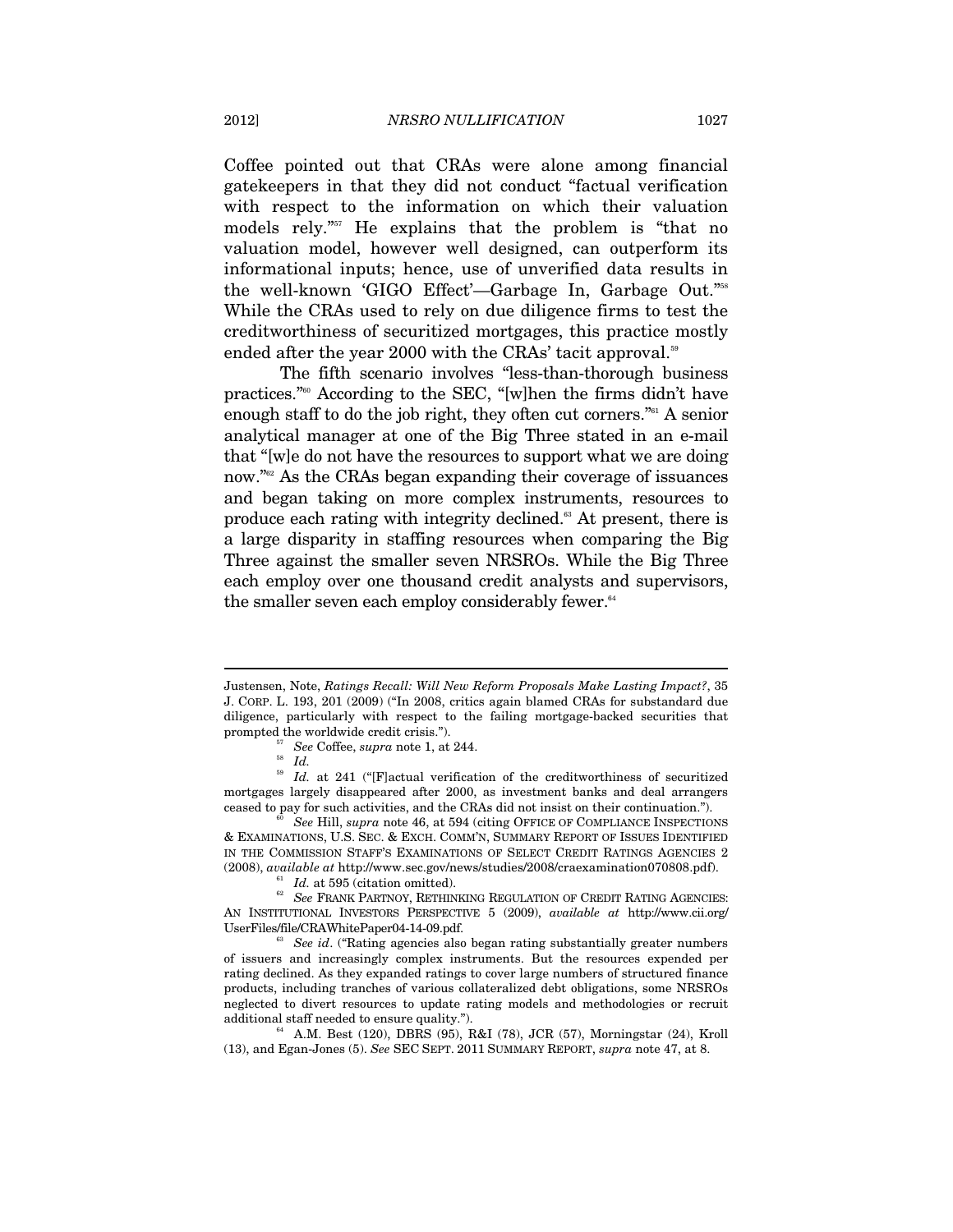#### *C. The Debate over the Rating-Agency Question*

Billions, and sometimes trillions, of dollars have been alleged to have been lost during the financial crisis of  $2008$ .<sup>65</sup> Congress's account holds that inaccurate credit ratings misled investors with respect to the level of risk they were assuming.<sup>66</sup> Other accounts hold that sophisticated investors over-relied on credit ratings and share equal blame for making the same mistakes as the CRAs.<sup>67</sup> Substantially all agree, however, that inaccurate and unreliable credit ratings on structured finance products<sup>68</sup> were a root cause of the financial crisis of  $2008$ .<sup>69</sup>

[i]n the recent financial crisis, the ratings on structured financial products have proven to be inaccurate. This inaccuracy contributed significantly to the mismanagement of risks by financial institutions and investors, which in turn adversely impacted the health of the economy in the United States and around the world. Such inaccuracy necessitates increased accountability on the part of the credit rating agencies.

*See* Dodd-Frank, Pub. L. No. 111-203, § 931(5), 124 Stat. 1376, 1872 (2010). 67 *See* Hill, *supra* note 46, at 598 (explaining that both market participants and rating agencies "drank the Kool-Aid"); *see* Frank Partnoy, *Overdependence on Credit Ratings Was a Primary Cause of the Crisis* 9 (San Diego Legal Studies Paper No. 09-015, 2009), *available at* http://ssrn.com/abstract=1430653 ("Without overreliance on ratings, investors would more likely have looked through the complexity of CDO and SIV transactions to the underlying mortgage-backed securities, and prices would have more accurately reflected market estimates of default probability, recovery, and correlation.").<br><sup>68</sup> This phenomenon was limited to asset-backed securities (i.e., structured

finance products) and not other types of debt securities. *See, e.g.*, Hunt, *supra* note 56, at 170-71 ("Official reports on the crisis did not indicate that agencies did a poor job in the corporate segment. Indeed, regulatory authorities' studies drew a fundamental distinction between agencies' traditional and structured-finance ratings and criticized only the latter."); Coffee, *supra* note 1, at 236 ("The failure of the CRAs was largely limited to structured financial products. Similar problems have not characterized the ratings of corporate bonds."). 69 *See* PARTNOY, *supra* note 62, at 13 ("[I]naccurate and unreasonable credit

ratings from NRSROs were a primary cause of the recent crisis. . . ."); *see also* Coffee, *supra* note 1, at 232 ("Few disinterested observers doubt that inflated credit ratings and conflict-ridden rating processes played a significant role in exacerbating the 2008 financial crisis."); 156 CONG. REC. S3965, 3977 (daily ed. May 19, 2010) (statement of Sen. Christopher Dodd) ("I agree with my colleagues that erroneous credit ratings on asset backed securities played a central role in the financial crisis and that we need to improve the regulation of credit ratings.").

<sup>65</sup> *See* 156 CONG. REC. S3664, 3673 (daily ed. May 13, 2010) (statement of Sen. Al Franken) ("This conflict of interest has cost American investors and pensioners billions of dollars because supposedly risk-free investments have failed or been downgraded to junk status."); *see id*. at S3675 (statement of Sen. George Lemieux) ("We have a chance to address the issue of the rating agencies, because, but for their failure to do their job, we may not have had this debacle that destroyed, as some estimate,  $$600$  trillion worth of wealth.").<br><sup>66</sup> Congress found that,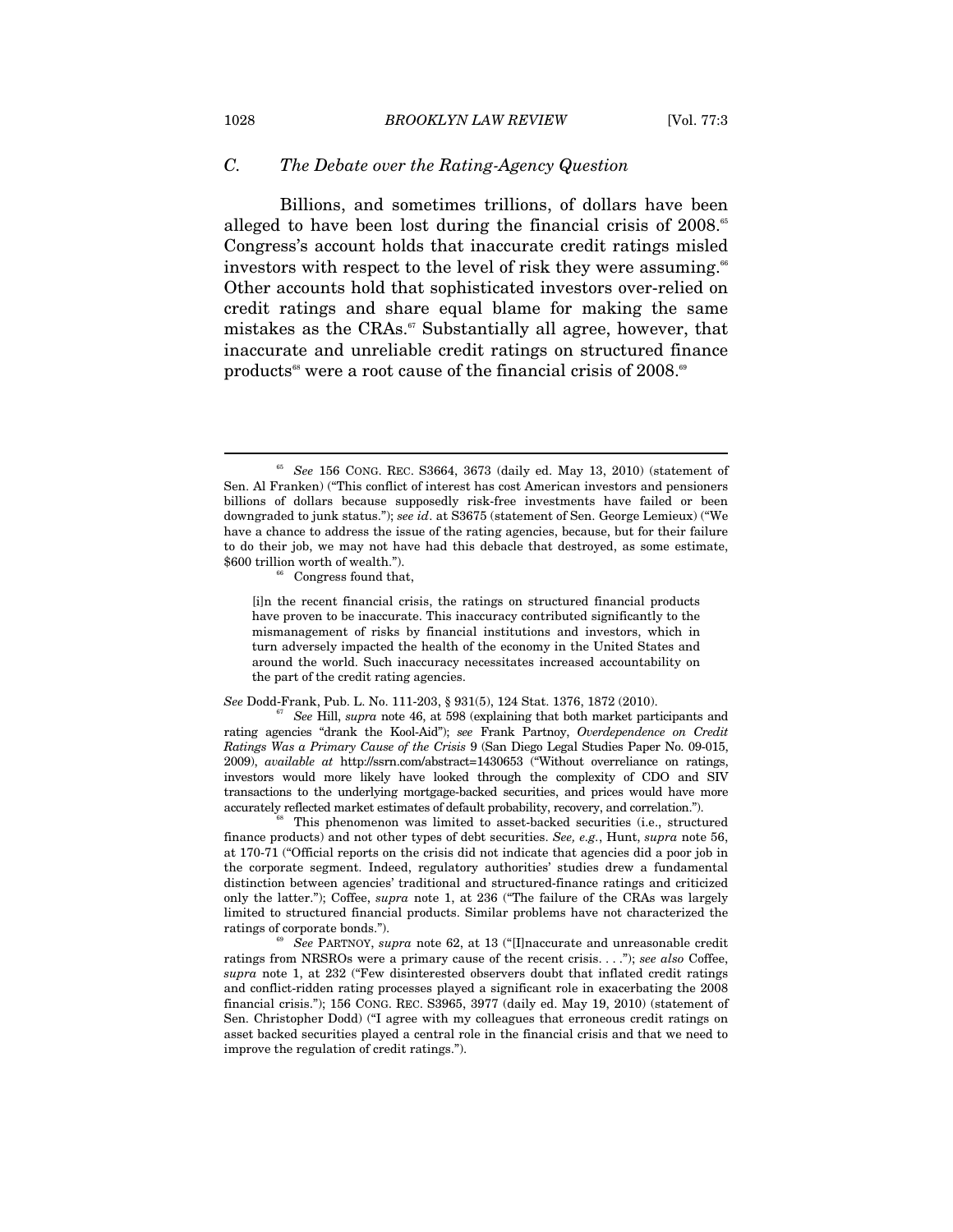The critics generally divide into two camps: the Free Market Camp and the Reform Camp.<sup>70</sup> A fundamental difference between the two camps concerns their views over the informational value of ratings, which influences how the camps might ask and answer the rating-agency question.

The Free Market Camp believes that ratings have little informational value and that better indicators of risk are generally provided by market measures such as credit spreads and credit-default-swap spreads.<sup> $\pi$ </sup> One study found that creditdefault-swap spreads incorporate new risk information more quickly than credit ratings.<sup>72</sup> While they acknowledge that investors frequently rely on ratings to assess the riskiness of their investments, they argue that this type of reliance is misplaced. For these reasons, the Free Market Camp would ask, do assessments of credit risk exist that are more accurate and reliable than credit ratings?

The Reform Camp, on the other hand, believes that ratings still provide valuable information about risk and that such market measures do not provide a superior substitute, especially in the case of complicated and obscure structured finance products. They believe that CRAs are in a better position than any other market actors to assess risk and that, while blind reliance on ratings should be discouraged, measured reliance is justified from an efficiency standpoint as long as regulatory measures ensure that the incentives to produce accurate and reliable ratings are properly aligned with the CRAs' interests. For these reasons, the Reform Camp would ask, how can CRAs, including those who are NRSROs,

<sup>70</sup> *See* Coffee, *supra* note 1, at 231 ("[R]eformers divide into two basic camps: (1) those who see the 'issuer pays' model of the major credit ratings firms as the fundamental cause of inflated ratings, and (2) those who view the licensing power given to credit ratings agencies by regulatory rules requiring an investment grade rating from an NRSRO rating agency as creating a de facto monopoly that precludes competition.").<br> $71$  A credit spread for a bond is the difference between a bond's yield and the

yield of a comparable risk-free bond. Higher yields (and therefore wider credit spreads) reflect the market's view of the relative riskiness of such bond. Credit default swaps are effectively insurance policies that investors can buy to protect themselves against an entity's default. Credit-default-swap spreads are equal to the premium on such protection. For higher credit risks, the premium would be higher (and therefore the spread would be wider) and vice versa. *See* Frank Partnoy, *The Siskel and Ebert of Financial Markets?: Two Thumbs Down for the Credit Rating Agencies*, 77 WASH. U. L.Q. 619, 624 (1999) [hereinafter *Siskel & Ebert*] (credit spreads); *see also* Mark J. Flannery, Joel F. Houston & Frank Partnoy, *Credit Default Swap Spreads as Viable Substitutes for Credit Ratings*, 158 U. PA. L. REV. 2085, 2088 (2009) [hereinafter *Credit Default Swap Spreads*] (credit-default-swap spreads).

<sup>72</sup> *See generally Credit Default Swap Spreads*, *supra* note 71.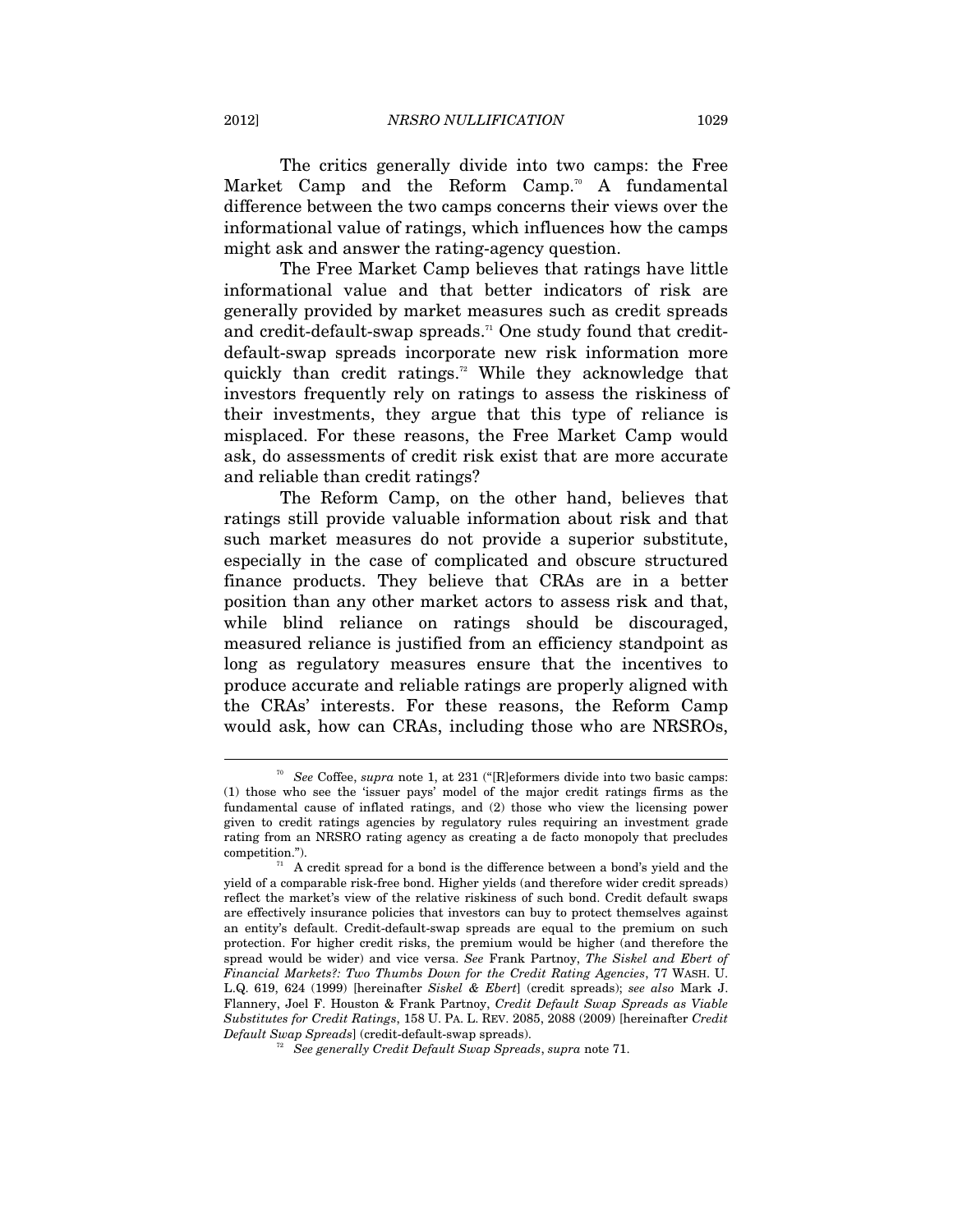be encouraged through regulation to produce more accurate and reliable credit ratings?

Professor Partnoy, the leading advocate for the Free Market Camp, historically favored replacing references to NRSRO credit ratings in statutes and regulations with marketbased measures such as credit spreads<sup>73</sup> or credit-default-swap spreads.74 To ease concerns about volatility, he suggested using thirty-to-ninety day rolling averages of such spreads.<sup>75</sup> He has recently advocated, in light of SEC proposals, that a professional judgment analysis taking into account multiple factors including such market measures and credit ratings could also be a viable substitute for sole reliance on NRSRO credit ratings.76 He has long argued that references to NRSRO credit ratings in statutes and regulations transformed the NRSROs from providers of risk information to sellers of "regulatory licenses."77 Regulatory licenses are "the valuable property rights associated with the ability of a private entity [such as an NRSRO], rather than the regulator, to determine the substantive effect of legal rules."78 Since NRSROs were given this quasi-governmental power in a wide variety of contexts, they were effectively guaranteed continued business even if they performed poorly.79 This partially explains the phenomenon of widespread inaccurate credit ratings during the recent financial crisis and previous crises. If statutes and regulations were to require a different proxy for risk than NRSRO credit ratings, this would remove the power of the NRSROs to grant regulatory

analysis to replace sole reliance on credit ratings that would include market measures, such as credit spreads and swap spreads, as one factor of the analysis). 77 *See* PARTNOY, *supra* note 62, at 2. *See generally Siskel & Ebert*, *supra* note

71. For further discussion of the NRSRO's "power to license" over time see *infra* Parts

<sup>73</sup> *See Siskel & Ebert*, *supra* note 71, at 704 (recommending credit spreads in

place of credit ratings). 74 *See generally Credit Default Swap Spreads*, *supra* note 71. 75 *See* PARTNOY, *supra* note 62, at 17 ("Investors concerned about the volatility of market prices could use 30-day or 90-day rolling averages."). In addition, to ease concerns that market-based credit spreads would only be available after a market for the bond has arisen, he has suggested "pre-issuance estimates of credit spreads (i.e., 'price talk'), in much the same way investors now rely on pre-issuance estimates of credit ratings, which are not issued until the bonds are issued (credit spreads are available at the same time)." *See Siskel & Ebert*, *supra* note 71, at 706 n.391.<br><sup>76</sup> *See, e.g.*, Partnoy, *supra* note 67, at 16 (advocating professional judgment

<sup>&</sup>lt;sup>78</sup> *Siskel & Ebert, supra* note 71, at 623. *The See PARTNOY, supra* note 62, at 2 ("A regulatory license is a key that unlocks the financial markets. Credit rating agencies profit from providing ratings that unlock access to the markets, regardless of the accuracy of their ratings."). Professor Partnoy also criticizes, and makes suggestions to remedy, the lack of accountability of the credit rating agencies and the lack of competition. S*ee id.* at 14-18.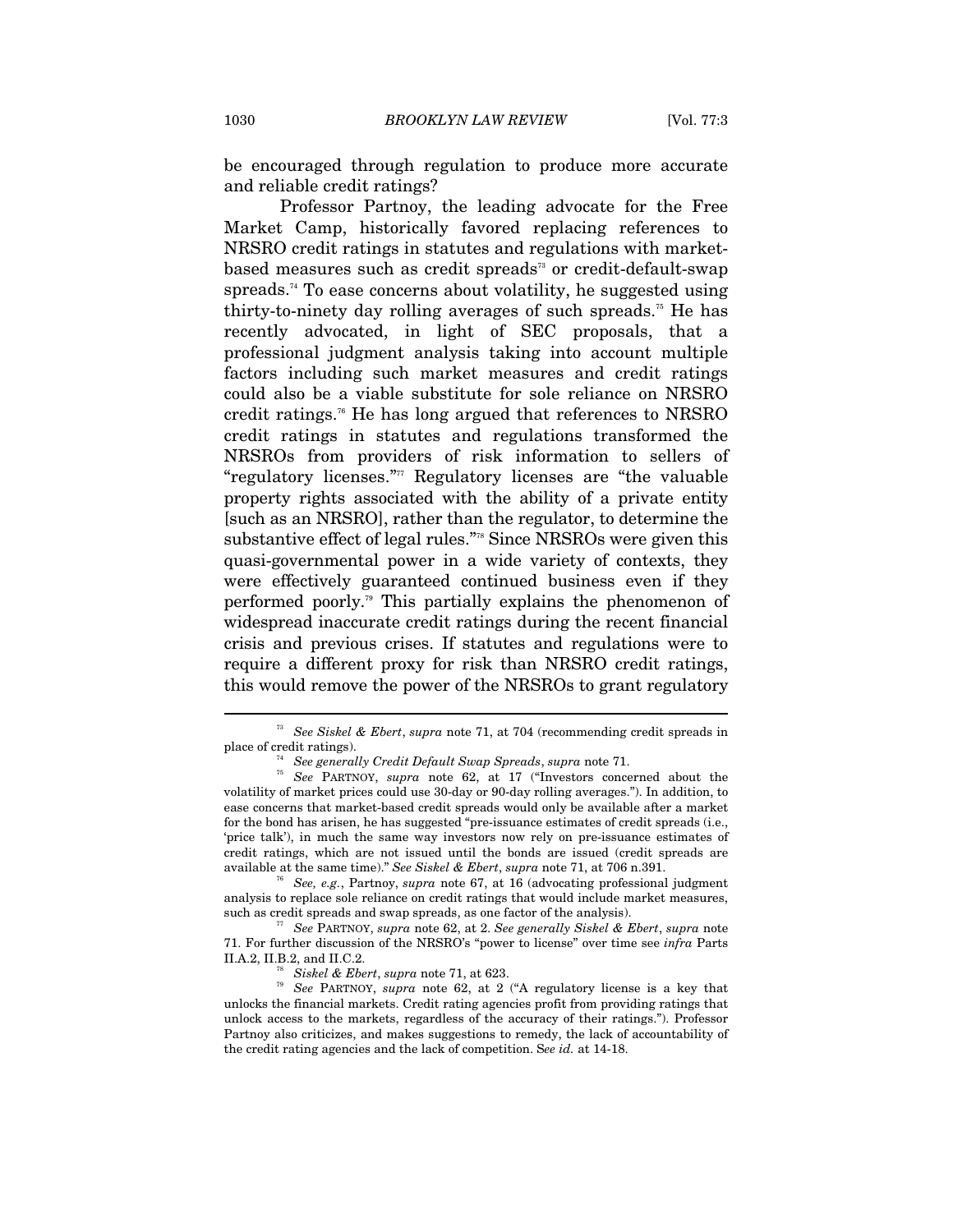licenses and might cause the NRSROs to once again depend only on their reputations to maintain business.<sup>80</sup>

Professor Coffee, the leading advocate for the Reform Camp, disputes this view. He argues that credit ratings cannot simply be replaced by credit spreads or other market measures, and it is unrealistic to expect even sophisticated institutional investors to do their own credit analysis in the context of complex and opaque debt instruments such as  $CDOs$ .<sup>81</sup> He compares such "'do-it-yourself' financial analysis" to "'do-ityourself' brain surgery."82 Under this view, NRSRO-dependent regulatory licenses may actually improve the quality of ratings to the extent they prevent investors from relying on unestablished ("fly-by-night") CRAs instead of those with an established track record. Regulatory licenses are viewed as much less problematic since they do not alone explain the dominance of the Big Three NRSROs. Such NRSROs were dominant before NRSRO status was introduced in the 1970s and have remained dominant since the expansion of the NRSRO club from three to ten rating agencies.<sup>83</sup> Professor Coffee argues that the issuer-pays conflict of interest, rather than the relaxation of high standards from the exploitation of regulatory licenses, is the main impediment to accurate ratings.<sup>84</sup> He also touches upon the independent ratings-shopping problem that some accounts treat as equally problematic.<sup>85</sup> Professor Coffee argues that the solution to the issuer-pays conflict must "either (1) divorce issuer payment of the CRA from issuer selection of the CRA, or (2) encourage (and implicitly subsidize) an alternative 'subscriber pays' market for ratings."<sup>86</sup> Any solution adopted must realign the incentives of the CRAs so that they are rewarded for accuracy instead of issuer-friendly ratings: "if the incentives

<sup>80</sup> *See Siskel & Ebert*, *supra* note 71, at 682 ("The regulatory license view is quite simple. Absent regulation incorporating ratings, the regulatory license view agrees with the reputational capital view: rating agencies sell information and survive

based on their ability to accumulate and retain reputational capital.").<br>
<sup>81</sup> See Coffee, *supra* note 1, at 233.<br>
<sup>82</sup> Id.<br>
<sup>83</sup> See id. at 248. ("If licensing power alone could explain the dominance of the Big Three, then the newer members of the SEC's NRSRO club should be sharing in a

collective oligopoly."). 84 *Id.* at 232-34. 85 *Id.* at 255; *see also, e.g.*, 156 CONG. REC. S3955, 3956 (daily ed. May 19, 2010) (statement of Sen. Al Franken) ("Right now, credit rating agencies have incentives to hand out top AAA ratings to every product because they need to maintain their business. If they hand out low ratings, issuers of financial products can go shop around for a higher rating from a different rating agency."). 86 Coffee, *supra* note 1, at 234.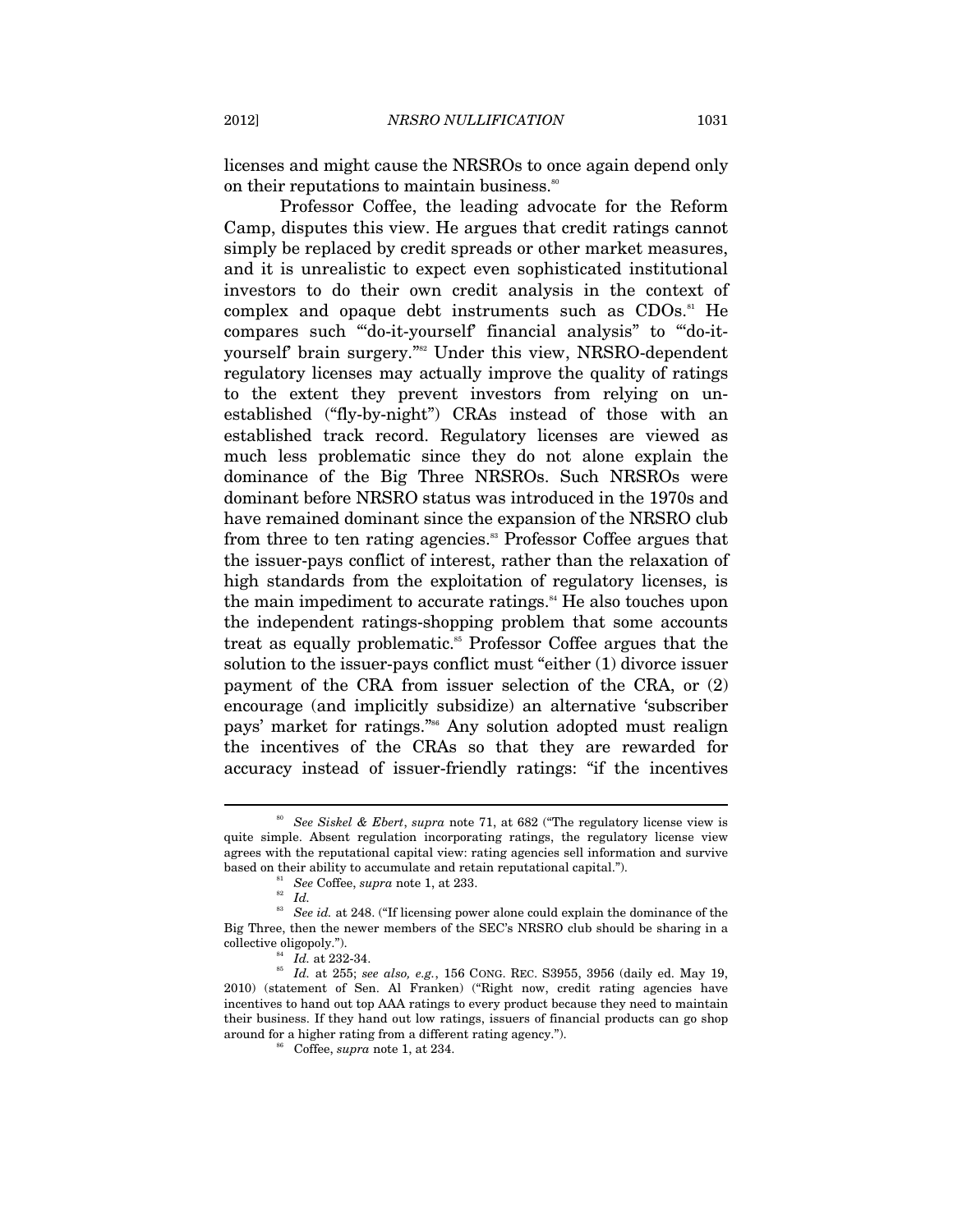remain poorly aligned, regulatory oversight alone is unlikely to ensure ratings accuracy."<sup>87</sup>

#### *D. Congress's Solution*

While the debate over the rating-agency question has been ongoing for over a decade, reform has often "seemed stuck in an ever-repeating cycle of futility."<sup>88</sup> This came to an end in 2006 when Congress adopted the first leg of Ratings Reform, known as CRARA. While CRARA contained certain free market aspects such the NRSROs' voluntary withdrawal right,<sup>89</sup> it did not heed the advice of the Free Market Camp to rollback regulatory licenses. The clear purpose of CRARA was to "improve ratings quality."90 It sought to do so through a narrowly tailored regulatory regime.

Unfortunately, much of the damage that CRARA sought to prevent had already been done by the time it became effective on June 26, 2007, and new problems were observed in the financial crisis of 2008.91 As a result, Congress passed the second leg of Ratings Reform in July 2010 as part of the Dodd-Frank Act. While Dodd-Frank builds on CRARA's Reform Camp architecture, it is a clearer compromise than CRARA between the views of the two camps. It seeks to achieve the Free Market Camp's goal of decreasing reliance on ratings, while at the same time pursuing measures to encourage ratings to be more accurate and reliable.<sup>92</sup> It seeks to do the former by eliminating substantially all NRSRO regulatory licenses on the federal level and replacing them with new standards of creditworthiness by July 2012.<sup>93</sup> It seeks to achieve the latter through a multifaceted approach of heightened regulation, accountability, and transparency.<sup>94</sup> The crown jewel of the Reform Camp approach, which has not yet been (and

<sup>&</sup>lt;sup>87</sup> Id. at 278.<br><sup>88</sup> Hill, *supra* note 17, at 133.<br><sup>89</sup> *See supra* notes 8, 33.<br><sup>90</sup> *See* CRARA, Pub. L. No. 109-291, 120 Stat. 1327 (2006) ("An Act to improve ratings quality for the protection of investors and in the public interest by fostering accountability, transparency, and competition in the credit rating agency industry.").<br><sup>91</sup> See supra note 66.<br><sup>92</sup> See Hill, *supra* note 17, at 143 ("The reform has two important goals. One is

to decrease reliance on ratings . . . . The other goal is to improve the quality of ratings.").<br><sup>93</sup> See Dodd-Frank, Pub. L. No. 111-203, §§ 939-939A, 124 Stat. 1376, 1885-87

<sup>(2010). 94</sup> *See id.* §§ 932-938.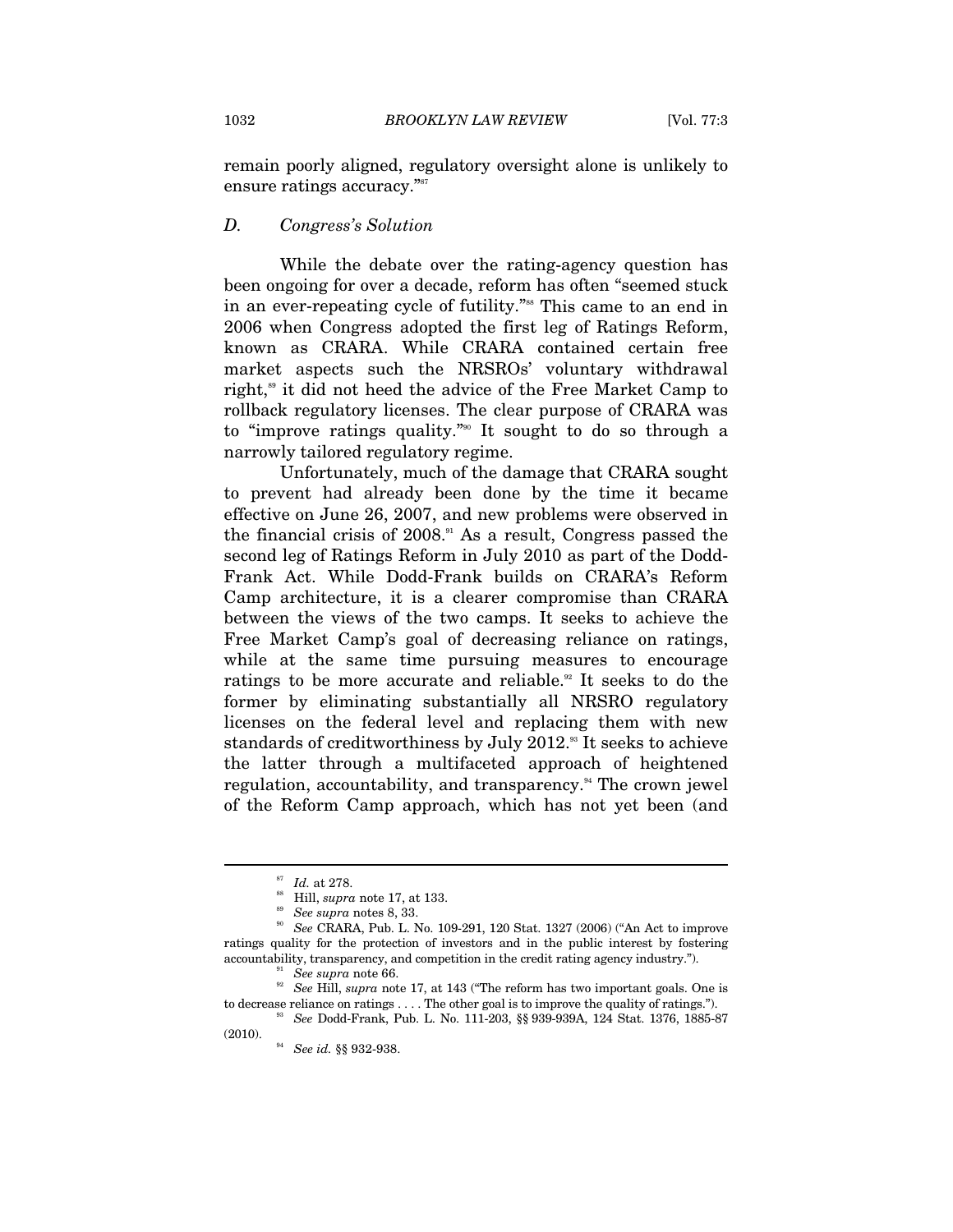may not be) adopted, is known as the Franken Proposal.<sup>55</sup> It is intended to address the issuer-pays conflict and the ratingsshopping problem by creating a centralized board (the CRA Board) controlled by investors to assign NRSROs to issuers with respect to initial, but not secondary, ratings in order to divorce issuer selection from issuer payment. The CRA Board also would serve as a "rater" of at least some subset of the NRSROs and would increase or decrease rating assignments based on past performance. The SEC must adopt the Franken Proposal or one of its alternatives after delivering its findings and recommendations to Congress no later than July 2012. $^{\mathrm{96}}$ 

#### II. WHY BE AN NRSRO?

This part examines the question of why a CRA would want to be an NRSRO. It describes the benefits and burdens of being an NRSRO prior to 2006 and in the aftermath of CRARA and Dodd-Frank. It shows that being an NRSRO has become significantly less attractive over time.

#### *A. Pre-2006*

 $\overline{a}$ 

Before 2006, the CRAs placed a high value on NRSRO status primarily because it afforded financial and reputational benefits without any significant burdens. It conferred—among other advantages—minimal competition because the club had few members, captive business because of regulatory licenses, and a shield against negligence exposure. These, in turn, brought increased visibility and sent a signal to market that NRSRO ratings had the government's seal of approval as proxies for safety and quality. Investment adviser regulation under the Investment Advisers Act of 1940 (the Advisers Act), $\mathcal{S}^7$ which also conferred some reputational benefits, was the only burden of NRSRO status, and it was minimal.

<sup>&</sup>lt;sup>95</sup> See Solicitation of Comment to Assist in Study on Assigned Credit Ratings, Exchange Act Release No. 64,456, at 49 (May 10, 2011) [hereinafter Solicitation of Comment], *available at* http://www.sec.gov/rules/other/2011/34-64456.pdf (includes a copy of the Franken Proposal's proposed provisions in Section 15E(w) of the Securities Exchange Act of 1934 as an appendix [hereinafter the Franken Proposal], as those provisions would have been added by Section 939D of H.R. 4173 (111th Congress), as passed by the Senate on May 20, 2010).

passed by the Senate on May 20, 2010). 96 *See* Dodd-Frank § 939F(d). 97 15 U.S.C.A. § 80b-6 (West, Westlaw through P.L. 112-71 (excluding P.L. 112-55 and 112-56)).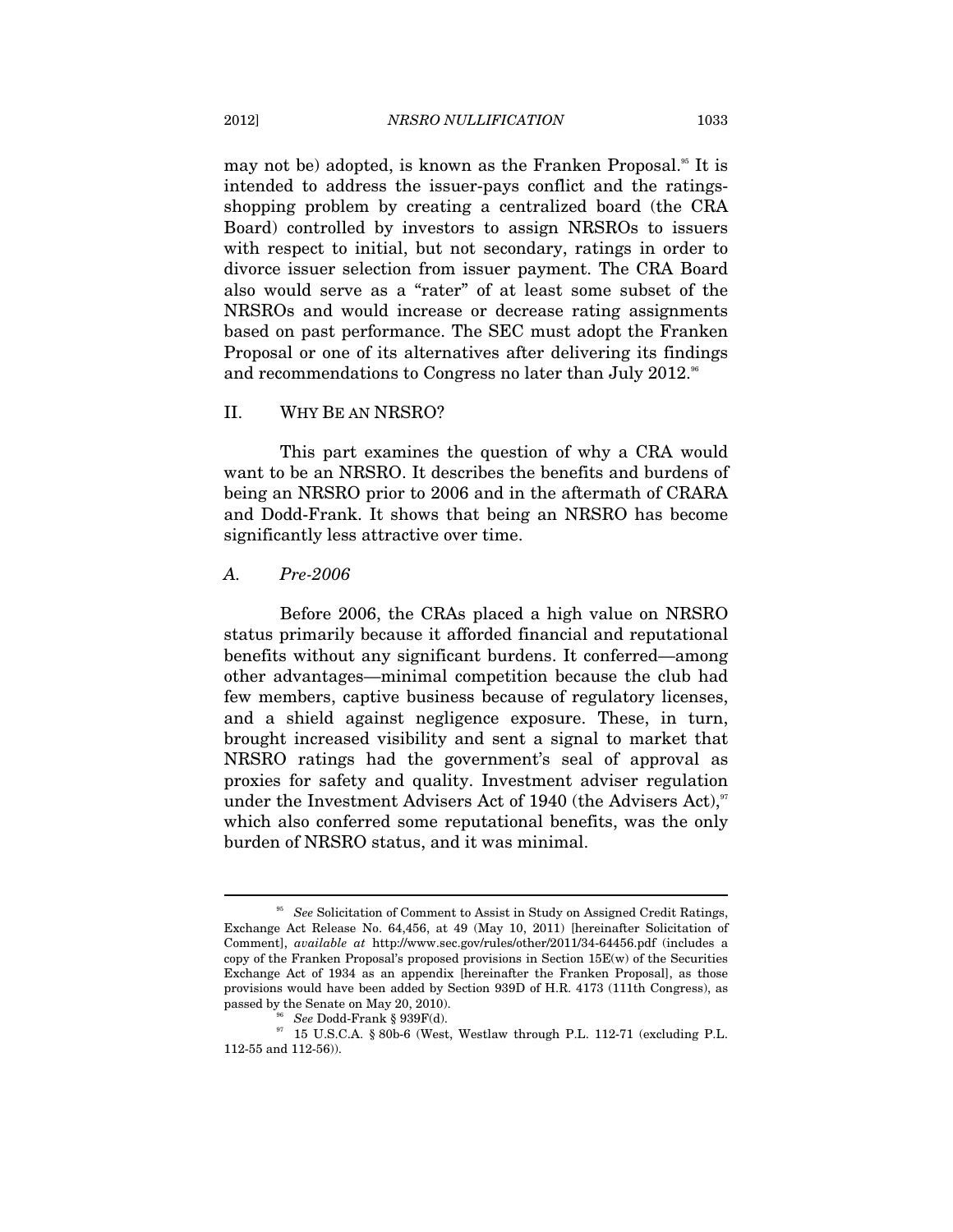#### 1. The Exclusive Club

From the early 1900s, when the credit rating business first took shape, through 1975, when NRSRO status was first introduced by the SEC, the Big Three (or their predecessors) were the primary issuers of credit ratings on debt securities.<sup>98</sup> In 1975, the SEC recognized the Big Three as the original NRSROs.99 While four additional CRAs were later admitted, each of them was subsequently merged with or acquired by the Big Three<sup>100</sup> such that the club only comprised its original three members as of January 2003. $^{101}$ 

While two additional CRAs joined the club by March  $2005$ ,<sup>102</sup> the recognition of new NRSROs was tightly controlled by the SEC.103 "The single most important factor in the SEC staff's assessment . . . [was] whether the rating agency [was] 'nationally recognized' in the United States as an issuer of credible and reliable ratings by the predominant users of securities ratings."<sup>104</sup> As a result, new entrants faced a chickenand-egg dilemma in becoming NRSROs: "it [was] nearly impossible to obtain clients [without] a track record for reliable ratings, yet such a track record [was] difficult to generate unless one first ha[d] clients."105

While the SEC's approach created a high barrier to entry for those outside of the club, it made membership in the club more valuable through exclusivity since fewer members meant less competition. This was especially valuable in light of a market norm by which issuers regularly sought two and sometimes three ratings on an issuance of debt.<sup>106</sup> By one estimate, Moody's and

<sup>98</sup> *See* SEC REPORT OF 2003, *supra* note 9, at 5. For a history of the NRSROs during the twentieth century, see generally *Siskel & Ebert*, *supra* note 71. <sup>99</sup> See SEC REPORT OF 2003, *supra* note 9, at 8-9.

<sup>&</sup>lt;sup>100</sup> These firms were (1) Duff and Phelps, Inc.; (2) McCarthy Crisanti & Maffei, Inc.; (3) IBCA Limited and its subsidiary, IBCA, Inc.; and (4) Thomson BankWatch, Inc. *Id.* at 9.

<sup>&</sup>lt;sup>101</sup> Id. at 5.<br><sup>102</sup> See Dominion Bond Rating Service, Ltd., SEC No-Action Letter, 2003 WL 402819 (Feb. 24, 2003), *available at* http://www.sec.gov/divisions/marketreg/mr-noaction/ dominionbond022403-out.pdf; A.M. Best Co., SEC No-Action Letter, 2005 WL 711823 (Mar. 3, 2005), *available at* http://www.sec.gov/divisions/marketreg/mr-noaction/ am030305.htm.<br>
<sup>103</sup> See SEC REPORT OF 2003, *supra* note 9, at 9-10.<br>
<sup>104</sup> *Id.* at 9.<br>
Coffee, *supra* note 1, at 234.<br>
<sup>106</sup> See Hill, *supra* note 46, at 590.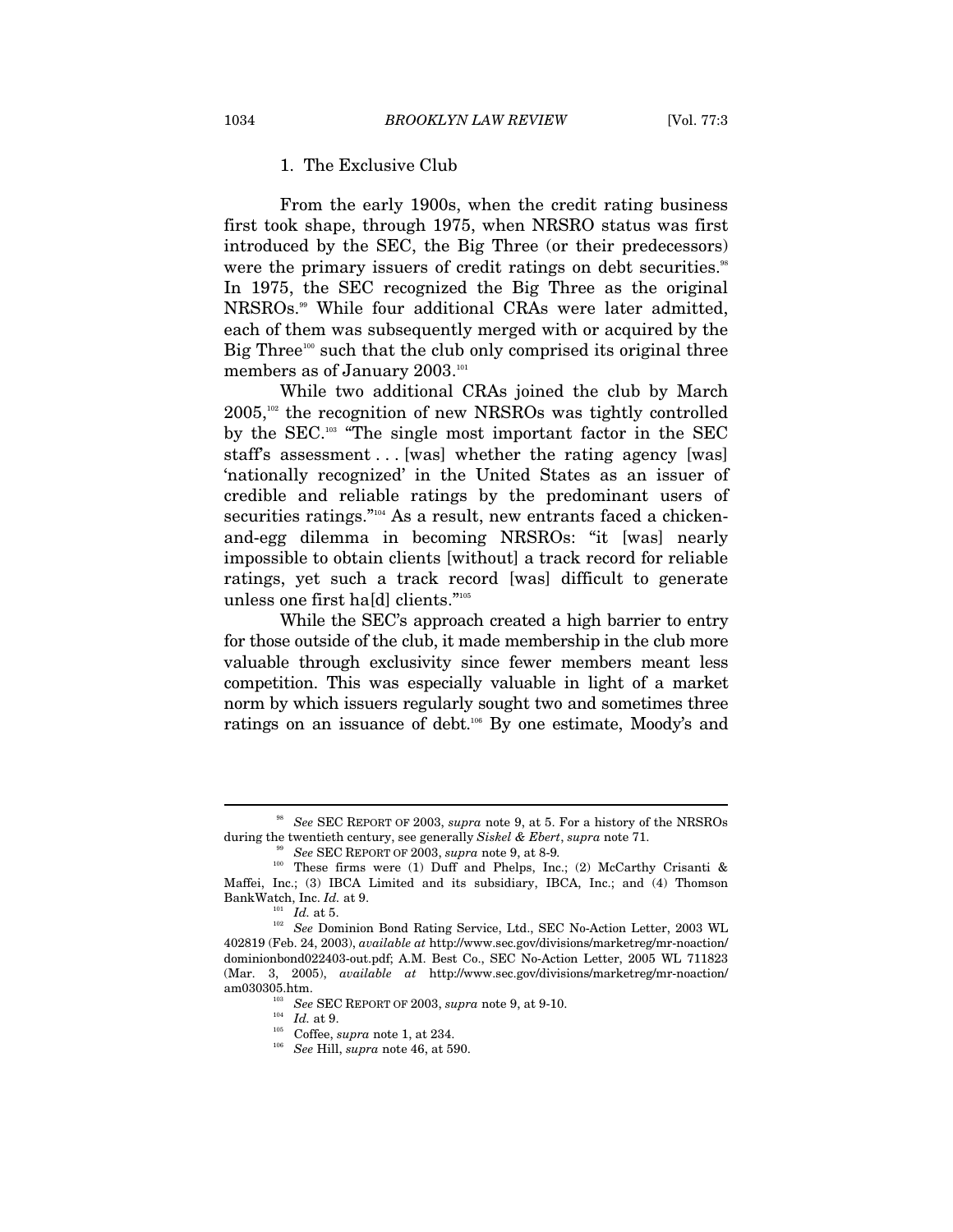S&P held "nearly 80 percent of the market"<sup>107</sup> in 2006. Fitch presumably held most of the balance.108 Many criticized this lack of competition as lowering the quality of ratings.<sup>109</sup>

#### 2. The Power to License

To distinguish safe securities from risky securities, the SEC needed a measure of safety and quality. The NRSRO concept was developed specifically for this purpose in  $1975.^{\text{10}}$  In the context of broker-dealer net capital requirements,111 the SEC sought to encourage broker-dealers to hold "investment grade" securities rather than "non-investment grade" securities by permitting broker-dealers to subtract from their net worth a smaller percentage (known as a haircut) for investment grade securities.<sup>112</sup> This allowed such broker-dealers the benefit of disclosing a higher net capital figure. Since the NRSROs were given the regulatory authority to determine the meaning of the term "investment grade," they were empowered to determine the substantive effect of these rules—in the parlance of Professor Partnoy, they were given the power to grant "regulatory licenses."113 As a result, market actors, such as broker-dealers, became dependent upon NRSRO ratings in making investment decisions.

After 1975, NRSRO credit ratings became widely incorporated as proxies for safety and quality "in federal and state legislation, rules issued by financial and other regulators, foreign regulatory schemes, and private financial contracts."114 For example, they came to influence the holdings of money market

 $107$  152 CONG. REC. E1957, 1957 (daily ed. Sept. 29, 2006) (statement of Brian Carroll submitted by Rep. Fitzpatrick) ("[O]nly three NRSROs have staff No Action letters: Moody's, S&P and Fitch Inc., with the first two capturing nearly 80 percent of the market.").<br><sup>109</sup> *Id.* <sup>109</sup> *See, e.g.*, 151 CONG. REC. H5255, 5255 (daily ed. June 28, 2005) (statement

of Rep. Fitzpatrick) ("Two firms dominate the ratings market with SEC approval and this, Mr. Speaker, creates an uncompetitive marketplace, stifles competition from other rating agencies, lowers the quality of ratings and allows conflicts of interest to go unchecked. It is bad for the market and it is hurtful to individual investors."). 110 *See* SEC REPORT OF 2003, *supra* note 9, at 5 ("Since 1975, the Commission has

relied on ratings by market-recognized credible rating agencies for distinguishing among grades of creditworthiness in various regulations under the federal securities laws.").

quarties 11 See 17 C.F.R. § 240.15c3-1 (2011).<br><sup>112</sup> See Removal of Certain References to Credit Ratings, Exchange Act Release No. 34-64,352, 76 Fed. Reg. 26,550, 26,552-53 (Apr. 27, 2011) [hereinafter SEC

April 2011 Release]. 113 *See Siskel & Ebert*, *supra* note 71, at 623. 114 *See* SEC REPORT OF 2003, *supra* note 9, at 6.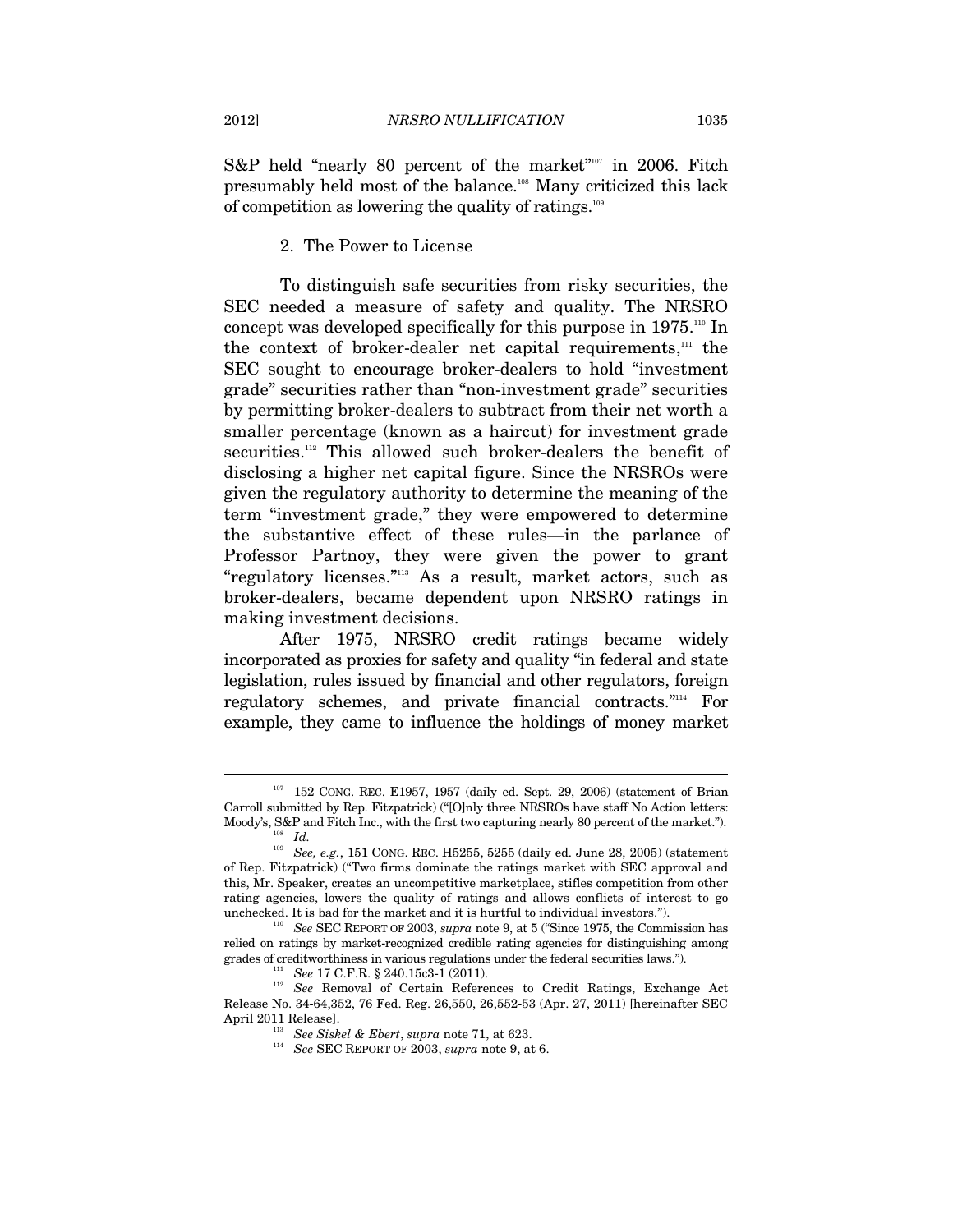funds,<sup>115</sup> banks<sup>116</sup> and insurance companies.<sup>117</sup> They also allowed issuers of registered securities not widely followed by the market to use short-form registration statements instead of long forms.<sup>118</sup>

NRSRO-dependent laws and regulations created an artificial demand in the market to obtain NRSRO credit ratings, which meant guaranteed business for the NRSROs. Commentators criticized this "regulatory licensing" power since such guaranteed business did not reward accuracy, but only membership in the NRSRO club: they were "insulated from the standard market penalty for being wrong—the loss of business."119 As an illustrative example of the financial benefits of such membership, as of December 31, 2006, Moody's reported net income of approximately  $$754$  million<sup>120</sup> and, during that December, its market capitalization nearly peaked at \$19.32 billion.<sup>121</sup>

#### 3. The Negligence Shield

In 1981, the SEC reversed a long-standing policy prohibiting the disclosure of credit ratings in registration statements because it believed such ratings would help investors make informed investment decisions about the level of risk they would assume.<sup>122</sup> Such disclosure, however, would have made the NRSROs "experts" under the Securities Act of 1933, which would subject their ratings to negligence exposure under Section 11. Since this would have imposed a higher liability standard on the NRSROs in the context of the sale of

would lose reputational capital."). 120 *See* Moody's Corp., Annual Report (Form 10-K) 27 (Feb. 25, 2011) [hereinafter Moody's 2010 Annual Report], *available at* http://www.sec.gov/Archives/ edgar/data/1059556/000119312511047974/d10k.htm#tx1118549\_23. 121 *See Moody's Corporation Historical Market Cap Data*, YCHARTS,

http://ycharts.com/companies/MCO/historical\_data/market\_cap?start\_month=1&start\_ day=29&start\_year=2005&end\_month=1&end\_day=29&end\_year=2012 (last visited Feb. 14, 2012). Moody's market capitalization reached a peak of \$20.81 billion on

March 31, 2006. *See id.* 122 Disclosure of Security Ratings in Registration Statements, Securities Act Release No. 6336, 46 Fed. Reg. 42,024 (Aug. 18, 1981) [hereinafter 1981 Release].

<sup>&</sup>lt;sup>115</sup> See Investment Company Act Rule 2a-7, 17 C.F.R. § 270.2a-7 (2010).<br><sup>116</sup> See, e.g., 12 U.S.C.A. § 1831e(d)(4)(A) (West 2010).<br><sup>117</sup> See, e.g., CAL. INS. CODE § 1192.10 (2010).<br><sup>118</sup> See, e.g., Form S-3, 17 C.F.R. §

*Credit Rating Agencies Are Not Like Other Gatekeepers*, *in* FINANCIAL GATEKEEPERS: CAN THEY PROTECT INVESTORS? 59, 60-61 (Yasuyuki Fuchita & Robert E. Litan eds., 2006), *available at* http://ssrn.com/abstract=900257 (In a minimally competitive environment, such regulatory licenses may therefore be responsible for "generat[ing] economic rents for NRSROs that persist even when they perform poorly and otherwise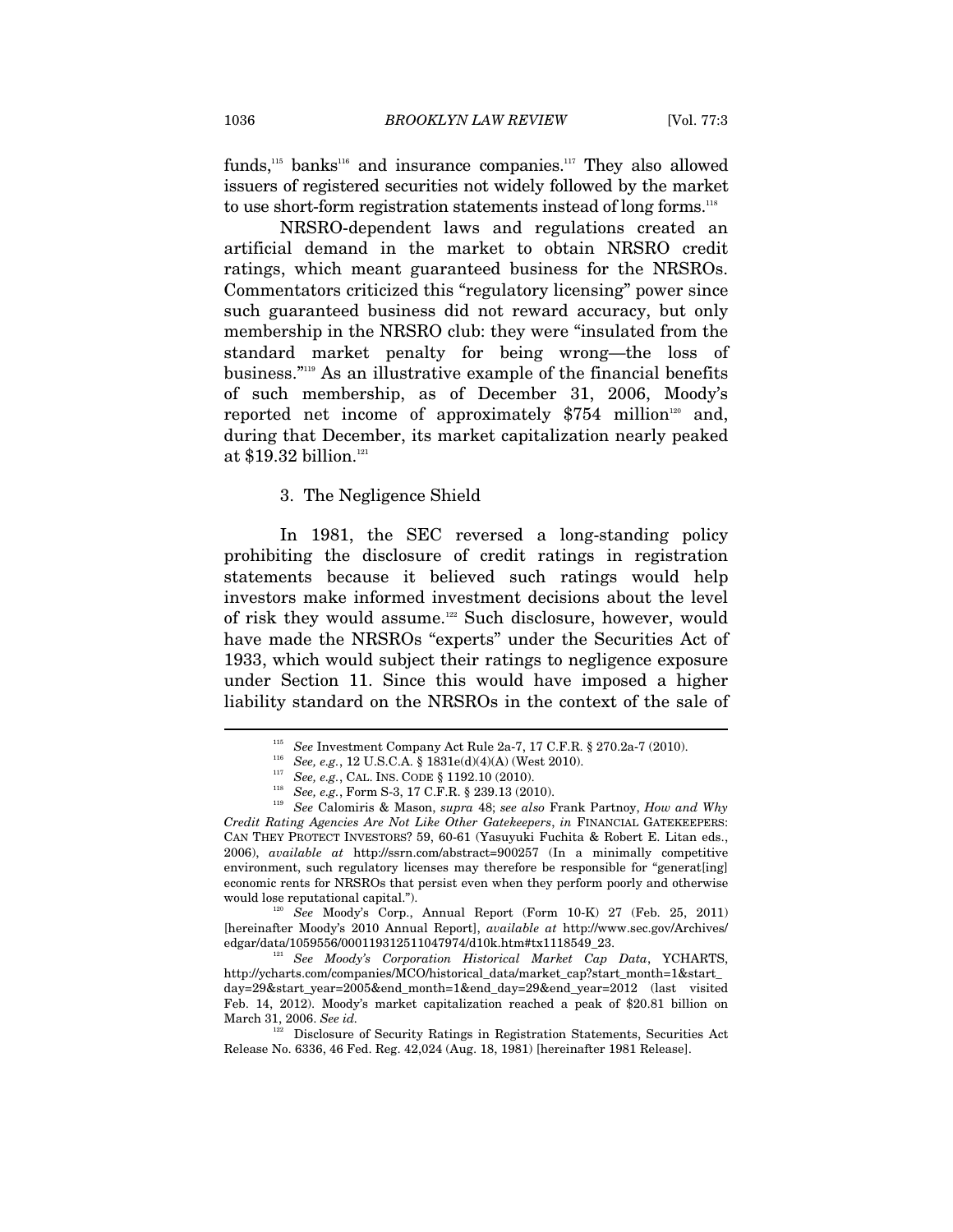registered debt securities than it would have in any other context,<sup>123</sup> the NRSROs informed the SEC that they would not consent to such disclosure.<sup>124</sup>

Since the SEC was comfortable that the antifraud rules125 would be sufficient to hold the NRSROs accountable for reckless behavior,126 it created a shield to protect NRSRO credit ratings disclosed in registration statements from negligence exposure in order to encourage disclosure of such ratings. Non-NRSROs, by contrast, would not benefit from such a shield and would therefore need to consent to negligence exposure for ratings disclosed in a registration statement. This gave the NRSROs a considerable competitive advantage over all other CRAs. Commentators cited this benefit as evidence that the NRSROs were held to a lower standard than other comparable gatekeepers such as lawyers, auditors, and even other CRAs.127

#### 4. The Seal of Approval

Because the SEC only allowed a small group of "nationally recognized" CRAs into the club and only gave such CRAs the power to license and a negligence shield, it increased the visibility of these CRAs and sent a signal to the market

<sup>&</sup>lt;sup>123</sup> CRAs generally have First Amendment protection from common law negligence claims because credit ratings are thought to constitute a form of speech that is of public concern and therefore entitled to the highest form of protection. *See, e.g.*, *Approaches to Improving Credit Rating Agency Regulation: Hearing Before the H. Subcomm. on Capital Markets, Insurance, and Gov't*, 111th Cong. 1-2 (2009) (statement of Eugene Volokh, Gary T. Schwartz Professor of Law, UCLA School of Law), *available at* http://www.house.gov/apps/list/hearing/financialsvcs\_dem/volokh.pdf. Under this standard, rating agency speech is protected unless a rating is made with actual malice, meaning "with knowledge that it was false or with reckless disregard of whether it was false or not." *See* N.Y. Times Co. v. Sullivan, 376 U.S. 254, 279-80 (1964). Some have indicated that the actual malice standard equates to the scienter element of a Rule 10b-5 claim, but that a state of mind of negligence is not enough. *See, e.g.*, Letter from Laurence H. Tribe & Thomas C. Goldstein, Legal Consultants to Moody's Investors Serv., to Elizabeth M. Murphy, Sec'y, Sec. Exch. Comm'n (Dec. 14, 2009), *available at*  www.sec.gov/comments/s7-24-09/s72409-13.pdf. 124 *See* 1981 Release, *supra* note 122, at 42,027 n.27.

<sup>&</sup>lt;sup>125</sup> See *id.* at 42,025 & n.1. ("[T]he rating organization would continue to be subject to liability under the antifraud provisions of the Federal securities laws. . . . *See, e.g.*, Section 17(a) of the Securities Act (15 U.S.C. 77 $q(a)$ ); Section 10(b) of the Securities Exchange Act of 1934 (15 U.S.C. 78j(b)) and Rule 10b-5 thereunder (17 CFR 240.10b-5);

and Section 206 of the Investment Advisers Act of 1940 (15 U.S.C. 80b-6).").<br><sup>126</sup> See PARTNOY, *supra* note 62, at 14 ("Rating agencies have been sued relatively infrequently, and rarely have been held liable.").

<sup>&</sup>lt;sup>7</sup> See, e.g., Partnoy, *supra* note 119, at 83-84 ("The unique problems associated with [NRSROs] as gatekeepers stem from . . . their lack of exposure to civil and criminal liability. Unlike other gatekeepers, [NRSROs] are explicitly immune to prosecution for certain violations of securities law, including section 11 of the Securities Act of 1933 . . . .").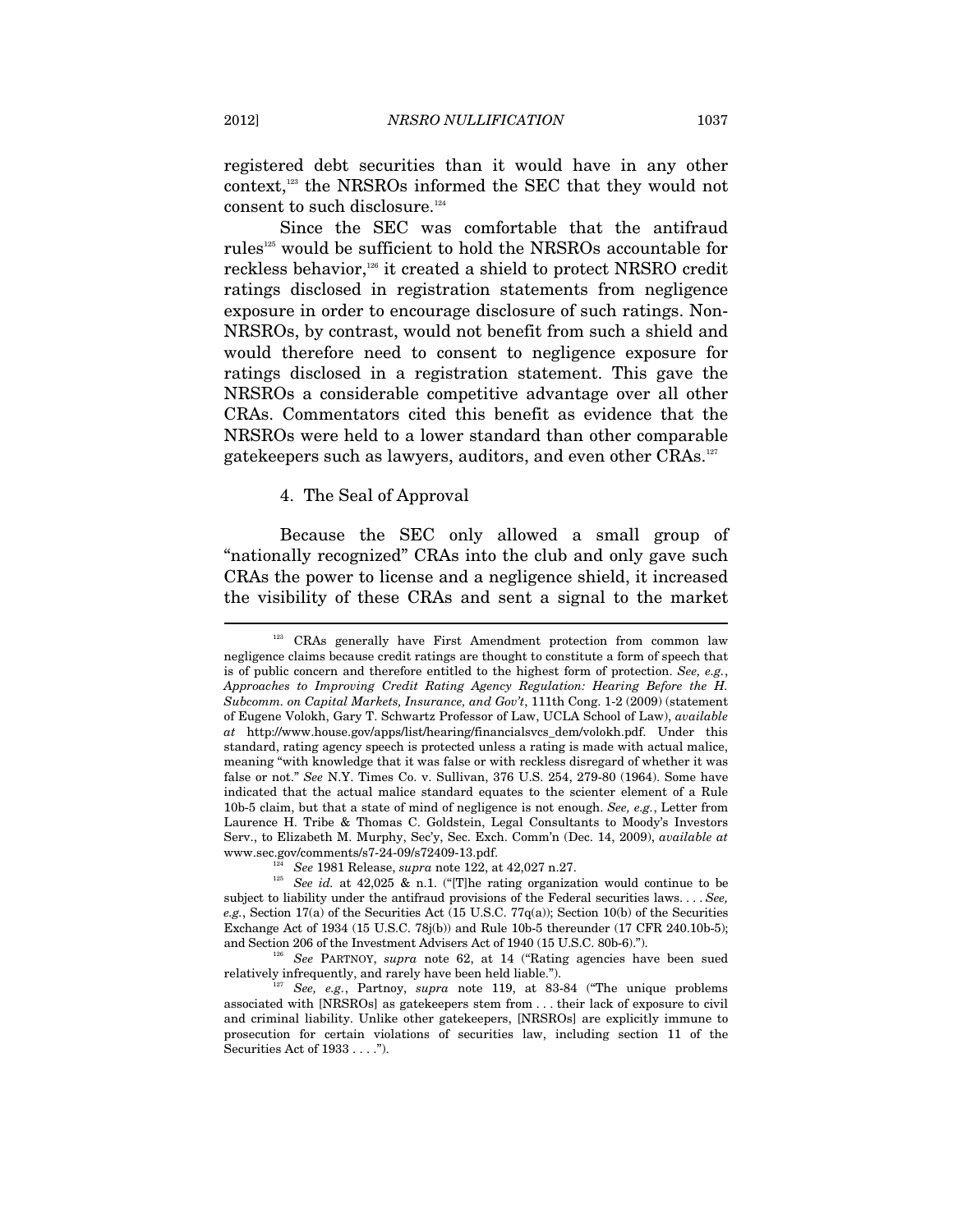that their ratings could be relied upon as proxies for safety and quality in consonance with their regulatory functions. Some interpreted this signal as conferring governmental approval on the quality of debt securities, much like a USDA Grade A seal would signify the quality of meat products to consumers.<sup>128</sup> Non-NRSROs, in particular, argued that the "lack of NRSRO status substantially hindered their businesses' rate of growth [since] . . . the marketplace views the NRSRO designation as the equivalent of the 'Good Housekeeping Seal Of Approval.'"129

By this account, the government would be responsible for the brand name status of the Big Three. By other accounts, however, NRSRO status itself would not be responsible for such reputational benefits because the Big Three dominated the industry long before NRSRO status came into being. These accounts would attribute the stature of the Big Three to the "reputational capital"<sup>130</sup> they acquired over time after being first movers in the industry.<sup>131</sup>

In the absence of informative disclosure, moreover, the SEC had no meaningful mechanism during this period to actually test the accuracy and reliability of the NRSROs' output. So the reputations of the NRSROs were not based on objective performance measures but merely on industry perceptions. The SEC noted in 2003 that "[w]ithout such an assurance as to the quality of the ratings issued by a rating agency, it would be foolhardy to rely upon ratings as a proxy for credit quality in regulation."132 Yet, national recognition—and not accurate performance—was the primary qualifying attribute for attaining NRSRO status, and investors relied accordingly on NRSRO ratings as a shorthand for risk. Those outside of the club were excluded from this benefit.

<sup>&</sup>lt;sup>128</sup> See Siskel & Ebert, *supra* note 71, at 684-86.<br><sup>129</sup> SEC REPORT OF 2003, *supra* note 9, at 38.<br><sup>130</sup> Reputational capital is a metaphor for the value that a company's reputation has in generating future business. Since a CRA's reputation and ability to maintain future business are on the line each time it issues a rating, the CRA is said to be pledging its reputational capital to generate the confidence of investors. *See generally* JOHN C. COFFEE, JR., GATEKEEPERS: THE PROFESSIONS AND CORPORATE

GOVERNANCE (2006) (stating the reputational capital view and recognizing its limits). 131 *See* Coffee, *supra* note 1, at 263 ("Their supremacy thus seems more based on 'first mover' advantages and the difficulty of entering the field without a proven track record. If, as widely assumed, economies of scale characterize the production of financial information, the first entrant can operate more efficiently and exclude later entrants."). 132 SEC REPORT OF 2003, *supra* note 9, at 38.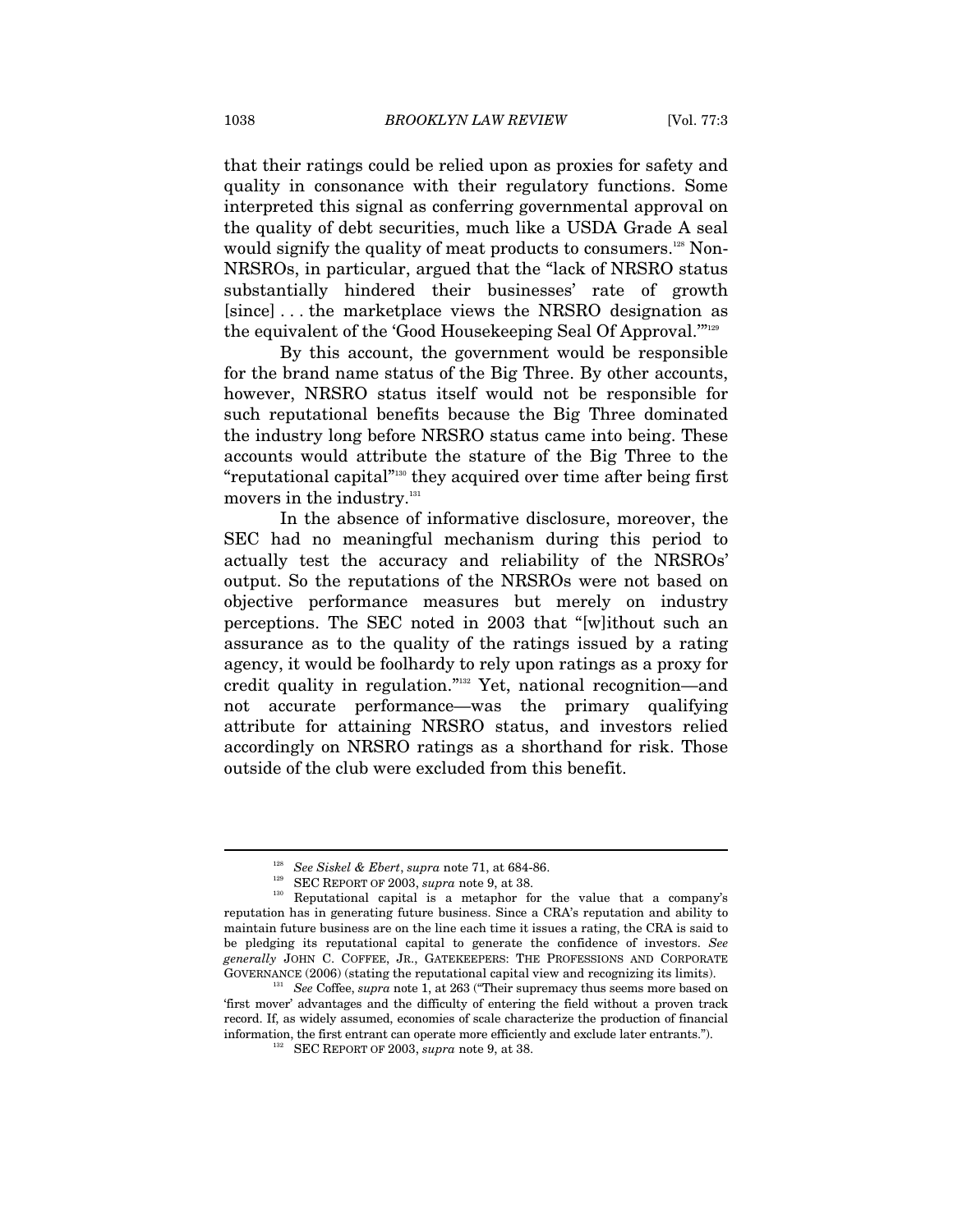#### 5. Investment Adviser Regulation

Investment adviser regulation under the Advisers Act imposed the sole burden on NRSRO status during the pre-2006 period. Its duties, not narrowly tailored to NRSROs, included filing Form ADV,133 recordkeeping requirements, and periodic examinations.134 While the NRSROs were purportedly subject to the same duties as all other investment advisers, they viewed their registrations as voluntary<sup>135</sup> and thought that certain requirements such as the recordkeeping rules did not apply to them.136 The SEC generally acquiesced to this view.137 This in turn hampered the SEC's ability to perform meaningful examinations and led the agency to characterize the NRSROs as not subject to much "formal regulation or oversight."<sup>138</sup> Advisers Act regulation, however, did confer one benefit: it sent a message to the market that NRSROs were regulated entities whether or not the SEC was really watching them.<sup>139</sup>

<sup>&</sup>lt;sup>133</sup> Form ADV required NRSROs to disclose, among other things, information about its advisory business and other business activities, financial industry affiliations, participations or interests in client transactions, disciplinary history, owners and executive officers, and the locations of books and records. It did not require any disclosures specifically tailored to NRSROs such as the disclosure of procedures and methodologies, performance data, rating action histories, or a description of the data relied on when forming ratings opinions. *See, e.g.*, Moody's Inv. Servs., Form ADV (Feb. 2005), *available at* http://www.adviserinfo.sec.gov/%28S%282ztk5wovxx43l2wyi11rpdaf%29%29/iapd/content/ viewform/adv022005/sections/iapd\_AdvIdentifyingInfoSection.aspx?ORG\_PK=111146&RGL

TR\_PK=&STATE\_CD=&FLNG\_PK=0588E7BC000801480305C5F0024CBAAD056C8CC0. 134 THOMAS LEE HAZEN, LAW OF SECURITIES REGULATION, 2009 WL 86761, § 21.1 at 1 (2009). 135 *See* Lowe v. SEC, 472 U.S. 181, 208, 211 (1985). The *Lowe* majority held

that a publisher of nonpersonalized investment advice that was circulated broadly to the public fell into an exclusion from the defined term "investment adviser." The reason was that the "publications [did] not fit within the central purpose of the Act because they [did] not offer individualized advice attuned to any specific portfolio or to any client's particular needs." *Id.*

<sup>136</sup> *See* SEC REPORT OF 2003, *supra* note 9, at 20 ("[T]he effectiveness of the Commission's examination being hampered by, among other things, the lack of recordkeeping requirements tailored to NRSRO activities, the NRSROs' assertions that the document retention and production requirements of the Investment Advisers Act of 1940 are inapplicable to the credit rating business, and their claims that the First Amendment shields the NRSROs from producing certain documents to the Commission."). 137 Memorandum from Ann Nazareth, Dir., Sec. Exch. Comm'n Div. of Mkt.

Regulation, to William Donaldson, Chairman, Sec. Exch. Comm'n 5 (June 3, 2003), *available at* http://www.sec.gov/spotlight/ratingagency/baker060403.pdf.

<sup>&</sup>lt;sup>138</sup> See SEC REPORT OF 2003, supra note 9, at 4.<br><sup>139</sup> See HAZEN, supra note 134 (describing phenomenon in 1985 that entities such as the NRSROs could have deregistered as investment advisers after the Supreme Court's holding in *Lowe*: "Presumably, these publishers believed it would add to their credibility to be able to state that they were registered with the SEC.").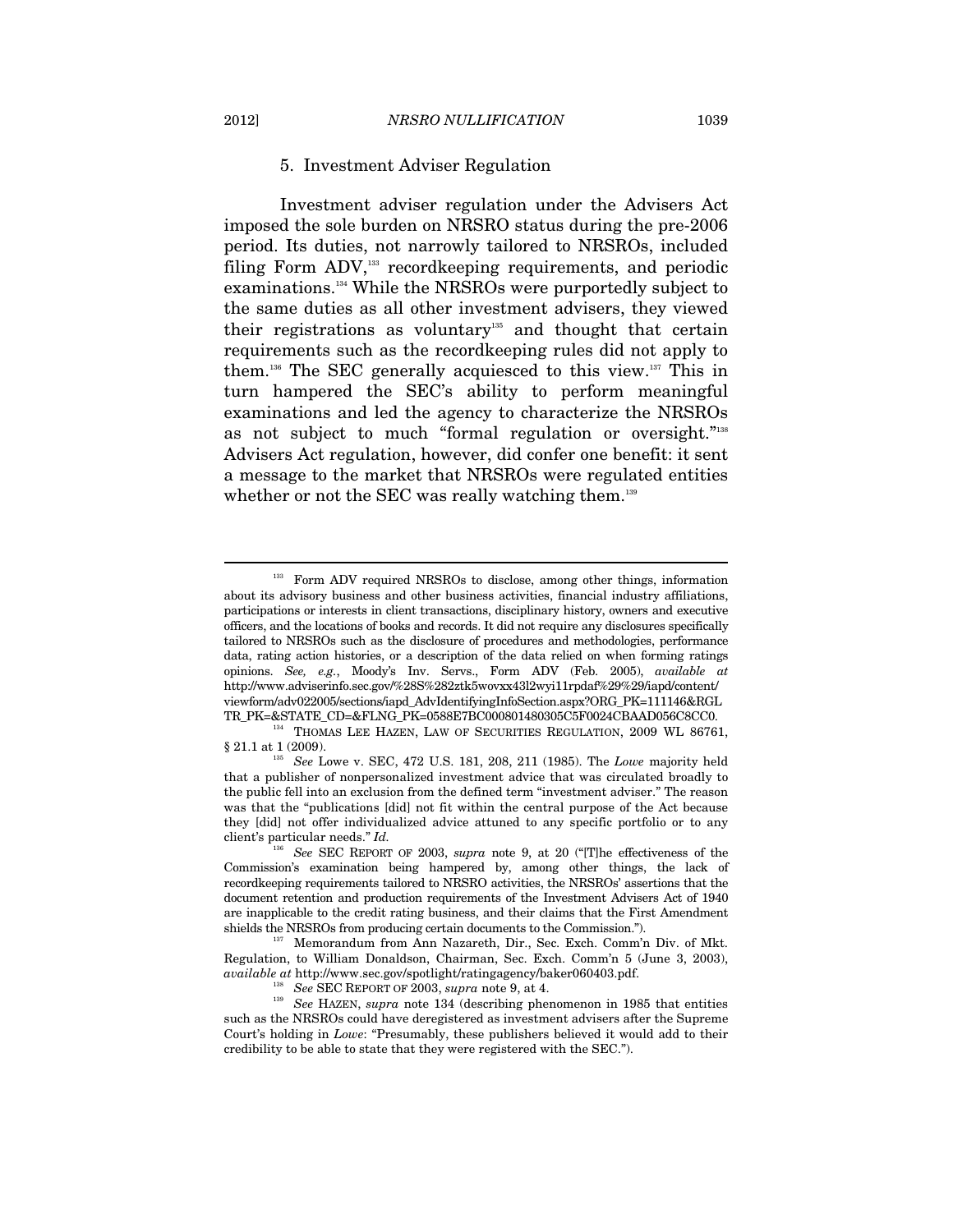#### *B. Post-CRARA (2006–2010)*

After the passage of CRARA in 2006, the ratio of benefits to burdens with respect to the NRSROs began to shift. Between 2006 and 2010, the NRSRO club doubled in size, the NRSROs' power to license began to marginally diminish, and the SEC considered repealing—but ultimately did not repeal—the NRSROs' negligence shield. Congress and the SEC also took measures to negate the perception that such credit ratings had the government's seal of approval. While these measures did little to alter the financial and reputational benefits of NRSRO status (especially for the Big Three), the introduction of NRSRO regulation, which conferred some reputational benefits, added significant new legal burdens to all of the NRSROs.

#### 1. The Expanding Club

In light of critiques regarding the exclusive nature of the NRSRO club, Congress sought to make entry easier through objective standards that relied more on the judgment of investors than on the judgment of the SEC.140 As a proxy for such investors, Congress required certifications from at least ten nonaffiliated qualified institutional buyers that used such ratings for at least three years.<sup>141</sup> Nonetheless, no mechanism was put into place to actually test the accuracy and reliability of the NRSROs' output. By December 2007, the NRSRO club doubled to ten.<sup>142</sup>

In addition, Congress adopted other measures to foster competition. For example, it adopted new performance disclosure requirements to permit the market to compare the performance of different NRSROs<sup>143</sup> and an Equal Access Rule to give lesser established NRSROs an equal opportunity to rate structured finance products by requiring issuers to provide the

<sup>&</sup>lt;sup>140</sup> See Securities Exchange Act of 1934 § 3(a)(62), 15 U.S.C. § 78c(a)(62) (2006).<br><sup>141</sup> See id. § 15E(a)(C), 15 U.S.C. § 78o-7(a)(C).<br><sup>142</sup> See Commission Orders Granting NRSRO Registration, U.S. SEC. EXCHANGE COMMISSION, http://www.sec.gov/divisions/marketreg/ratingagency.htm (last visited June 20, 2011). The new members were R&I, JCR, Kroll (the successor to LACE Financial Corp.), Morningstar (the successor to Realpoint LLC) and Egan-Jones. As of August 10, 2011, no additional credit rating agencies have been admitted to the club. Jeannette Neumann, *Call to Downsize Giants of Ratings*, WALL ST. J. (Aug. 10, 2011), http://online.wsj.com/article/ SB10001424053111904480904576498493884494956.html?mod=ITP\_moneyandinvesting\_0

<sup>#</sup>articleTabs%3Darticle. 143 *See* Amendments to Rules for Nationally Recognized Statistical Rating Organizations, Exchange Act Release No. 34-59,342 (Feb. 2, 2009).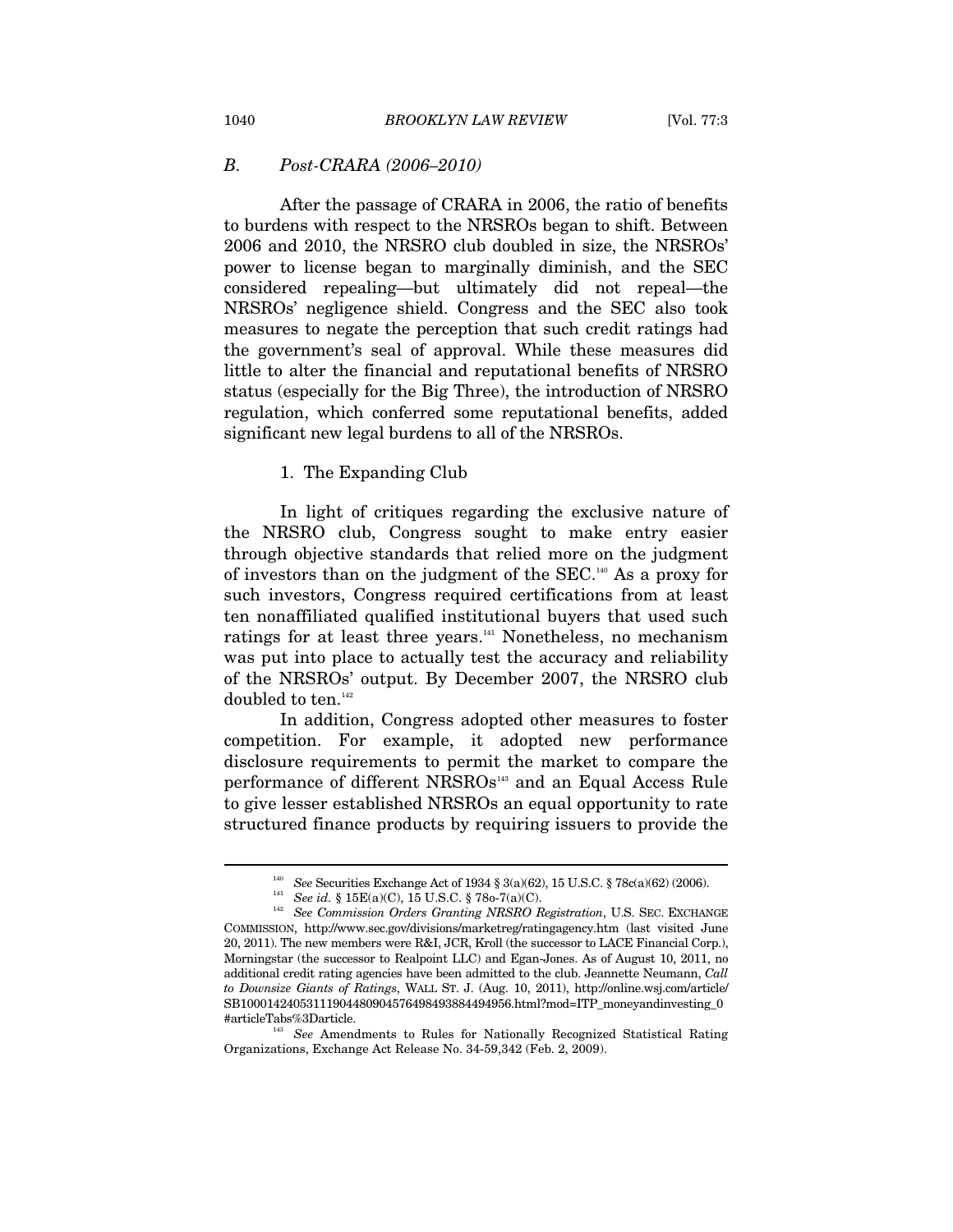same information to hired and non-hired NRSROs.<sup>144</sup> Since the Equal Access Rule is NRSRO-specific, it represents a new benefit of NRSRO status.<sup>145</sup>

Nonetheless, as of year-end 2010, there had not yet been any tangible impact on competition: the Big Three still issued approximately 97 percent of all outstanding ratings across all categories reported,146 and in the structured finance product realm, they issued approximately 94 percent of all outstanding ratings.147 Some studies, moreover, suggested that greater competition was inadvertently producing a race to the bottom, $148$ possibly as a result of the issuer-pays conflict and ratingsshopping problem.

#### 2. The First Licensing Rollbacks

In response to criticism over the NRSROs' power to license, the SEC put out three proposals in July 2008 to amend and replace NRSRO-dependent regulatory licenses.149 These proposals included dismantling regulatory licenses with respect to broker-dealers, funds, and issuers of registered securities. While six commentators supported the proposals, the majority of commentators opposed them.<sup>150</sup>

<sup>144 17</sup> C.F.R. § 240.17g-5(a)(3) (2011); *see also* SEC 2011 ANNUAL REPORT, *supra* note 35, at 18 ("[The Equal Access Rule] allow[s] non-hired NRSROs to access information relating to the issuance of structured products that was previously only readily available to hired NRSROs. An NRSRO may then be able to break into the structured finance sector by providing unsolicited ratings on these securities. This would also allow market participants to see differences between credit ratings issued by a non-hired NRSRO and those issued by hired NRSRO and to observe, over time, the differences in the quality of the ratings.").

 $^{45}$  At present, the Equal Access Rule is being considered as a potential alternative to the Franken Proposal. *See infra* Part III.A. In fact, the majority of commentators on the Franken Proposal prefer enhancing the Equal Access Rule % instead of adopting the Franken Proposal. See in<br>fra text accompanying notes 184-87.  $^{146}$  See SEC SEPT. 2011 SUMMARY REPORT,<br> $supra$  note 47, at 6-7.  $^{147}$ <br> $Id.$  at 6.  $^{148}$  See,<br> $e.g.$ , Bo Becker & Todd Milbourn,  $How$ 

*Affect Credit Ratings?* 36 (Harvard Bus. Sch. Fin., Working Paper No. 09-051, 2010), *available at* http://ssrn.com/abstract=1278150 (claiming that increased competition from Fitch coincided with lower quality ratings from Moody's and S&P). 149 *See* References to Ratings of Nationally Recognized Statistical Rating

Organizations, Exchange Act Release No. 58,070, 73 Fed. Reg. 40,088 (July 1, 2008); Security Ratings, Securities Act Release No. 8940, Exchange Act Release No. 58,071 (July 1, 2008); References to Ratings of Nationally Recognized Statistical Rating Organizations, Exchange Act Release No. 58,070 (July 1, 2008). 150 *See* References to Ratings of Nationally Recognized Statistical Rating

Organizations, Exchange Act Release No. 60,789, Investment Company Act Release No. 28,940 (Oct. 5, 2009) [hereinafter SEC October 2009 Release].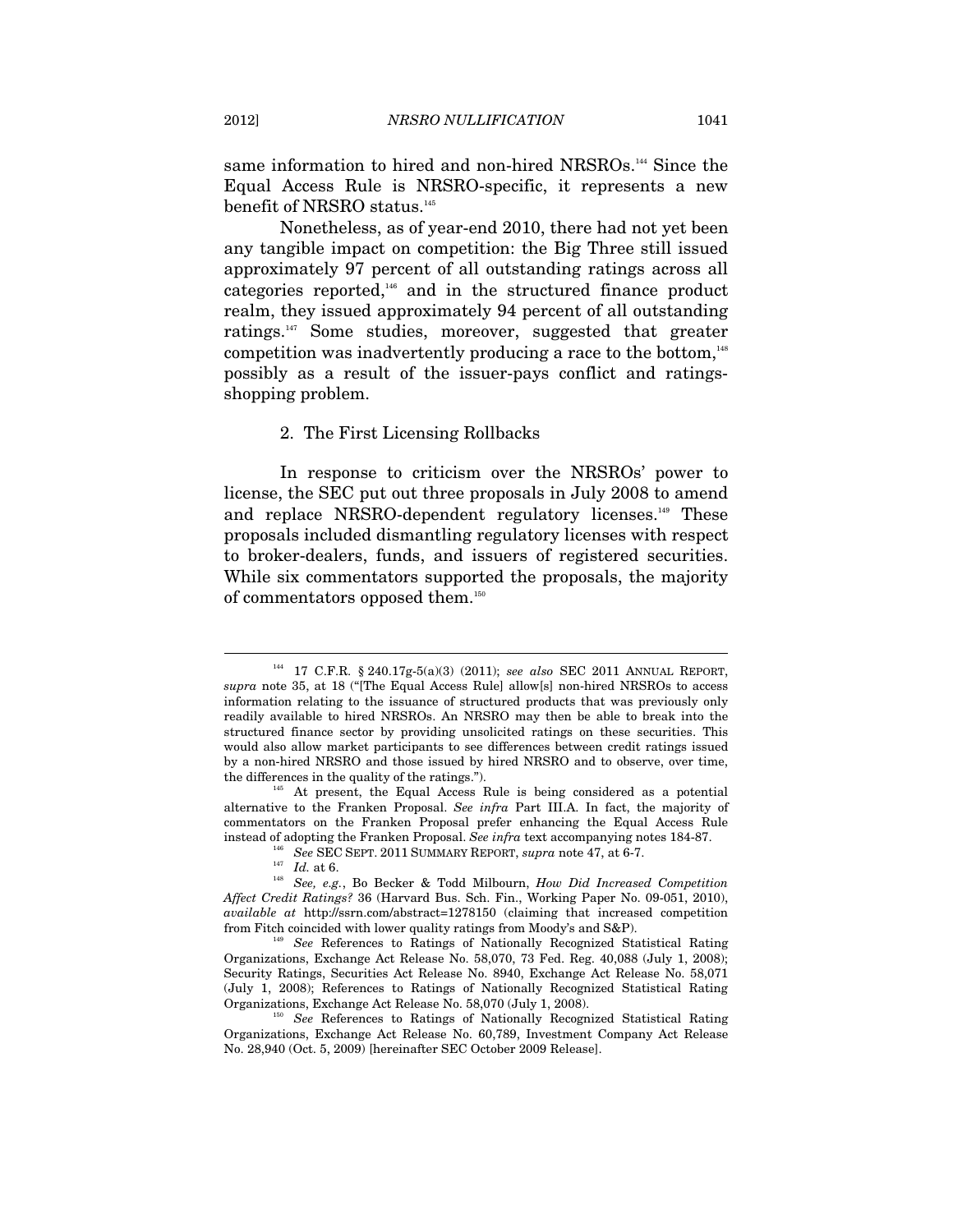As a result, the SEC left all NRSRO regulatory licenses in place except for one: a rule known as the municipal securities exception to the affiliated underwriter prohibition.<sup>151</sup> This first licensing rollback foreshadowed the SEC's proposed approach to the new standards of creditworthiness in the post-Dodd-Frank period by replacing a fund's reliance on an NRSRO's determination of "investment grade" with the professional judgment of its board.152 Since the NRSROs' regulatory licensing benefit remained substantially intact during this period, substantive damage to the NRSROs cannot be attributed to this rollback. The financial crisis, however, took its toll. As of December 31, 2010, Moody's reported net income of \$508 million (down approximately 33 percent from December 31, 2006),<sup>153</sup> and its market capitalization reached a low of \$4.72 billion (down approximately 77 percent from its peak) in June  $2010.^{154}$ 

3. The Negligence Proposals

In light of criticism that the NRSROs were held to a lower standard than similarly situated gatekeepers such as lawyers, auditors, and other CRAs,<sup>155</sup> the SEC issued two releases that together would have repealed the negligence shield for NRSROs and required the disclosure of their credit ratings.156 This would have forced the NRSROs to consent to

<sup>156</sup> Id.; see also Credit Ratings Disclosure, Securities Act Release No. 9070, Exchange Act Release No. 60,797, Investment Company Act Release No. 28,942 (Oct. 7,

<sup>&</sup>lt;sup>151</sup> 17 C.F.R. 270.10f-3 (2008). The old NRSRO-dependent rule prohibited registered funds from knowingly purchasing municipal securities from an affiliated underwriter unless they were determined by an NRSRO to be investment grade. *See* 

SEC October 2009 Release, *supra* note 150, at 23-24. 152 *See infra* Part II.C.2. 153 *See* Moody's 2010 Annual Report, *supra* note 120, at 27; *see also* Moody's

<sup>2006</sup> Annual Report, *supra* note 120, at 20. 154 *See Moody's Corporation Historical Market Cap Data*, *supra* note 121. 155 *See, e.g.*, Concept Release on the Possible Rescission of Rule 436(g) Under the Securities Act, Securities Act Release No. 9071, Exchange Act Release No. 60,798, Investment Company Act Release No. 28,943 (Oct. 7, 2009) ("NRSROs describe the credit ratings that they provide as opinions with respect to the registrant or security of the registrant, and the Commission notes that other professionals provide opinions upon which investors rely, such as legal opinions, valuation opinions, fairness opinions and audit reports, and we treat these opinions as subject to the Securities Act's provisions for experts, including our requirements that registrants include the consents of such professionals if their reports are referenced in registration statements. It appears to us that NRSROs and other credit rating agencies are experts similar to other parties subject to liability under Section 11 and that it may no longer be consistent with investor protection to exempt NRSROs from the provisions of the Securities Act applicable to experts.").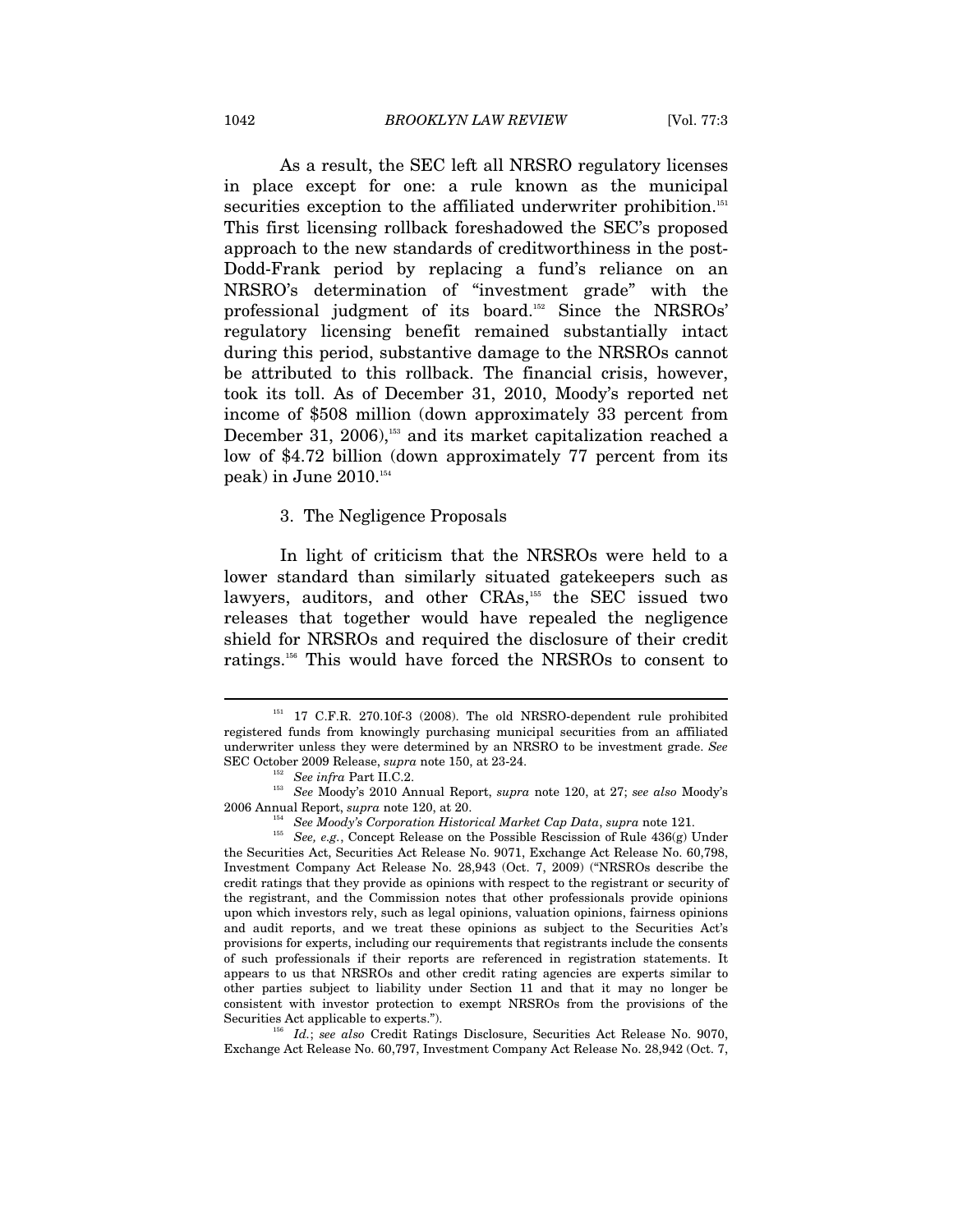negligence exposure with respect to their ratings, much as auditors must do with respect to audited financial statements. To the extent that no NRSRO would be willing to consent, however, issuers would not be able to issue registered bonds.<sup>157</sup> Many commentators warned that this would shut down the registered bond market and would likely have a number of other collateral consequences.158 Fitch pointed out that forced exposure to a negligence standard would defeat the purpose of being an NRSRO.159 While the majority of commentators expressed an increased willingness to hold the CRAs accountable for their mistakes, most were divided on the utility of this particular set of proposals. To date, the SEC has not acted on it.

#### 4. Attempts to Negate the Seal of Approval

Other criticism suggested that investors placed too much reliance on NRSRO credit ratings.<sup>160</sup> As a result, Congress and the SEC took measures to change the market perception of NRSRO credit ratings. Congress prohibited any representation or implication that any NRSRO "has been designated, sponsored, recommended, or approved, or that the abilities or qualifications thereof have in any respect been passed upon, by the United States or any agency, officer, or employee thereof."161 The SEC likewise implemented a number of rules to cosmetically remove nonsubstantive references to NRSRO

<sup>2009) (</sup>discussing proposal that would have replaced the current permissive disclosure standard for ratings with a required disclosure standard). 157 If credit ratings were required to be disclosed and the CRAs refused

consent, issuers would not have been able to issue registered bonds because their registration statements would have contained an omission of a material fact required

to Commentators warned of the following collateral consequences, among others: a migration from registered deals to unregistered deals (e.g., 144A deals), a contraction in ratings coverage, and less accurate defensive ratings due to incentives favoring caution rather than candor. *See, e.g.*, Letter from Robert E. Buckholz, Jr., Chair, & Trevor Ogle, Sec'y, Comm. on Sec. Regulation, N.Y.C. Bar to Elizabeth M. Murphy, Sec'y, Sec. Exch. Comm'n (Mar. 1, 2010); Letter from Deven Sharma, President, Standard & Poor's to Elizabeth M. Murphy, Sec'y, Sec. Exch. Comm'n (Dec. 14, 2009); Letter from Michel Madelain, Chief Operating Officer, Moody's Investors Servs. to Elizabeth M. Murphy, Sec'y, Sec. Exch. Comm'n (Dec. 14, 2009), *all available at* http://www.sec.gov/comments/s7-24-09/s72409.shtml. 159 *See* Letter from Charles D. Brown, General Counsel, Fitch Ratings, to

Elizabeth M. Murphy, Sec'y, Sec. Exch. Comm'n (Dec. 14, 2009) ("The proposal seems to defeat the entire purpose of becoming an NRSRO if one of the perceived benefits of recognition (use of the credit ratings by registrants) creates a significant new liability."). 160 *See, e.g.*, SEC October 2009 Release, *supra* note 150, at 1 ("NRSRO ratings

in Commission rules may have contributed to an undue reliance on those ratings by market participants."); Partnoy, *supra* note 67, at 1.<br><sup>161</sup> *See* Securities Exchange Act of 1934 § 15E(f)(1), 15 U.S.C. § 78o-7(f)(1) (2006).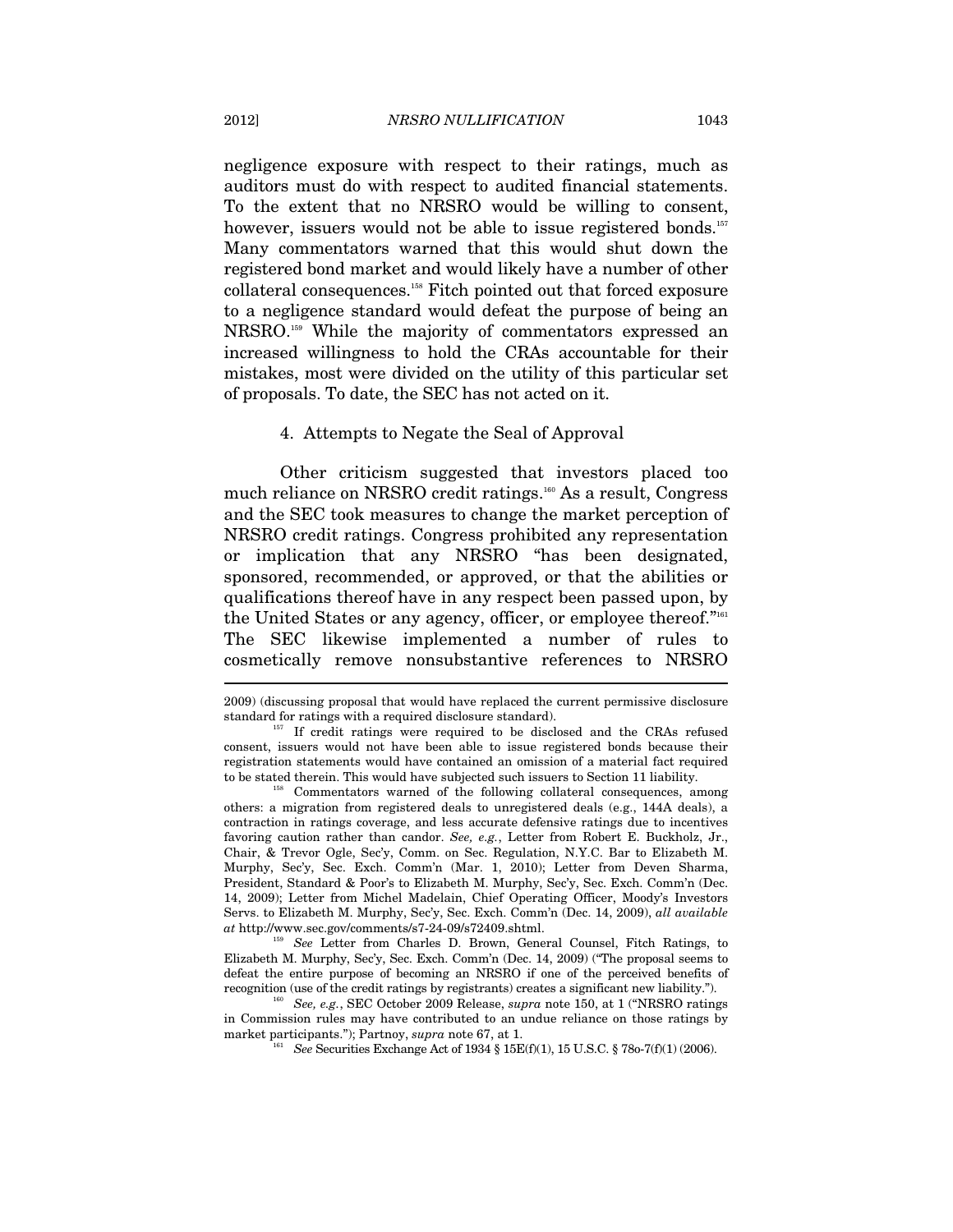ratings in statutes and regulations.162 Its initiative explicitly sought to negate the perception of a seal of approval.<sup>163</sup>

The market, however, did not change any of its previous habits due to these signals to stop over-relying on NRSRO ratings, nor did it punish the Big Three in light of the widespread negative media attention focused on them during the financial crisis of 2008. The *Wall Street Journal* pointed out that "[the Big Three's] dominance of the business didn't change after they lost some credibility for being overly optimistic about the performance of thousands of mortgage-related bonds before and during the financial crisis."164 It also remarked that the market continued to ignore the judgments of lesser established NRSROs such as Egan-Jones.165 Some attribute this phenomenon to "sticky" market practices, which refers to the strong incentives that market participants have to honor existing market norms, such as relying on the Big Three's credit ratings, even if they appear to be performing poorly.166 While some may also attribute the phenomenon to the continued dependence on NRSRO regulatory licenses during this period, this does not explain why the other seven NRSROs had so little success in increasing their market share in relation to the Big Three. The most convincing reason for the phenomenon is that "no other ratings firm[s] can come close to matching the number of analysts, broad coverage and decades of experience."167 Thus, just as the failure of the Big Three during the financial crisis of 2008 did not impact their market share, attempts to negate the government's seal of approval

These changes were in addition to the aborted proposals to remove regulatory licenses from SEC regulations and the first licensing rollback discussed above. *See* SEC October 2009 Release, *supra* note 150, at 11-14. An example of such a cosmetic change was the test to determine whether an Alternative Trading System (ATS) must be registered as an exchange. This test previously depended upon the number of investment grade and non-investment grade corporate debt securities trading on the ATS. The SEC consolidated these two categories into "corporate debt

securities" to remove the superfluous "investment grade" distinction. *See id.* at 7-9.<br><sup>163</sup> *Id.* at 36 (The SEC stated that the "initiative [was] designed to address the concern that the inclusion in the Commission's rules and forms of requirements relating to security ratings could create the appearance that the Commission had, in effect, given its 'official seal of approval' on ratings, which could adversely affect the quality of due diligence and investment analysis . . . .").<br><sup>164</sup> Neumann, *supra* note 142.<br>*Id.* 

<sup>&</sup>lt;sup>166</sup> Hill, *supra* note 17, at 144 ("Market practices are sticky, and market actors have strong incentives to abide by them. Even now, after Moody's, Standard & Poor's, and Fitch have done so badly, and when other rating agencies are NRSROs, the Big Three are still highly influential.").<br><sup>167</sup> Neumann, *supra* note 142.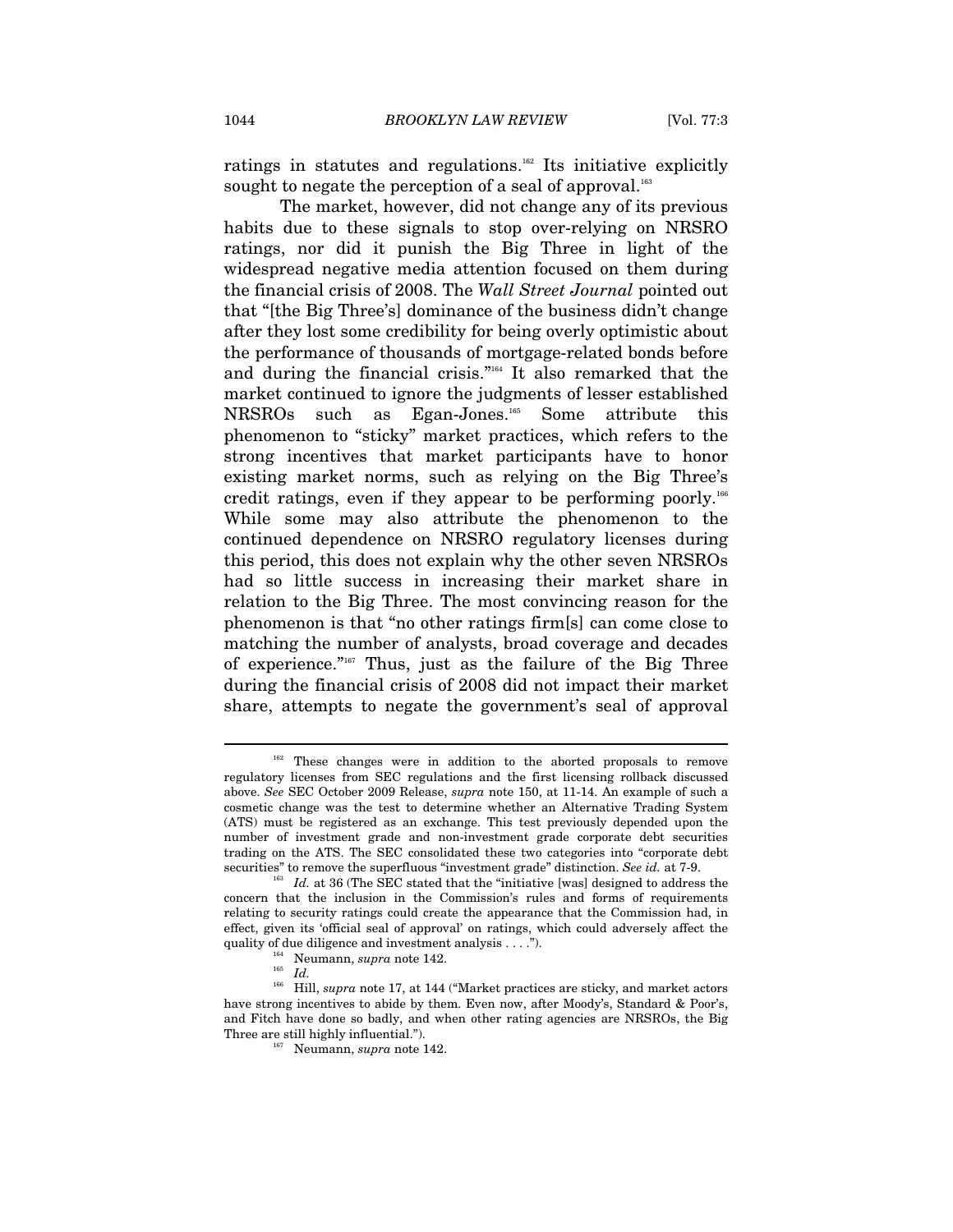#### 5. NRSRO Regulation

In light of the SEC's inability to regulate and oversee the NRSROs under the Advisers Act, Congress adopted a new, narrowly tailored regulatory regime for NRSROs. NRSRO regulation imposes substantial new legal burdens on the NRSROs without providing any substantive NRSRO-specific benefits. The new legal burdens include new disclosure obligations,168 recordkeeping rules,169 prohibitions on unfair business practices,170 management of certain conflicts of interest, $171$  prohibition of other conflicts of interest, $172$  and new and enhanced SEC penalty and examination powers.<sup>173</sup>

Although the new regulatory regime also provides some new legal benefits, such benefits do not bear on the NRSRO Nullification analysis. Two of these benefits were designed to apply equally to all CRAs: protection from SEC or State regulation of the substance of credit ratings and the procedures and methodologies used to determine them, $174}$  and protection

*also* 17 C.F.R. § 240.17g-6.<br><sup>171</sup> See Securities Exchange Act of 1934 § 15E(h), 15 U.S.C.A. § 78o-7(h); *see also* 17 C.F.R. §§ 240.17g-5(a), (b).

("Notwithstanding any other provision of this section, or any other provision of law, neither the Commission nor any State (or political subdivision thereof) may regulate

Such disclosure obligations include the disclosure of performance statistics, procedures and methodologies, and permitted conflicts of interest. *See* Securities Exchange Act of 1934 §§ 15E(a)(1)(B), (a)(3), 15 U.S.C.A. §§ 78o-7(a)(1)(B), (a)(3) (West 2011). Rules were also adopted requiring disclosure of rating action histories for all credit ratings initially determined on or after June 26, 2007. *See* 17 C.F.R. § 240.17g-2(d)(3) (2011). On a confidential basis, NRSROs must disclose, among other things, a list of their twenty largest clients and various financial statements. *See* Securities Exchange Act of 1934 §§  $15E(a)(1)(B)(viii)$ , (k), 15 U.S.C.A. § 78o-7(a)(1)(B)(viii), (k). The SEC requires such disclosures to be made using Form NRSRO, which must be made publicly available on such NRSRO's website. *See* 17 C.F.R. § 240.17g-1 (2011) [hereinafter Form NRSRO]. 169 *See* 17 C.F.R. § 240.17g-2. 170 *See* Securities Exchange Act of 1934 § 15E(i), 15 U.S.C.A. § 78o-7(i); *see* 

<sup>&</sup>lt;sup>172</sup> See 15 U.S.C.A. § 78o-7(h); *see also* 17 C.F.R. § 240.17g-5(c). <sup>173</sup> The SEC has the power to penalize the NRSROs in that they could lose their NRSRO status or be censured, limited, or suspended if they commit one or more enumerated bad acts, including securities laws violations or felonies, or if they fail to maintain adequate financial and managerial resources to consistently produce credit ratings with integrity. *See* Securities Exchange Act of 1934 § 15E(d), 15 U.S.C.A. § 78o-7(d). These powers are in addition to their general powers under the Exchange Act. *See, e.g.*, Securities Exchange Act of 1934 §§ 21, 21A, 21B, 21C, 32, 15 U.S.C.A. §§ 78u, 78u-1, 78u-2, 78u-3, 78ff. The SEC also has examination authority over all records of NRSROs. *See* Securities Exchange Act of 1934 § 17(b), 15 U.S.C. § 78q.<br><sup>174</sup> *See* Securities Exchange Act of 1934 § 15E(c), 15 U.S.C. § 78o-7(c)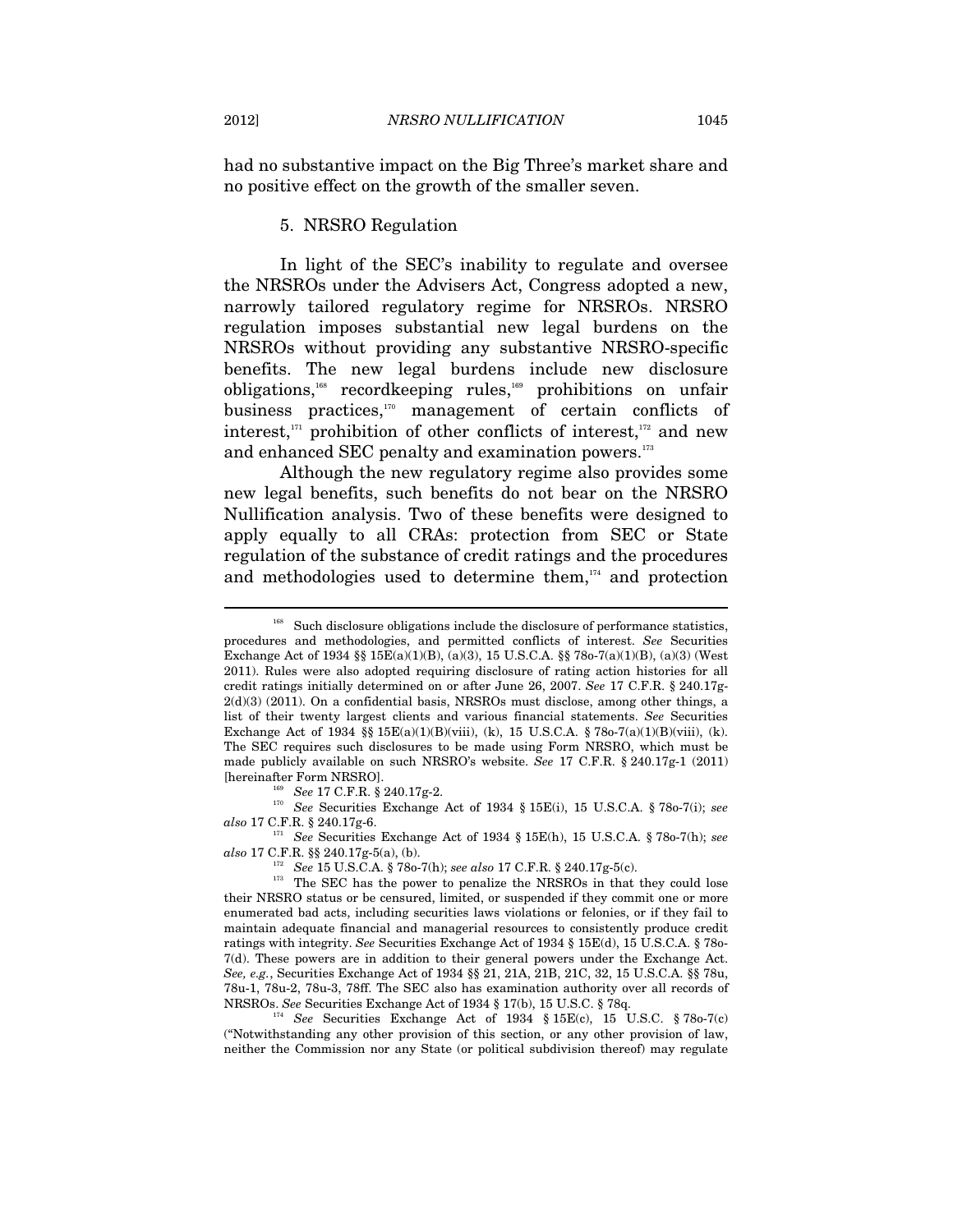against private rights of action (now repealed).175 The other benefits include an exemption for the NRSROs from registration under the Advisers Act<sup>176</sup> and the NRSROs' voluntary withdrawal right together with the CRAs' voluntary registration right.177 The former does not bear on NRSRO Nullification because the SEC has long treated NRSRO registrations as voluntary under the Advisors Act and continues to treat non-NRSRO registrations in the same manner. While the latter permits NRSRO Nullification, it does not, by itself, affect the decision to opt in or out of the regulatory regime. Since this regime is NRSRO-specific, however, regulation under the new regime continues to confer the same, if not an enhanced, reputational benefit as regulation under the Advisers Act did. The new NRSRO-specific legal burdens, on the other hand, impose new costs that weigh in favor of NRSRO Nullification.

#### *C. Post-Dodd-Frank (2010–Present)*

After the passage of Dodd-Frank in July 2010, most of the distinct financial benefits of NRSRO status from the previous eras were called into question or removed: the club was no longer exclusive, measures were proposed to increase competition, the power to license was set to be substantially eliminated on the federal level by July 2012, and the negligence shield was repealed (though, as described herein, negligence exposure was not imposed). In addition, the legal burdens of NRSRO status were again increased substantially through heightened regulation. In spite of reputational damage from the financial crisis of 2008, the Big Three's credibility nonetheless appeared to remain mostly intact while the

the substance of credit ratings or the procedures and methodologies by which any nationally recognized statistical rating organization determines credit ratings."). 175 *See* Securities Exchange Act of 1934 § 15E(m), 15 U.S.C.A. § 78o-7(m)

<sup>(</sup>West 2008), *amended by* Dodd-Frank, Pub. L. No. 111-203, § 933(a), 124 Stat. 1376, 1883 (2010). Dodd-Frank's amendment to section 15E(m) repealed the NRSROs' protection against private rights of action granted under CRARA, which previously read as follows: "Nothing in this section may be construed as creating any private right of action, and no report furnished by a nationally recognized statistical rating organization in accordance with this section or section 17 shall create a private right of action under section 18 or any other provision of law." *Id.* 176 I.S.C.A. § 80b-<br><sup>176</sup> See Investment Advisers Act of 1940 § 202(11)(F), 15 U.S.C.A. § 80b-

 $2(11)(\mathrm{F})$  (West 2011) (explicitly exempting NRSROs from the definition of investment

adviser but not CRAs). 177 See Securities Exchange Act of 1934 § 15E(e)(1), 15 U.S.C.A. § 78o-7(e)(1); *id.* § 15E(a), 15 U.S.C.A. § 78o-7(a).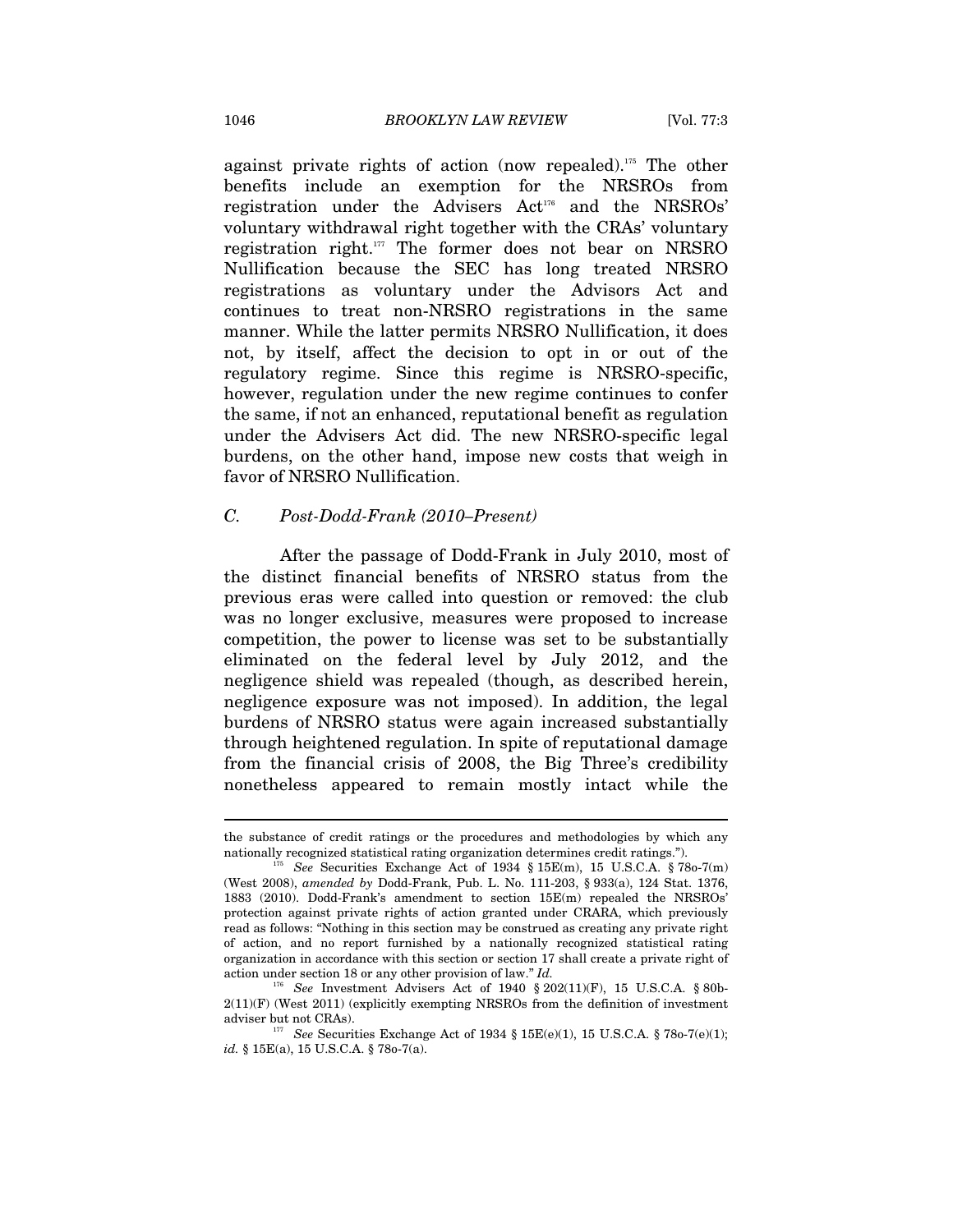opinions of the other seven NRSROs continued to be mostly ignored. It remains to be seen how the two most critical unresolved items—the Franken Proposal and the new standards of creditworthiness—will impact this calculus once they are finalized.

#### 1. The Prospect of a New Elite Club

Since expanding the NRSRO club and other initial measures to foster competition among the NRSROs did not produce tangible results, Congress instead began focusing on a different strategy to increase competition: encouraging the existing members of the club to compete over accuracy. The leading proposal, which has not yet been (and may not be) adopted, is the Franken Proposal.<sup>178</sup> This proposal seeks to increase competition among the existing members of the club by creating an environment where all NRSROs compete over accuracy on a level playing field without having to inflate their ratings to win business.<sup>179</sup> It purports to do this by creating a series of benefits that only accrue to a new elite club for which only NRSROs would be eligible. The members of the new elite club would be known as qualified NRSROs (QNRSROs).180 To join this new elite club and get these benefits, NRSROs would have to be selected by the investor-controlled CRA Board.<sup>181</sup> The CRA Board would rate the QNRSROs based on their track records for accuracy and reward the best performers, over time, with the most business.<sup>182</sup> This would purportedly encourage a race to the top to issue accurate ratings instead of today's race to the bottom to assign issuer-friendly ratings.<sup>183</sup>

<sup>&</sup>lt;sup>178</sup> See *supra* note 95.<br><sup>179</sup> See 156 CONG. REC. S3664, 3676 (daily ed. May 13, 2010) (statement of Sen. Charles Schumer) ("[T]he provision Senator Franken is offering and I am proud to cosponsor goes to the heart of the conflict of interest. . . . [T]he smaller rating agencies and

investor-paid agencies will have a level playing field to compete against the big three.").<br>
<sup>180</sup> See Franken Proposal, *supra* note 95, § 15E(w)(1)(B).<br>
<sup>181</sup> While this new membership requirement creates a new barrier appears that such barrier is meant to be exceedingly low to weed out only those NRSROs that are simply unqualified to rate structured finance products. Senator Franken has been clear that one of the express purposes of his proposal is to give the smaller NRSROs a level playing field to compete with the Big Three. *See* 156 CONG. REC. S3664, 3674 (daily ed. May 13, 2010) (statement of Sen. Al Franken) ("Standard & Poor's and Moody's and Fitch do about, what, 94 percent of the business. The other agencies will get a chance because what will be rewarded is accuracy."). 182 *See* Franken Proposal, *supra* note 95, § 15E(w)(5).

<sup>&</sup>lt;sup>183</sup> For an analysis of the Franken Proposal and recommendations for improving it, see *infra* Parts III.A.1.b.I and IV.A.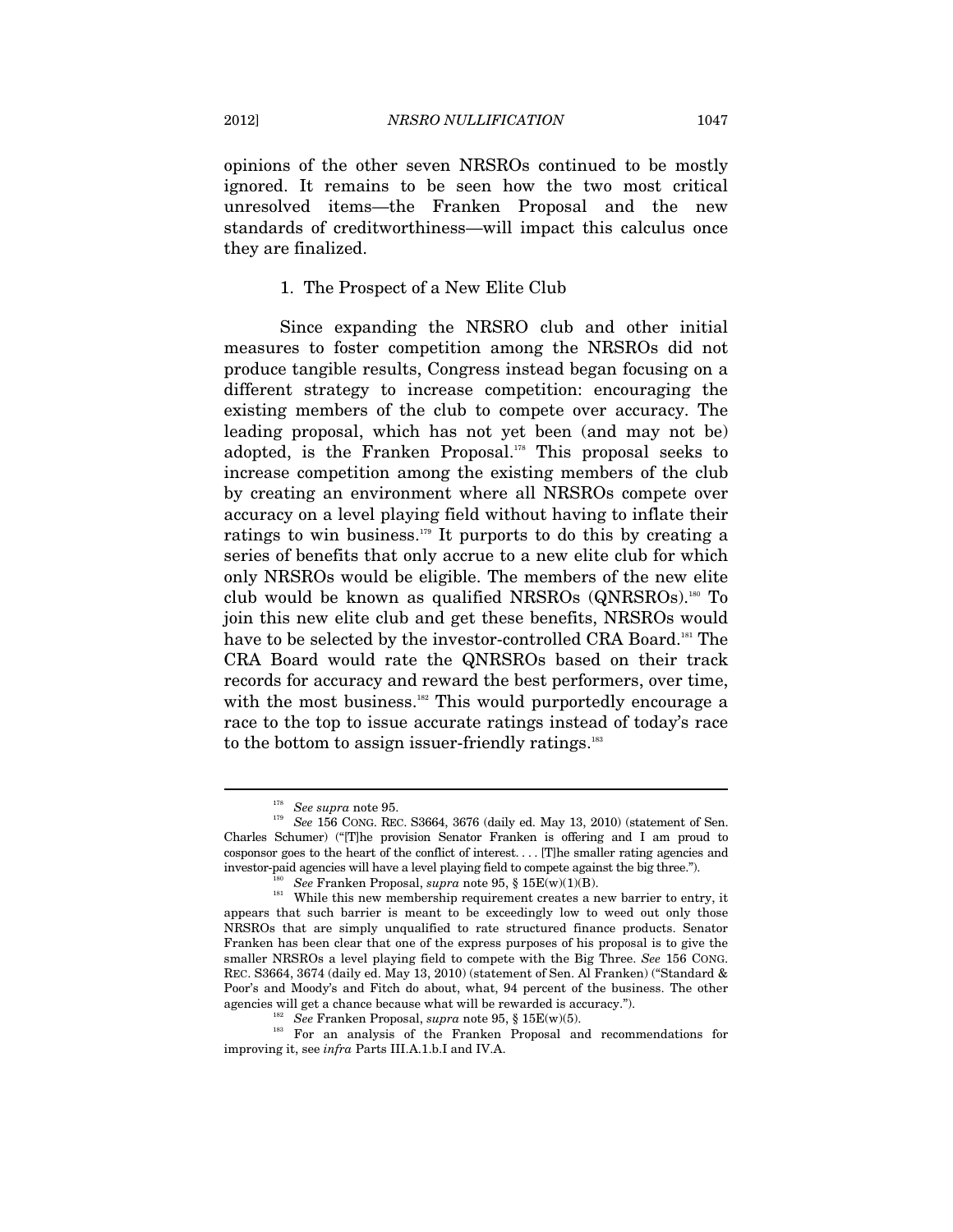The SEC is also considering five alternative proposals to the Franken Proposal to create incentives for NRSROs to compete over accuracy. These proposals include relying only on the existing Equal Access Rule; creating an investor-owned NRSRO to compete with the existing issuer-paid NRSROs; requiring the price-tag for ratings to be split between issuers, secondary market sellers, and investors; legally mandating a user-pays system; and preserving the issuer-pays model but putting the payment decision into the hands of security holders.<sup>184</sup> These proposals vary with respect to the allocation of new NRSRO-specific benefits and burdens.185 Of these, the large majority of commentators support relying only on the existing Equal Access Rule with certain enhancements, even though no NRSRO has yet used it,<sup>186</sup> while a smaller segment favors implementing a form of the Franken Proposal.<sup>187</sup> None of the other alternatives appear to have gained much traction.

Congress ordered the SEC to study the Franken Proposal and alternative systems and deliver a report by July 2012 with their recommendations.<sup>188</sup> After delivering the report, to the extent necessary or appropriate in the public interest or for the protection of investors, the SEC must establish an assignment system for selecting NRSROs to determine initial credit ratings for structured finance products that prevents the issuer and other issuer-aligned parties from selecting the NRSRO that will determine and monitor initial credit ratings.<sup>189</sup> It must implement the Franken Proposal unless it determines

<sup>&</sup>lt;sup>184</sup> See Solicitation of Comment, *supra* note 95, at 38-47.<br><sup>185</sup> For an analysis of the alternatives to the Franken Proposal, see *infra* Part

III.A.1.b.<br><sup>186</sup> See Letter from Robert Dobilas, President, Morningstar Credit Ratings LLC, to Elizabeth M. Murphy, Sec'y, Sec. Exch. Comm'n 6 (Sept. 13, 2011) [hereinafter Morningstar Letter], *available at* http://www.sec.gov/comments/4-629/4629-24.pdf ("Since the [Equal Access Rule] became effective, we know of no NRSRO that has issued an unsolicited initial rating as a result of the information available under this rule."). 187 *See generally Comments on Solicitation of Comment to Assist in Study on* 

*Assigned Credit Ratings*, U.S. SEC. & EXCH. COMM'N, http://www.sec.gov/comments/4- 629/4-629.shtml (last visited Jan. 22, 2012) [hereinafter Comments on Solicitation].<br><sup>188</sup> See Dodd-Frank, Pub. L. No. 111-203, § 939F(c), 124 Stat. 1376, 1889 (2010).<br><sup>189</sup> See id. § 939F(d). Notably, DBRS points out tha

is awkwardly constructed . . . the correct reading of the provision requires the Commission to make the threshold public interest/protection of investors determination before engaging in any new rulemaking on assigned credit ratings." Letter from Daniel Curry, President, & Mary Keogh, Managing Dir., Regulatory Affairs, DBRS Ltd., to Elizabeth M. Murphy, Sec'y, Sec. Exch. Comm'n 2 (Sept. 13, 2011) [hereinafter DBRS Letter], *available at* http://www.sec.gov/comments/4-629/ 4629-21.pdf. This means that the SEC need not adopt a system separating issuer payment and selection to the extent it finds that it is not necessary or appropriate in the public interest or for the protection of investors.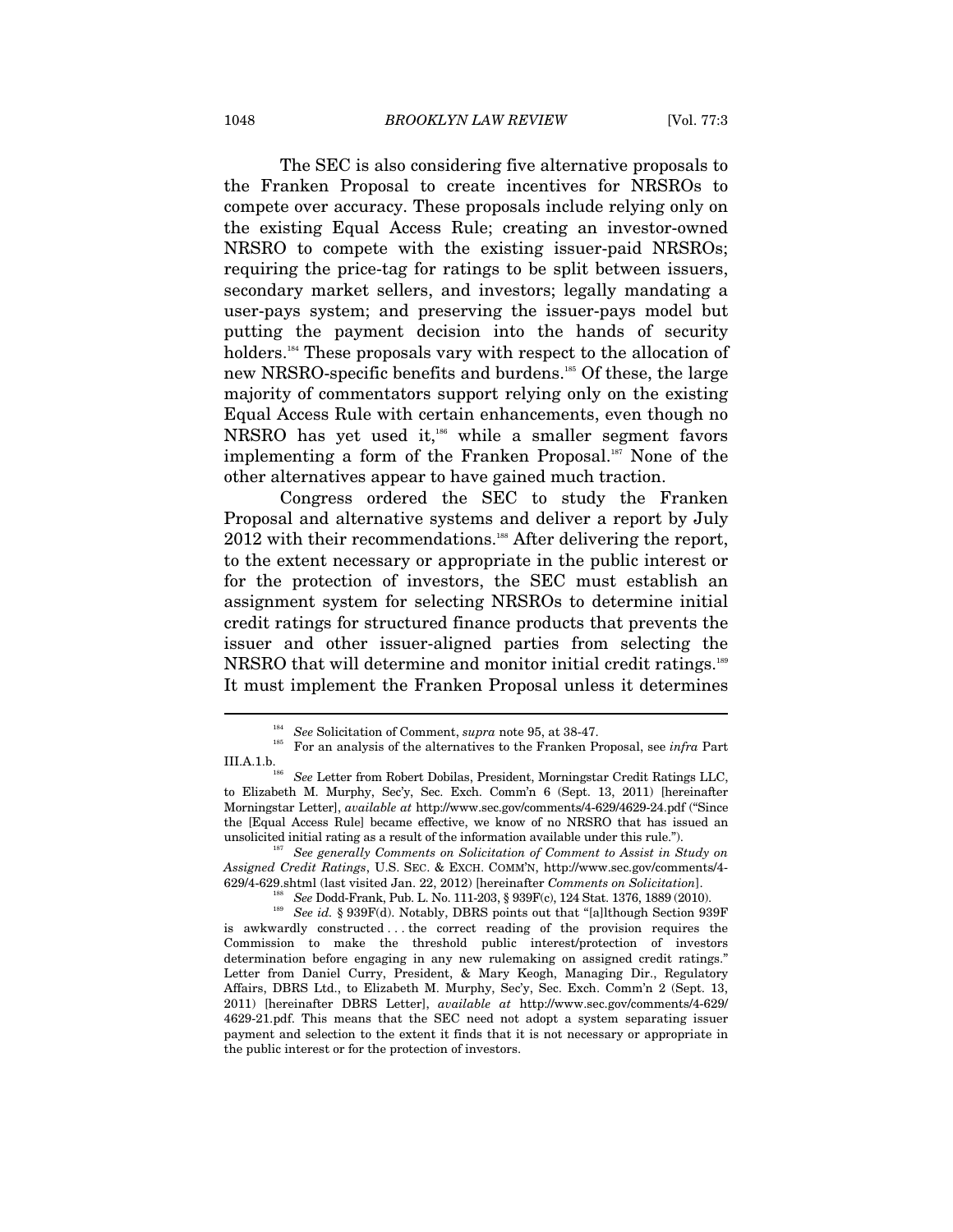that an alternative system would be better.<sup>190</sup> The resolution of this item has the potential to bestow important new benefits upon the NRSROs, but it also has the potential to impose significant new burdens.

#### 2. The Elimination of Most Regulatory Licenses

As part of Dodd-Frank, Congress eliminated substantially all NRSRO-dependent regulatory licenses on the federal level effective July 2012 by striking statutory references to NRSRO credit ratings<sup>191</sup> and causing each federal agency to do the same with respect to their regulations.<sup>192</sup> In each case, the relevant federal agencies, such as the SEC, must then replace such references or any "requirement of reliance on credit ratings and . . . substitute in such regulations such standard of credit-worthiness as each respective agency shall *determine as appropriate* for such regulations."193 A question remains, however, whether such NRSRO-dependent regulatory licenses will reemerge unscathed as part of the new standards meant to replace them. Some market participants contend that the requirement to replace such references or any requirement of reliance on credit ratings plainly forbids the federal agencies from incorporating any new form of reliance on NRSRO credit ratings into their new standards of creditworthiness, much like the SEC did with the first licensing rollback.194 Other market participants, however, interpret the "determine as appropriate" clause to mean that the federal agencies have discretion to incorporate NRSRO ratings as part of the new standards of creditworthiness so long as such incorporation is consistent with Congress's intent to reduce, as opposed to eliminate, reliance on ratings.<sup>195</sup>

 $\overline{a}$ 

Consulting LLC, to Elizabeth M. Murphy, Sec'y, Sec. Exch. Comm'n 7 (July 5, 2011) ("It is unclear whether the 'as appropriate' language reflects the intention of Congress that each agency retains some flexibility to continue to rely on credit rating standards

<sup>190</sup> Dodd-Frank § 939*.*

<sup>&</sup>lt;sup>191</sup> See id.<br><sup>192</sup> See id. § 939A.

<sup>&</sup>lt;sup>193</sup> Id. § 939A(b) (emphasis added).<br><sup>194</sup> *See, e.g.*, Letter from Dennis M. Kelleher, President & CEO, & Stephen W. Hall, Sec. Specialist, Better Mkts., Inc., to Elizabeth M. Murphy, Sec'y, Sec. Exch. Comm'n 7 (July 5, 2011) [hereinafter Better Markets Letter] ("The Dodd-Frank Act requires the Commission and other agencies to remove references to credit ratings from their regulations, and to substitute alternative standards of credit-worthiness as each agency deems appropriate. Allowing broker-dealers to continue using credit ratings when assessing credit risk would violate this statutory mandate." (emphasis omitted)). 195 *See, e.g.*, Letter from Suzanne Rothwell, Managing Member, Rothwell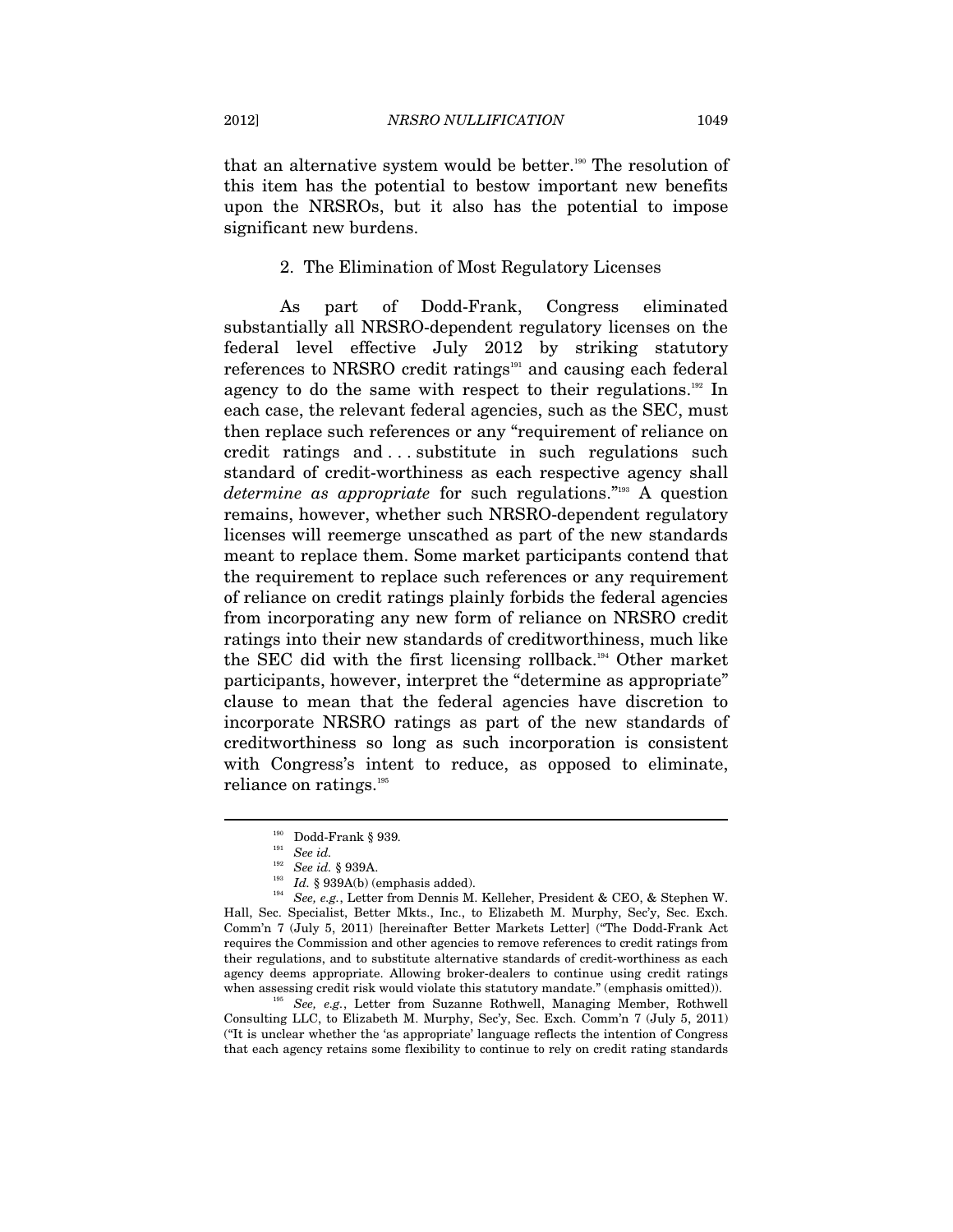In its proposed new standards of creditworthiness, the SEC has taken the latter view by including partial reliance on NRSRO credit ratings as part of a broader professional judgment analysis.<sup>196</sup> It appears, however, that such partial reliance on NRSRO credit ratings would be permissive—not mandatory—so investment fiduciaries would ultimately decide whether such partial reliance would be appropriate in satisfying their legal duties.<sup>197</sup>

Moreover, it appears that the SEC would not limit such permissive reliance to NRSRO credit ratings.198 Thus, fiduciaries could equally rely on non-NRSRO credit ratings to the extent they deem appropriate and consistent with their legal duties. Since reliance on credit ratings for these purposes would no longer be limited to NRSROs, this would succeed in eliminating substantially all NRSRO-dependent regulatory licenses on the federal level. Many of the comment letters received to date, especially with respect to the rules governing money market funds, oppose this result and request that the SEC find a way to preserve the NRSRO-dependent rules or lobby Congress to amend Dodd-Frank to this end.<sup>199</sup>

Although NRSRO-specific regulatory licenses may be substantially eliminated on the federal level in the near future, they will not be defunct. A handful of NRSRO-dependent

in appropriate situations. As reflected in the statement in the Proposing Release, Congress explained that Section 939A of Dodd-Frank is designed '[t]o reduce the reliance on ratings.' This explanation appears to indicate that the SEC is only required to 'reduce' rather than 'eliminate' entirely all references to credit ratings."). 196 *See, e.g.*, SEC April 2011 Release, *supra* note 112, at 11 ("Under the

proposed amendments, a broker-dealer, when assessing credit risk, could consider the following factors, to the extent appropriate, with respect to each security: . . . Internal or external credit risk assessments (i.e., whether credit assessments developed internally by the broker-dealer or externally by a credit rating agency, irrespective of its status as an NRSRO, express a view as to the credit risk associated with a particular security . . . .)"); *see also* References to Credit Ratings in Certain Investment Company Act Rules and Forms, Securities Act Release No. 9193, Investment Company Act Release No. 29,592, at 9 (Mar. 3, 2011) ("Fund boards of directors (which typically rely on the fund's adviser) would still be able to consider quality determinations prepared by outside sources, including NRSRO ratings, that fund advisers conclude are

credible and reliable, in making credit risk determinations.").<br>
See sources cited *supra* note 195.<br>
<sup>198</sup> See sources cited *supra* note 195.<br>
<sup>198</sup> See, e.g., Letter from Timothy W. Cameron, Managing Dir., SIFMA's Asse Mgmt. Grp., to Elizabeth M. Murphy, Sec'y, Sec. Exch. Comm'n 2-3 (Apr. 18, 2011) (arguing that ratings provisions should be retained in Rule 2a-7 and supporting efforts to urge Congress to amend Section 939A of Dodd-Frank to retain the references to ratings); *see also* Letter from C. David Messman, Sec'y & Chief Legal Officer, Wells Fargo Funds Mgmt., LLC, to Elizabeth M. Murphy, Sec'y, Sec. Exch. Comm'n 1 (Apr. 25, 2011) (same).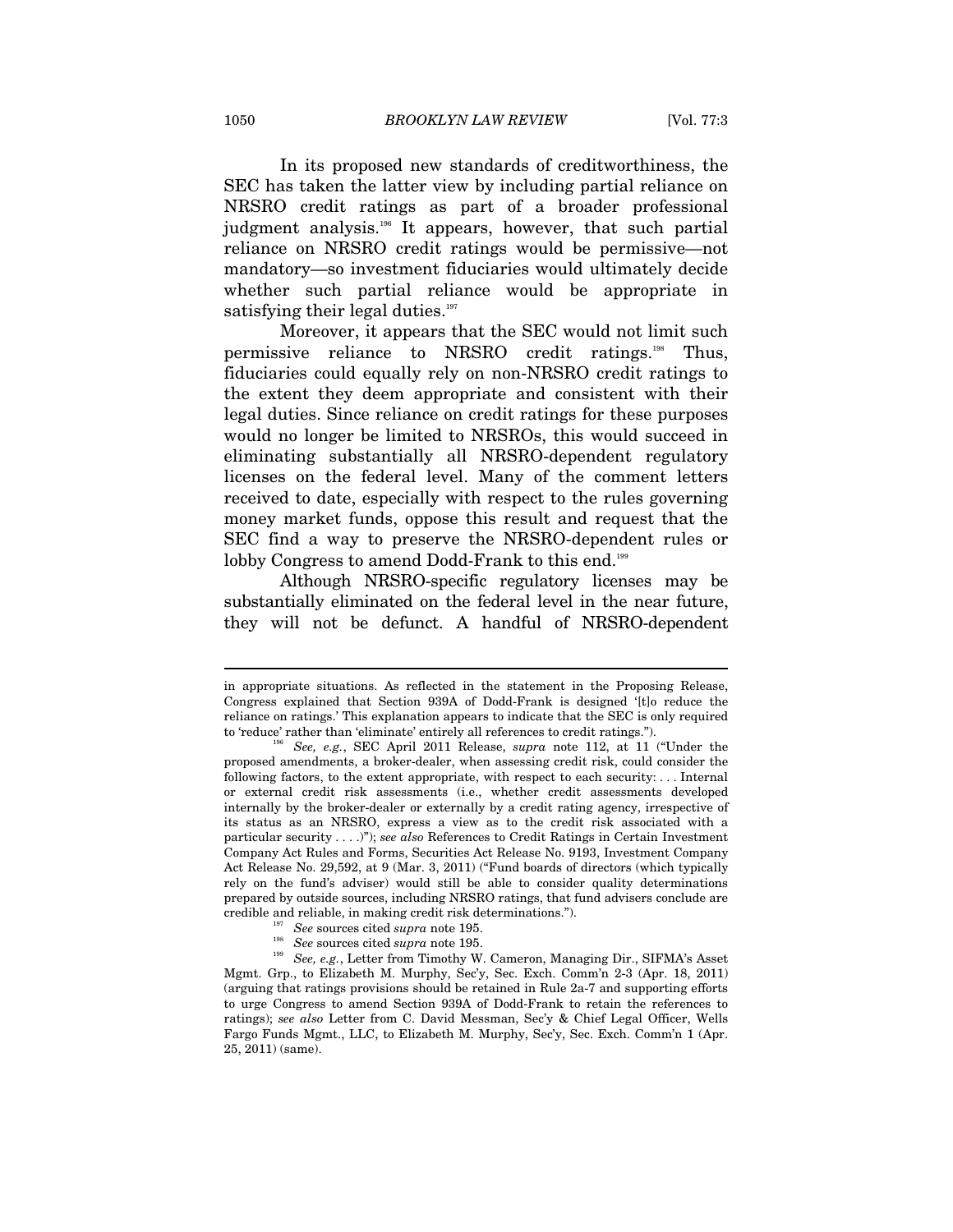regulatory licenses will still remain on the federal level<sup>200</sup> in addition to state NRSRO-dependent regulatory licenses<sup>201</sup> and those in the contracts and other documents of private entities. NRSROs will also continue to benefit from international regulatory licenses though none would bear on the NRSRO Nullification analysis.<sup>202</sup> Thus, a fraction of the previous power to license will continue to be a financial benefit for the NRSROs. Given that the full scope of the regulatory licensing benefit remains unresolved, it is impossible to speculate how the NRSROs' bottom lines may be affected in the future by this impending change.

#### 3. The Repeal of the Negligence Shield

As part of Dodd-Frank, Congress finally repealed the NRSROs' long-standing negligence shield under Section 11 for ratings disclosed in a registration statement,<sup>203</sup> but perplexingly, Congress did not thereby expose the NRSROs to negligence. This is because Congress did not repeal the NRSROs' existing right to refuse consent to negligence exposure, $204$  nor did it require that any ratings had to be disclosed (as the SEC considered at one point).205 As they had threatened to do for some time, the NRSROs withheld their

<sup>&</sup>lt;sup>200</sup> See, e.g., 12 U.S.C.A. § 1426(c)(6) (West 2011) (depends upon at least one major credit rating agency); *id.* § 1715z-22a(2)(A) (depends upon Standard and Poor's or any other nationally recognized rating agency); 29 U.S.C. § 1341(b)(5)(B) (2006) (depends on NRSROs); *id.* § 1083 (builds term "investment grade" into the definition of "corporate bond yield curve"); *id.* § 1306(E)(iv) (references "investment grade corporate bonds"); 20 U.S.C. § 1087-2(d), (r) (2006) (depends on NRSROs); 23 U.S.C. § 601 (2006) (depends on rating agencies defined as NRSROs). 201 The most significant regulatory licenses that survive Dodd-Frank on the

state level are those in insurance regulation. *See* John Patrick Hunt, *Credit Ratings in Insurance Regulation: The Missing Piece of Financial Reform*, 68 WASH. & LEE L. REV. 1667, 1686 (2011) ("If the insurance regulators maintain rating-dependent regulation, then Dodd-Frank's purpose in eliminating credit ratings from federal financial regulation will be substantially frustrated.").<br><sup>202</sup> Since NRSRO status is a U.S. legal concept, foreign regulatory schemes

and treaties generally do not rely on NRSROs, but rather their own parallel construct. For example, under the Basel III framework, the parallel to NRSROs are external credit assessment institutions or "ECAIs." *See* BASEL COMMITTEE ON BANKING SUPERVISION, BANK FOR INTERNATIONAL SETTLEMENTS, BASEL III: A GLOBAL REGULATORY FRAMEWORK FOR MORE RESILIENT BANKS AND BANKING SYSTEMS 52 (2011), *available at* http://www.bis.org/publ/bcbs189.pdf. *But see* SEC REPORT OF 2003, *supra* note 9, at 8 n.22 ("In El Salvador . . . a rating agency can register as a 'classifier of risk' under the country's securities laws if the rating agency is an NRSRO as recognized by the SEC." (citations omitted)). 203 *See supra* note 29. 204 *See supra* note 31. 205 *See supra* note 156.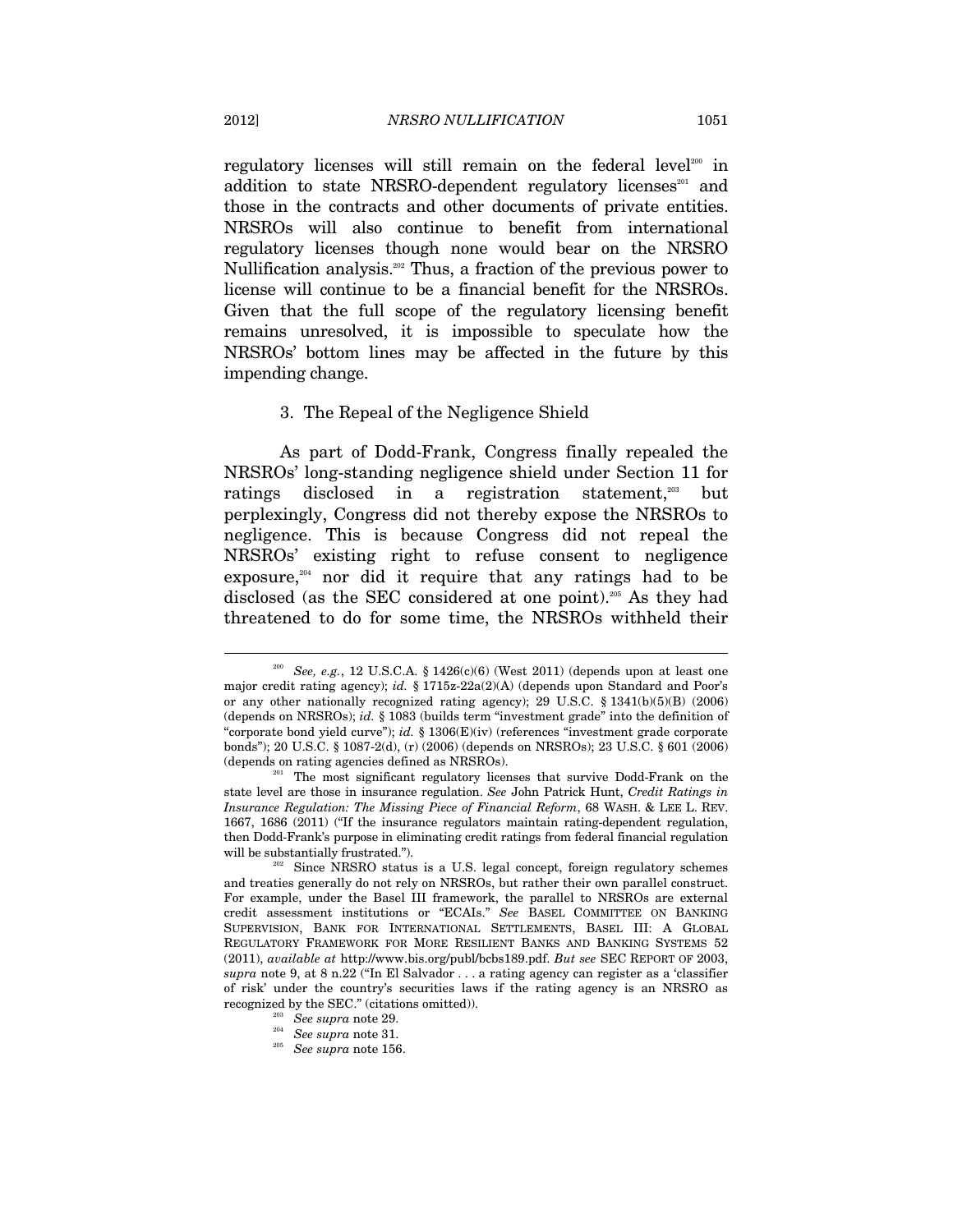consent to allow issuers to disclose their ratings in future registration statements in order to avoid such exposure.<sup>206</sup> In spite of some convincing rhetoric that Congress intended negligence exposure through the repeal of the negligence shield, $207$  the SEC issued temporary guidance assuring the market that the NRSROs' interpretation of their consent right was correct and that previously required ratings disclosure could henceforth be omitted.<sup>208</sup>

By removing this NRSRO-specific negligence shield, Congress put the NRSROs and non-NRSROs on a level playing field in this respect. As a result, registration statements have generally not included ratings disclosure since the end of July 2010, although issuers have continued to include ratings disclosure in other types of prospectuses.<sup>209</sup> While the repeal of the negligence shield opens up the possibility that CRAs may seek to distinguish themselves from the pack by voluntarily consenting to negligence exposure in the future, there is currently no indication that any would be willing to do so. Since the negligence shield no longer provides a benefit to the NRSROs, however, it removes a distinction that previously weighed against NRSRO Nullification.<sup>210</sup> In addition, Ratings

such prospectuses do not become a part of the final registration statement and therefore are not subject to Section 11 liability. Such free writing prospectuses can include information, such as credit ratings, even though they are not included in the registration statement. *See* Securities Act of 1933 § 10(b), 15 U.S.C.A. § 77j(b) (West 2011); *see also* 17 C.F.R. §§ 230.408(b), 433 (2011). Typically, such free writing prospectuses are term-sheets filed with the SEC at the time the issuers begin selling their securities. *See, e.g.*, Ford Credit Auto Lease Trust 2011-A, Free Writing Prospectus (June 27, 2011), *available at* http://www.sec.gov/Archives/edgar/data/ 1524342/000095012311062759/u50533f2fwp.htm (showing credit ratings by Moody's and Fitch). In addition to free writing prospectuses, permissive disclosure of NRSRO credit ratings was also historically allowed in Rule 134 tombstone advertisements without Section 11 liability. *See* Regulation S-K § 10(c), 17 C.F.R. § 229.10(c). The SEC rescinded this rule in July 2011 effective September 2, 2011. *See* Security Ratings, Securities Act Release No. 9245, at 6 (July 27, 2011) ("[W]e are removing Rule 134(a)(17) under the Securities Act.").<br><sup>210</sup> There is currently a pending bill in Congress, however, seeking to restore

Rule 436(g) and thus reinstate the NRSRO-specific negligence shield. *See* Asset-Backed Market Stabilization Act of 2011, H.R. 1539, 112th Cong. § 2 (2011), *available at* http://www.gpo.gov/fdsys/pkg/BILLS-112hr1539rh/pdf/BILLS-112hr1539rh.pdf.

<sup>206</sup> *See supra* note 32. 207 *See supra* note 29. 208 *See* Ford No-Action Letter, *supra* note 32 ("[D]isclosure of a rating in a registration statement requires inclusion of the consent by the rating agency to be named as an expert. . . . Pending further notice, the Division will not recommend enforcement action to the Commission if an asset-backed issuer as defined in Item 1101 of Regulation AB omits the ratings disclosure required by Item  $1103(a)(9)$  and 1120 of Regulation AB from a prospectus that is part of a registration statement relating to an offering of asset-backed securities."). 209 Issuers can disclose credit ratings in free writing prospectuses because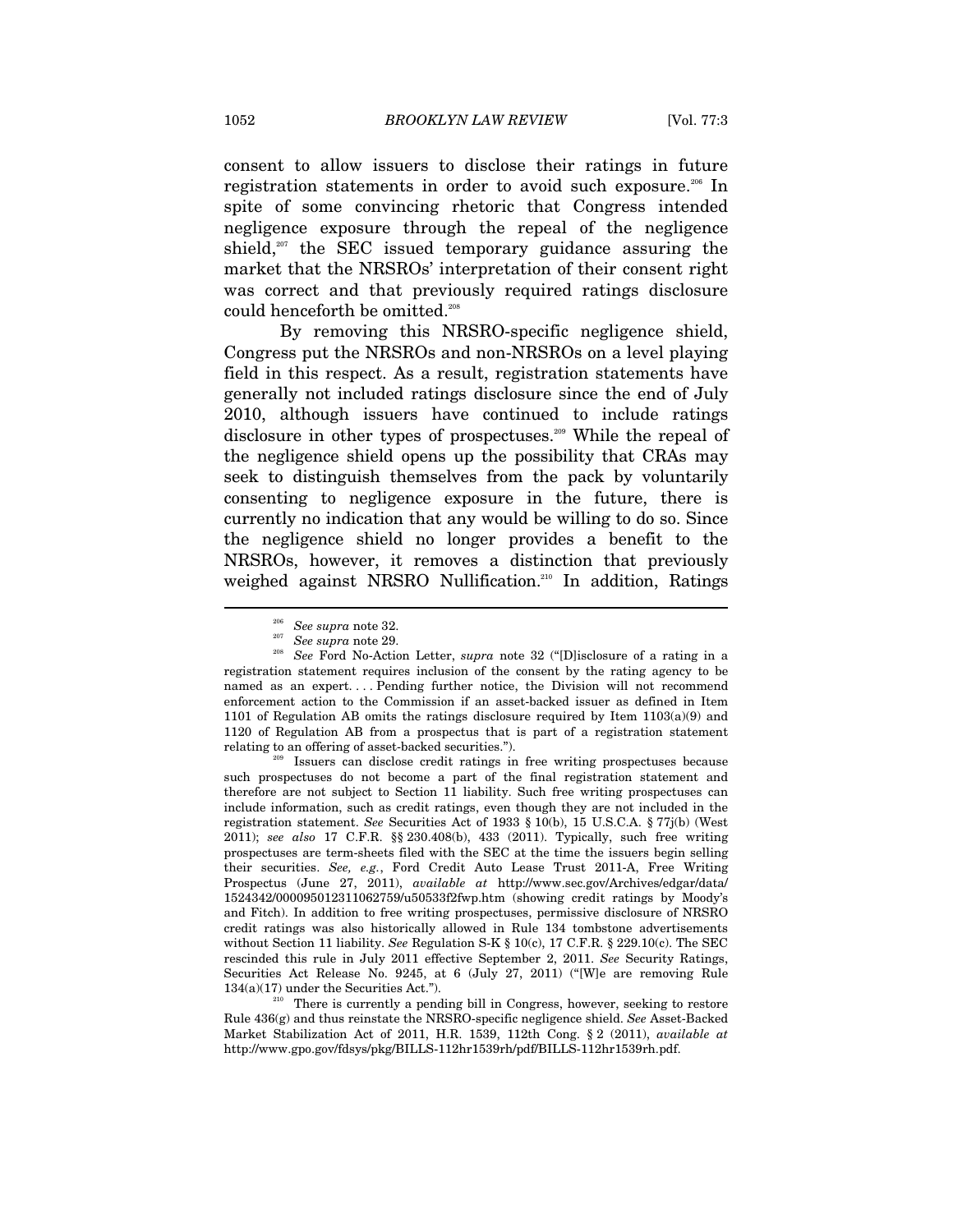Reform introduced two other forms of heightened liability enhanced SEC penalty powers $\sum_{i=1}^{n}$  and exposure to private rights of action under Section 18 of the Exchange Act<sup>212</sup>—that are also NRSRO-specific.<sup>213</sup>

# 4. The Demise of the Seal of Approval

Dodd-Frank, unlike previous efforts, substantially eliminated references to NRSRO credit ratings on the federal level and, by repealing the negligence shield, eliminated such references in registration statements. The elimination of federal government reliance on NRSRO ratings, which has not yet become effective, would appear to officially sever any perception that NRSRO credit ratings are government-sponsored (at least at the federal level). The elimination of credit ratings from registration statements, moreover, has signaled to investors that the federal government is no longer making it easy for investors to find and rely on such ratings even though they are still available on NRSRO websites and in nonregistration statement prospectuses.214 Moreover, the fact that the NRSROs refused to accept negligence exposure should raise a red flag for investors since the NRSROs themselves do not have sufficient confidence in their ratings to bear this exposure voluntarily.

While the demise of the government's purported seal of approval will significantly reduce the visibility of NRSRO credit ratings in statutes, regulations, and registration statements, there has been no shortage of visibility for the Big Three from the media, especially in the realm of debt sold by

<sup>211</sup> *See* Securities Exchange Act of 1934 § 15E(p)(4), 15 U.S.C.A. § 78o-7(p)(4). Nonetheless, the SEC has indicated that its existing powers under the Exchange Act to "impose fines, penalties, and other sanctions on an NRSRO for violations of Section 15E of the Exchange Act and the rules thereunder" are already "sufficiently broad" such that it is not imposing new fines at this time. *See* Proposed Rules for Nationally Recognized Statistical Rating Organizations, Exchange Act Release No. 64,514, at 53

<sup>(</sup>May 18, 2011) [hereinafter SEC May 2011 Release]. 212 *See supra* note 175; *see also* Dodd-Frank, Pub. L. No. 111-203, § 932, 124 Stat. 1376 (2010) (replacing various references to "furnishing" with references to "filing."). Filing, as opposed to furnishing, brings reports and other documents filed with the SEC (e.g., Form NRSRO) within the purview of liability under Sections 18 of the Exchange Act for false or misleading statements made in such reports or other documents. See Securities Exchange Act of 1934 § 18, 15 U.S.C.A. § 78r (West 2012).

<sup>&</sup>lt;sup>213</sup> Dodd-Frank also lowered the pleading standard in 10b-5 litigation against all CRAs and added a due diligence defense, which will heighten the settlement value and ability to win judgments against the CRAs in future actions and will promote increased due diligence. *See* Dodd-Frank § 933. 214 *See supra* note 209 and accompanying text.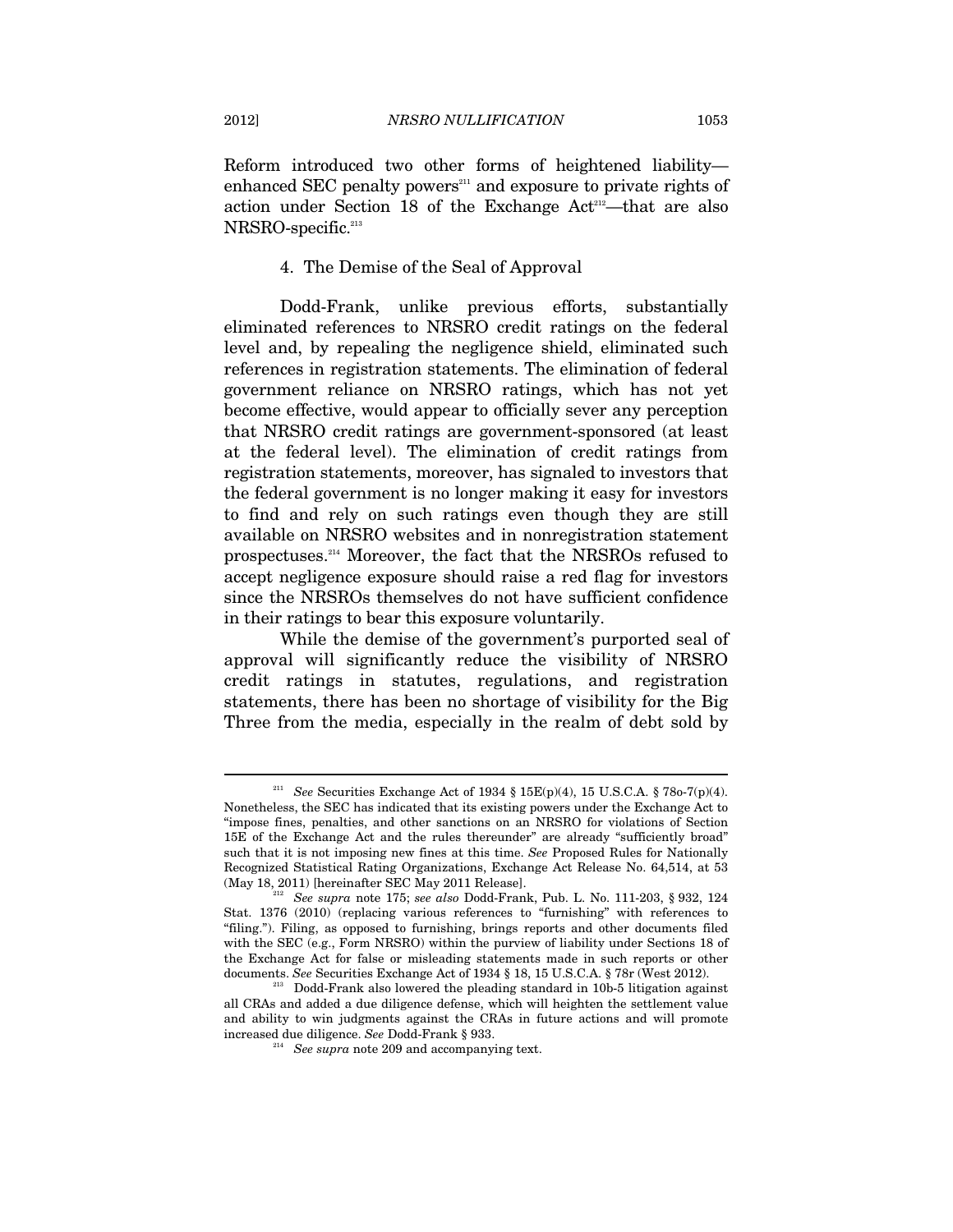sovereign nations.215 Most significantly, S&P sought to make it abundantly clear that it is at odds with the U.S. government by taking the unprecedented step of downgrading the United States' triple-A credit rating to double-A in August  $2011$ .<sup>216</sup> Tremendous volatility in the stock markets followed. And while Egan-Jones, one of the seven smaller NRSROs, beat S&P to the punch weeks earlier, "[a]lmost no one paid attention."217 This shows yet again that, in spite of any perceived seal of approval attributed to NRSRO status, the smaller NRSROs do not share this benefit equally with the Big Three. The seal of approval benefit may have always been illusory.

Congress's message, moreover, was not solely that investors and regulators should reduce reliance on ratings. Through heightened regulation and the reintroduction of due diligence, Congress also signaled that the watchdog is now back on guard. This competing message may prove especially salient if the Franken Proposal is adopted. Since QNRSROs would have a new means of regulatory visibility and a new investorcontrolled CRA Board to signal the value of NRSRO ratings to investors, this could provide an unprecedented form of visibility and positive press for lesser established NRSROs. It could thereby reverse the long-time reliance on national recognition as a proxy for safety and quality and replace it with an objective assessment of good performance. This might introduce a new investor-sanctioned seal of approval that could provide significant reputational benefits to the best performers.<sup>218</sup>

<sup>215</sup> *See, e.g.*, Stephen Fidler, *Greek Debt Hits a New Low*, WALL ST. J., June 14, 2011, at C3, *available at* http://online.wsj.com/article/SB10001424052702303848104576 383660422679124.html?KEYWORDS=Greece+rating (discussing S&P's downgrade of Greece to below investment grade); Patricia Kowsmann, *Portugal's Debt Agency Slams Moody's*, WALL ST. J. (July 8, 2011), http://online.wsj.com/article/SB1000142405270230 3544604576433401104276740.html?KEYWORDS=Greece+downgrade (discussing Moody's downgrade of Portugal to below investment grade); David Weidner, *Rating the Ratings Firms: An "I" for "Ignore"*, WALL ST. J. (Aug. 3, 2011), http://online.wsj.com/article/ SB10001424053111903885604576486780718385072.html?KEYWORDS=weidner+rating

<sup>(</sup>discussing why the market should downgrade Moody's, S&P, and Fitch by ignoring them). 216 *See* Damian Paletta & Matt Phillips, *S&P Strips U.S. of Top Credit Rating*, WALL ST. J., Aug. 7, 2011, at A1, *available at* http://online.wsj.com/article/SB10001

<sup>&</sup>lt;sup>217</sup> See Neumann, *supra* note 142.<br><sup>218</sup> To make clear that there would be no government seal of approval, the Franken Proposal proposes the following disclaimer: "This initial rating has not been evaluated, approved, or certified by the Government of the United States or by a Federal agency." *See* Franken Proposal, *supra* note 95, § 15E(w)(6).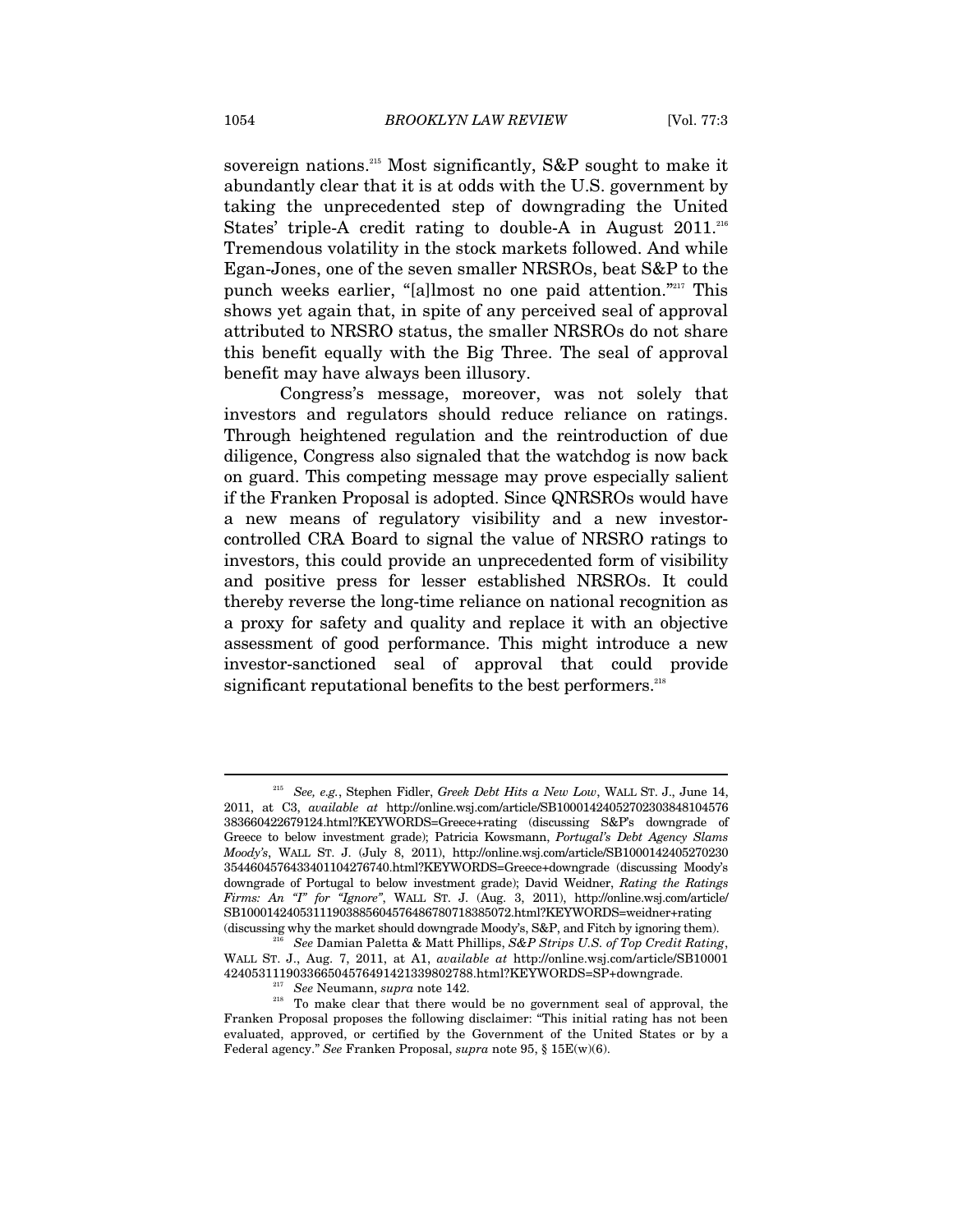### 5. Heightened NRSRO Regulation

In light of the new problems observed during the financial crisis of 2008, Congress adopted a number of heightened regulatory measures. These measures once again increase NRSRO-specific burdens without adding any offsetting benefits. Such heightened regulation includes new and enhanced disclosure obligations,<sup>219</sup> new and enhanced recordkeeping rules,<sup>220</sup> additional measures to combat conflicts of interest, $221$  the establishment of an Office of Credit Ratings, $222$ corporate governance reforms,<sup>223</sup> new qualification standards for rating analysts, $24$  new whistle-blower duties, $225$  a duty to consider information from sources other than the issuer when making rating decisions,<sup>226</sup> procedures to assess the probability that an issuer will default, clear definitions of symbols used to denote credit ratings, and consistent use of any such symbols. $227$ As a result of the expected high costs of compliance, some CRAs that have been considering registration as NRSROs, such as

<sup>219</sup> *See generally* Securities Exchange Act of 1934 §§ 15E(q)-(s), 15 U.S.C.A. §§ 78o-7(q)-(s) (West 2011). In addition, the SEC has proposed (1) an enhanced Form NRSRO including a new standard format Transition/Default Matrix that all NRSROs would have to use to show performance data; (2) enhanced rating history disclosures for each rating outstanding on or after June 26, 2007; and (3) a new Information Disclosure Form to accompany each rating action, which will include the disclosure of thirteen items that include the main assumptions used in constructing procedures and methodologies, potential limitations of credit ratings, a description of the data relied on for the purpose of determining such ratings, and the use of third party due diligence services. *See* SEC May 2011 Release, *supra* note 211, at 56-88, 99-119, 459-63. 220 *See* SEC May 2011 Release, *supra* note 211, at 315-19 (discussing proposed

paragraphs (a)(9) and (b)(12)-(15) to be amended to Rule 17g-2, 17 C.F.R. 240.17g-2).<br><sup>221</sup> *See, e.g.*, Dodd-Frank, Pub. L. No. 111-203, § 932(a)(4), 124 Stat. 1376,

<sup>1874-76 (2010);</sup> SEC May 2011 Release, *supra* note 211, at 25-26, 37-45 (discussing proposed paragraph (c)(8) to Rule 17g-5, 17 C.F.R. § 240.17g-5 and proposed new Rule 17g-8(c), which would be codified at 17 C.F.R. § 240.17g-8). 222 *See* Securities Exchange Act of 1934 §§ 15E(p)(1), (3), 15 U.S.C.A. §§ 78o-

 $7(p)(1)$ , (3). The Office of Credit Ratings will monitor ratings determinations, promote ratings accuracy, "ensure that such ratings are not unduly influenced by conflicts," and conduct an annual examination of each NRSRO. *Id.* As of September 30, 2011, this office was not established due to the failure of the House and Senate Appropriations Subcommittees on Financial Services and General Government to provide the necessary approval. *See* SEC SEPT. 2011 SUMMARY REPORT, *supra* note 47, at 8. The proposed CRA Board under the Franken Proposal, by contrast, would likely not have such funding problems since it would be permitted to levy fees periodically from the QNRSROs and QNRSRO applicants. *See* Franken Proposal, *supra* note 95,

<sup>&</sup>lt;sup>223</sup> See Securities Exchange Act of 1934 § 15E(t), 15 U.S.C.A. § 78o-7(t).<br><sup>225</sup> *Id.* § 934. <br><sup>226</sup> *Id.* § 935. <br><sup>227</sup> *Id.* § 938.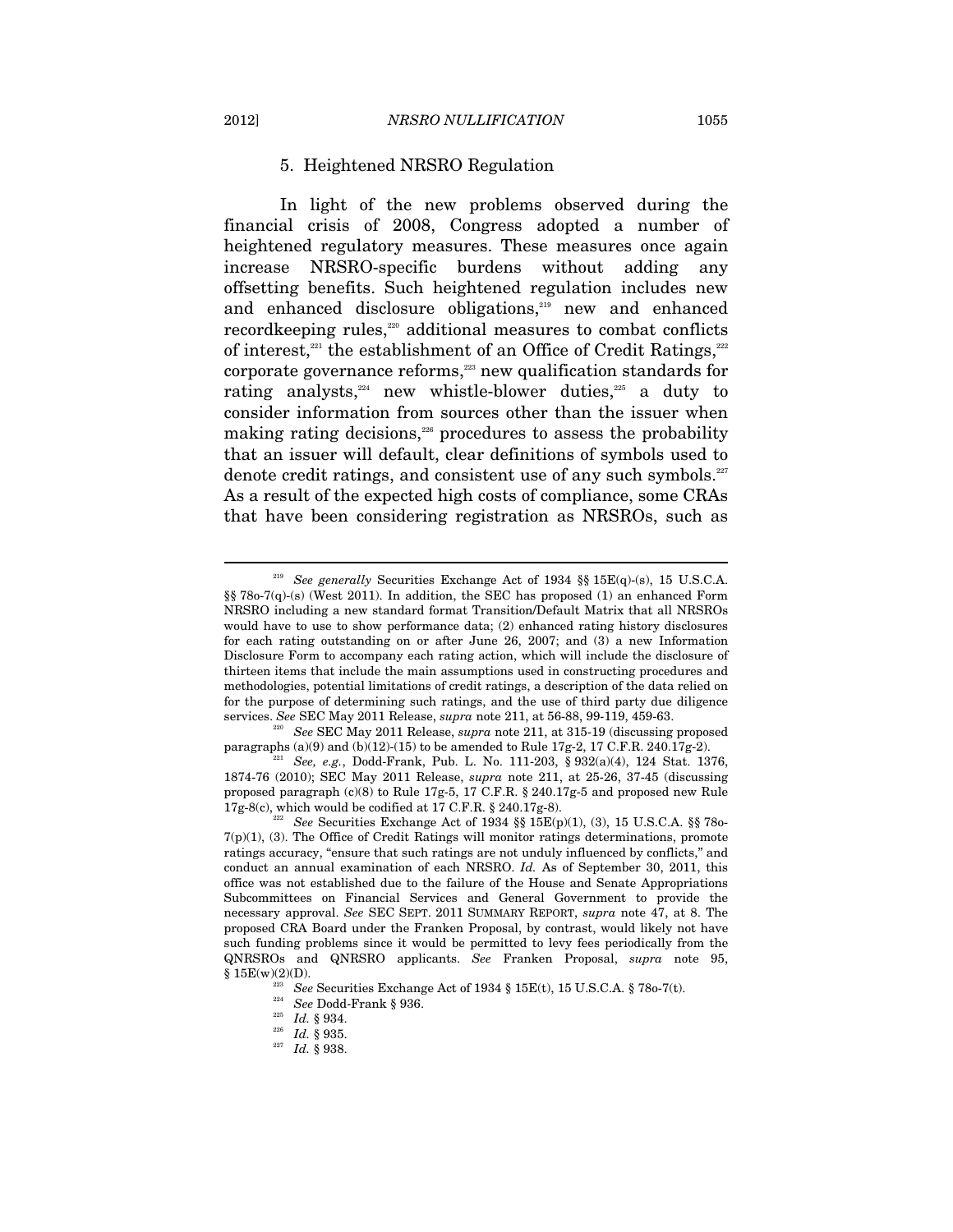Rapid Ratings,<sup>228</sup> have so far refrained from doing so.<sup>229</sup> A current NRSRO, DBRS, suggestively points out that two current NRSROs, JCR and R&I, have withdrawn their registrations with respect to structured finance products and have thus stopped rating such securities due to the new costs, while another NRSRO, A.M. Best, has curtailed the expansion of its rating activities as a result.<sup>230</sup> Yet another NRSRO, Kroll, advocates for the expansion of the Equal Access Rule, which provides an NRSRO-specific benefit, to include all CRAs.231 This suggests that Kroll may want the ability to take advantage of this benefit without subjection to the legal burdens of the regulatory regime. Along the same lines, Kroll has described the new disclosure rules as a "disincentive to any credit rating agency considering becoming an NRSRO."232 Similarly, A.M. Best and Egan-Jones have described the new disclosure rules as "disproportionately hurt[ing]" and "counter-productive for" the smaller NRSROs.<sup>233</sup>

In summation, NRSRO status has become much less attractive than it used to be. Of the three main financial benefits from earlier eras—lack of competition, regulatory licensing power, and the negligence shield—only a fraction of the regulatory licensing power remains and the Equal Access Rule provides a benefit that no NRSROs have yet used. In addition, a reputational benefit remains by virtue of the message sent to the market that such NRSROs are regulated. Nonetheless, the market continues to listen to the opinions of the Big Three and mostly ignores the seven smallest NRSROs,  $\overline{a}$ 

<sup>228</sup> *See History*, RAPID RATINGS: FIN. HEALTH RATINGS, http://www.rapidratings.com/ page.php?25 (last visited Jan. 22, 2012) ("Rapid Ratings may or may not apply for [NRSRO] designation, depending on how the SEC moves forwards on a variety of rule amendment recommendations put forth in June 2008."). 229 *See* Neumann, *supra* note 142 (Rapid Ratings "decided not to seek SEC

approval because of compliance and administrative costs. . . . DBRS [] said it is worried that the costs of complying with tougher disclosures if the rules go through could

discourage upstarts from seeking SEC approval."). 230<br><sup>230</sup> See DBRS Letter, *supra* note 189, at 8 nn.33-34. 231 See Letter from James Nadler, President of Kroll Bond Rating Agency, Inc. on Release No. 34-64,456, File No. 4-629, to Elizabeth M. Murphy, Sec'y, Sec. Exch. Comm'n 8 (Sept. 13, 2011) [hereinafter Kroll Letter], *available at* http://www.sec.gov/ comments/4-629/4629-15.pdf. 232 *See* Letter from Jules B. Kroll, Chairman & Chief Exec. Officer, Kroll Bond

Rating Agency, Inc., to Elizabeth M. Murphy, Sec'y, Sec. Exch. Comm'n 11 (Aug. 8, 2011), *available at http://www.sec.gov/comments/s*7-18-11/s71811-36.pdf.

<sup>&</sup>lt;sup>233</sup> See Letter from Larry G. Mayewski, Exec. Vice President, A.M. Best Co., to Elizabeth M. Murphy, Sec'y, Sec. Exch. Comm'n 2 (Aug. 8, 2011), *available at* http://www.sec.gov/comments/s7-18-11/s71811-39.pdf; Letter from Sean J. Egan, Egan-Jones Ratings Co., to Elizabeth M. Murphy, Sec'y, Sec. Exch. Comm'n 1 (Aug. 5, 2011), *available at* http://www.sec.gov/comments/s7-18-11/s71811-27.pdf.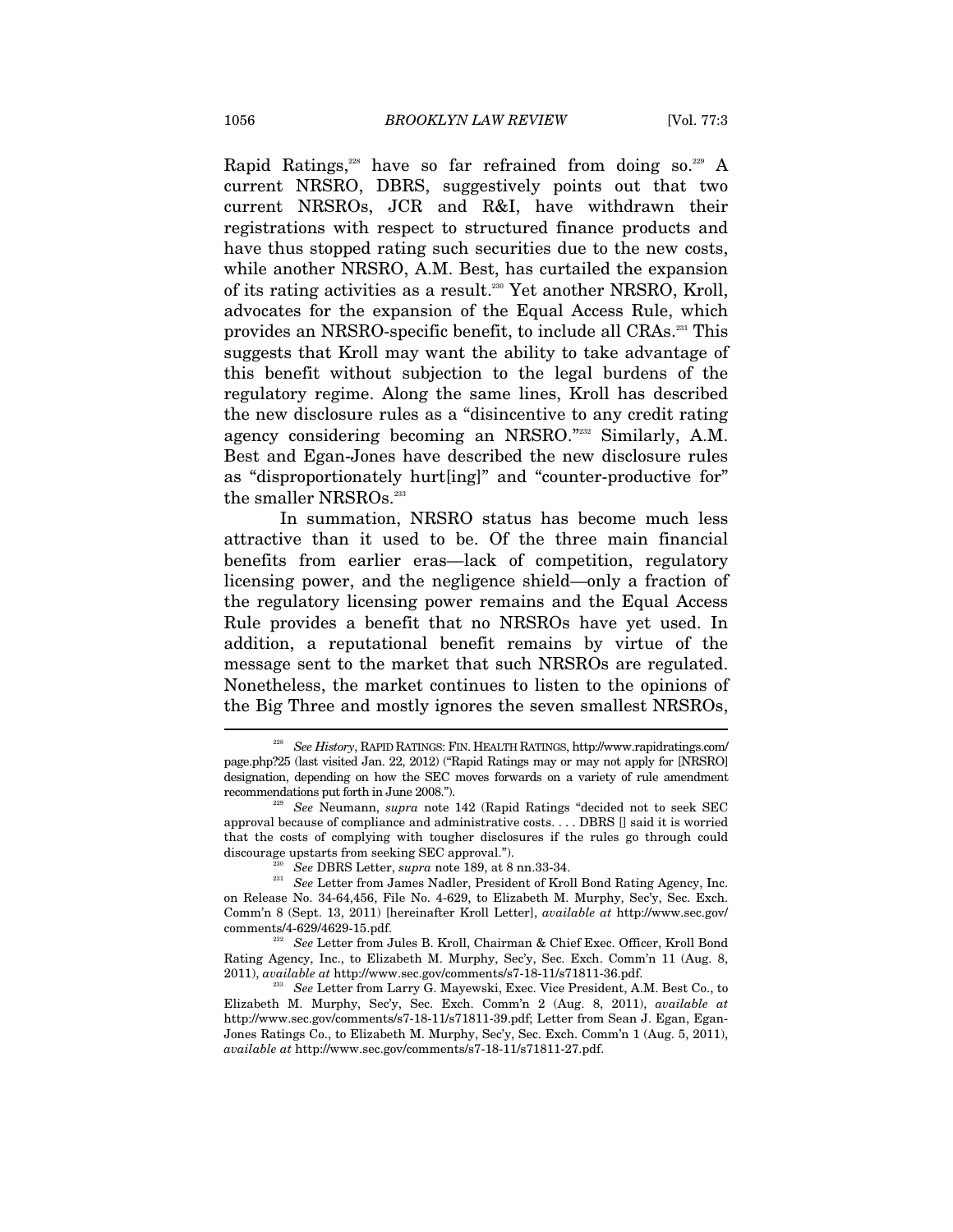showing that NRSRO status confers no meaningful seal of approval. Finally, the legal burdens of NRSRO status have substantially increased through heightened regulation. While the tipping point towards NRSRO Nullification has not been reached for any of the club's current members, the evidence suggests that today's NRSROs are paying careful attention to the benefit/burden calculation. Depending on the resolution of today's unresolved items, withdrawal from the club appears to be a realistic possibility.

# III. THE IMPLICATIONS OF TODAY'S UNRESOLVED ITEMS

This part identifies and discusses the financial and reputational implications that today's most critical unresolved items—the Franken Proposal and the new standards of creditworthiness—will have on the NRSROs' decision to withdraw from Ratings Reform. It then assesses the impact that today's existing distinctions in concert with such unresolved items will have on this decision and the legal implications of NRSRO Nullification. This part also assesses the extent to which such items and their alternatives will promote accurate and reliable ratings. It concludes that certain proposals for resolving these items would be more likely to tip the balance toward NRSRO Nullification, while other proposals would be more likely to prevent this result, and that the smaller seven are more likely to opt out of Ratings Reform than the Big Three.

# *A. Financial and Reputational Implications*

# 1. The Franken Proposal and its Alternatives

#### *a. The Franken Proposal*

Mechanically, the Franken Proposal would require the SEC to create a self-regulatory organization (which could also be a public or private utility), $234$  known as the CRA Board, whose directors would be controlled by—and therefore aligned with—the investor community.<sup>235</sup> The CRA Board would

<sup>234</sup> *See* Dodd-Frank, Pub. L. No. 111-203, § 939F(a)(2), 124 Stat. 1376, 1889 (2010). 235 *See* Franken Proposal, *supra* note 95, § 15E(w)(2)(C) ("The [CRA] Board shall initially be composed of an odd number of members selected from the industry . . . . [N]ot less than a majority shall be representatives of the investor industry who do not represent issuers . . . not less than 1 member should be a representative of the issuer industry . . . not less than 1 member should be a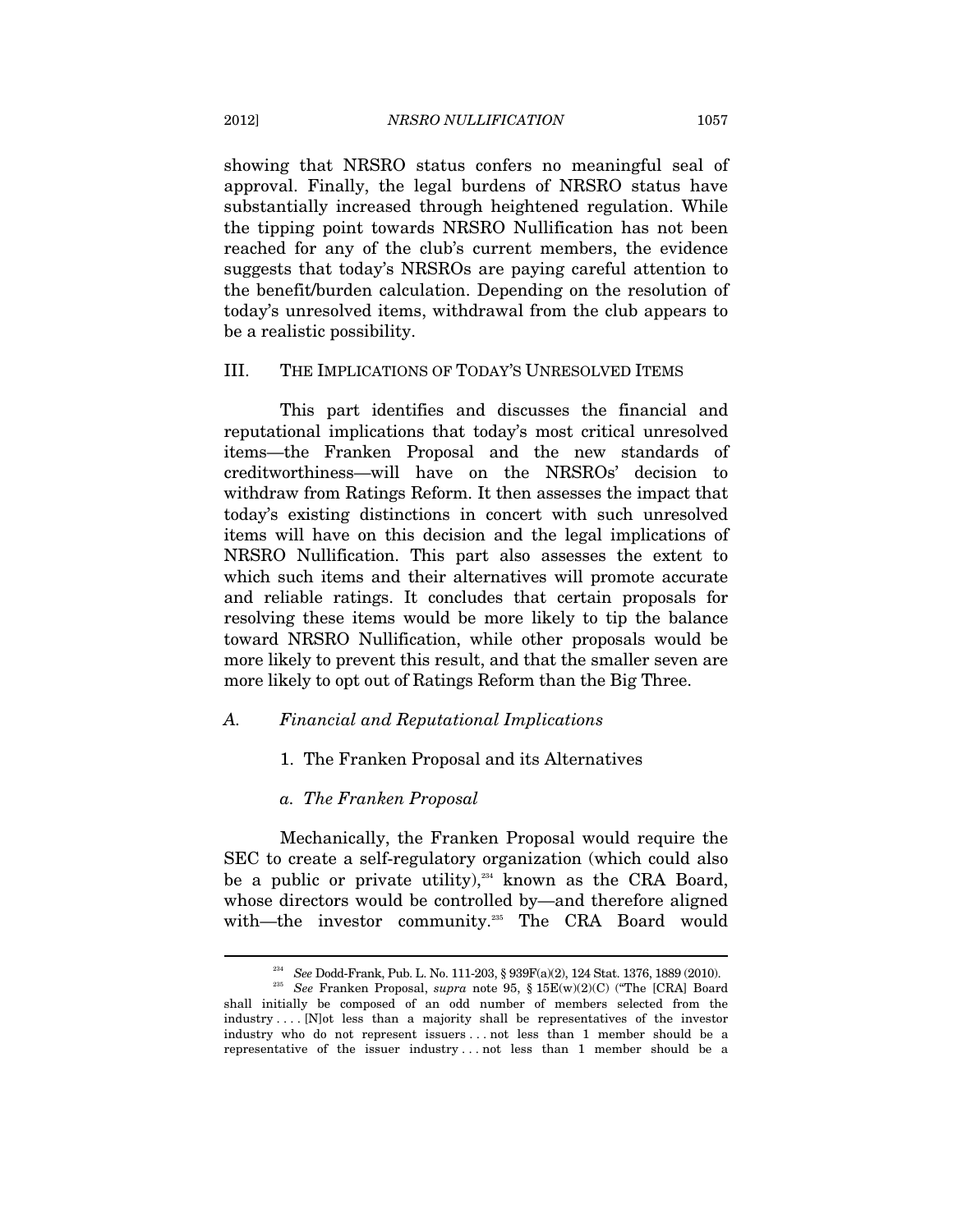determine the QNRSRO club's membership through an application process whereby they would assess, among other things, the institutional and technical capacity of each NRSRO to issue the required ratings.<sup>236</sup> Unlike the high barrier to entry that prevented non-NRSROs from becoming NRSROs prior to 2006, the QNRSRO barrier is intended to impose an exceedingly low threshold for entry. $237$  Its goal of divorcing issuer selection from issuer payment would mitigate the issuerpays conflict and the ratings-shopping problem. The CRA Board would seek to achieve this goal by matching QNRSROs and issuers with respect to the initial rating for a structured finance product that the issuer would presumably purchase in advance.238 The match would be made through a random assignment system, such as a lottery or rotation, and the CRA Board would rate the best performers and then increase or decrease a QNRSRO's market share in such matches based on accurate performance over time.<sup>239</sup> At least once each year, the CRA Board would assess the performance of the QNRSROs.<sup>240</sup> Issuers would still be free to shop for and purchase second ratings on the open market,<sup>241</sup> and the Equal Access Rule would continue to permit nonhired NRSROs to compete through unsolicited ratings.

This proposal has been met with substantial criticism from the majority of today's NRSROs.<sup>242</sup> In particular, there is a concern that the CRA Board would be poorly suited to determine which NRSROs should be in the QNRSRO club and how assignments should be allocated among them. The smaller NRSROs, for whom the proposal was purportedly developed, are concerned that they will be shut out of the benefits by new conflicts of interest that may favor the Big Three as well as high costs and bias based on their lesser developed track

representative of the credit rating agency industry; and . . . not less than 1 member % should be an independent member.").<br>
<sup>236</sup> See id. § 15E(w)(3).<br>
<sup>237</sup> See supra note 181.<br>
<sup>238</sup> See Franken Proposal, *supra* note 95, § 15E(w)(5).<br>
<sup>238</sup> See id. ("The [CRA] Board shall... evaluate a number of select

methods, including a lottery or rotating assignment system . . . . In evaluating a selection method . . . the Board shall consider . . . a mechanism which increases or decreases assignments based on past performance.").<br><sup>240</sup> See id. § 15E(w)(7) ("The [CRA] Board shall . . . evaluate the performance

of each [QNRSRO], . . . at a minimum, [once per year].").<br><sup>241</sup> See id. § 15E(w)(9) ("Nothing in this section shall prohibit an issuer from

requesting or receiving additional credit ratings with respect to a debt security, if the initial credit rating is provided in accordance with this section."). 242 *See supra* note 187.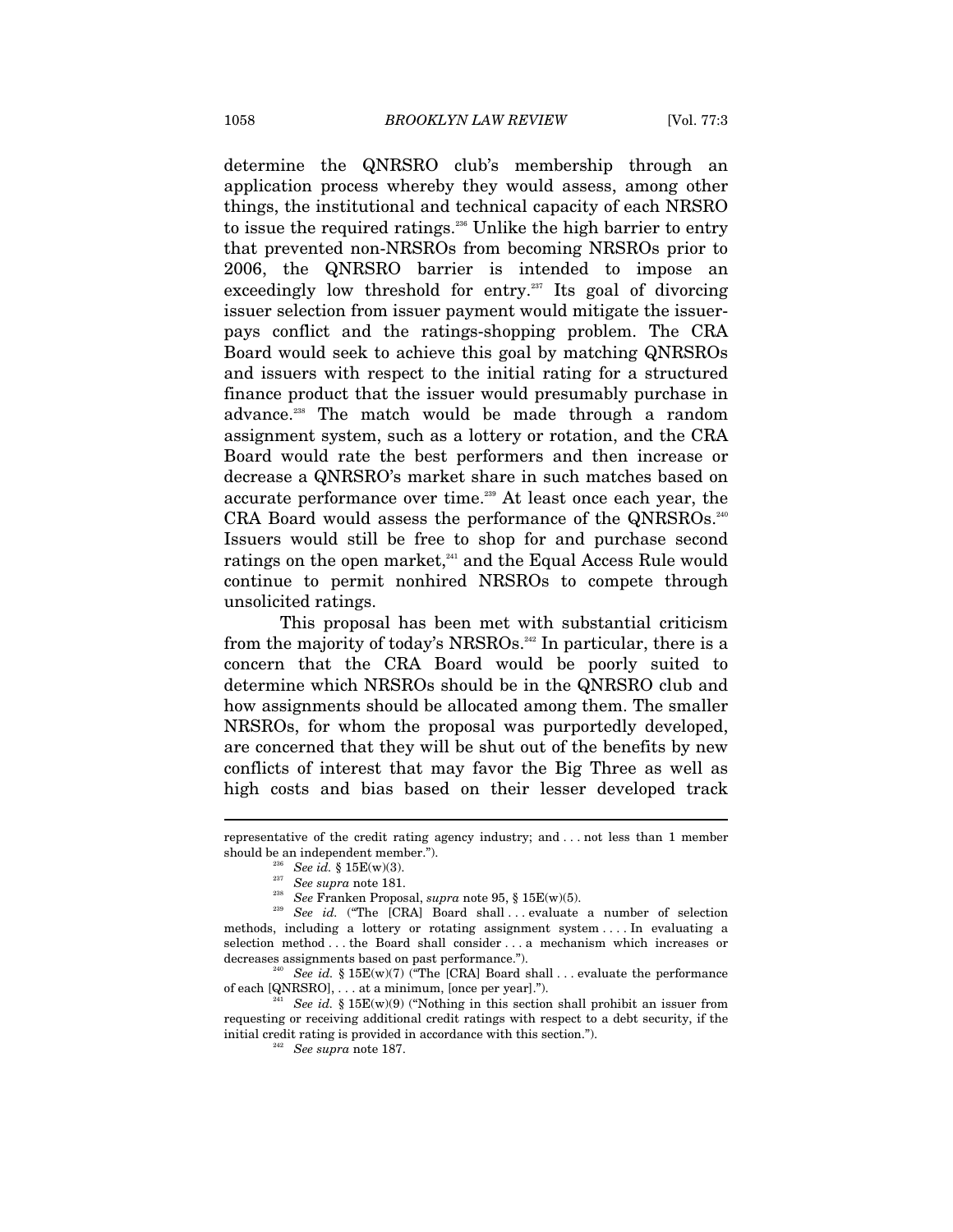records.<sup>243</sup> Such a club could simply reentrench the Big Three.<sup>244</sup> The Big Three are concerned that their dominance could be eroded in a nonmeritorious way<sup> $245$ </sup> and that the CRA Board may be plagued by investor biases.<sup>246</sup>

None, however, appears to take issue with the CRA Board's rating function—only its ability to use this function to allocate ratings business. In fact, many of the NRSROs would seem to support the rating function, because it would provide investors with a new tool to decide which NRSROs to hold in highest esteem.<sup>247</sup>

While some of these concerns may be overstated and could be addressed in the final rule, the widespread concern over the allocating function, especially from the smaller NRSROs, suggests that this cure may be worse than the disease.  $\overline{\phantom{a}}$ 

*supra* note 1, at 258.<br><sup>246</sup> See S&P Letter, *supra* note 245 ("[T]hose ultimately responsible for selecting NRSROs to perform work may have their own biases....").

<sup>243</sup> *See, e.g.*, DBRS Letter, *supra* note 189, at 8, 14 (discussing CRA Board's conflicts and arguing that the cost of participating in the Franken Proposal's system would discourage all but the largest rating agencies from even trying); *see* Kroll Letter, *supra* note 231, at 2 ("[W]e question how the Board will evaluate the performance of a new NRSRO, such as [Kroll], in a way that enables it to obtain [rating] assignments based on merit."). 244 *See* Kroll Letter, *supra* note 231, at 2 ("May further entrench the largest

incumbents"); Coffee, *supra* note 1, at 258 ("If the Board were to prefer established raters with a demonstrated history of rating accuracy, this would largely perpetuate the existing oligopoly of the Big Three and might subject the Board to criticism for failing to encourage greater competition."). 245 *See* Letter from Patrick Milano, Exec. Vice President, Operations,

Standard & Poor's Ratings Servs., to Elizabeth M. Murphy, Sec'y, Sec. Exch. Comm'n 3 (Sept. 13, 2011) [hereinafter S&P Letter], *available at* http://www.sec.gov/comments/4- 629/4629-19.pdf ("The [Franken Proposal] would effectively treat ratings as a commodity, presuming that all ratings on structured finance products . . . are of equal quality and utility."); *see also* Bai, *supra* note 50, at 50 n.9 (quoting Sen. Christopher Dodd: "Not all the rating agencies are equal . . . . [T]here are different companies of different sizes and needs, and to be choosing rating agencies based on arbitrary choice without considering whether or not the rating agency can actually do the job is my concern." (citations omitted)). Others have expressed similar concerns. *See* Coffee,

See, e.g., DBRS Letter, *supra* note 189, at 2 ("These goals are better served by measures that . . . give investors the tools they need to make informed choices about which credit ratings to employ in making their investment decisions."); Letter from Michel Madelain, President & Chief Operating Officer, Moody's Investors Serv., to Elizabeth M. Murphy, Sec'y, Sec. Exch. Comm'n 6 (Sept. 13, 2011) [hereinafter 2011 Moody's Letter], *available at* http://www.sec.gov/comments/4-629/4629-23.pdf ("Because investors demand credible (*i.e.* objective, predictive and relatively stable) ratings, . . . issuers are motivated to seek ratings from CRAs that have the best reputations among investors. . . ."); S&P Letter, *supra* note 245, at 11-12 ("By selecting a capable, well-regarded rating agency with a reputation for independence and objectivity, issuers can increase the marketability of their securities."); Morningstar Letter, *supra* note 186, at 4 ("A Section 15E(w) System that examines ratings accuracy and timeliness in the future assignment of ratings will encourage competition among NRSROs to provide the most accurate and timely ratings in order to ensure that they will continue to secure additional business under the Section 15E(w) System.").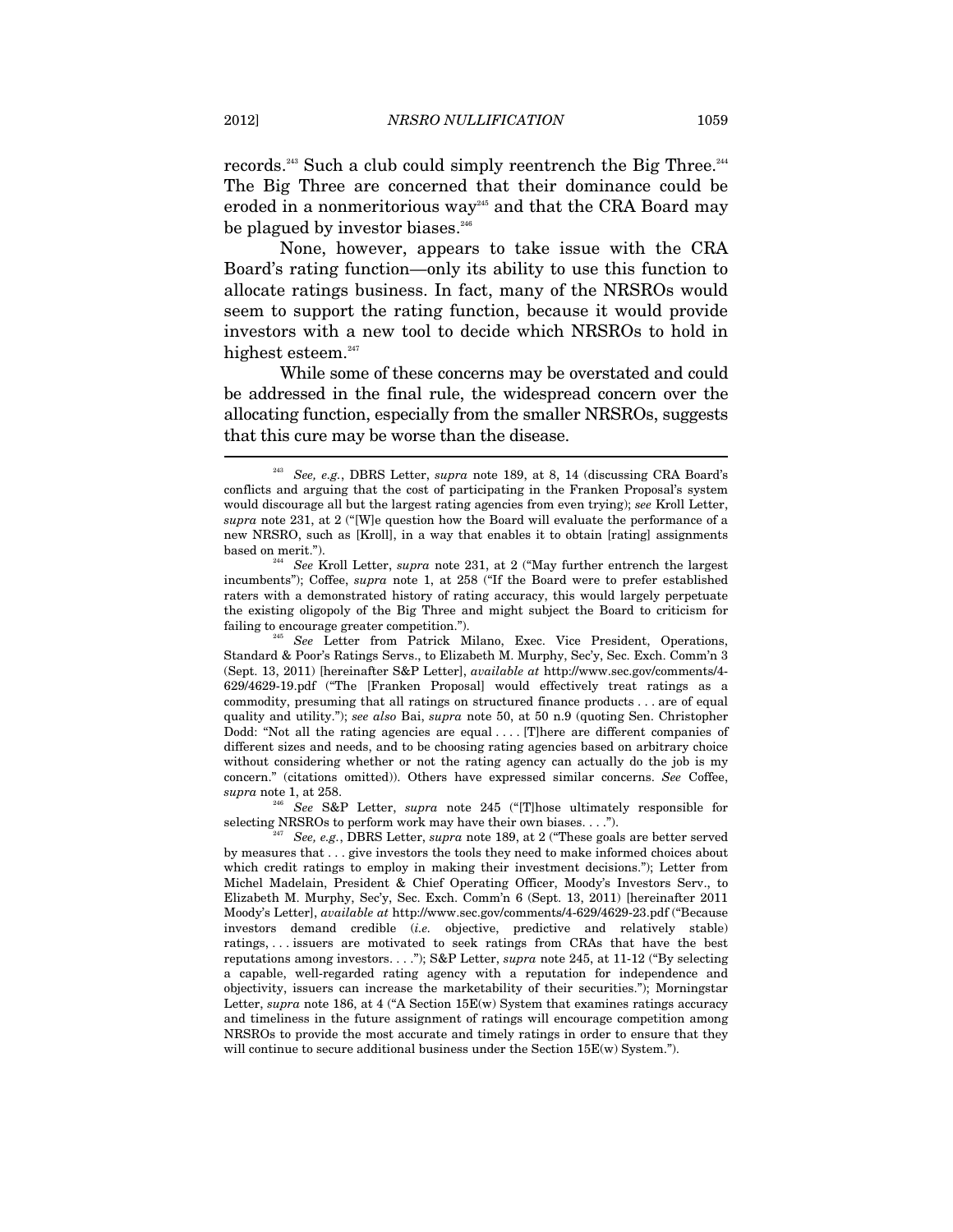The first benefit of the Franken Proposal is that QNRSROs would get a guaranteed percentage of the structured finance market for initial ratings. This guaranteed market share would prove invaluable to any CRA since structured finance products have the proven potential to outpace every other type of debt security and, due to their complexity, such products command justifiably higher prices.<sup>248</sup> On the other hand, exclusion from the QNRSRO club could impose a substantial burden.

The Franken Proposal does not explain how the CRA Board would initially allocate the guaranteed portion of initial ratings business nor how exclusion would be decided.249 In the free market, as of year-end 2010, the eight NRSROs registered with respect to structured finance products shared the market as follows: S&P (38.98 percent), Moody's (33.57 percent), Fitch (21.34 percent), DBRS (3.34 percent), Morningstar (2.75 percent), A.M. Best (0.02 percent), Egan-Jones (0.00 percent), Kroll  $(0.00$  percent).<sup>250</sup> While these figures show that the Big Three commanded almost 94 percent of this market, such dominance does not seem manifestly disproportionate when taking into account the disproportionately large staffing that the Big Three have compared with the smaller NRSROs. Were we to treat the total staff members at these eight agencies  $(3.855)^{251}$  as devoted to structured finance ratings only,<sup>252</sup> a proportionate initial allocation of assignments by the CRA Board (assuming all eight were admitted as QNRSROs) *vis-à-vis* staffing would require dividing each agency's total staff devoted

<sup>248</sup> *See Enhancing Investor Protection*, *supra* note 52, at 55 ("[R]ating structured finance products generated much higher fees than rating similar amounts of corporate bonds. For example, rating a \$350 million mortgage pool could justify a fee of \$200,000 to \$250,000, while rating a municipal bond of similar size justified only a fee of \$50,000." (citations omitted)); *see also* Abu Dhabi Comm. Bank v. Morgan Stanley & Co., 651 F. Supp. 2d 155, 167 (S.D.N.Y 2009) ("[T]he Rating Agencies each received fees in excess of three times their normal fees for rating the Cheyne SIV  $\dots$ .").<br><sup>249</sup> Eight of today's ten NRSROs are registered with the SEC with respect to

structured finance products. *See* Solicitation of Comment, *supra* note 95, at 7. Yet only a subset of this group might benefit from the guaranteed business afforded by the CRA Board's system to the extent such NRSROs are not selected to be QNRSROs. *See supra*

note 236 and accompanying text.<br><sup>250</sup> See SEC SEPT. 2011 SUMMARY REPORT, *supra* note 47, at 6-7.<br><sup>251</sup> *Id.* at 8. <br><sup>252</sup> The actual number of credit analysts and supervisors devoted only to structured finance is not available. Disclosure on Form NRSRO only requires the total number of credit analysts and supervisors and does not distinguish among the five ratings categories: financial institutions, insurance companies, corporate issuers, assetbacked securities (i.e., structured finance), and government securities. *See id.*; *see also* Form NRSRO, *supra* note 168, Exhibit 8.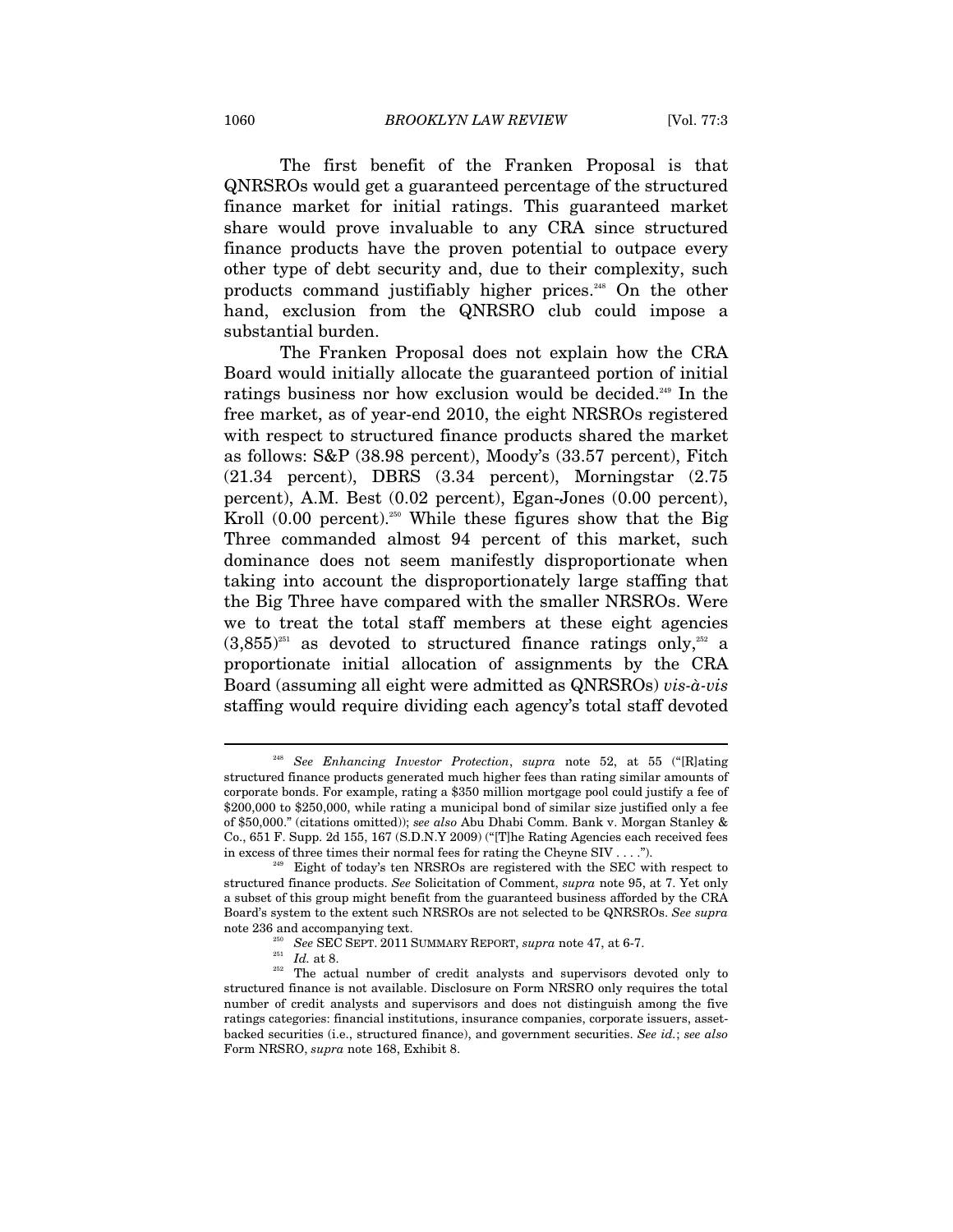to structured finance products by the total staff of all eight agencies devoted to the same. This would produce the following initial allocations: S&P (34.89 percent), Moody's (31.23 percent), Fitch (27.20 percent), DBRS (2.46 percent), Morningstar (0.62 percent), A.M. Best (3.11 percent), Egan-Jones (0.13 percent), Kroll (0.34 percent). Accordingly, the Big Three's market share, which would equal approximately 93 percent, would not be meaningfully diluted. Such an allocation, however, would give more work to firms like A.M. Best, Egan-Jones, and Kroll, which would help them establish track records for accuracy.

Since the Franken Proposal does not explain how the CRA Board would initially allocate the guaranteed portion of initial ratings nor how it would exclude NRSROs, today's NRSROs understandably have concerns. One potential solution to this problem would be to equate QNRSROs with those NRSROs that are registered to rate structured finance products and require that initial allocations be made in proportion to staffing resources. Form NRSRO could be amended to require the disclosure of the credit analysts and supervisors devoted to each rating category.<sup>253</sup> The institutional and technical capacity test could also be objectified to confirm that it is only meant to weed out NRSROs that are patently unqualified to rate structured finance products. While the smaller NRSROs would likely favor these solutions, the Big Three might actually prefer allowing CRA Board discretion since it could provide a way for investor representatives to filter out NRSROs that the market would not trust. In spite of the Big Three's poor performance during the financial crisis, the market has continued to trust the Big Three, so there is practically no danger that the Big Three would face exclusion from the QNRSRO club.254 The exclusion of the smaller NRSROs would impose severe financial and reputational burdens, since they would get no market share in initial ratings, which would translate into fewer jobs in the market for second ratings.

The Big Three may also object to allocations in proportion to staffing. Even though this would not meaningfully dilute their current market share, it would encourage smaller NRSROs to hire more credit analysts and supervisors in order to take a larger slice of the pie. This would potentially erode the Big Three's market share in a

<sup>&</sup>lt;sup>253</sup> Cf. supra note 252.<br><sup>254</sup> See supra notes 146-47 and accompanying text.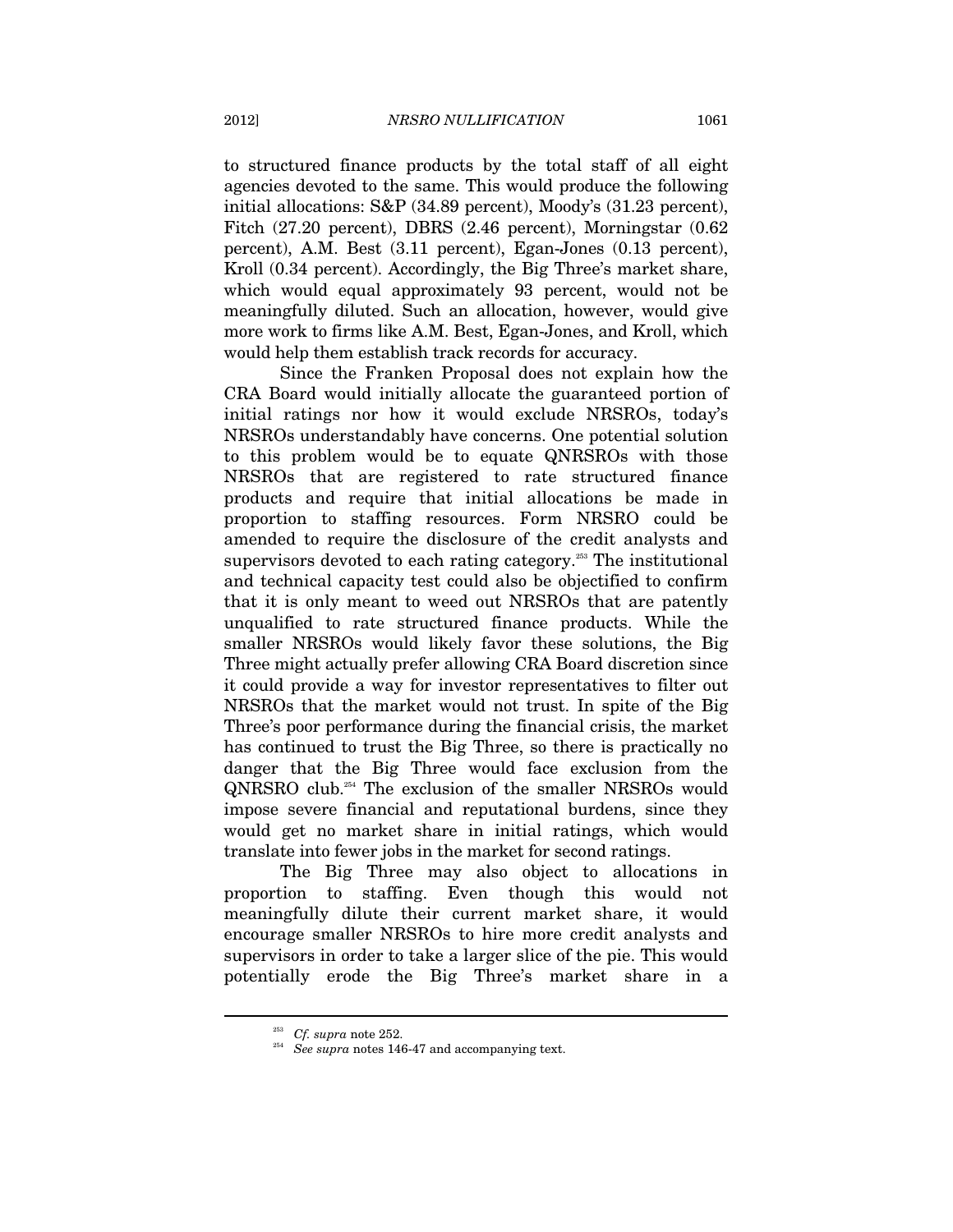nonmeritorious way. Any initial allocation, however, would be nonmeritorious since there is not yet an accepted way to measure good performance. Merit-based track records for accuracy will take time to develop.255

The second benefit of the Franken Proposal for those in the QNRSRO club is that the best-performing QNRSROs would be rewarded with bonus assignments on initial ratings. This mechanism would directly reward accurate performance and would permit any subset of the QNRSROs to dominate the field by virtue of their merit.

While initial allocations based on proportionate staffing would not be merit-based, the CRA Board's ability to adjust ratings business in favor of the best performers based on past performance addresses the fundamental problem of non-meritbased allocations. This also addresses any concerns that guaranteed business would remove the incentives of the NRSROs to work hard and produce rigorous and competitive ratings.<sup>256</sup> Thus, merit-based allocations would become the new norm over time, which would confer a significant benefit on the best-performing QNRSROs. While it would also impose a burden for the poorer performing QNRSROs, it would provide the proper incentives for such QNRSROs to improve their performance or be penalized.

There is legitimate concern, however, that such allocations will be unfair due to conflicts of interests or plain incompetence. To the extent the CRA Board has subjective discretion to allocate ratings, commentators have pointed out that at least two new conflicts of interest would be introduced: bias in favor of QNRSROs willing to produce more conservative investor-friendly ratings (whether or not justified) since the CRA Board would be controlled by investors; $357$  and bias in favor of the Big Three since the CRA Board will depend on fees from the deepest pockets among the QNRSROs for its continued existence.<sup>258</sup> While the final rules could mitigate such new

<sup>255</sup> *See* Letter from Senator Al Franken & Senator Roger F. Wicker, to Honorable Mary Schapiro, Chairman, Sec. & Exch. Comm'n 4 (Sept. 14, 2011), *available at* http://www.sec.gov/comments/4-629/4629-28.pdf ("Of course, these track records would take time to develop. But, over time, it would be possible to effectively judge NRSROs on track records of accuracy.").

<sup>&</sup>lt;sup>256</sup> See 2011 Moody's Letter, *supra* note 247, at 8 ("[S]uch a system may create incentives to conduct the least amount of work and innovation possible to remain in the % lottery or rotation system."); see also S&P Letter, supra note 245, at 2.<br>
<sup>257</sup> See S&P Letter, supra note 245.<br>
<sup>258</sup> See DBRS Letter, supra note 189, at 8 ("[I]t is likely to cost at least \$300-

<sup>400</sup> million to operate the Board. Under the best of circumstances, this expense would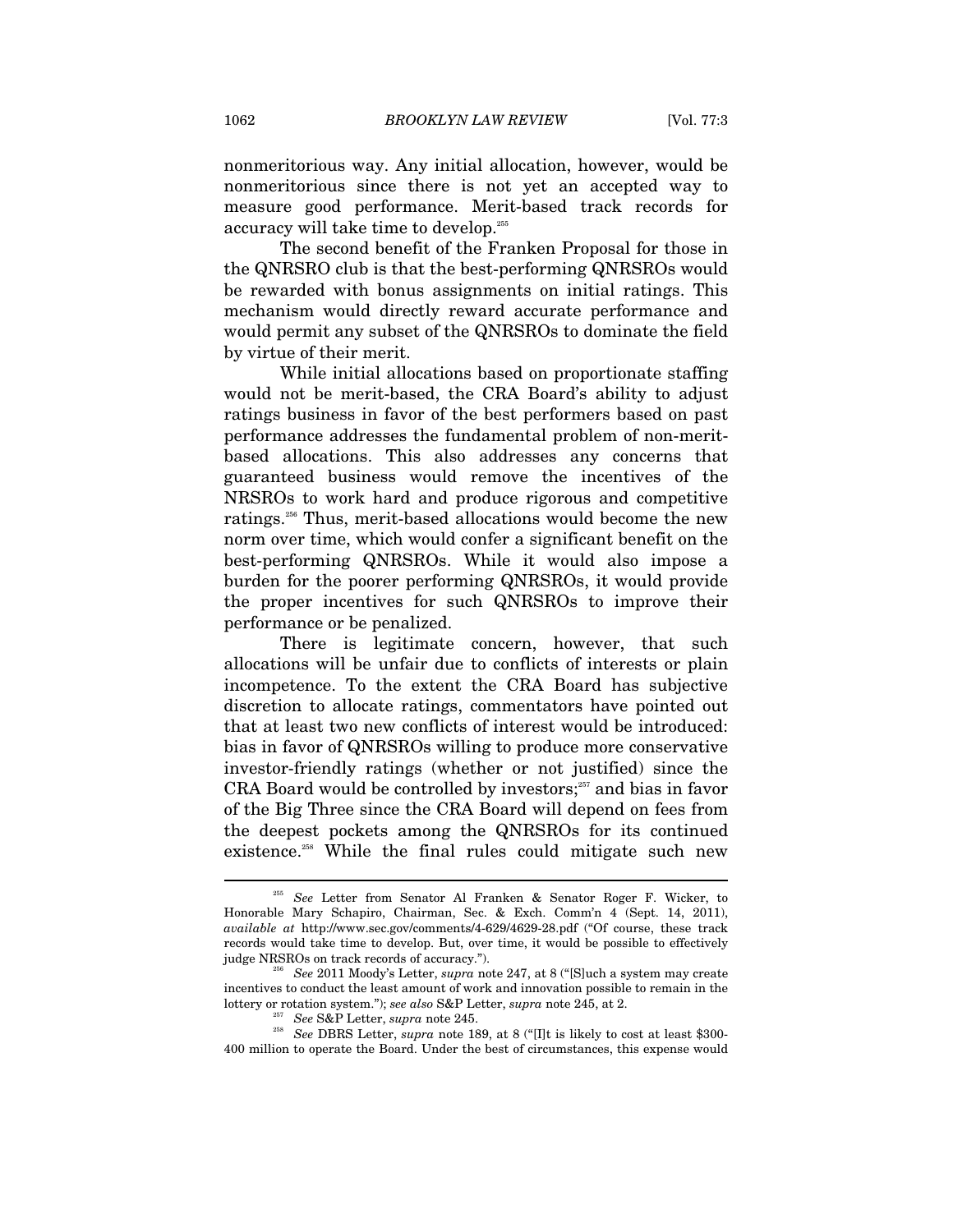conflicts by requiring the metrics for such allocations to be publicly disclosed and based on objectively verifiable performance data, the determination of such metrics is not obvious. The CRA Board would undermine its legitimacy if it appeared to be plagued by new conflicts of interest.

Many in the market are concerned, most saliently, that the CRA Board would be unqualified to discern what accurate performance means and thus could not develop any system to reward or penalize QNRSROs based on past performance. For example, the Investment Company Institute asked, "[W]hat will be the criteria used for determining the 'best performer' for purposes of assigning a rating agency to a new issue? Is an 'A1' rating more correct than an 'A' rating?"259 The Financial Services Roundtable points out that there are no accepted performance measures, and if investors' preferences and the CRA Board's preferences deviate, investors would be stuck with bonds rated by NRSROs they do not like.<sup>260</sup> S&P altogether "rejects the notion that credit ratings can be 'accurate' or 'inaccurate.'"261 To the extent the CRA Board is not able to produce a definition of accuracy that the market accepts, the goal of empowering this board to make merit-based allocations would be completely compromised.

At present, some efforts have been made to develop methodologies for defining accuracy. Professor Lynn Bai has provided one example of standards for discerning accurate performance that may be instructive in measuring the performance of the various NRSROs and Professor Coffee has provided another suggestion.<sup>262</sup> In addition, Moody's has

have to be divided among only four or five rating agencies, and would be in addition to the costs of complying with whatever extra layer of regulation Qualified NRSRO status might entail. At the end of the day, the cost of participating in the Section 15E(w) System would be so high that it would discourage all but the largest rating agencies

 $\frac{259}{156}$  CONG. REC. S3965, 3979 (daily ed. May 19, 2010) (statement of Sen.

Christopher Dodd).<br><sup>260</sup> Letter from Richard M. Whiting, Exec. Dir. & Gen. Counsel, Fin. Servs. Roundtable, to Elizabeth M. Murphy, Sec'y, Sec. & Exch. Comm'n 15 (Sept. 13, 2011), *available at* http://www.sec.gov/comments/4-629/4629-16.pdf.<br><sup>261</sup> See S&P Letter, *supra* note 245, at 11.<br><sup>262</sup> See Bai, *supra* note 50, at 103 ("The default ratio, 'fallen angels' ratio,

rating change ratio, and large rating change ratio are used to measure rating agencies' performance."); *see also Senate Turmoil Hearings*, *supra* note 49 (Professor Coffee has suggested that "[t]he SEC should define what 'default' or 'impaired' means so as to include delayed payments, then calculate these rates over five year cumulative periods, and publish its results on its own website. This would enable consumers to engage in a simple, one stop comparison. For smaller institutions (e.g., small pension funds, or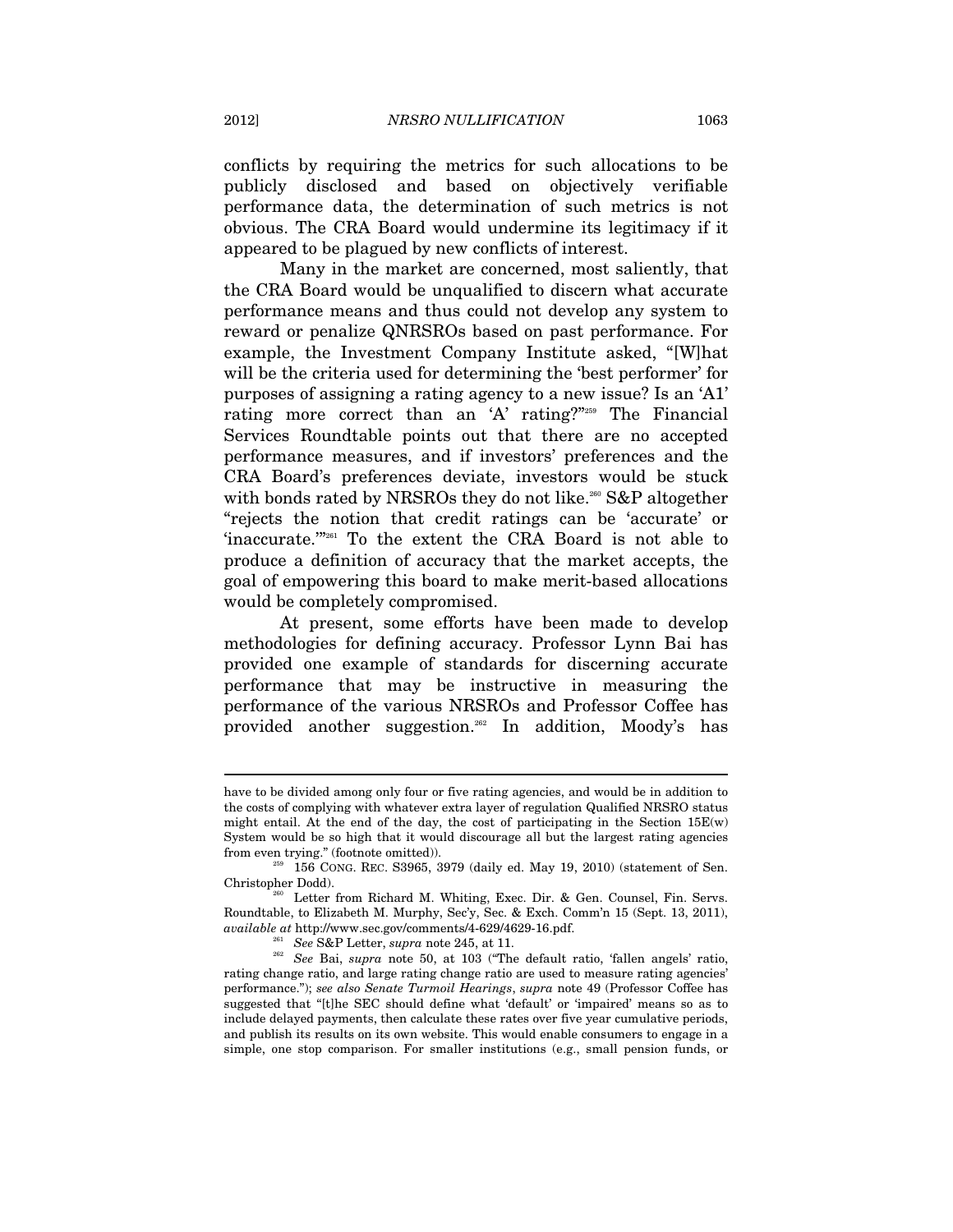identified two methods of measuring ratings accuracy: one ordinal (meaning relative performance) known as Average Position, and the other cardinal (meaning absolute performance) such as the "investment-grade default rate and the average rating of defaulters prior to default."263 Bai indicates that ratios measuring default, migration from investment-grade to non-investment-grade, and stability are universally accepted, but other metrics are used without a consensus over their value.264 Morningstar has suggested that calibrated qualifications "could eliminate any undue influence or the necessity for the CRA Board to make any individual decisions with regard to particular securitization transactions."265 While such transparency may minimize concerns over conflicts of interest, any system seeking to define accuracy in a business based on future predictions will necessarily come under careful scrutiny, especially by those found to be poor performers. This would suggest that, before there is a consensus in the market over how to measure relative accuracy, any system including an allocating function based on accuracy ratings would be premature.

The final benefit of the Franken Proposal is reputational and indirectly financial. Unless the market has widespread reason to disagree with the rating abilities of the CRA Board, the best-performing QNRSROs would be in a better position over time to compete in the market for second ratings than excluded NRSROs and non-NRSROs by virtue of the reputational capital they would develop from the CRA Board's rankings. By publicly rewarding accuracy and thereby communicating to the market a view regarding the agencies that would be most likely to produce accurate initial ratings, such signals would provide a benchmark for accuracy against which the accuracy of second ratings could be tested. This would influence the preferences of investment fiduciaries in relying on NRSROs, since it would provide insight regarding the best performers that is currently hard to identify in the market. These preferences, in turn, would influence the hiring

college endowments), the in-house financial staff is often thin and only a simplified

 $2^{63}$  2011 Moody's Letter, *supra* note 247, at annex i. "Our principal measure of ratings accuracy is the *Average Position* (AP) of defaulters. Bounded between 0 and 1, AP measures where in the distribution of ratings defaulters were located relative to non-defaulters." *Id.*<br>
<sup>264</sup> See Bai, supra note 50, at 79-80.

<sup>&</sup>lt;sup>265</sup> Morningstar Letter, *supra* note 186, at 3.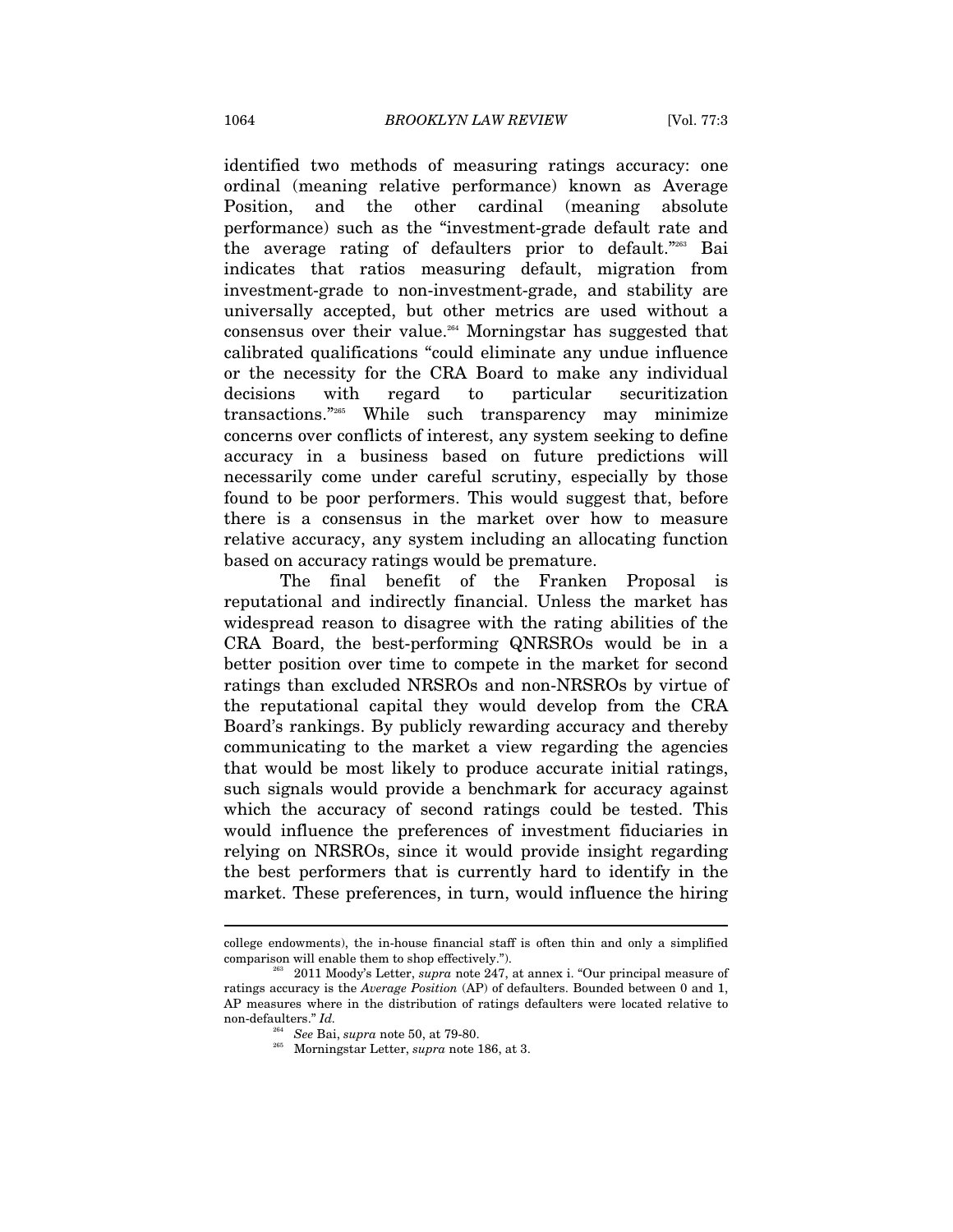practices of issuers since interest rates on debt securities would be affected in their negotiations with underwriters.

If investment fiduciaries believed in the accuracy of a rating, then they would accept an interest rate commensurate with the normal range for such rating. If, on the other hand, they believed that a rating may be inflated, they would justifiably demand a premium on the interest rate above the normal range. For example, if an issuer were to hire the worstperforming QNRSRO (or, alternatively, an excluded NRSRO or non-NRSRO) to give a second rating on its securities when it could have hired one of the best-performing QNRSROs, investment fiduciaries would demand a higher interest rate to compensate them for the risk of inflated ratings. They would communicate these preferences to underwriters prior to pricing and such preferences would get incorporated into the pricing negotiations. To avoid this dilemma, issuers would come to prefer hiring the best-performing QNRSROs to give second ratings since this would undermine any such argument about the propriety of a ratings inflation risk premium.

In this way, the CRA Board's rating function would realign the financial and reputational interests of all QNRSROs to favor accuracy. Since the CRA Board would send a signal of credibility into the market, all QNRSROs would be encouraged to produce the most accurate ratings possible to benefit from this signal. Although the poor performers would experience a reputational burden, this would only further incentivize them to improve their performance. Investment fiduciaries, moreover, would generally trust this message since it would come from an investor-controlled board. Since only QNRSROs would be evaluated, the market would encourage non-NRSROs and excluded NRSROs to join the NRSRO and QNRSRO clubs to get this reputational benefit. Opting out of either status, by contrast, would mean sacrificing such reputational benefit. So the rating function would work to keep NRSROs voluntarily regulated (since only NRSROs can be QNRSROs) while at the same time promoting accurate and reliable ratings.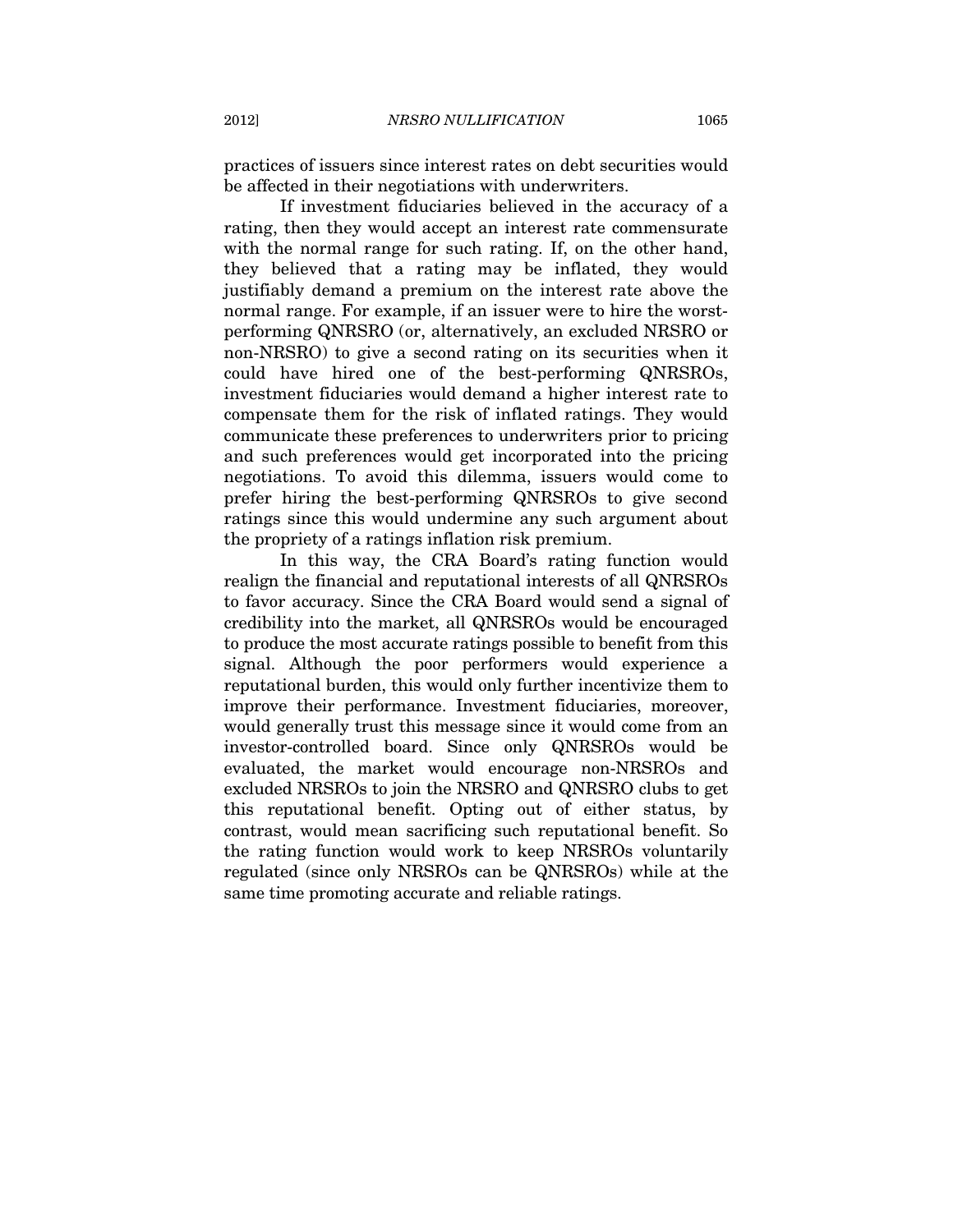### *b. Alternatives to the Franken Proposal*

As required by Congress, the SEC is also considering five alternative proposals to the Franken Proposal to create incentives for NRSROs to compete over accuracy.<sup>266</sup>

## i. Rely Only on the Existing Equal Access Rule

The first alternative is to rely only on the existing Equal Access Rule implemented in November 2009.<sup>267</sup> This rule created a mechanism for non-hired NRSROs in the structured finance context to gain equal access to the information that issuers provide to the NRSROs they hire so that such non-hired NRSROs can provide unsolicited second ratings.<sup>268</sup>

While this rule allows non-hired NRSROs to compete in the market for second ratings, and thereby ostensibly helps the lesser known NRSROs develop track records for accuracy, it does not provide a financial patron for such activities.<sup>269</sup> Thus, there is no guarantee that any NRSRO will find it financially rational to take advantage of the Equal Access Rule. Indeed, it appears that no NRSRO has taken advantage of the rule to date.270 Moreover, they would not be encouraged to do so, since this regime would not reward accuracy. Issuers would continue to provide the primary source of revenue for ratings under this system and NRSROs would be encouraged to please such issuers even in the unsolicited context so that they could potentially gain business from them in the future. Unless this rule were coupled with a rating mechanism, such as that provided by the Franken Proposal, it would only perpetuate today's race to the bottom, since issuers would still prefer to hire NRSROs willing to inflate their ratings, and most investment fiduciaries would not have the ability to forcefully challenge such preferences.

Moreover, the enhancements proposed by the various supporters of this proposal generally do not attempt to solve the problem that non-hired NRSROs cannot afford to give

<sup>266</sup> *See supra* note 95. 267 *See supra* note 144. 268 *See supra* note 144. 269 *See* Morningstar Letter, *supra* note 186, at 6 ("We believe that the absence of unsolicited initial ratings primarily results from the costs of providing these unsolicited ratings without adequate compensation and a lack of interest by arrangers and investors in these ratings.").<br><sup>270</sup> *Id.*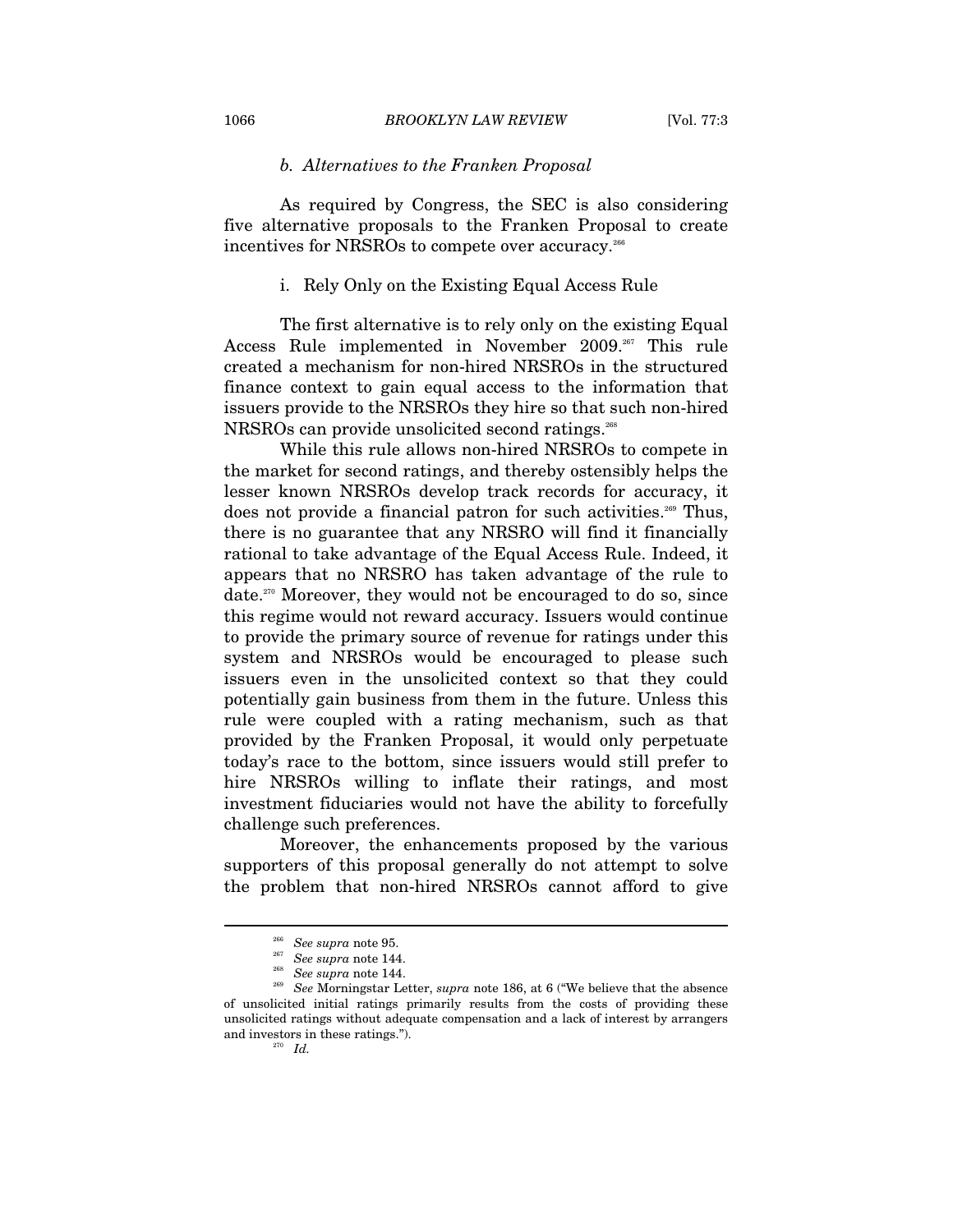unsolicited ratings for free, $271}$  nor do they propose how market actors should distinguish the best-performing NRSROs from the worst, which is a task "far beyond the means of many insurance companies, pension plans, and other small institutional investors."272 The proposed enhancements are generally focused on two points: relaxing a rule that non-hired NRSROs must rate one out of every ten deals they review<sup>273</sup> and allowing the disclosed information, which is currently available only to NRSROs, to be made available to all market participants (most pertinently, non-NRSROs). $274$ 

Reliance only on the Equal Access Rule is effectively a do-nothing approach that does not offer new financial benefits to the NRSROs nor a mechanism to promote accurate and reliable ratings. Moreover, it imposes a financial burden as a condition for competing since lesser established NRSROs would need to find separate funding to provide such ratings. One way to indirectly get separate funding would be to leave the regulatory regime and put such costs savings into unsolicited ratings instead. This might be the thinly veiled motivation behind the suggestion from some NRSROs that equal access should be expanded to non-NRSROs. Thus, adopting this proposal may encourage NRSRO Nullification. This proposal, subject to the suggested enhancements described above, is

 $271$  Morningstar appears to be the only exception: it proposes applying the Franken Proposal's framework to the Equal Access Rule such that "NRSROs could be selected on a rotational basis to provide an unsolicited rating. . . . [and] NRSROs could be compensated on a market-value basis that could represent the average compensation paid by the issuer to the Commission or other organization to the other credit rating agencies rating the same transaction." See id. at  $7$ .

<sup>&</sup>lt;sup>2</sup> James Lardner, The Ratings Agencies and The Franken Amendment, DEMOS (Aug. 1, 2010), http://www.demos.org/publication/rating-agencies-and-frankenamendment-key-questions-and-answers-0. 273 17 C.F.R. § 240.17g-5(e) (2011). *See* Kroll Letter, *supra* note 231, at 3

<sup>(</sup>suggesting eliminating requirement that one in ten deals reviewed must be rated); Letter from Karrie McMillan, Gen. Counsel, Investment Co. Inst., to Elizabeth M. Murphy, Sec'y, Sec. Exch. Comm'n 6-7 (Sept. 13, 2011), *available at* http://www.sec.gov/ comments/4-629/4629-22.pdf (suggesting increasing the number of free peeks from ten to twenty-five since a new entrant might find, for example, that it is not qualified to review the first twelve issuances it reviews); Letter from Richard A. Dorfman, Managing Dir., Head of Securitization, & Christopher B. Killian, Vice President, Securitization Grp., Sec. Indus. & Fin. Mkts. Ass'n (SIFMA), to Elizabeth M. Murphy, Sec'y, Sec. Exch. Comm'n 23 (Sept. 13, 2011), *available at* http://www.sec.gov/ comments/4-629/4629-9.pdf (suggesting that only one in twenty deals reviewed be required to be rated). 274 *See* Kroll Letter, *supra* note 231, at 3 (suggesting equal access should be

expanded to all market participants, not just NRSROs); 2011 Moody's Letter, *supra* note 247, at 2 (same).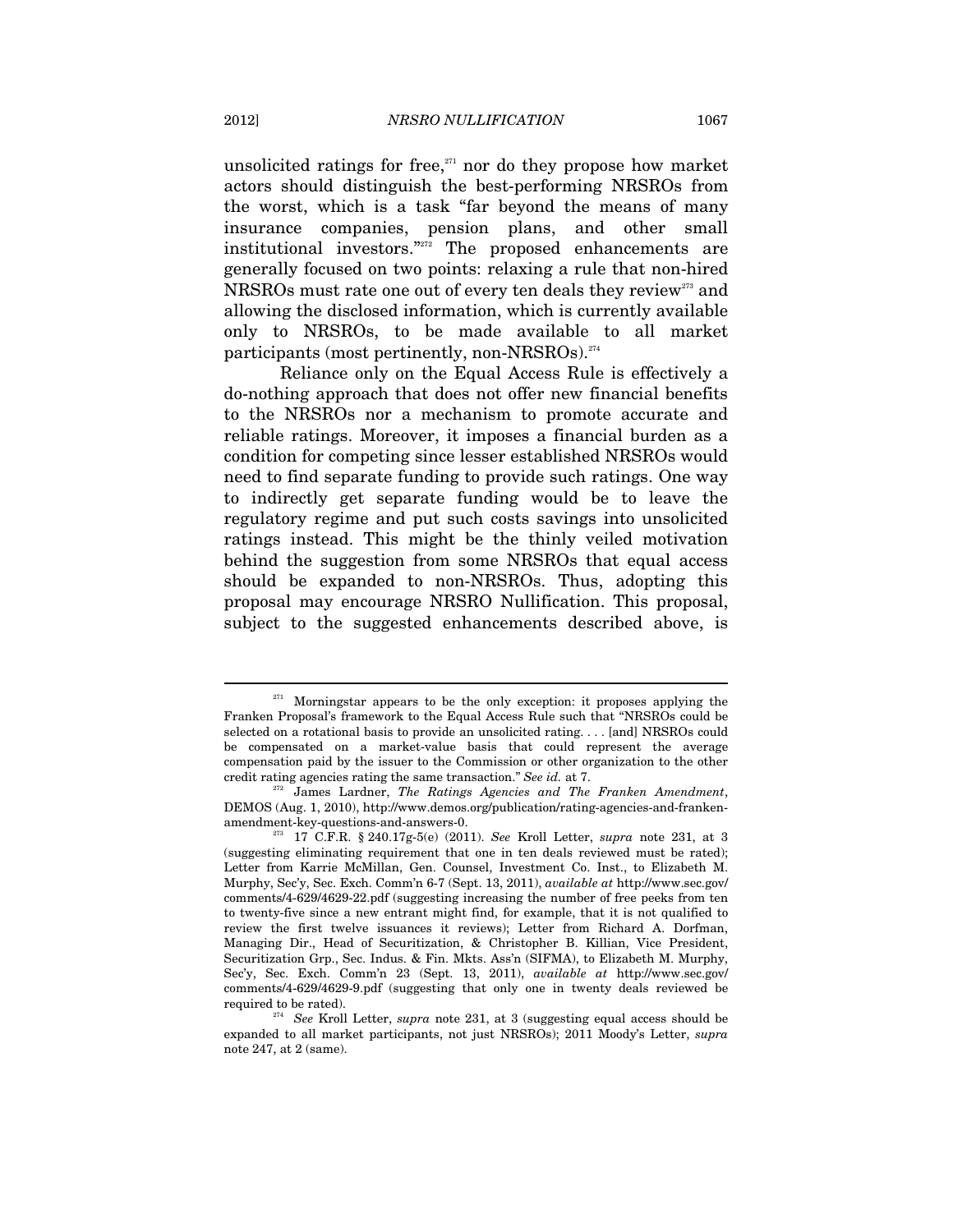supported by Moody's, S&P, Fitch, and Kroll as well as a number of other non-CRA entities.<sup>275</sup>

### ii. Create an Investor-Owned NRSRO

The second alternative is to create an investor-owned NRSRO that would compete with the existing NRSROs. By law, issuers would have to obtain initial credit ratings from the investor-owned NRSRO and a second issuer-chosen rating from one of the existing NRSROs. While this solution divorces issuer selection from issuer payment in the initial credit rating context by presumably forcing the issuer to pay for a rating from the investor-owned NRSRO, it does not do so with respect to second ratings. Thus, a monopoly would be created for the investor-owned NRSRO in the market for initial ratings while a fierce competition would be set into motion in the market for second ratings.

Since the market for initial ratings would be monopolized, today's NRSROs would be denied their current market share of initial ratings representing the loss of an important financial benefit. Since this model has no mechanism to reward accuracy, the market for second ratings would be plagued by the same race to the bottom that currently exists for all ratings. Issuers (and perhaps investors), moreover, would likely distrust the ratings from the investorowned NRSRO for a number of reasons: it may have investor biases since investors own it, it may lack incentives to do high quality work since it would have a monopoly, and it would lack an established track record as a newcomer. As a result, such ratings would not provide a reliable benchmark for accuracy against which the accuracy of second ratings could be tested. So this model would remove an important financial benefit from today's NRSROs (the ability to compete for a share of the initial credit ratings market), and like the first alternative approach, it would not address the conflicts of interest at the heart of the rating-agency question. In the comment letters sent to the SEC, no commentators supported this proposal.<sup>276</sup>

<sup>275</sup> *See Comments on Solicitation*, *supra* note 187. 276 *See id.*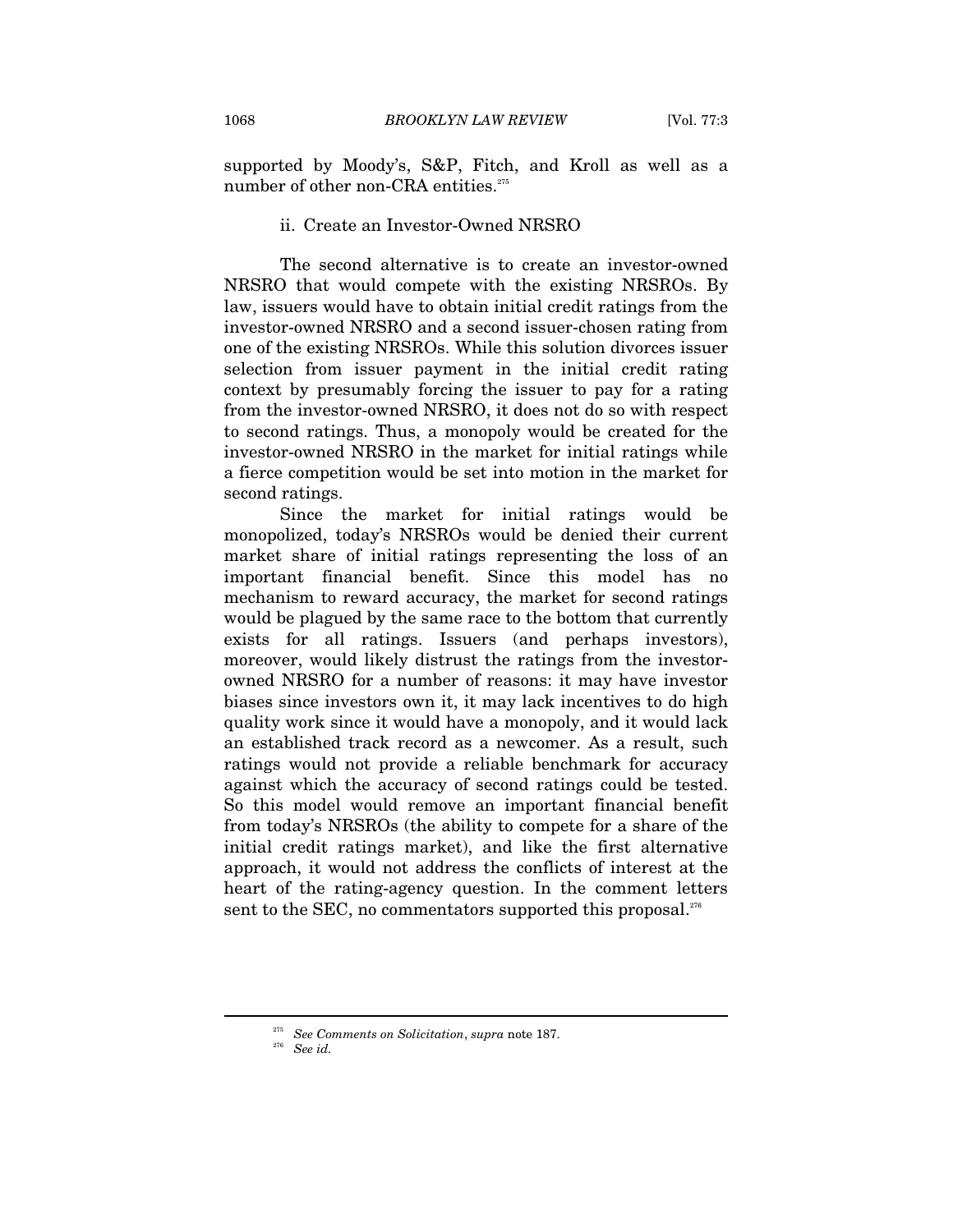# iii. Split the Bill Among Participants

The third alternative does not clarify whether it would permit the issuer to select its preferred NRSRO for initial credit ratings. It only focuses on fees by stating,

an NRSRO would be compensated through transaction fees imposed on original issuance and on secondary market transactions. Part of the fee would be paid by the issuer or secondary-market seller and the other portion of the fee by the investors purchasing the security in either the primary or secondary markets. $277$ 

It appears that this model intends to split the bill among the issuer, investors, and secondary-market sellers, which would presumably mitigate some of the loyalty that the NRSROs feel toward the issuer as their sole client. While this would partially divorce issuer selection from issuer payment, it would not satisfy Congress's requirement that the issuer and issuer-aligned parties may not select the NRSRO that will determine and monitor initial credit ratings.<sup>278</sup>

Moreover, although this proposal partially mitigates the issuer-pays conflict, it does not address the ratings-shopping problem if the issuer would ultimately decide which NRSRO to choose. Thus, there would still be a race to the bottom since this model proposes no mechanism to reward accuracy. As a result, the misaligned incentives and today's *status quo* would persist. This model proposes no other benefits to the NRSROs. In the comment letters sent to the SEC, no commentators supported this proposal.<sup>279</sup>

## iv. Institute a User-Pays Model

The fourth alternative involves the institution of a userpays model. Under this model, the issuer would not pay for any ratings and the full fee would be allocated to users, defined as "any entity that included a rated security, loan, or contract as an element of its assets or liabilities as recorded in an audited financial statement."280 Such users would be required to enter into a contract with an NRSRO and pay for its rating services.<sup>281</sup>

<sup>&</sup>lt;sup>277</sup> See Solicitation of Comment, *supra* note 95, at 44.<br><sup>278</sup> See *supra* note 189.<br><sup>279</sup> See Comments on Solicitation, *supra* note 187.<br><sup>280</sup> See Solicitation of Comment, *supra* note 95, at 46.<br>*See id.*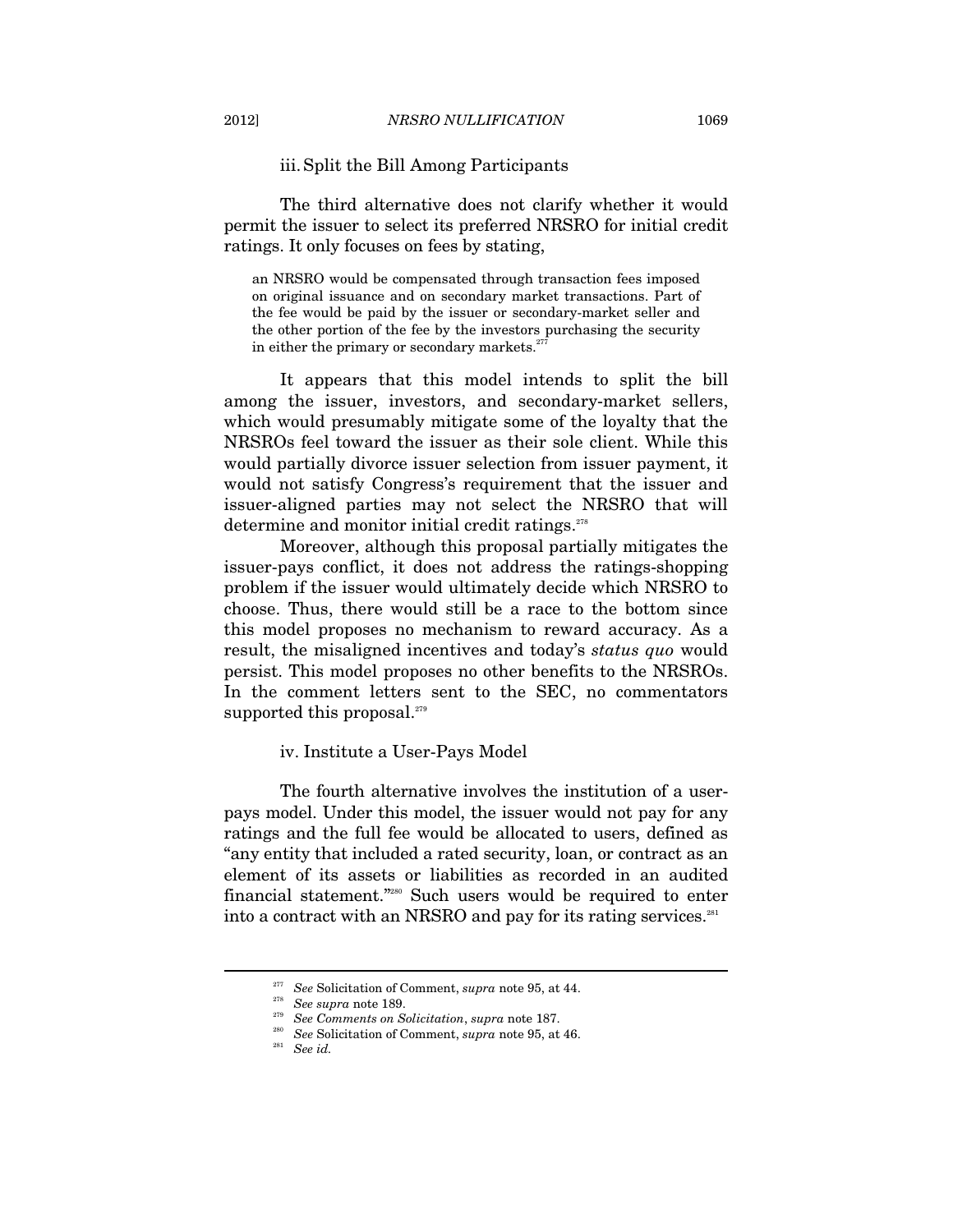While forcing investors to buy NRSRO ratings would guarantee business to the NRSROs by effectively reinstituting a new form of NRSRO-dependent regulatory license, the failure of a mechanism to reward accuracy would mean that this model would suffer from today's conflicts of interest in reverse. Although it eliminates the issuer-pays conflict, it introduces in its place a user-pays conflict and merely reverses the ratingsshopping problem. Under this model, some users would shop to select the NRSROs most willing to deflate (rather than inflate) ratings at the lowest prices.<sup>282</sup> While this might benefit investors in the short term by driving up interest rates on relatively safe securities, this type of artificial ratings deflation could significantly raise the cost of capital for issuers, which could have unforeseen macroeconomic consequences in much the same way that artificial ratings inflation did during the financial crisis of 2008. Since this model would only offer new financial benefits to those NRSROs most willing to please investors rather than those most able to produce accurate ratings, it would simply flip today's problems instead of address them. In the comment letters sent to the SEC, no commentators supported this proposal, although one commentator provided a detailed alternative user-fee system.<sup>283</sup>

#### v. Institute an Investor Designation Model

The fifth alternative would be an investor designation model. Under this model, the security holders would select the NRSRO or NRSROs that would get paid and the amount of payment while the issuer would pay the NRSRO or NRSROs according to such directions. This would successfully divorce issuer selection from issuer payment in the market for initial ratings in keeping with Congress's mandate. Instead of the Franken Proposal's CRA Board making rating assignments in advance to a specific NRSRO, however, the NRSROs would choose to do the work before knowing whether they would be compensated and, if so, how much. After the work is done, the security holders would make the compensation decision "based on their perception of [the] research underlying the ratings."284

<sup>&</sup>lt;sup>282</sup> See PARTNOY, *supra* note 62, at 12 (Some institutions "might press the rating agencies for lower ratings in hopes of receiving higher returns.").

Letter from Jeffrey Manns, Assoc. Professor, George Washington Univ. Law Sch. (Sept. 13, 2011), *available at* http://www.sec.gov/comments/4-629/4629-25.pdf. 284 *See* Solicitation of Comment, *supra* note 95, at 45.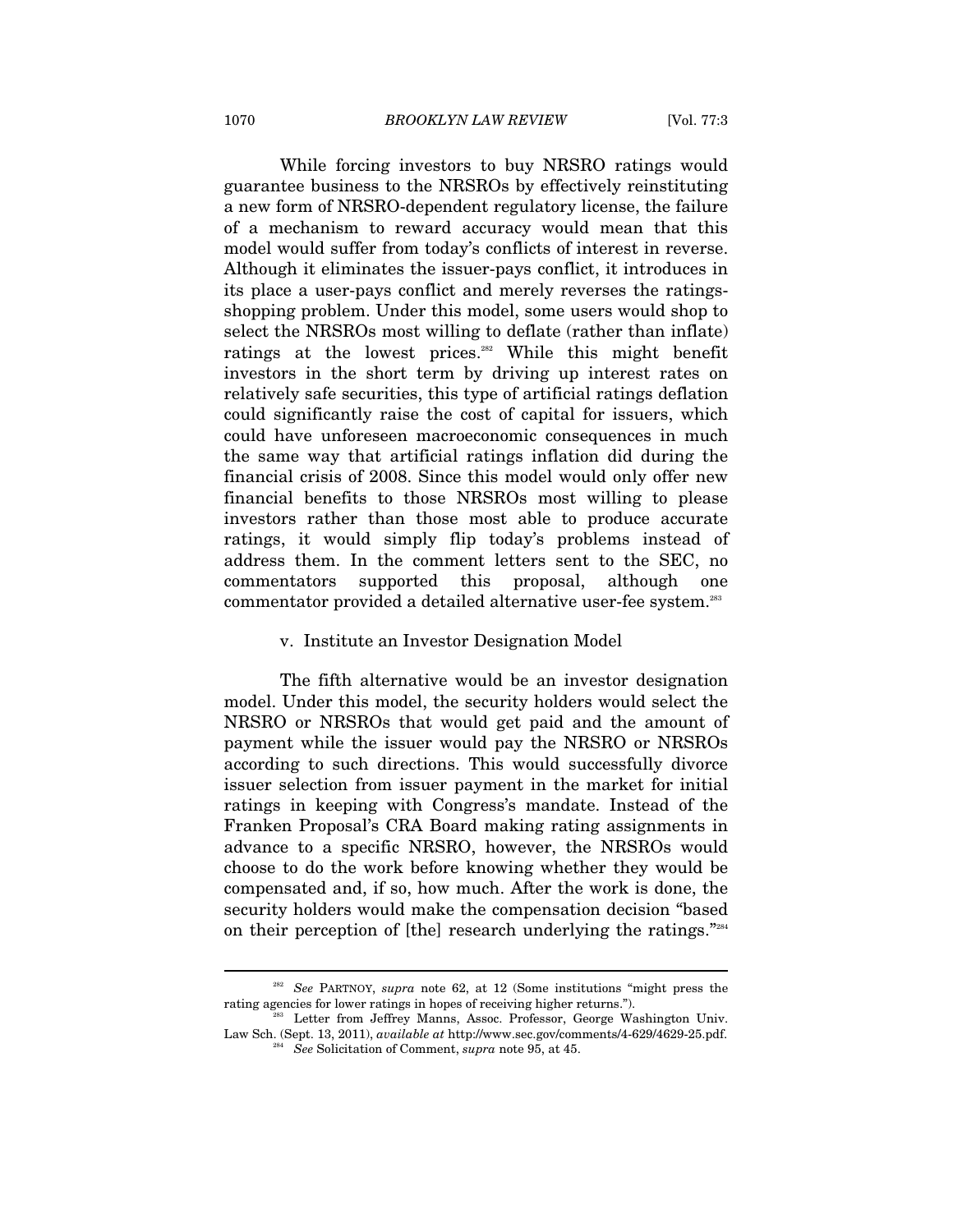They would vote in proportion to their holdings and the payment would be made according to such instructions from a deposit (presumably equal to the cost of one rating) that the issuer would have placed in advance with a third party administrator as opposed to the CRA Board under the Franken Proposal. There does not appear to be any requirement that the security holders would have to consider long-term performance data in allocating such payment.

This model would not only fail to reward accuracy, but would also perpetuate the same financial burden that plagues the Equal Access Rule: the prospect of uncompensated work. Not only would there be no guaranteed minimal level of business, but the NRSROs would be asked to spend time and resources to produce ratings without any guarantee of payment in whole or in part. Moreover, as with the user-pays model, this model reverses the ratings-shopping problem by putting the payment decision into the hands of interested security holders, even though the payment source would be the issuer. Since such security holders would not have to consider the long-term accuracy of each NRSRO's rating performance when deciding which NRSROs to pay, they would be encouraged to pay the NRSROs that have given the most deflated ratings in such offering since that would translate into higher interest rates benefiting the security holders in the short term. The familiar race to the bottom would persist, financial benefits would only accrue to those NRSROs able to win the affection of the most security holders and one new financial burden (uncompensated work) would be imposed. In the comment letters sent to the SEC, no commentators supported this proposal.<sup>285</sup>

In summary, none of the alternatives to the Franken Proposal that the SEC is currently considering would offer NRSRO-specific benefits that are comparable to those offered by the Franken Proposal: none would guarantee today's NRSROs any particular level of business, reward accurate performance through bonus business or provide an investorcontrolled signal of credibility. Nonetheless, most NRSROs are concerned that the allocating function would do more harm than good, though all would appear to support the rating function. While the Equal Access Rule has broader support than the Franken Proposal, such support lacks a strong foundation since this rule, like the other alternatives proposed,

<sup>285</sup> *See Comments on Solicitation*, *supra* note 187.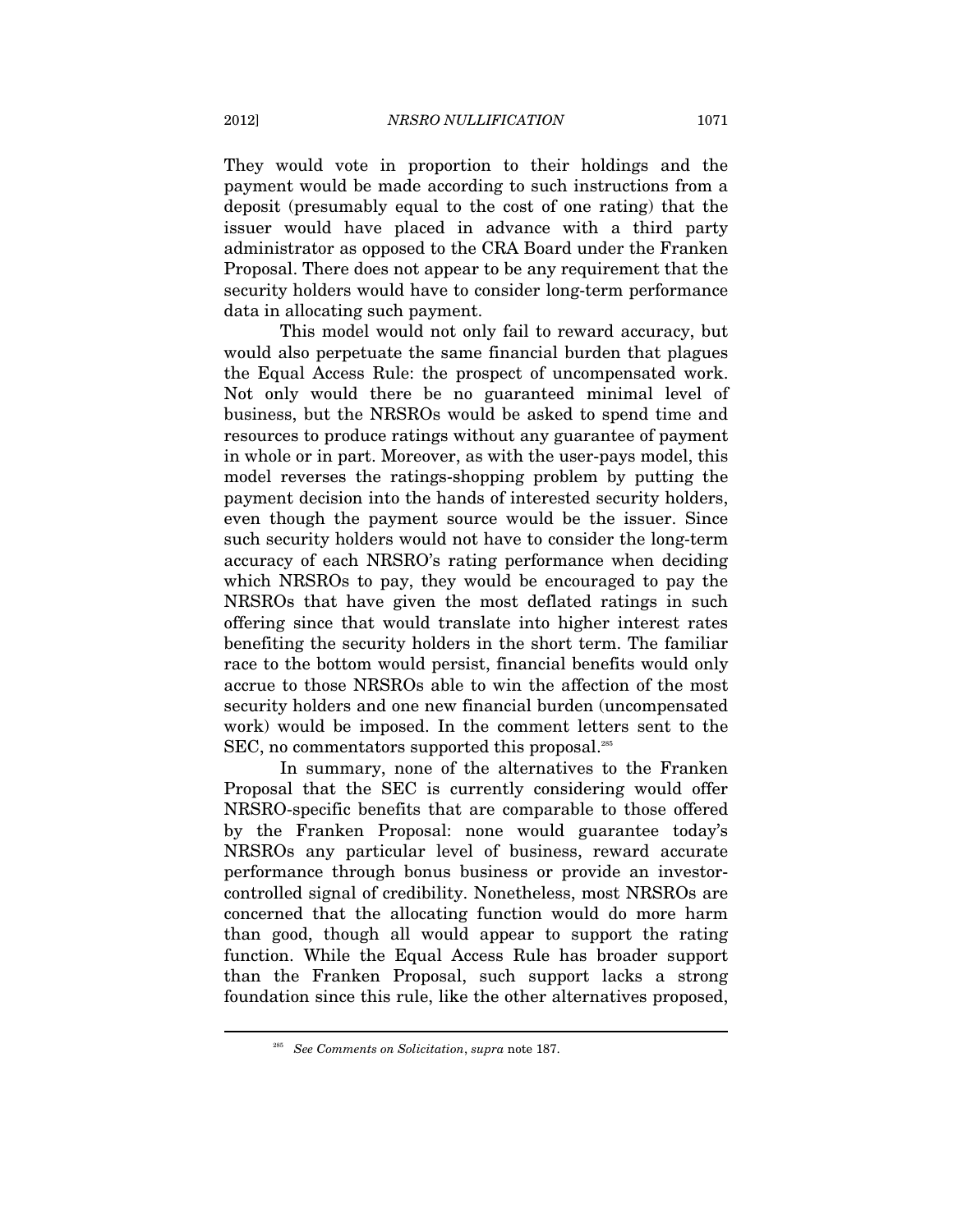would not promote accurate and reliable ratings or work to prevent NRSRO Nullification without being paired with a rating feature. While it cannot be known if the adoption of any of these alternatives in place of the Franken Proposal would cause a tipping point towards NRSRO Nullification, all would fall short of the Franken Proposal in preventing it.

## 2. The New Standards of Creditworthiness

Since the SEC's proposals for the new standards of creditworthiness do not require, but only permit, reliance on NRSRO credit ratings as part of a broader professional judgment analysis, the SEC's proposed new standards would succeed in eliminating the NRSROs' power to license under the federal securities laws since the NRSROs would no longer have a mandate to determine creditworthiness. Instead, their ratings would become one factor, if a factor at all, in an investment fiduciary's separate credit determination. This would effectively shift the responsibility for such credit determinations from the NRSROs (to the extent they were previously responsible) to the appropriate investment fiduciary in each case. Although some market participants have argued that the federal agencies would be defying Congress's intent by incorporating any new form of reliance on NRSRO credit ratings, voluntary reliance by fiduciaries is not prohibited. Congress's mandate would only prevent the SEC from incorporating a "requirement of reliance."286 Since requiring reliance would violate Congress's intent by effectively reinstating regulatory licenses through the back door, I analyze the federal agencies' three other options with respect to the incorporation of NRSRO credit ratings into the new standards of creditworthiness: prohibiting reliance on NRSRO credit ratings, permitting reliance on only NRSRO credit ratings, and permitting reliance on any credit ratings.

The first option, advocated by some, would be to prohibit reliance on NRSRO credit ratings altogether under the new standards of creditworthiness.<sup>287</sup> While the federal agencies could hypothetically prohibit such reliance, they would need to have an adequate substitute to replace credit ratings. While the Free Market Camp has put forward some creative possibilities, such as thirty-to-ninety day rolling averages of  $\overline{\phantom{0}}$ 

<sup>286</sup> Dodd-Frank, Pub. L. No. 111-203, § 939A(b), 124 Stat. 1376, 1887 (2010). 287 *See* Better Markets Letter, *supra* note 194, at 7.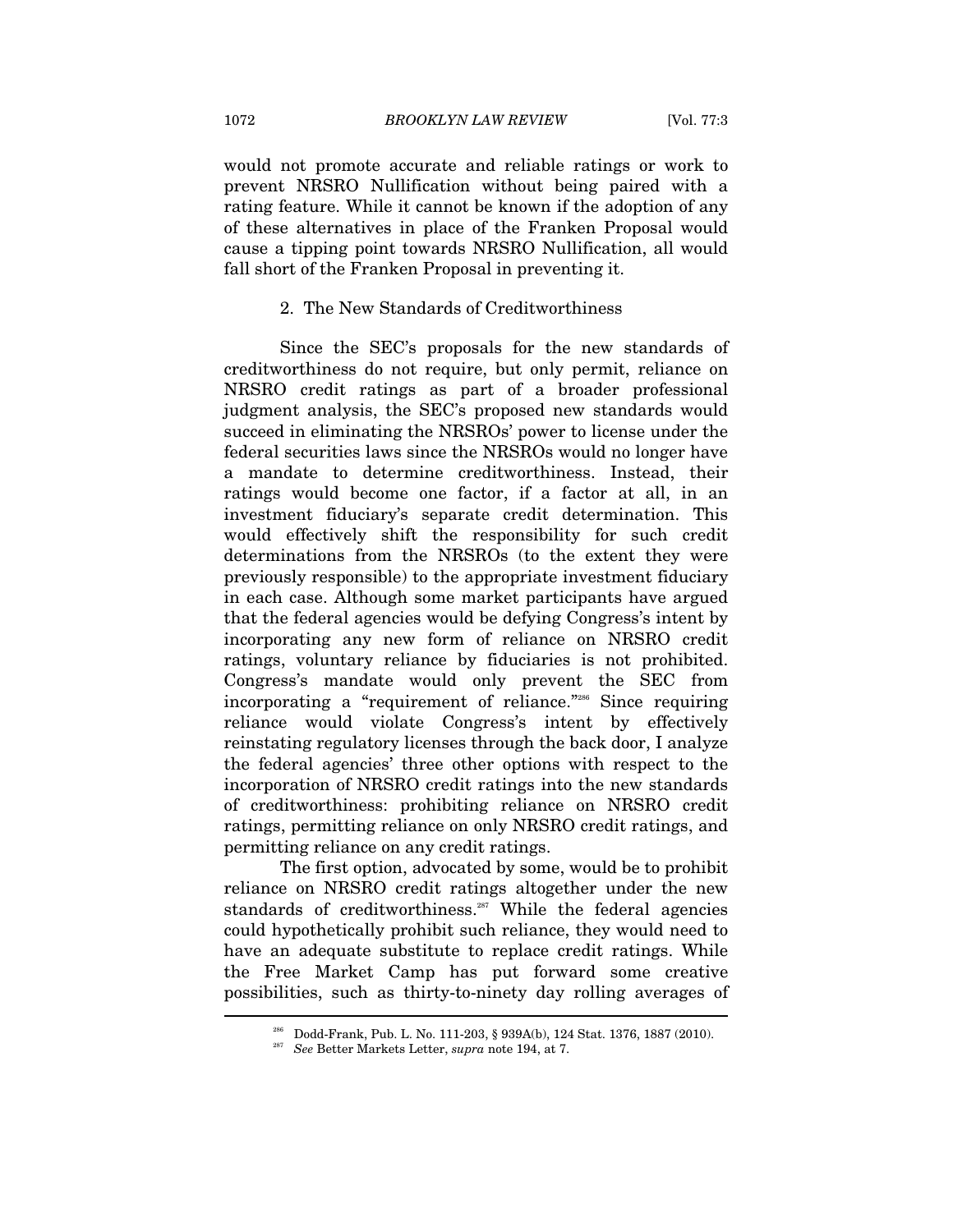credit spreads and credit-default-swap spreads,<sup>288</sup> a chorus of commentators appears to agree that such market measures would not be a sufficient replacement.<sup>289</sup> This likely explains the shift in the Free Market Camp to a professional judgment analysis that would include permissive partial reliance on both market measures and credit ratings.<sup>290</sup>

The second option would be to permit voluntary reliance on only NRSRO credit ratings as part of a professional judgment analysis. This would raise the question of whether such reliance should be limited to NRSRO credit ratings or should apply equally to all credit ratings. If such reliance were limited to NRSRO credit ratings only, this would provide a significant benefit for the NRSROs, because investment fiduciaries seeking to rely in part on credit ratings would be limited to only the NRSRO pool. On the downside, however, such a policy would discourage upstart CRAs that might have the potential to outperform today's NRSROs. In effect, it would reinstate the chicken-and-egg problem that characterized the NRSRO designation process prior to 2006.291 In addition, this solution might unduly limit the ability of fiduciaries to fulfill their legal duties in accordance with their own professional judgment. On the one hand, investment fiduciaries would be told to take ultimate responsibility for their investment decisions; on the other hand, to the extent they rely on ratings, they would be told to only rely on NRSRO ratings. This would seem inconsistent with the new law's approach of heightening the investment fiduciary's responsibility. While this solution would work to prevent NRSRO Nullification, it would not be in sync with the alternative answer to the rating-agency question: professional judgment.

The third option would permit voluntary reliance on any credit rating as part of a professional judgment analysis. This would achieve the law's purpose of placing greater responsibility on the professional judgment of investment fiduciaries and less on NRSROs. By not limiting fiduciaries to  $\overline{a}$ 

<sup>&</sup>lt;sup>288</sup> See supra note 75 and accompanying text.<br><sup>289</sup> See, e.g., Hill, supra note 17, at 143-44 ("Something else is to replace these references. . . . The problem is that there is no ready alternative."); *see also* Coffee, *supra* note 1, at 233 ("Alternatives to credit ratings, such as credit default swap spreads, provide at best only a partial substitute."); SEC REPORT OF 2003, *supra* note 9, at 39 ("[T]he volatility of credit spreads, their backward-looking nature, and the fact that their use would be limited to liquid securities, make them an inferior alternative to credit ratings."). 290 *See* Partnoy, *supra* note 67, at 16. 291 *See supra* note 105 and accompanying text.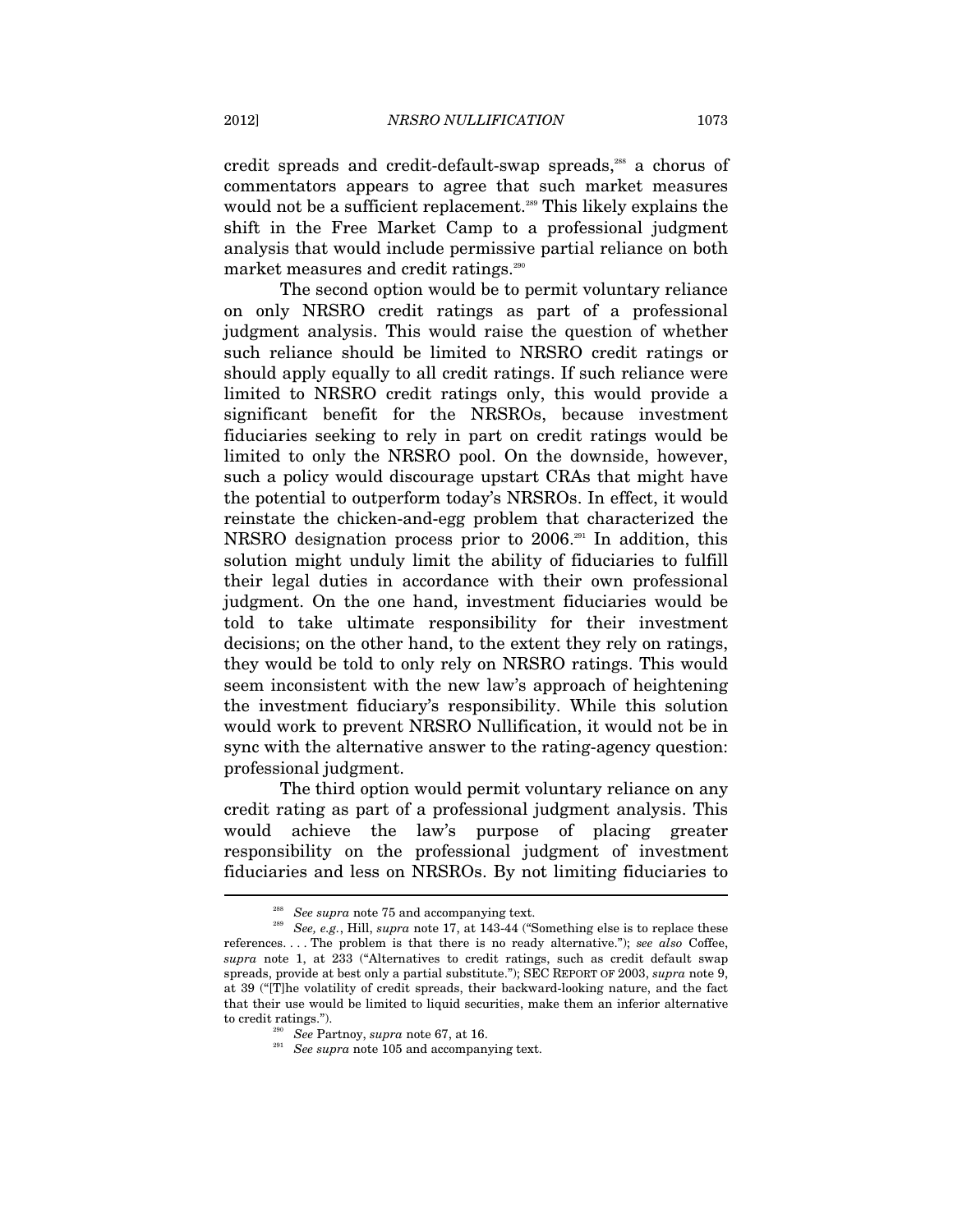only NRSRO ratings, such fiduciaries would be free to ignore credit ratings altogether or rely in part on either NRSRO or non-NRSRO ratings as part of their professional judgment analysis. Since no adequate substitute for ratings appears to exist, most would likely opt to rely in part on the ratings that would help produce the highest return and best support for such fiduciary's legal duties.

This comports with the SEC's general proposal, which is to permit fiduciaries to rely in part on any credit ratings, whether or not they are NRSRO credit ratings.<sup>292</sup> This levels the playing field for NRSROs and non-NRSROs by allowing both to compete to produce credit ratings that fiduciaries would want to incorporate into their analyses. This would solve the chicken-and-egg problem and would be in sync with the new law's approach of heightening the investment fiduciary's responsibility.

Such an approach, however, has two potential downsides: it might encourage NRSRO Nullification and could lead to certain moral hazards. The former could be a potential problem because this approach would not distinguish between NRSROs and non-NRSROs. To the extent a CRA's ratings would be equally in demand as an NRSRO or non-NRSRO, there would be no reason to stay regulated. So any solution must counter this incentive. The latter could be a problem since it presents the potential moral hazard that investment fiduciaries may choose to "cover themselves" by relying blindly or purposefully on poor performing NRSROs or non-NRSROs to maximize returns. For example, if a fiduciary, such as a money market fund manager, is required to invest in only safe securities (i.e., highly rated securities), such a fiduciary, in breach of his duties, might buy securities with higher yields that it believes or should believe are riskier so long as they have the desired safety rating given by some CRA.293 In good times, if such securities do not default, a fund manager would appear to be outperforming his competitors. In bad times, however, such a fund manager might experience large losses and seek to deflect blame under the cover of a "diligent analysis" and partial reliance on credit ratings commensurate with safety. While a professional judgment test is supposed to prevent excessive risk taking by requiring reliance on other factors in addition to credit

<sup>292</sup> *See supra* note 196. 293 *See* Coffee, *supra* note 1, at 259 ("[T]here is the even more sinister danger that many institutions (in particular, money market funds) wanted inflated ratings so that they could earn the higher returns from riskier securities.").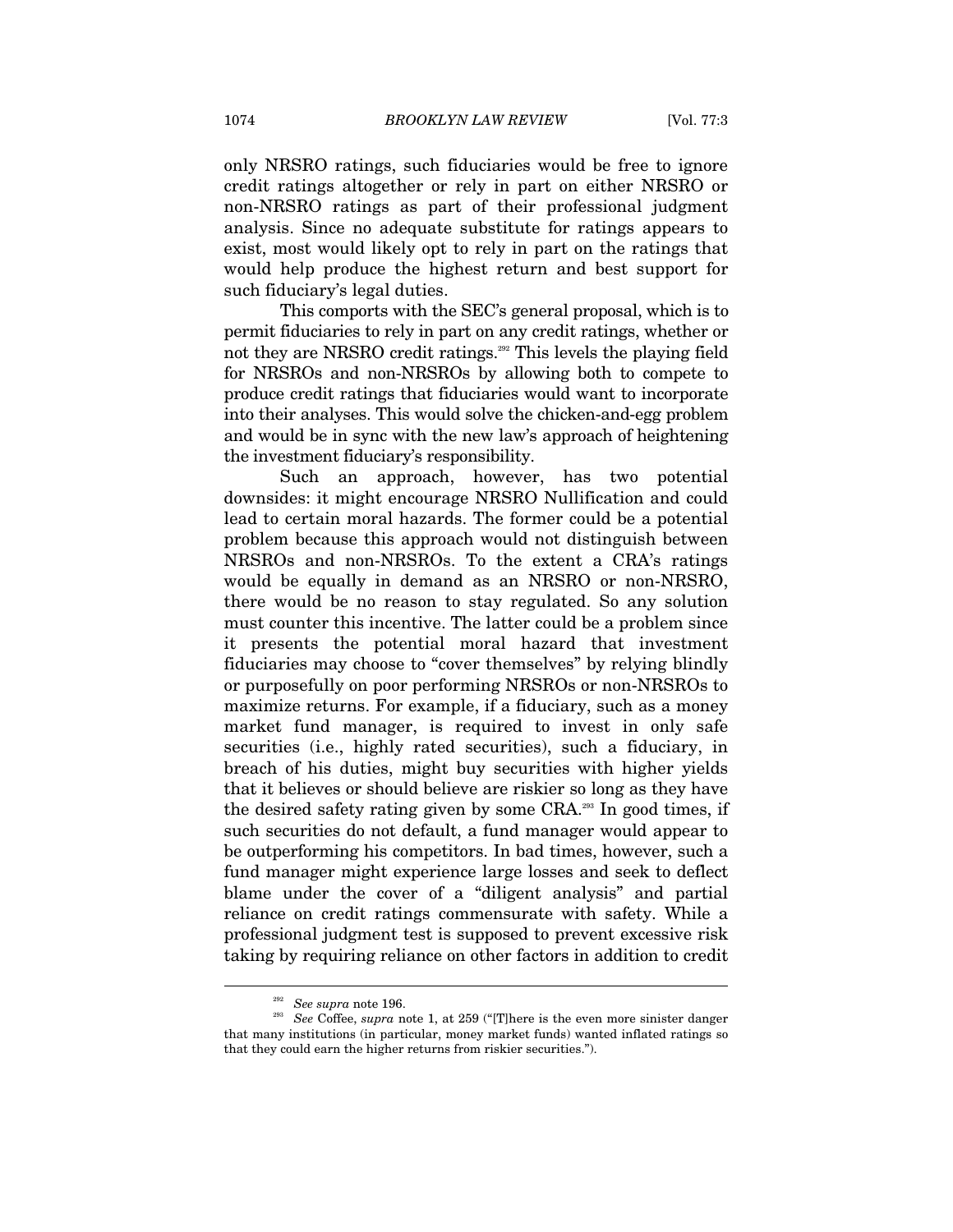ratings, it is not supposed to end risk taking altogether. Proving a breach of fiduciary duty under these circumstances would be very hard since the principals would have no way of checking the professional judgment analysis of their fiduciaries and courts would not want to second-guess private decision making fraught with inherent risks.<sup>294</sup>

Interestingly, the rating function from the Franken Proposal could provide a potential solution to both NRSRO Nullification and the moral hazard problems described above. To the extent that the rater only evaluated the disclosed performance statistics of NRSROs (and not non-NRSROs) to tell fiduciaries and ultimate investors which NRSROs are the best performers, this would work against NRSRO Nullification by causing such fiduciaries to prefer NRSRO over non-NRSRO ratings since the accuracy of the former would be better known to the market. To the extent non-NRSROs would not be rated, they would not benefit from the rater's reputational signal. This would work to negate NRSRO Nullification and encourage NRSRO registration since any perceived incentive to leave the regulatory regime would be undermined by the reputational benefit a CRA could get through a rating.

Such a rater could also mitigate the moral hazard of investment fiduciaries choosing to rely on poor performing NRSROs and non-NRSROs to maximize their returns. Since the rater would be opining about which NRSROs are the best performers, investment fiduciaries choosing to ignore such opinions may strike up suspicion among their ultimate investors. Certifying agreement with the rater's methodology for defining accuracy and acting in accordance with such opinions, by contrast, would send the opposite message to investors. However, an investment fiduciary eager to show it is not blindly relying on either credit ratings or the rater may  $\overline{a}$ 

 $294$  Traditionally the business judgment rule has protected the investment decisions of fiduciaries relying on investment grade ratings, though this reliance defense may be weakened now. *See id.* at 266 ("Today, if a money market fund's board suffers a major loss on an investment, it will very likely be protected by the business judgment rule (and not be held liable) if an NRSRO ratings agency gave the flawed security an investment grade rating."). *But see* PARTNOY, *supra* note 62, at 6 ("The accountability of NRSROs has deteriorated so much that institutional investors now are vulnerable if they rely on credit ratings in making investment decisions. To the extent rating agencies are not subject to liability, an institutional investor's defense of reliance on ratings is weakened, because constituents can argue that ratings are less reliable when rating agencies are not accountable for fraudulent or reckless ratings."). Nonetheless, so long as they have done some private due diligence in addition to relying on credit ratings and have a rational basis for their decision, proving a breach of the duties of care or loyalty would likely be hard to do.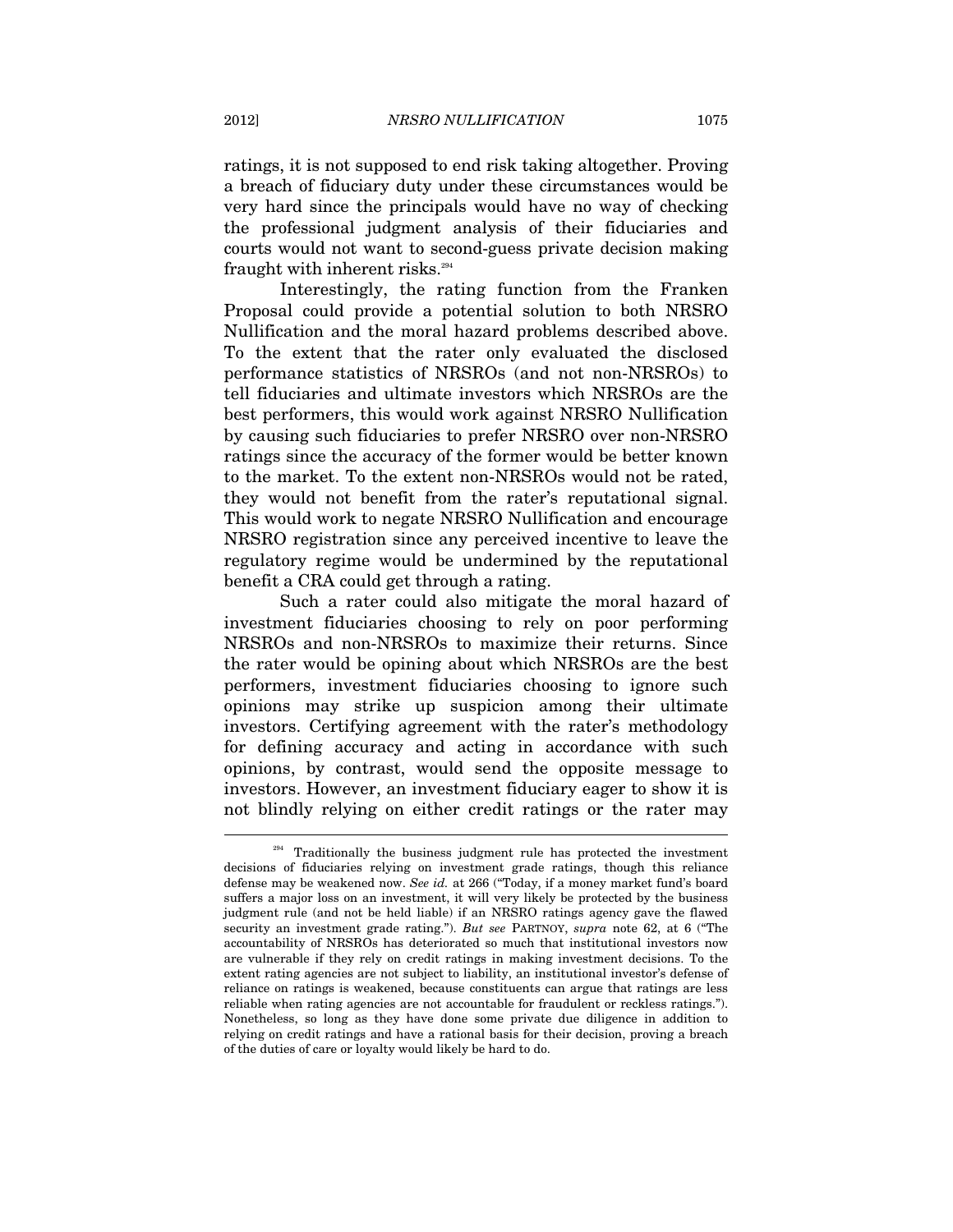have good reason to ignore such signal. In the case of disagreement with the rater's methodology, the SEC could require that investment fiduciaries explain their reasons for relying on ratings from non-NRSROs and ratings from those NRSROs that the rater considers to be poor performers. This would create a market-based countermechanism to check the methodology of the rater and would work against blind reliance on the opinions of such a rater. A requirement that agreement with such methodology must be certified would similarly work against blind reliance. By combining freedom to rely on any ratings with a requirement that agreement with the rater's methodology for determining accuracy be certified and disagreements with the rater's methodology or reliance on non-NRSROs be explained, the law's purpose of heightening the investment fiduciaries' responsibility would be achieved. It would also mitigate the potential moral hazard because investment fiduciaries would have to justify their reliance on either the rater's pronouncements or their own dissenting conclusions in order to satisfy their legal duties.

In sum, while the SEC's proposals for the content of the new standards of creditworthiness would substantially eliminate an important NRSRO-specific financial benefit on the federal level (NRSRO-dependent regulatory licenses), permissible reliance on such ratings as part of a broader professional judgment analysis preserves the opportunity for NRSROs to still capture much of this benefit, even if investment fiduciaries can equally rely on non-NRSRO ratings. Moreover, there appear to be ways to heighten the responsibility of investment fiduciaries without encouraging NRSRO Nullification or otherwise encouraging fiduciaries to take excessive risks that would be contrary to the interests of their principals.

# 3. Existing Distinctions

At present, there is a sufficient equilibrium between the benefits and burdens of NRSRO status that has kept today's NRSROs from surrendering their NRSRO status, even though some non-NRSROs have chosen not to join the club as a result of the current balance. In assessing whether the impact of today's most critical unresolved items will cause a tipping point toward NRSRO Nullification, the existing benefits and burdens of NRSRO status must be taken into account. The two primary NRSRO-specific benefits that remain are reputational, and financial benefits by virtue of the message an NRSRO sends to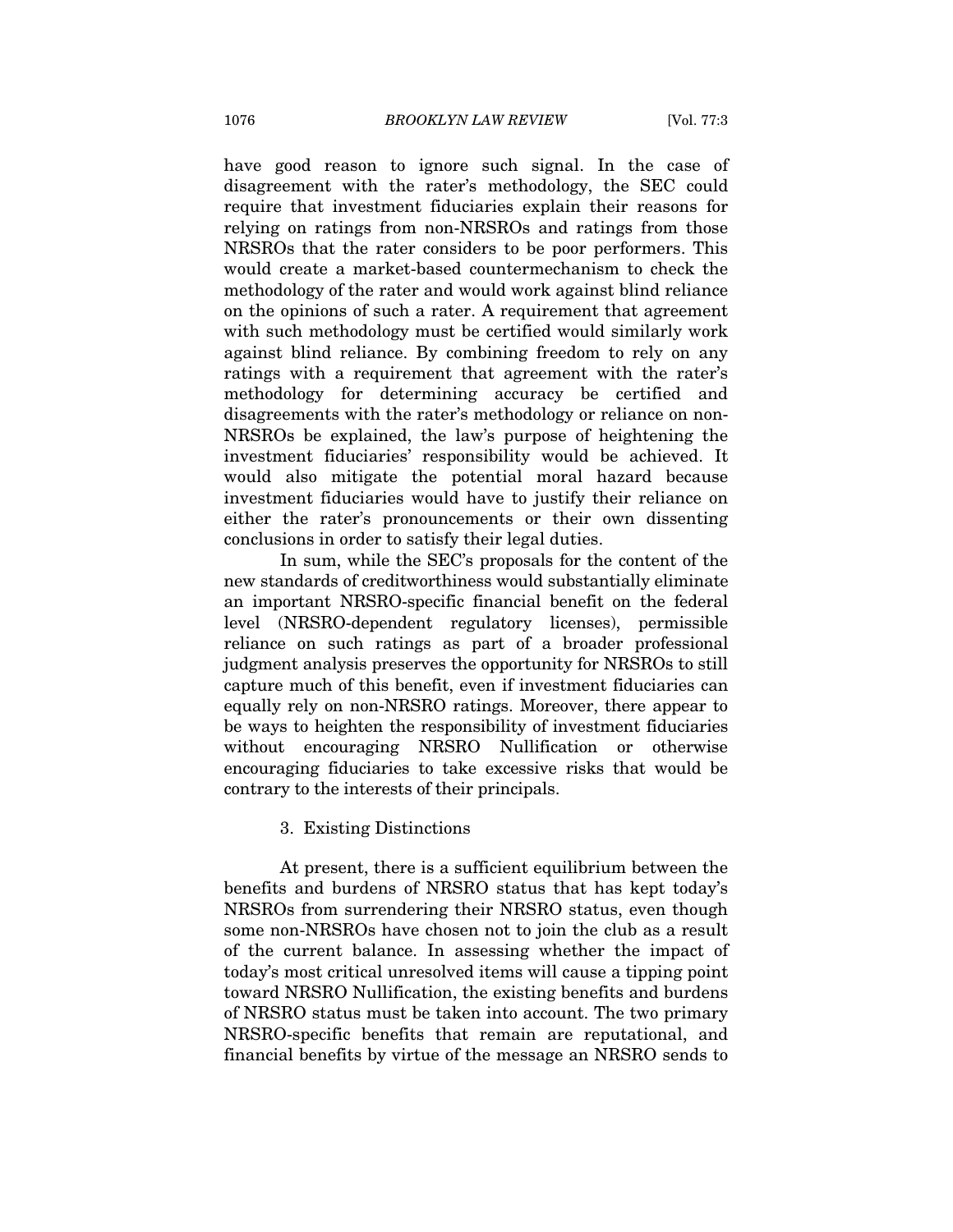the market in being regulated and the persistence of NRSROspecific regulatory licenses. The Equal Access Rule also provides an informational benefit to NRSROs. In addition, two primary NRSRO-specific burdens also remain in the form of the costs of being regulated and heightened liability exposure as a result of the SEC's enhanced penalty powers and exposure to private rights of action. While these benefits and burdens appear to sufficiently cancel each other out at the present, they could become increasingly important in concert with the resolution of today's most critical unresolved items.

First, all ten NRSROs derive an intangible reputational benefit from the message that regulation sends to the market. This benefit, however, would be more valuable to the Big Three than the other seven NRSROs because Ratings Reform was put into place on account of the Big Three's past performance. Moreover, the Big Three, unlike the other seven, have been subject to widespread negative media attention as a result of their role as major culprits in the lead-up to the financial crisis of 2008. Ratings Reform therefore signals the return of the watchdog, which has likely restored a good deal of investor confidence in the Big Three. Therefore, were any of the Big Three to leave the regulatory regime, this would produce headline news that might lead to a public outcry. Since such an outcry could severely damage or destroy the Big Three's reputations, it would be unlikely that they would risk NRSRO Nullification even if the costs of remaining regulated were high. Thus, for the Big Three, the reputational benefits of regulation weigh heavily against NRSRO Nullification.

By contrast, Ratings Reform was not put into place for the other seven, nor have they received much criticism or media attention. If any of the other seven opted out of Ratings Reform, the public would be unlikely to react strongly, if at all. The public may not appreciate the important role that the other seven play in mitigating the importance of the Big Three. As a result, the reputational benefits of remaining regulated would weigh considerably less in any calculation favoring NRSRO Nullification by the other seven NRSROs than it would for the Big Three.

Second, all ten NRSROs have the opportunity to derive financial benefits from all pre-Dodd-Frank regulatory licenses through July 2012 and such remaining regulatory licenses (which are mostly on the state and private levels) thereafter. This benefit too, however, is more valuable to the Big Three than the other seven. In spite of the Big Three's poor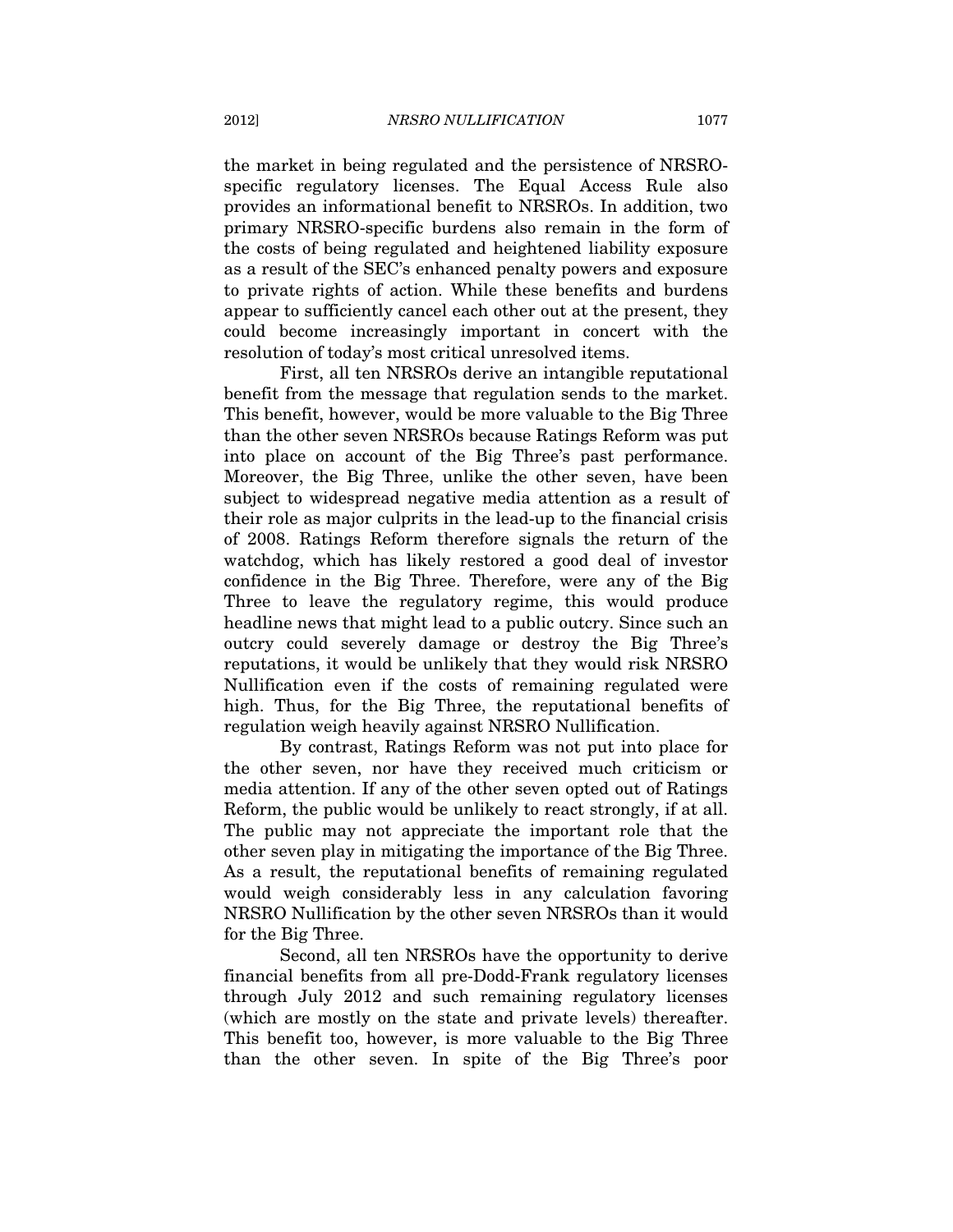performance during the recent financial crisis, "sticky"295 market practices suggest that the Big Three will continue to be the primary beneficiaries of such regulatory licenses unless a rater is put in place to send clear signals that better performers should be hired instead. In the absence of a rater or the Franken Proposal's CRA Board, there would be few new opportunities for the smaller seven to gain market share. To the extent the smaller seven could do comparably good business outside of the regulatory regime, the existence of some fraction of today's NRSRO-specific regulatory licenses may not stop them from opting out.

Third, all ten NRSROs have the opportunity to benefit from the Equal Access Rule. This rule, however, is meant to favor the smaller seven over the Big Three. Since it provides equal information to non-hired NRSROs, it is supposed to level the playing field for the smaller seven since they are hired less frequently than the Big Three. In reality, it has only provided a marginal benefit, if any benefit, since taking advantage of the rule has not been cost effective.<sup>296</sup>

Fourth, all ten NRSROs must pay the cost of complying with Dodd-Frank's heightened regulatory regime, whereas non-NRSROs are exempt from these costs. This burden also applies differently to the Big Three and other seven NRSROs since the Big Three, as bigger companies, have larger economies of scale to afford such expenses. For the smaller NRSROs, such costs are therefore relatively higher. As a result, NRSRO Nullification would be more attractive in respect of the compliance cost savings for the smaller seven NRSROs than for the Big Three. So this factor, too, would more readily drive the other seven to NRSRO Nullification than any of the Big Three.

On balance, the current equilibrium suggests that the seven smaller NRSROs are in a more fragile position than the Big Three with respect to NRSRO Nullification. While many of these seven have fought hard for many years to gain NRSRO status, it was more valuable in the past than it is now. Although a sufficient equilibrium currently exists to keep such NRSROs regulated, the resolution of the most critical unresolved items could tip today's balance, especially with respect to the seven smallest NRSROs, if the burdens continue to increase and the benefits continue to decrease.

<sup>295</sup> *See* Hill, *supra* note 17, at 144. 296 *See supra* note 186.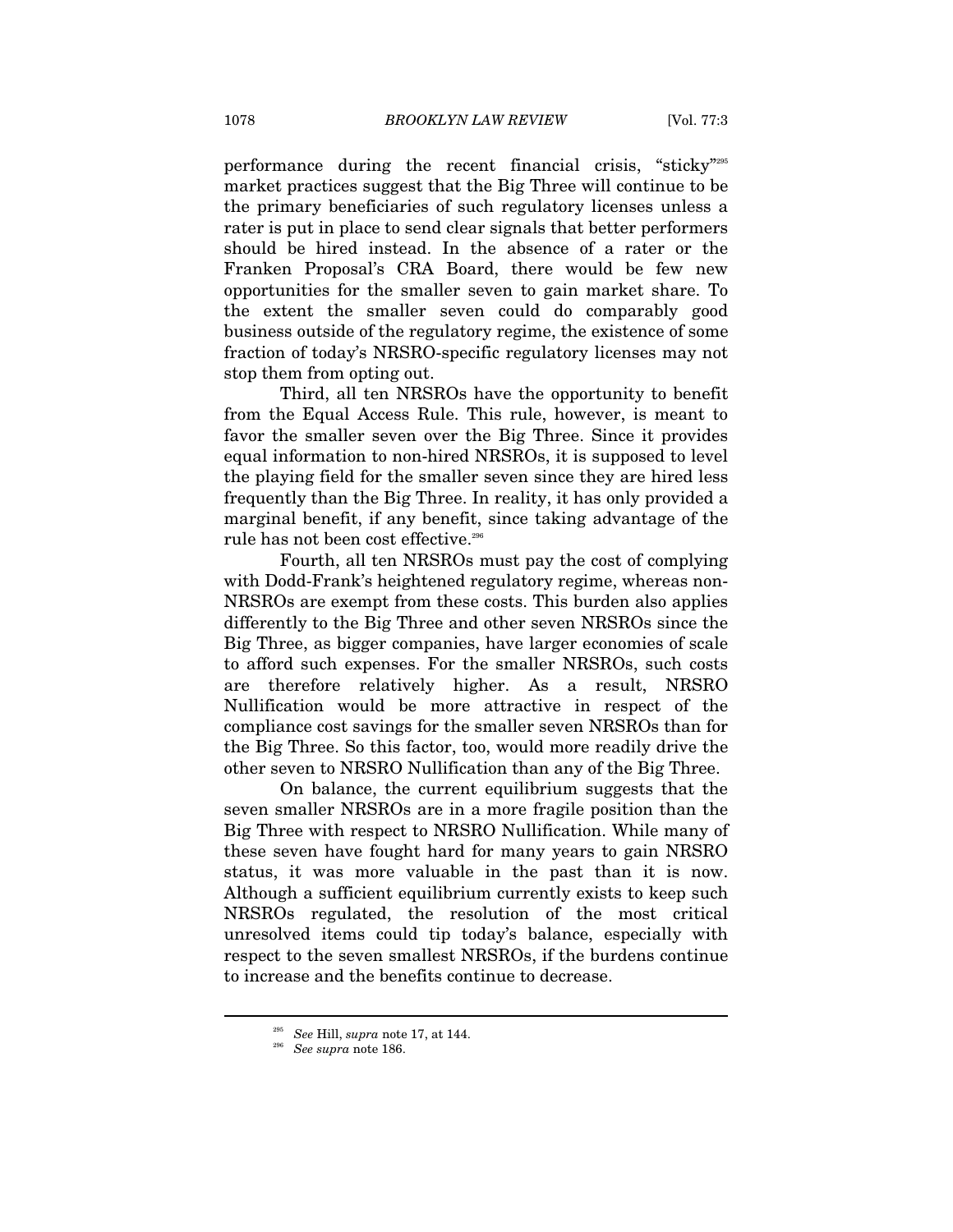## *B. Legal Implications*

In addition to the financial and reputational implications discussed above, the NRSROs would not withdraw from the regulatory regime unless it made legal sense. There are two potential legal implications of NRSRO Nullification that may work to deter its exercise: forced registration and regulation under the Advisers Act, and new legislation to force registration and regulation under Ratings Reform.

To the extent that any subset of the NRSROs left the Ratings Reform regime, the SEC could force registration and regulation under the Advisers Act without requiring new legislation. This, however, would be undesirable. First, prior to CRARA, the SEC and the case law both took the position that CRAs were not required to be registered as investment advisers.297 Second, while CRARA only granted an exemption from the Advisers Act to NRSROs, the SEC has not mandated that any non-NRSROs register under the Advisers Act.<sup>298</sup> Third, the Advisers Act was almost completely ineffective in terms of regulating the NRSROs prior to CRARA.299 Thus, even though withdrawal from NRSRO status might open the door to capturing such newly minted non-NRSROs under the term "investment adviser,"300 doing so would not replicate the intended benefits to society of Ratings Reform—accurate and reliable ratings—and therefore would not be desirable.

A second possibility is forced registration and regulation under Ratings Reform. While this would require new legislation, it would be a more desirable option than Advisors Act regulation. Congress could supplement the NRSROs' voluntary withdrawal right and the CRAs' voluntary registration right by adopting a mandatory NRSRO registration requirement based on external criteria. Such a requirement could force the CRAs meeting specified criteria to register (or stay registered) and thereby capture such agencies within the web of Ratings Reform. This would mean that NRSROs would not only have to

<sup>&</sup>lt;sup>297</sup> See supra notes 134-36 and accompanying text.<br><sup>298</sup> Based on multiple investment adviser searches on the SEC website, it appears that non-NRSROs do not register as investment advisers. For example, neither Rapid Ratings, Pacific Credit Ratings, Global Credit Ratings, nor Dagong are registered as investment advisers. The keyword "rating" produces no results corresponding to any of today's non-NRSROs. *See Investment Adviser Search*, SEC. & EXCH. COMM'N, http://www.adviserinfo.sec.gov/(S(feasnj50jnhzmaljbhw4goio))/IAPD/Content/Search/iapd\_S

<sup>&</sup>lt;sup>299</sup> See supra notes 135-37 and accompanying text.  $\frac{300}{20}$  See supra note 176.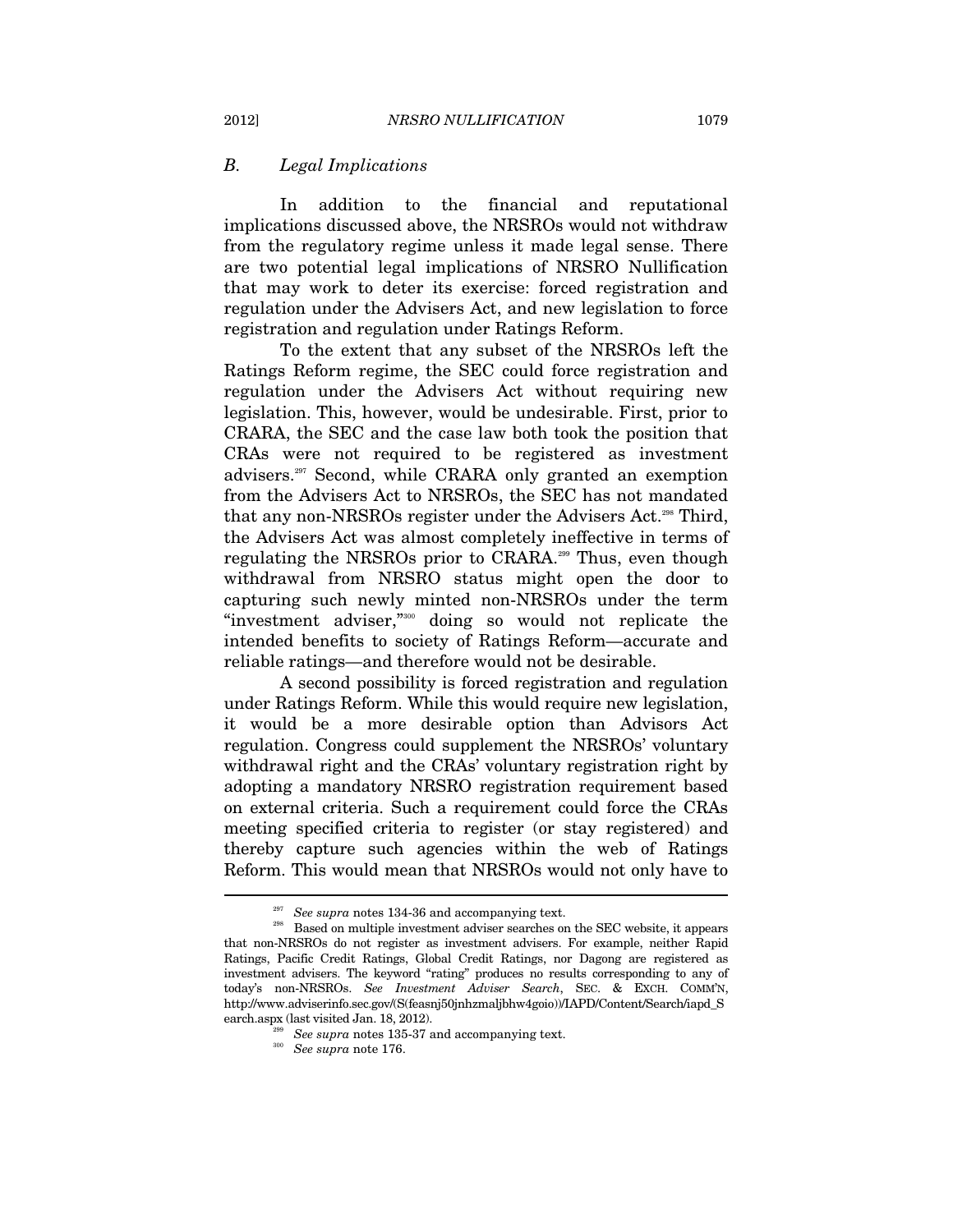accept the financial, reputational and legal burdens that exist today, but they might also be prevented from avoiding new burdens adopted in the future. This could serve to reverse or prevent NRSRO Nullification.

But how far can the government reach in forcing regulation upon CRAs that are non-NRSROs? Under Congress's commerce power, it can regulate "the use of the channels of interstate commerce . . . the instrumentalities of interstate commerce, or persons or things in interstate commerce, . . . [and] those activities having a substantial relation to interstate commerce."301 Thus, Congress could not reach (nor would it want to reach) all of the approximately seventy-six global non-NRSROs, since most are foreign entities that operate primarily outside of the jurisdiction of the United States.302 For those non-NRSROs that rate debt securities traded within the United States, however, Congress would likely have wide latitude in imposing Ratings Reform if it chose to do so, especially since there would be no First Amendment concerns.303 Whether or not ratings themselves propose commercial transactions,<sup>304</sup> they become indelibly linked with commercial transactions (the sale of debt securities) that form a part of the core of American capitalism. Especially in light of the role of credit ratings in the financial crisis of 2008, it is likely beyond debate that credit ratings substantially affect interstate commerce. Moreover, Congress has explicitly found that "the activities of credit ratings agencies are fundamentally commercial in character."305 While the courts do not always afford deference to Congress's findings with respect to

<sup>&</sup>lt;sup>301</sup> See United States v. Lopez, 514 U.S. 549, 558-59 (1995).<br><sup>302</sup> For example, Peru's Pacific Credit Ratings operates primarily in Latin America. *See* PCR: PAC. CREDIT RATING, http://www.ratingspcr.com/acerca.php (last visited Aug. 14, 2011) ("We operate in Latin America . . . ."). South Africa's Global Credit Ratings Co. operates primarily in Africa, though it is seeking to expand to other non-U.S. markets. *See Global Credit Rating Co.*, FIN. MKTS. DIRECTORY, http://www.fmd.co.za/data/M01732/M01732.htm (last visited Jan. 18, 2012) ("Having firmly established a market leadership position in Africa, a major thrust has been to establish a similar position in South America, Eastern Europe, Asia and the Middle

East, via a combination of acquisitions, alliances, and organic growth.").<br>Ratings Reform does not reach the content of CRA speech. See supra note 174.<br>Some have argued in the commercial speech context that credit ratings merely opinions about commercial transactions that do not themselves propose commercial transactions. *See, e.g.*, Letter from Laurence H. Tribe & Thomas C. Goldstein, Legal Consultants, to Moody's Investors Serv., *supra* note 123, at 2 ("NRSRO ratings . . . are independent evaluations that do not propose any transaction."). 305 *See* Dodd-Frank, Pub. L. No. 111-203, § 931, 124 Stat. 1376, 1872 (2010).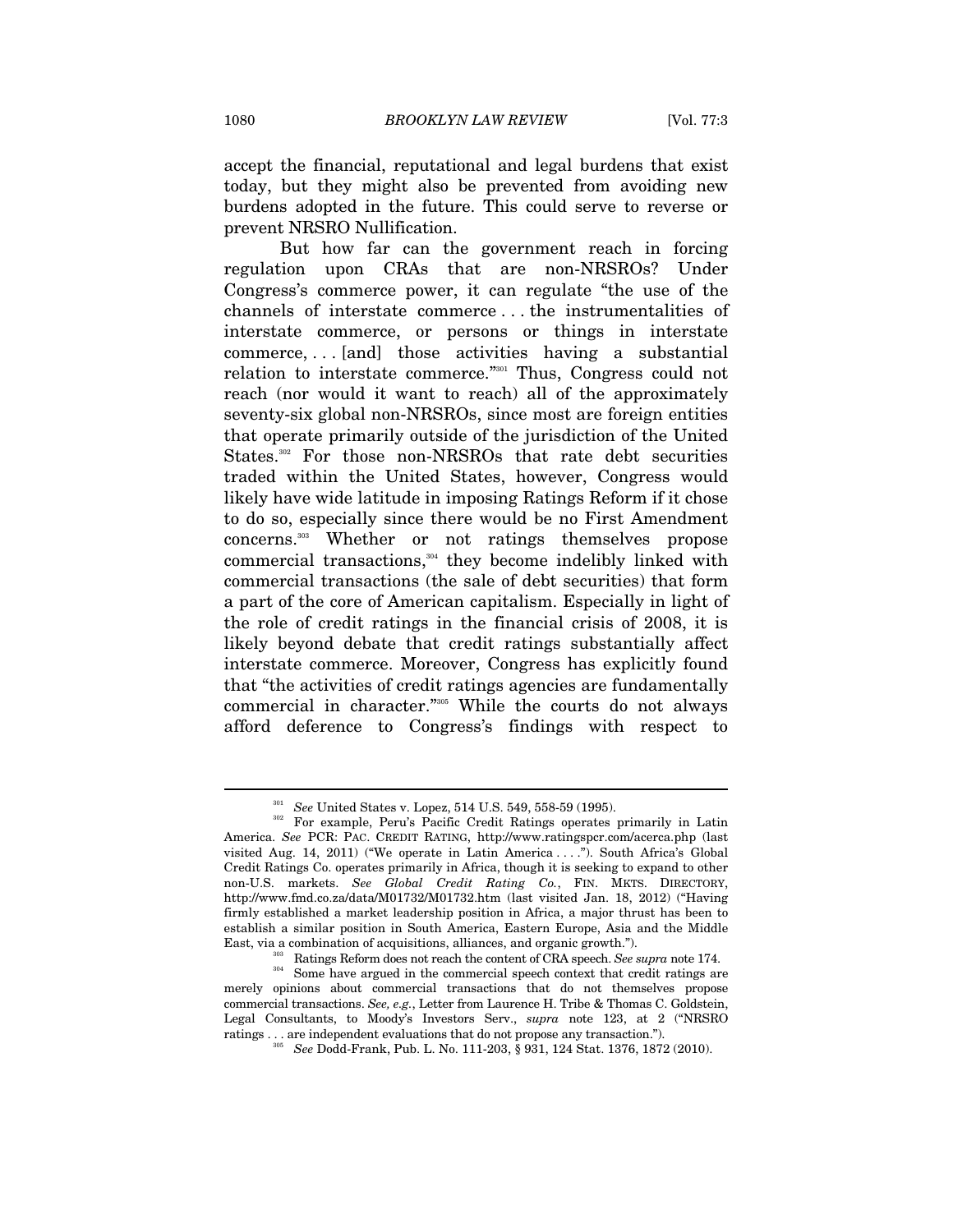commerce,<sup>306</sup> any CRA that rates debt securities traded within the United States would be fighting an uphill battle to challenge prospective legislation on the basis that its ratings are noneconomic activity (i.e., merely speech) that do not substantially affect interstate commerce.

Furthermore, the securities laws already include precedents for such mandatory requirements. For example, every issuer engaged in interstate commerce, in a business affecting interstate commerce, or whose securities are traded by any means or instrumentality of interstate commerce can be captured by the public company reporting rules by the mere existence of two external criteria: total assets exceeding \$1 million and a class of equity securities held by five hundred or more holders.<sup>307</sup> Similarly, beneficial owners of equity securities of public companies can be forced to make certain disclosures by merely exceeding a 5 percent ownership threshold.<sup>308</sup>

By analogy, Congress could devise similar legislation based on one of these two precedents to similarly capture CRAs in the web of Ratings Reform based on external criteria. For example, Congress could put into place a ratings market share threshold expressed as a percentage of total outstanding ratings in each ratings class (similar to the 5 percent beneficial ownership threshold)<sup>309</sup> or a fixed number based on total ratings outstanding in each ratings class (similar to the public company reporting threshold).310 This way, the requirement would only force registration and regulation for those CRAs producing more than a de minimis number of ratings in each class.

Currently, the SEC has identified five different rating classes: financial institutions, insurance companies, corporations, asset-backed securities (i.e., structured finance products), and government, sovereign, and municipal securities.<sup>311</sup> As of year-end 2010, each of the Big Three rated

<sup>306</sup> *See* United States v. Morrison, 529 U.S. 598, 617-18 (2000) (limiting Congress's ability to regulate noneconomic activity based on congressional findings that it created a substantial effect on interstate commerce).<br><sup>307</sup> See Securities Exchange Act of 1934 §§ 12(g), 13(a), 15 U.S.C.A. §§ 78*l*(g),

<sup>78</sup>m(a) (West 2011). The Jumpstart Our Business Startups Act (JOBS Act), which was signed into law on April 5, 2012, alters the thresholds that trigger registration of an issuer's securities under Section 12(g) of the Securities Exchange Act of 1934, including a different threshold for banks and bank holding companies. *See* Pub. L. No. 112-106, §§ 501, 601, 126 Stat. 306 (2012). 308 *See* 15 U.S.C. § 78m(d). 309 *See id.*

<sup>310</sup> *See id.* §§ 78*l*(g), 78m(a). 311 *See id.* § 78c(a)(62)(B).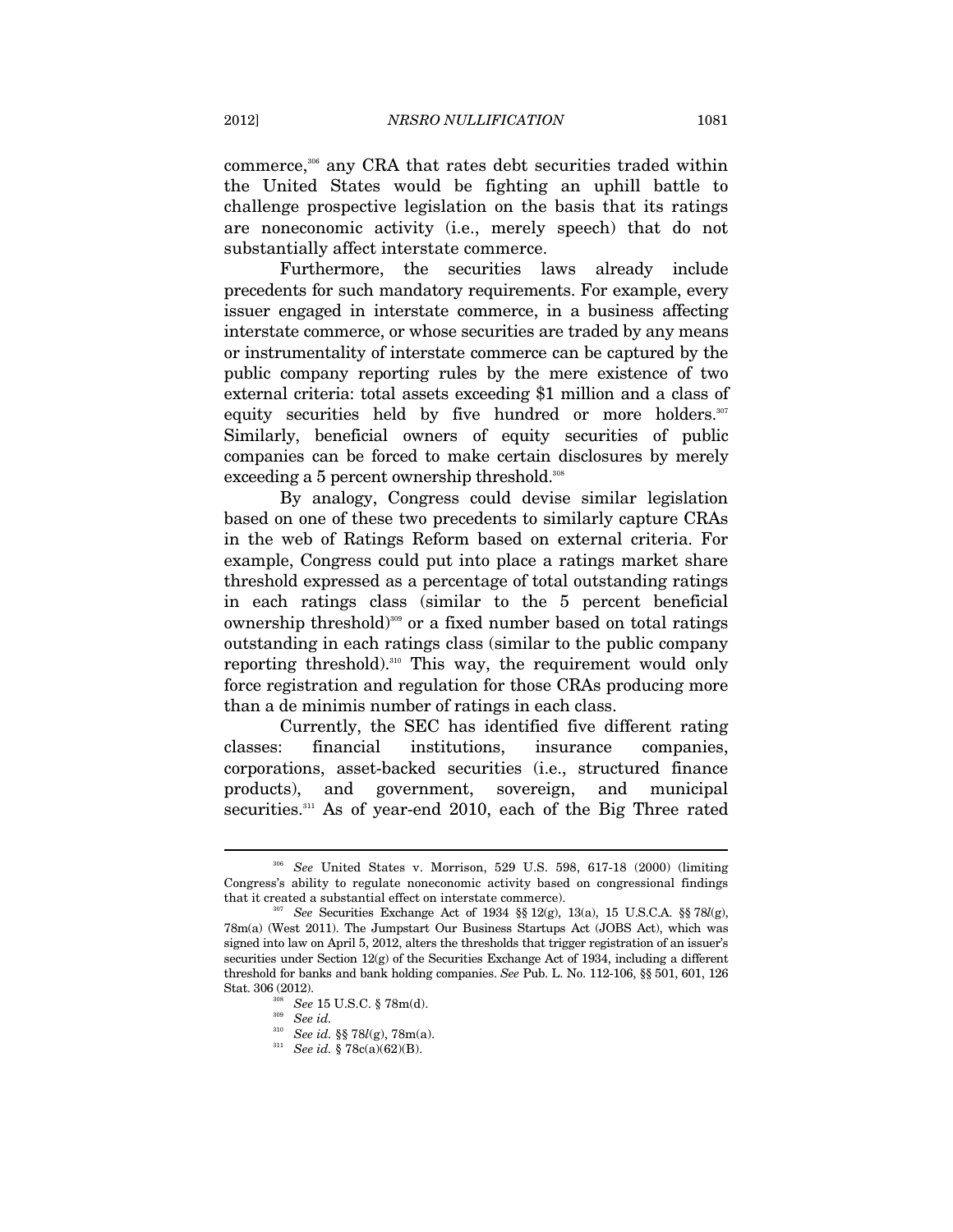more than 1,600 debt securities in each ratings class and held at least 8 percent of the market share of each ratings class.<sup>312</sup> While A.M. Best had approximately 26 percent of the market in insurance company ratings, no other NRSRO had more than 8 percent of the market in any other ratings class and only two other NRSROs (DBRS and Kroll) held more than 7 percent in a different rating class.<sup>313</sup> In each ratings class, however, at least five NRSROs rated one hundred or more debt securities, and at least four NRSROs rated one thousand or more debt securities.314

These statistics, however, do not include non-NRSRO ratings and therefore do not reflect the entire universe of CRA credit ratings. Thus, to the extent Congress seeks to adopt such a mandatory NRSRO registration requirement based on external criteria, it would need to gather information about total outstanding ratings in each class from all CRAs engaged in interstate commerce or affecting interstate commerce. From these figures, it could devise a threshold meant to require at least four or five CRAs in each class to register as NRSROs such that there would be sufficient competition and comparative data available in each ratings class to dampen the impact that the Big Three could have on any segment of the market.

Using the figures from the SEC's most recent summary report on NRSROs<sup>315</sup> and treating them as the entire universe of CRA credit ratings for illustrative purposes, a percentage threshold of outstanding ratings in each class would need to be set at 0.05 percent for each ratings class in order to capture five CRAs in each class and 0.06 percent for each ratings class in order to capture four CRAs in each class. If a fixed number threshold is used instead, one hundred credit ratings in each ratings class would capture five CRAs in each class, while one thousand credit ratings would capture four in each class.

While such a threshold would close the voluntary registration and withdrawal loophole by preventing or reversing NRSRO Nullification, it would not address the underlying goal of Ratings Reform to encourage accurate and reliable ratings. Therefore, to the extent Congress considers adopting a mandatory registration requirement based on external criteria, it must also couple any such measures with a mechanism, such

 $^{312}_{312}$   $^{52}_{\phantom{1}\phantom{1}\phantom{1}\phantom{1}2}$  See SEC SEPT. 2011 SUMMARY REPORT,  $supra$  note 47, at 6-7.

<sup>314</sup> *Id.*

<sup>315</sup> *See id.*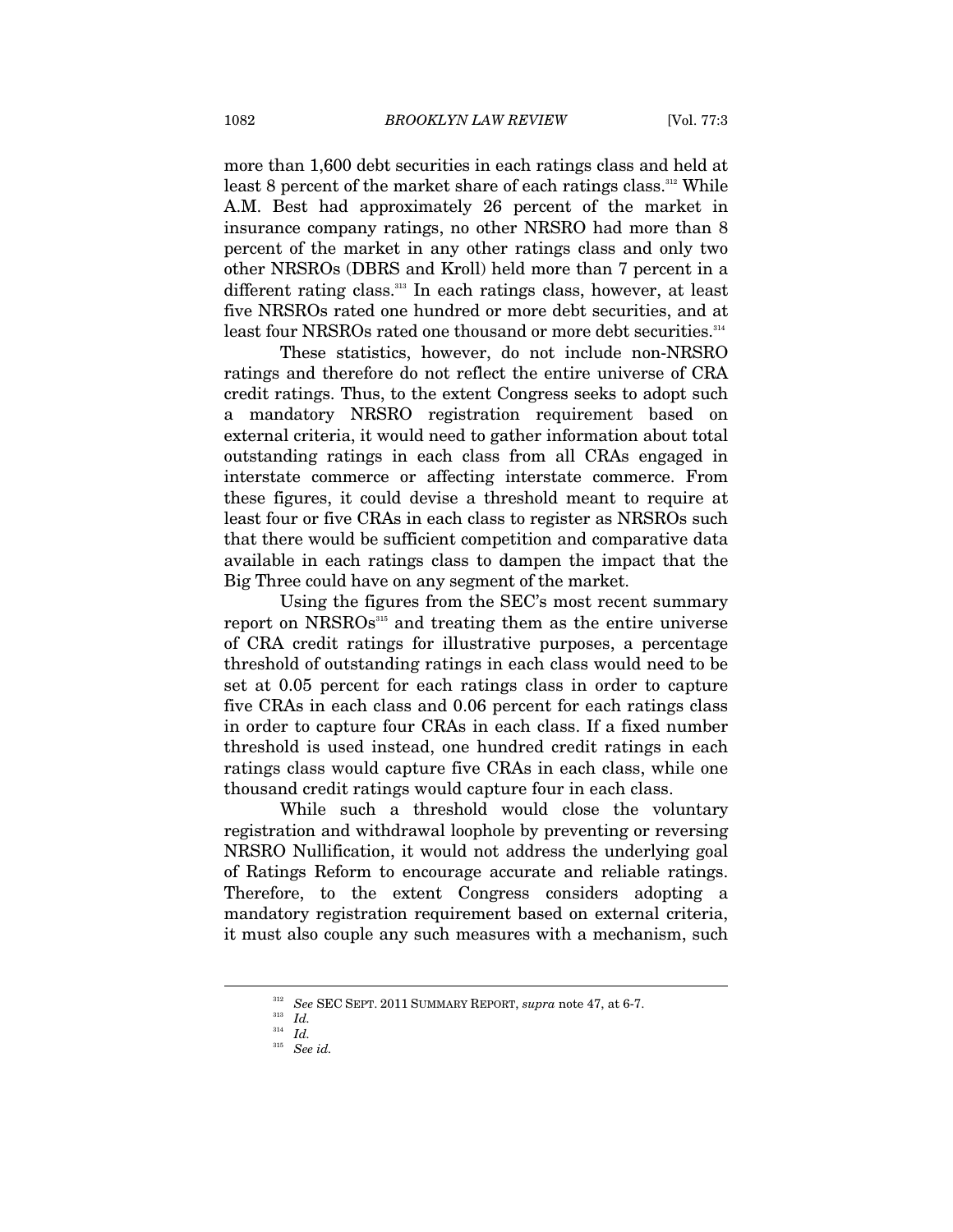as the rating function of the Franken Proposal's CRA Board, to promote accurate and reliable credit ratings.

In summation, the most critical items that remain unresolved—the Franken Proposal and the new standards of creditworthiness—in concert with existing distinctions based on NRSRO status could lead to a tipping point in favor of NRSRO Nullification for at least some of today's NRSROs to the extent these measures continue to increase NRSRO-specific burdens without providing NRSRO-specific benefits. The resolution of these items could also prevent NRSRO Nullification if they provide sufficient benefits to avoid the tipping point. Congress could prevent or reverse NRSRO Nullification by adopting a mandatory NRSRO registration requirement based on external criteria that could force regulation upon a sufficient segment of the CRAs to keep Ratings Reform intact, but this would only be a partial solution since it would not, by itself, promote accurate and reliable ratings.

# IV. RECOMMENDATIONS

In this final part, I present my central recommendation for resolving the Franken Proposal and new standards of creditworthiness in consonance with the dual goals of promoting accurate and reliable ratings and preventing NRSRO Nullification: the SEC should adopt a refined version of the rating function suggested by the Franken Proposal—but not the allocating function. In addition, the SEC should adopt its current proposal to permit partial reliance by investment fiduciaries on any credit ratings under the new standards of creditworthiness, subject to one additional requirement: investment fiduciaries seeking to rely on NRSROs that the rater deems good performers must certify agreement with the rater's methodology for defining accuracy, while investment fiduciaries seeking to rely on non-NRSROs or NRSROs that the rater deems poor performers must publicly explain their disagreement with the rater's methodology or show why certain non-NRSROs, when compared with NRSROs, produce ratings of equal or better quality. Under this proposal, it will not be necessary to close the voluntary registration loophole through a mandatory registration requirement.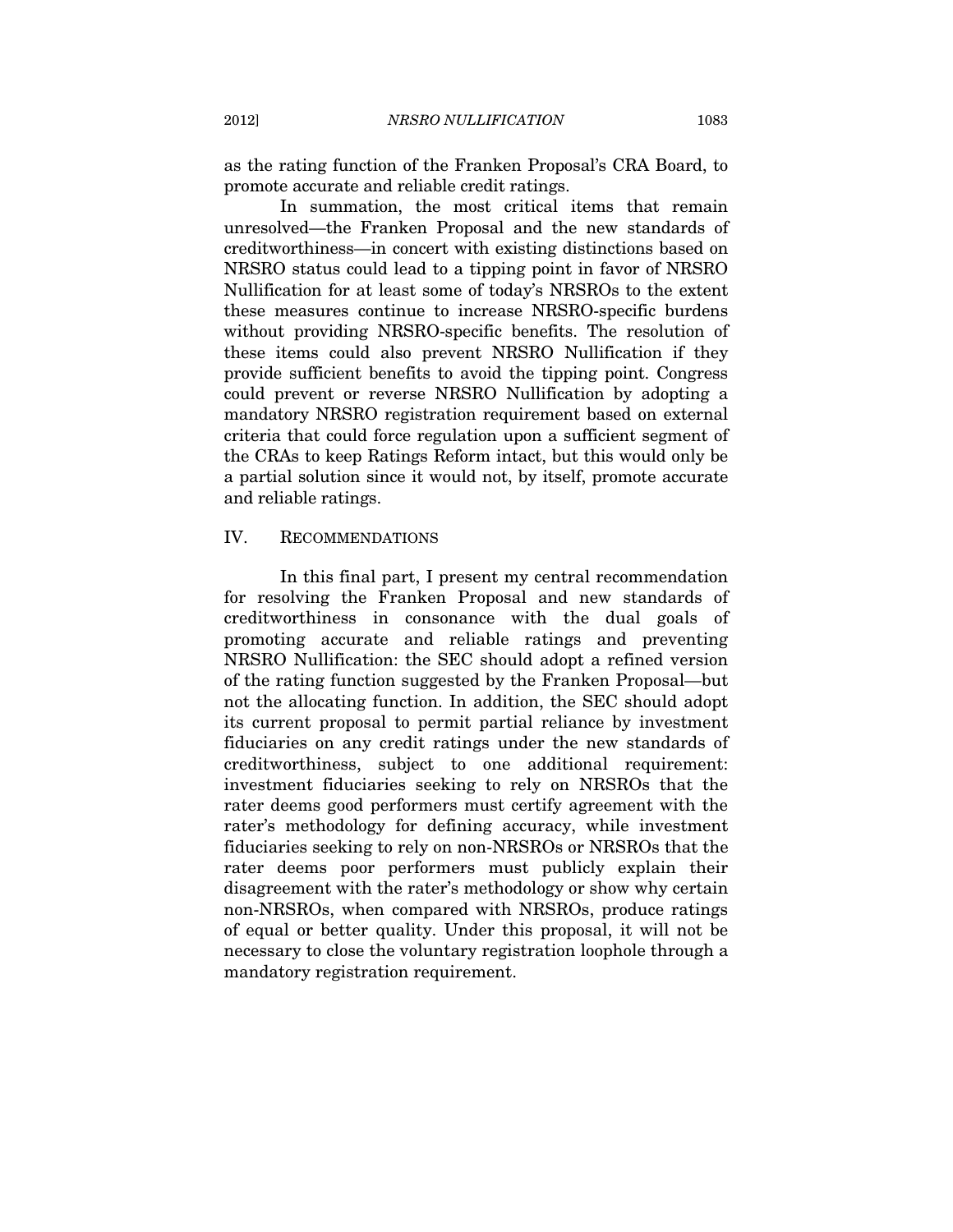# *A. Create a Rater of the NRSROs, Not a Rater and an Allocator*

My central recommendation is that the SEC should create a rater of the NRSROs, not a rater and an allocator.<sup>316</sup> The Franken proposal, by contrast, would put both functions in place. This would avoid the difficult problems created by the allocating function, which function is generally opposed by the precise constituents it is meant to support—the smaller NRSROs. These problems include how to choose the QNRSRO club's membership and how to allocate on a meritorious basis without becoming subject to conflicts of interest or choosing a system that the market thinks is wrong. The rating function, on the other hand, which serves the same underlying goals, would likely find widespread acceptance.

To the extent that the allocating function may eventually be appropriate, there is one primary reason that it is currently premature: there is no consensus on how to measure the relative accuracy of one NRSRO's performance against another's. The Franken Proposal's CRA Board, however, would be well positioned to credibly develop a set of such metrics and to test their acceptance in the market. This is because, as a board controlled by investor representatives, it would be naturally aligned with the interests of investment fiduciaries and ultimate investors.

A distinction nonetheless must be drawn between using such metrics to influence the market and using them to make the market. The rating function would have the effect of doing the former, while the allocating function would have the effect of doing the latter. Since it is predictable that some investment

 $316$  It must be acknowledged that this recommendation has also been advanced by Professor Lynn Bai and Senators Carl Levin and Tom Coburn. *See* Bai, *supra* note 50, at 101 ("[T]he Franken Proposal should be modified in a way such that the primary function of its board would be not to allocate rating jobs for the credit rating industry, but to closely monitor and rank the performances of its players and make this information freely accessible to the investment community."); *see also* CARL LEVIN, CHAIRMAN & TOM COBURN, RANKING MINORITY MEMBER, U.S. PERMANENT SUBCOMM. ON INVESTIGATIONS: COMM. ON HOMELAND SEC. & GOV'T AFFAIRS, WALL STREET AND THE FINANCIAL CRISIS: ANATOMY OF A FINANCIAL COLLAPSE 316 (Apr. 13, 2011) *available at* http://www.ft.com/cms/fc7d55c8-661a-11e0-9d40-00144feab49a.pdf ("The SEC should use its regulatory authority to rank the Nationally Recognized Statistical Rating Organizations in terms of performance, in particular the accuracy of their ratings."). To this author's knowledge, the ratings inflation risk premium hypothesized in this article that would motivate issuers to prefer hiring the better performing NRSROs on account of the rater's pronouncements is a novel rationale for this recommendation.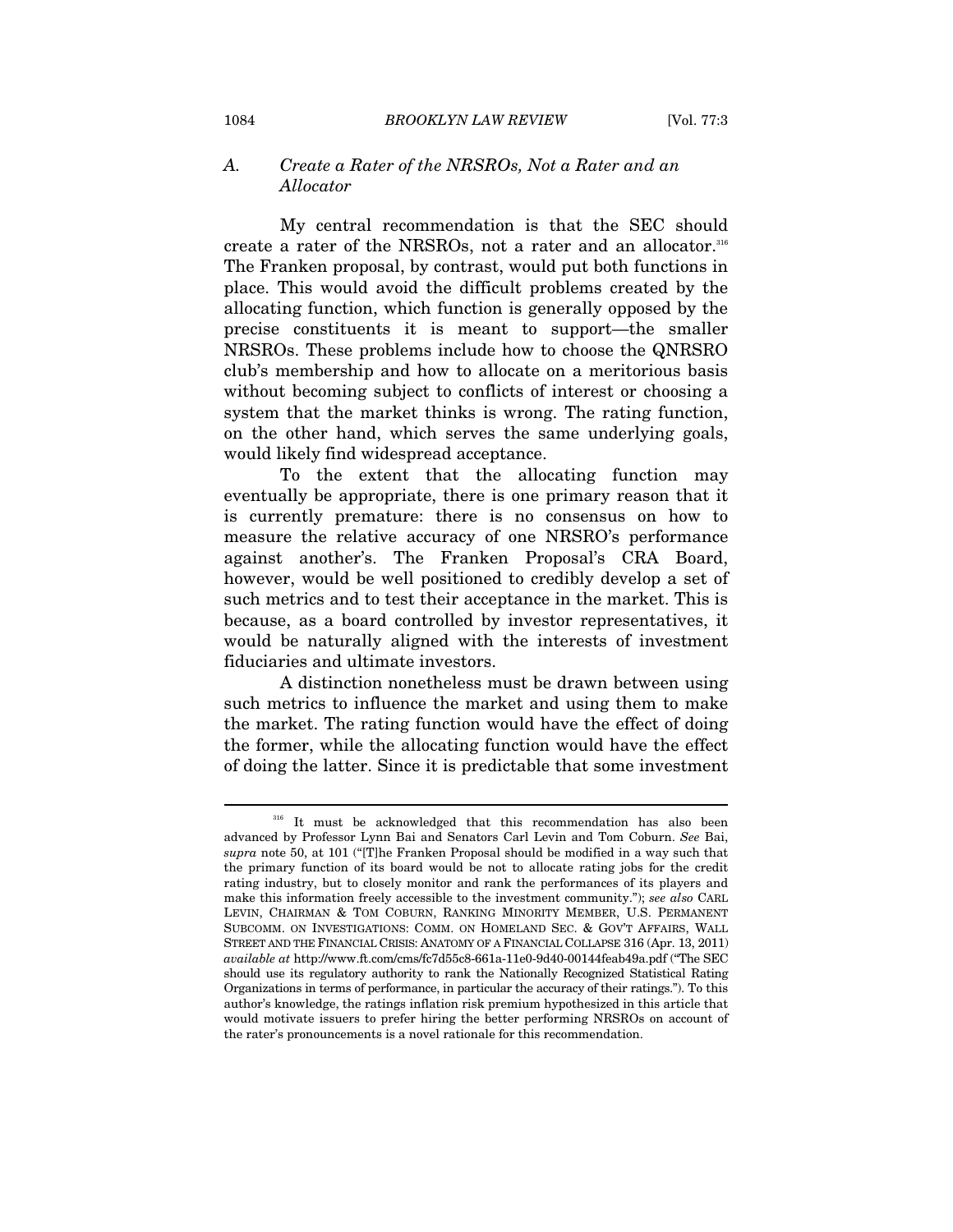fiduciaries will disagree with whatever metrics are proposed by the CRA Board, such disagreements should also be given room to be tested in the market. Over time, there may be a convergence over the best available methods for ranking NRSROs based on accurate ratings. Since none yet exists, the allocating function should not yet be adopted.

The rating function, on the other hand, should be adopted because, standing alone, it would nonetheless promote accurate and reliable ratings. It would do this by putting investment fiduciaries in a stronger position to influence the hiring decisions of issuers. Although only the allocating function would directly address the issuer-pays conflict by separating issuer payment of the NRSRO from issuer selection, $317$  the rating function would put information into the market that does not currently exist about which NRSROs are the best performers.318 Investment fiduciaries, through underwriters, could use this information during pricing negotiations to penalize issuers for choosing poor performing NRSROs or non-NRSROs. They could demand an interest rate premium to compensate them for ratings inflation risk. To avoid paying such a premium, issuers would come to prefer hiring the most accurate performers since this would undermine any argument that such a ratings inflation risk premium would be appropriate. This would change the game because rating accurately, instead of rating generously, would become good business.

The rating function would also work to prevent NRSRO Nullification so long as the rater only rated NRSROs and not non-NRSROs, took into account all NRSRO ratings (i.e., solicited and unsolicited) and made such accuracy ratings, including the metrics used, publicly available. Such refinements could easily be

<sup>&</sup>lt;sup>317</sup> *Cf. supra* note 189.<br><sup>318</sup> It must be observed that, independent of whether the SEC creates a rater to interpret performance data, it is requiring the disclosure of such data. *See supra* note 219 and accompanying text. This will allow investors to analyze the same data as any such rater and thereby develop competing accuracy rankings, which is likely a daunting and meticulous task. This author hypothesizes that the interplay between the rater and the market's check and balance on the rater is the best way to create a consensus over the meaning of relative accuracy. In the absence of a rater and a requirement that investors double-check the rater's methodologies, investors may not have sufficient motivation to develop in-house views about which CRAs are the best performers in spite of the new disclosure requirements. Even if sufficient motivation exists for investors to compete among themselves to create accuracy rankings, the various conclusions of innumerable investors may be too scattered to meaningfully influence the hiring decisions of issuers. A rater would help focus the debate about which CRAs are the best performers by providing an objective benchmark on behalf of all investors.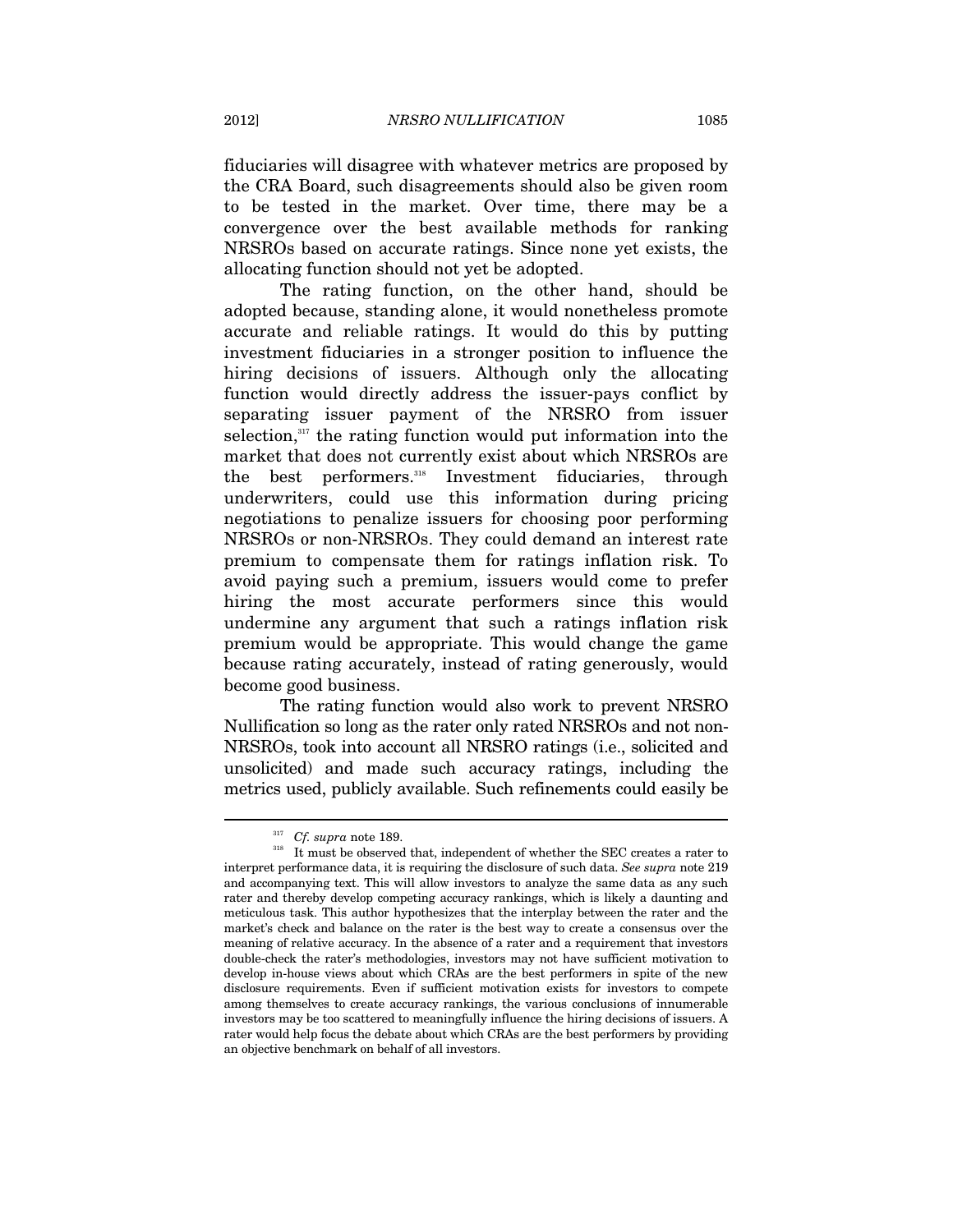built into the Franken Proposal's current architecture. This would add significant value to becoming an NRSRO because it would allow agencies to credibly distinguish themselves based upon their superior ability to rate accurately. This would produce more market visibility and more business for the best performers. Opting out of NRSRO status, by contrast, would mean losing this important benefit.

Since the other alternatives that the SEC is considering have no mechanism to promote accurate and reliable ratings nor would they work to prevent NRSRO Nullification, a modified form of the Franken Proposal adopting only this refined rating mechanism is justified.

## *B. Permit Partial Ratings Reliance Under the New Standards*

In addition, the SEC should adopt its current proposal to permit partial reliance by investment fiduciaries on any credit ratings under the new standards of creditworthiness subject to one additional requirement: investment fiduciaries seeking to rely on NRSROs that the rater deems good performers must certify agreement with the rater's methodology for defining accuracy, while investment fiduciaries seeking to rely on non-NRSROs or NRSROs that the rater deems poor performers must publicly explain their disagreement with the rater's methodology or show why certain non-NRSROs, when compared with NRSROs, produce ratings of equal or better quality.

Partial reliance on credit ratings is necessary because there is no adequate substitute in the market to replace credit ratings. Investment fiduciaries, moreover, should not be limited to considering only NRSRO ratings because this would undermine the law's purpose in shifting responsibility for determining creditworthiness from the NRSROs to the relevant investment fiduciary in each case. Since the rater I propose would only rate NRSROs, and not non-NRSROs, this limitation should negate any perverse incentives by the NRSROs to opt out of the regulatory regime simply because investment fiduciaries would be permitted to rely on non-NRSRO ratings.

My proposal would also promote accurate and reliable ratings. By requiring investment fiduciaries to certify agreement with the rater's methodology for defining accuracy or to explain disagreements with the rater's methodology or reliance on non-NRSROs, a countermechanism would be introduced into the market to check such rater's pronouncements. This would directly